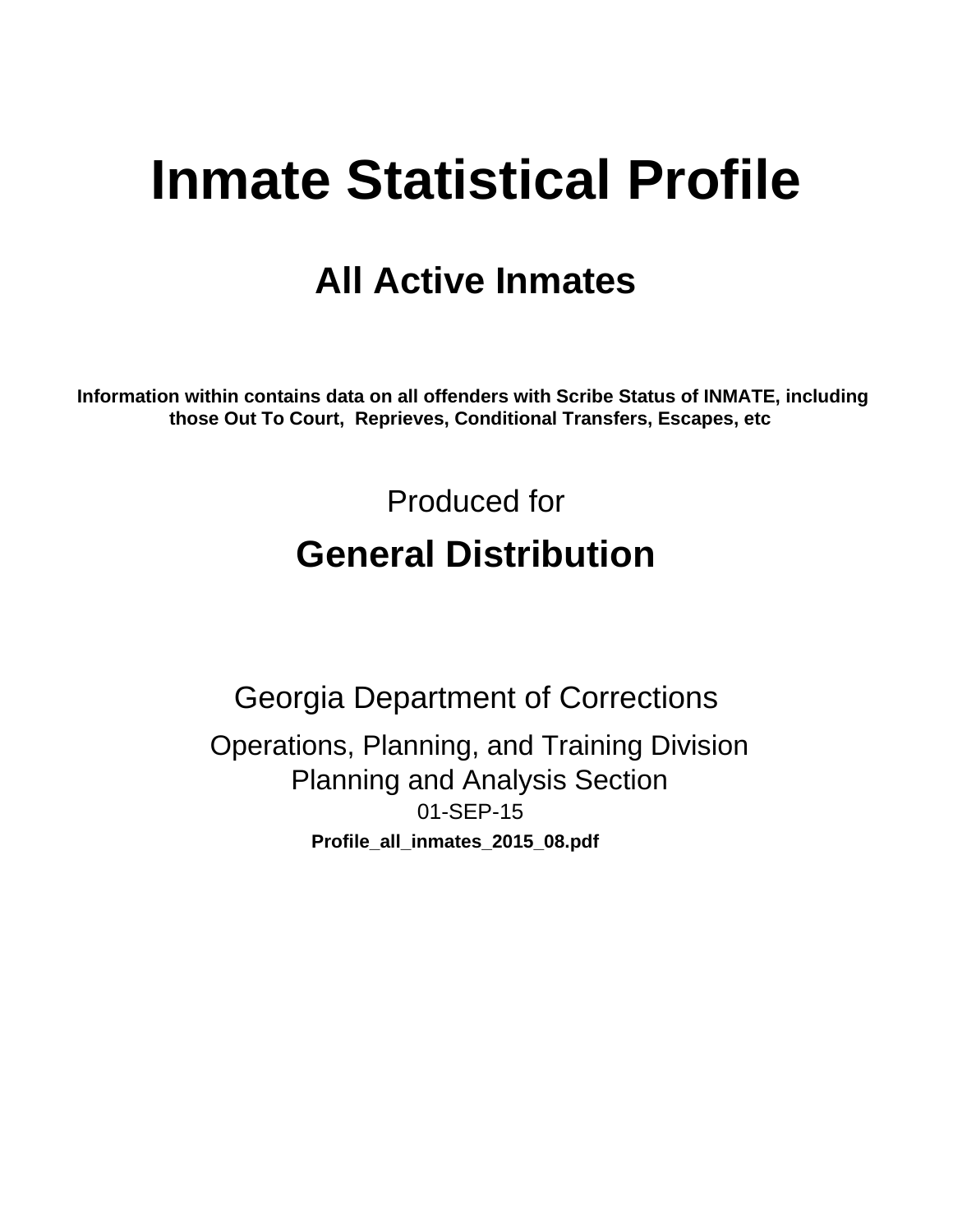#### **Inmate Statistical Profile 01-SEP-15** Contents

**All Active Inmates** 

Produced for General Distribution

# **Table of Contents**

| <b>Demographic information</b>                                       |
|----------------------------------------------------------------------|
| 4 Current age, broken out in ten year age groups                     |
| 5 Race group                                                         |
| 6 Marital status, self-reported at entry to prison                   |
| 7 Number of children, self-reported at entry to prison               |
| 8 Religious affiliation, self-reported at entry to prison            |
| 9 Home county - self-reported at entry to prison                     |
| 14 Employment status before prison, self-reported at entry to prison |
| 15 Age at admission                                                  |
| 17 Height, measured at entry to prison                               |
| 19 Weight, measured at entry to prison                               |
| 20 Military service                                                  |
| <b>Correctional information</b>                                      |
| 21 Type of admission to prison                                       |
| 22 Current / last supervision level                                  |
| 23 Current / last institution type                                   |
| 24 Institution type - transitional centers                           |
| 25 Institution type - county prisons                                 |
| 27 Institution type - state prisons                                  |
| 29 Institution type - private prisons                                |
| 30 Institution type - inmate boot camp                               |
| 31 Number of disciplinary reports                                    |
| 32 Number of transfers                                               |
| 33 Number of escapes                                                 |
| 34 Split sentence - Probation to follow                              |
| 35 Probable future release type of still active inmates              |
| 36 Time served in current (or last) institution                      |
| <b>Educational, psychological and physical information</b>           |
| 37 Highest grade level attained                                      |
| 38 Culture fair IQ scores                                            |
| 39 Wide Range Achievement Test (WRAT) reading score                  |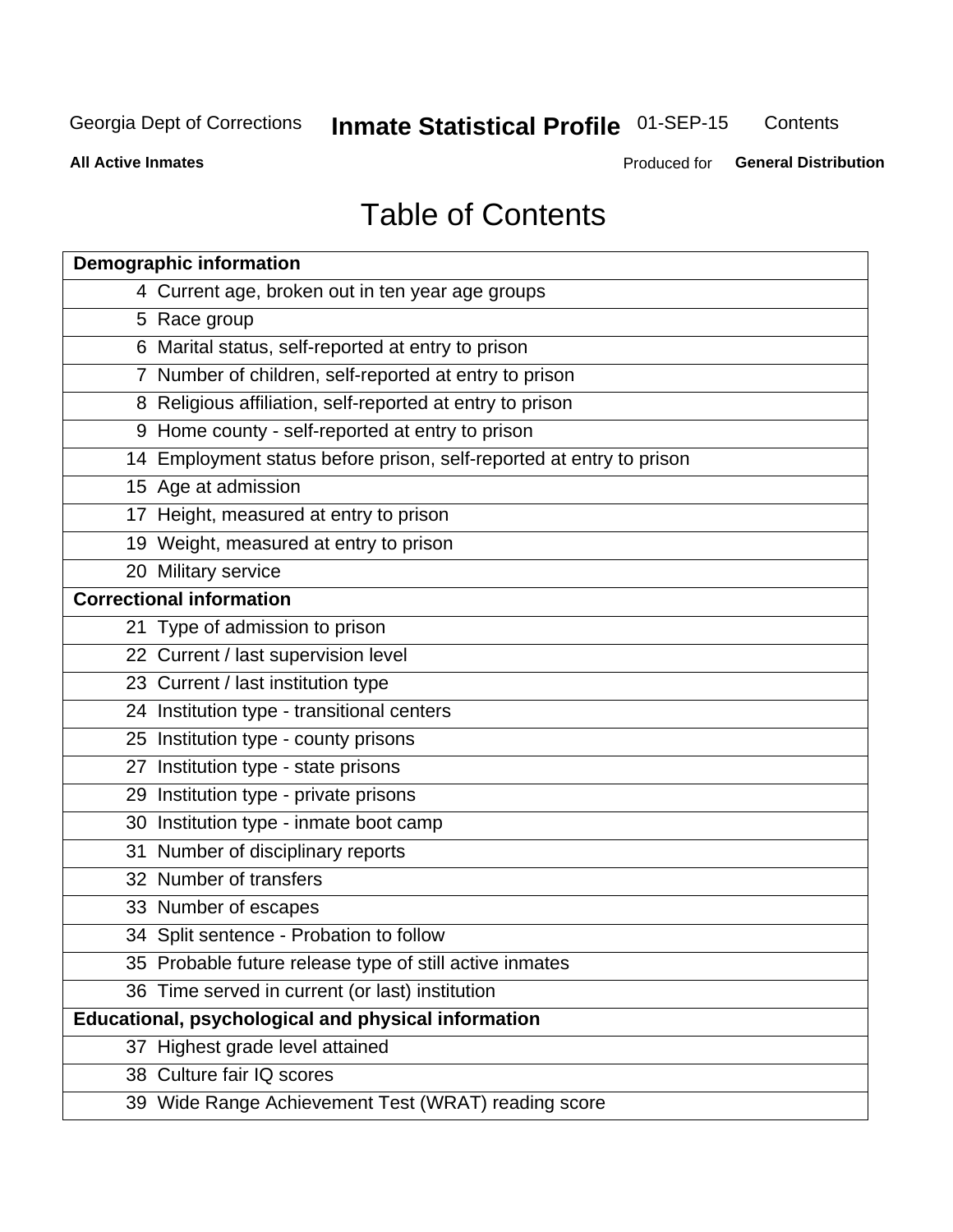# **Inmate Statistical Profile 01-SEP-15**

Contents

**All Active Inmates** 

Produced for General Distribution

# **Table of Contents**

| Educational, psychological and physical information              |
|------------------------------------------------------------------|
| 40 Wide Range Achievement Test (WRAT) math score                 |
| 41 Wide Range Achievement Test (WRAT) spelling score             |
| 42 Current / last mental health treatment level                  |
| 43 PULHESDWIT medical scale - 'P' overall condition ('P'hysical) |
| 44 PULHESDWIT medical scale - 'U' upper body                     |
| 45 PULHESDWIT medical scale - 'L' lower body                     |
| 46 PULHESDWIT medical scale - 'H' hearing                        |
| 47 PULHESDWIT medical scale - 'E' vision                         |
| 48 PULHESDWIT medical scale -'S' psychiatric                     |
| 49 PULHESDWIT medical scale - 'D' dental                         |
| 50 PULHESDWIT medical scale - 'W' work ability                   |
| 51 PULHESDWIT medical scale - 'I' impairment                     |
| 52 PULHESDWIT medical scale - 'T' transportability               |
|                                                                  |
| <b>Crimes and criminal history information</b>                   |
| 53 Number of prior Georgia incarcerations                        |
| 54 Prison sentence in years                                      |
| 55 Primary offense, broken out into felonies vs misdemeanors     |
| 56 Primary offense, broken out into six broad crime categories   |
| 57 Primary offense, detailed offense code                        |
| 65 County of conviction of primary offense                       |
| 70 Circuit of conviction of primary offense                      |
| 72 Years served (jail + prison) in this incarceration            |
| <b>Medical information</b>                                       |
| 73 Results of most recent HIV test                               |
| 74 Results of most recent tuberculosis test                      |
| 75 Results of most recent syphilis test                          |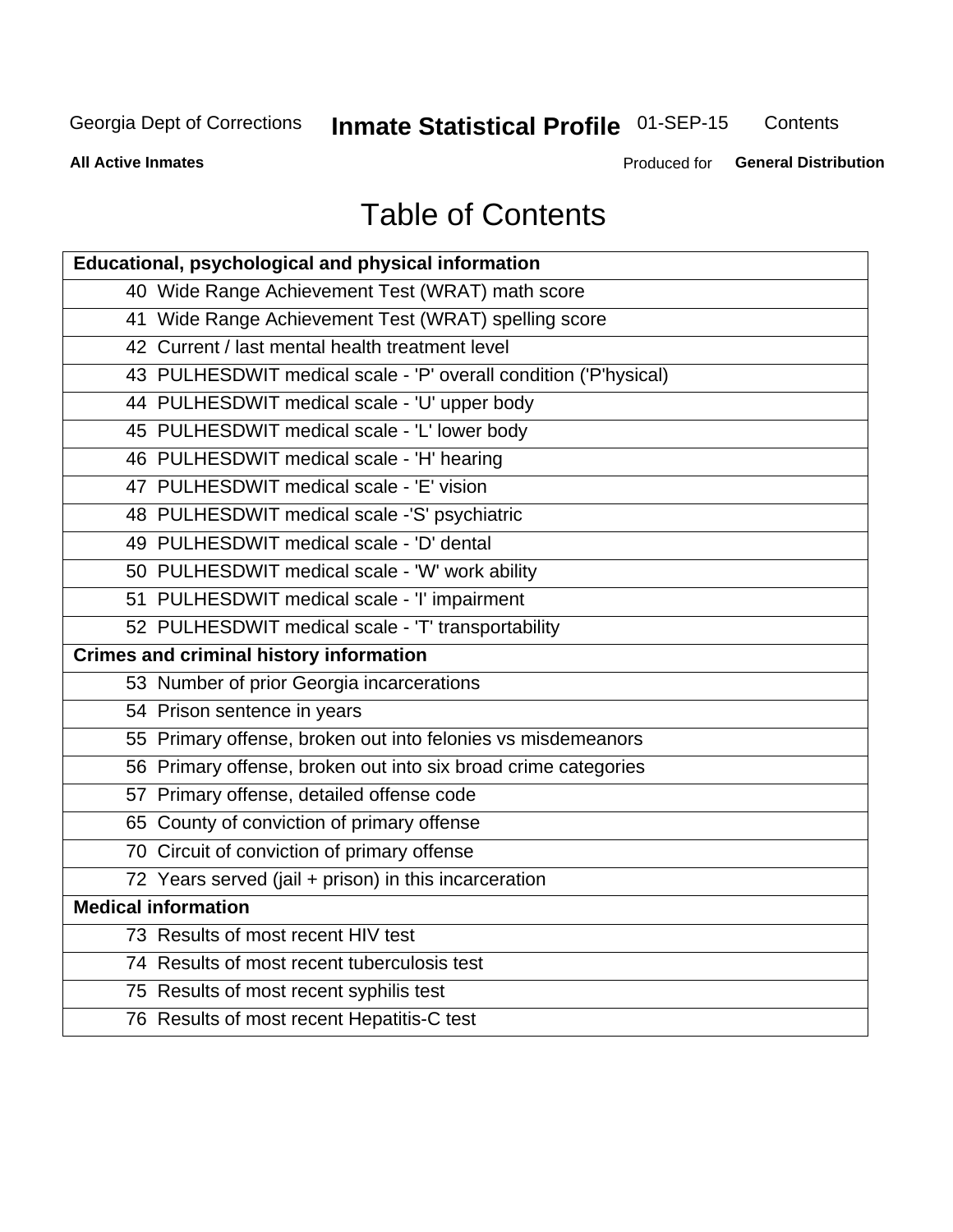### **All Active Inmates**

### Produced for General Distribution

### Current age, broken out in ten-year age groups

COL % - percent each COUNT is of its particular column

|                          | <b>Male</b>  |        |        | <b>Female</b>   |        |          | <b>Total</b> |        |
|--------------------------|--------------|--------|--------|-----------------|--------|----------|--------------|--------|
| <b>Current Age</b>       | <b>Count</b> | Col %  | Row %  | <b>Count</b>    | Col %  | Row %    | <b>Total</b> | Col %  |
| <b>Teens (1-19)</b>      | 716          | 1.44%  | 95.98% | 30 <sup>1</sup> | 0.83%  | 4.02%    | 746          | 1.40%  |
| <b>Twenties (20-29)</b>  | 14,778       | 29.68% | 93.56% | 1,017           | 28.25% | $6.44\%$ | 15,795       | 29.59% |
| Thirties (30-39)         | 14,834       | 29.80% | 92.34% | 1,230           | 34.17% | 7.66%    | 16,064       | 30.09% |
| <b>Forties (40-49)</b>   | 10,138       | 20.36% | 92.69% | 799             | 22.19% | 7.31%    | 10,937       | 20.49% |
| <b>Fifties (50-59)</b>   | 6,728        | 13.51% | 94.08% | 423             | 11.75% | 5.92%    | 7,151        | 13.39% |
| <b>Sixties (60-69)</b>   | 2.031        | 4.08%  | 95.94% | 86              | 2.39%  | 4.06%    | 2,117        | 3.97%  |
| Seventy + (70 and above) | 561          | 1.13%  | 97.40% | 15 <sup>2</sup> | 0.42%  | $2.60\%$ | 576          | 1.08%  |
| <b>Total Reported</b>    | 49,786       | 100%   | 93.26% | 3,600           | 100%   | 6.74%    | 53,386       | 100.0% |

| `≏norted   | .      |       | .             |
|------------|--------|-------|---------------|
| <b>NOT</b> | טכו    |       | וטו           |
| Total      | 49,936 | 3.60' | 50E27<br>ა.აა |

| <b>Mean</b><br>(average)       | 37.64    | 36.88 | 37.59 |
|--------------------------------|----------|-------|-------|
| Median (middle)                | つん<br>vu | JJ    | 35    |
| <b>Mode</b><br>(most frequent) | 26       |       | 26    |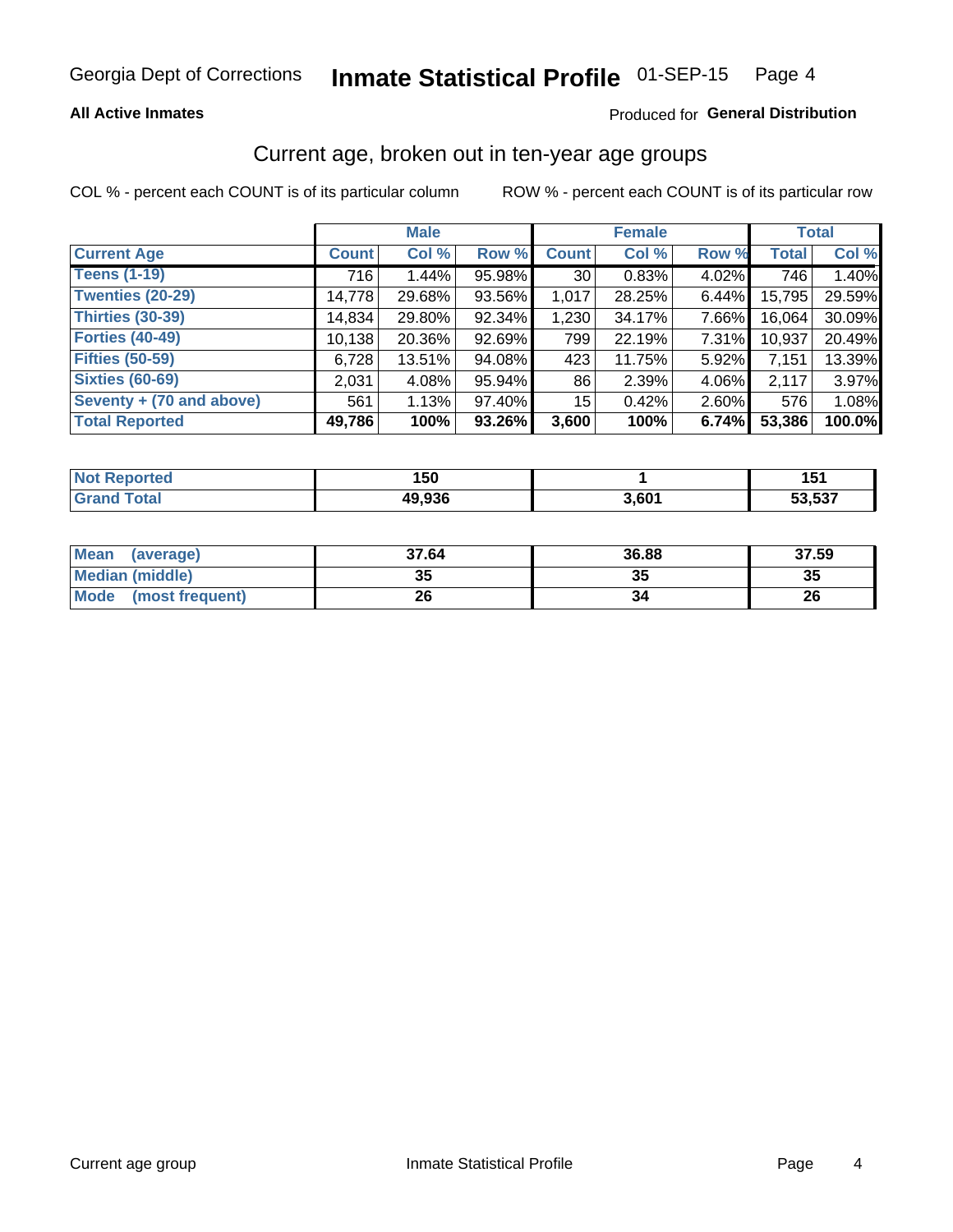#### Inmate Statistical Profile 01-SEP-15 Page 5

### **All Active Inmates**

### Produced for General Distribution

### Race group

COL % - percent each COUNT is of its particular column

|                   |                        |              | <b>Male</b> |         |             | <b>Female</b> |        |              | <b>Total</b> |  |
|-------------------|------------------------|--------------|-------------|---------|-------------|---------------|--------|--------------|--------------|--|
|                   | <b>Race Group</b>      | <b>Count</b> | Col %       |         | Row % Count | Col %         | Row %  | <b>Total</b> | Col %        |  |
|                   | <b>White</b>           | 16,459       | 32.96%      | 89.06%  | 2,022       | 56.15%        | 10.94% | 18,481       | 34.52%       |  |
| 2                 | <b>Black</b>           | 31,205       | 62.49%      | 95.41%  | ,502        | 41.71%        | 4.59%  | 32,707       | 61.09%       |  |
| 5                 | <b>Other</b>           | 45           | .09%        | 86.54%  |             | .19%          | 13.46% | 52           | .10%         |  |
| 6                 | <b>Asian</b>           | 161          | $.32\%$     | 93.06%  | 12          | .33%          | 6.94%  | 173          | .32%         |  |
| 9                 | <b>Unknown</b>         |              | $.01\%$     | 87.50%  |             | .03%          | 12.50% | 8            | .01%         |  |
| 10                | <b>Hispanic</b>        | 2,031        | 4.07%       | 97.32%  | 56          | 1.56%         | 2.68%  | 2,087        | 3.90%        |  |
| $12 \overline{ }$ | <b>Native American</b> | 27           | .05%        | 96.43%  |             | .03%          | 3.57%  | 28           | .05%         |  |
| 13                | <b>Native Hawaiian</b> |              | $.01\%$     | 100.00% |             |               |        |              | .01%         |  |
|                   | <b>Total Reported</b>  | 49,936       | 100%        | 93.27%  | 3,601       | 100%          | 6.73%  | 53,537       | 100%         |  |

| <b>Not Reported</b> |        |       |        |
|---------------------|--------|-------|--------|
| <b>Grand Total</b>  | 49,936 | 3,601 | 53,537 |

| <b>Mode</b><br>---<br>most frequent) | Black | White | <b>Black</b> |
|--------------------------------------|-------|-------|--------------|
|                                      |       |       |              |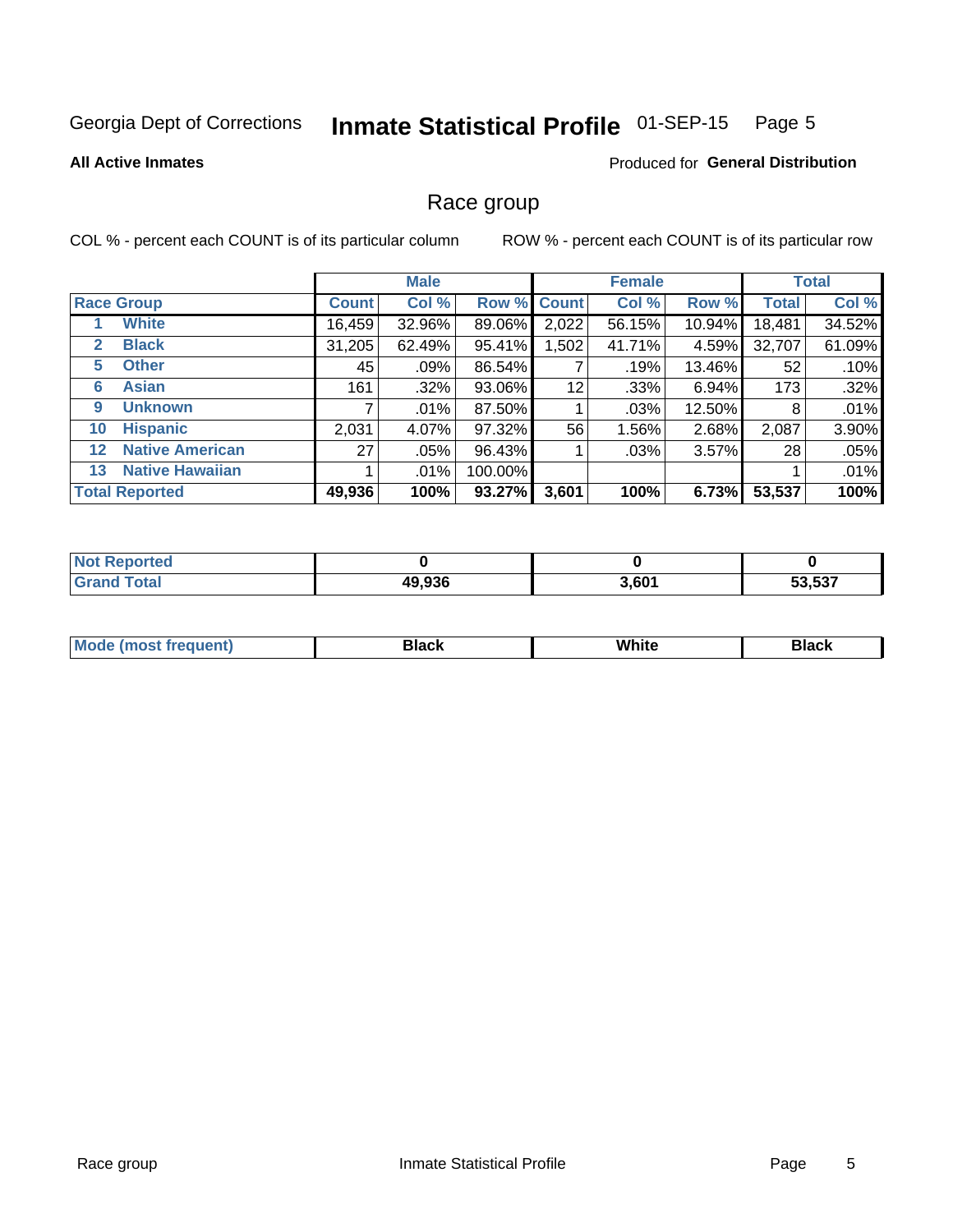#### Inmate Statistical Profile 01-SEP-15 Page 6

**All Active Inmates** 

#### Produced for General Distribution

### Marital status, self-reported at entry to prison

COL % - percent each COUNT is of its particular column

|                            | <b>Male</b>  |        |        |              | <b>Female</b> | <b>Total</b> |              |        |
|----------------------------|--------------|--------|--------|--------------|---------------|--------------|--------------|--------|
| <b>Marital Status</b>      | <b>Count</b> | Col %  | Row %  | <b>Count</b> | Col %         | Row %        | <b>Total</b> | Col %  |
| <b>Unknown</b><br>$\bf{0}$ | 524          | 1.05%  | 94.24% | 32           | $.89\%$       | 5.76%        | 556          | 1.04%  |
| <b>Divorced</b><br>D       | 4,588        | 9.19%  | 89.75% | 524          | 14.55%        | 10.25%       | 5,112        | 9.55%  |
| <b>Married</b><br>М        | 6,622        | 13.26% | 91.76% | 595          | 16.52%        | 8.24%        | 7,217        | 13.48% |
| <b>Separated</b><br>S.     | 1,776        | 3.56%  | 84.77% | 319          | 8.86%         | 15.23%       | 2,095        | 3.91%  |
| <b>Unmarried</b><br>U      | 35,950       | 71.99% | 94.76% | 1,986        | 55.15%        | 5.24%        | 37,936       | 70.86% |
| <b>Widow</b><br>W          | 476          | .95%   | 76.65% | 145          | 4.03%         | 23.35%       | 621          | 1.16%  |
| <b>Total Reported</b>      | 49,936       | 100%   | 93.27% | 3,601        | 100%          | 6.73%        | 53,537       | 100%   |

| orted<br>NO |                 |                |        |
|-------------|-----------------|----------------|--------|
| int         | .ממ חו<br>, YJO | $3.60^{\circ}$ | 53.537 |

|--|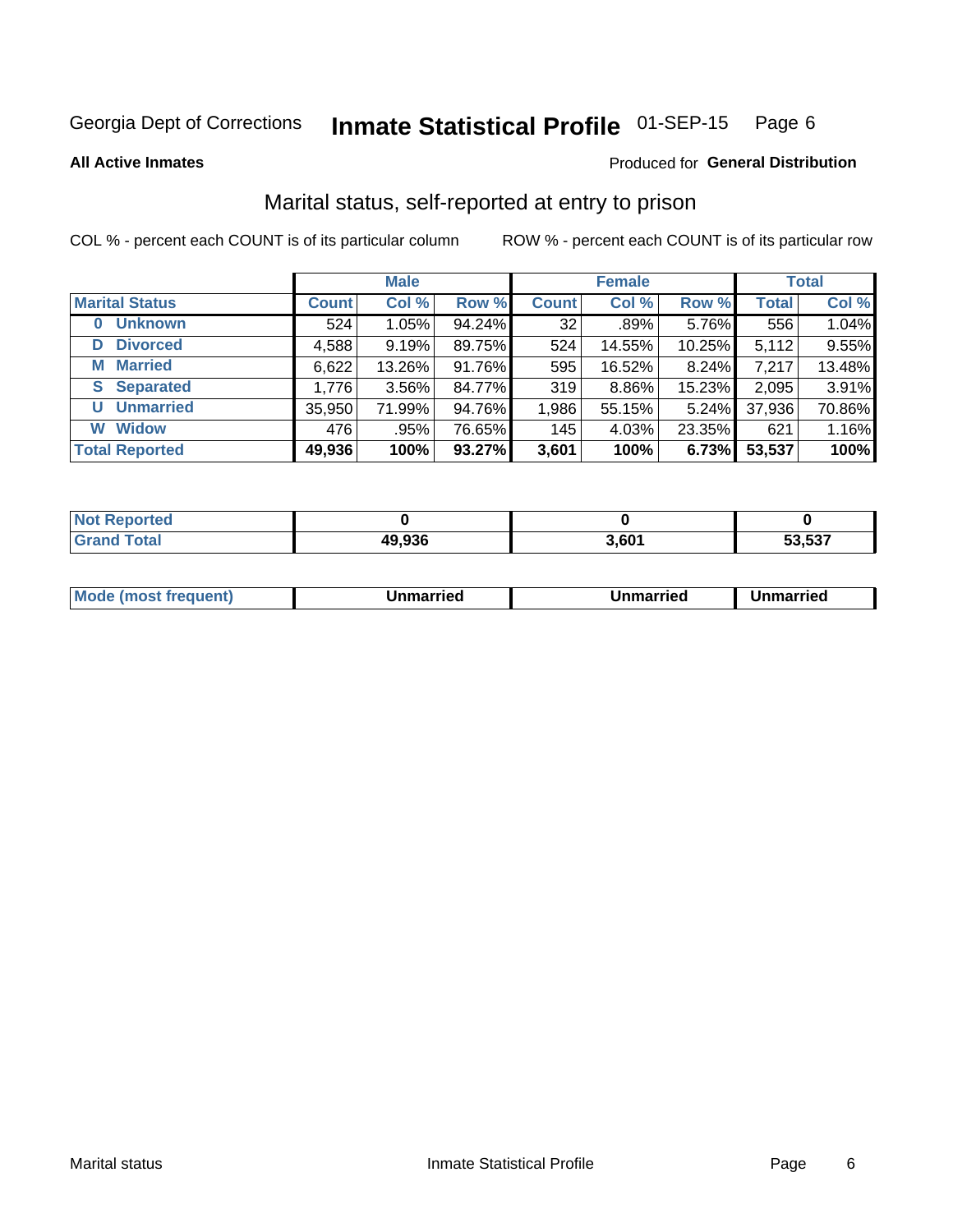#### Inmate Statistical Profile 01-SEP-15 Page 7

**All Active Inmates** 

#### Produced for General Distribution

### Number of children, self reported at entry to prison

COL % - percent each COUNT is of its particular column

|                           |              | <b>Male</b> |        |              | <b>Female</b> |       |              | <b>Total</b> |
|---------------------------|--------------|-------------|--------|--------------|---------------|-------|--------------|--------------|
| <b>Number of Children</b> | <b>Count</b> | Col %       | Row %  | <b>Count</b> | Col %         | Row % | <b>Total</b> | Col %        |
| $\bf{0}$                  | 20,074       | 40.62%      | 94.08% | 1,263        | 35.11%        | 5.92% | 21,337       | 40.25%       |
|                           | 11,121       | 22.50%      | 94.17% | 689          | 19.15%        | 5.83% | 11,810       | 22.28%       |
| $\overline{2}$            | 8,065        | 16.32%      | 91.42% | 757          | 21.05%        | 8.58% | 8,822        | 16.64%       |
| 3                         | 4,988        | 10.09%      | 91.11% | 487          | 13.54%        | 8.89% | 5,475        | 10.33%       |
| 4                         | 2,507        | 5.07%       | 91.46% | 234          | 6.51%         | 8.54% | 2,741        | 5.17%        |
| 5                         | 1,287        | 2.60%       | 93.46% | 90           | 2.50%         | 6.54% | 1,377        | 2.60%        |
| $6\phantom{1}6$           | 642          | 1.30%       | 93.59% | 44           | 1.22%         | 6.41% | 686          | 1.29%        |
| 7                         | 311          | 0.63%       | 95.40% | 15           | 0.42%         | 4.60% | 326          | 0.61%        |
| 8                         | 170          | 0.34%       | 94.44% | 10           | 0.28%         | 5.56% | 180          | 0.34%        |
| 9                         | 92           | 0.19%       | 96.84% | 3            | 0.08%         | 3.16% | 95           | 0.18%        |
| 10                        | 74           | 0.15%       | 98.67% |              | 0.03%         | 1.33% | 75           | 0.14%        |
| Over 10                   | 87           | 0.18%       | 95.60% | 4            | 0.11%         | 4.40% | 91           | 0.17%        |
| <b>Total Reported</b>     | 49,418       | 100%        | 93.22% | 3,597        | 100%          | 6.78% | 53,015       | 100%         |

| ттр. | 54 O<br><u>ວ ເ ດ</u> |                | 522                |
|------|----------------------|----------------|--------------------|
|      | ימה הג<br>           | $5.60^{\circ}$ | $E_2E_2$<br>33.337 |

| Mean (average)         | 1.39 | 1.55 | 1.40 |
|------------------------|------|------|------|
| <b>Median (middle)</b> |      |      |      |
| Mode (most frequent)   |      |      |      |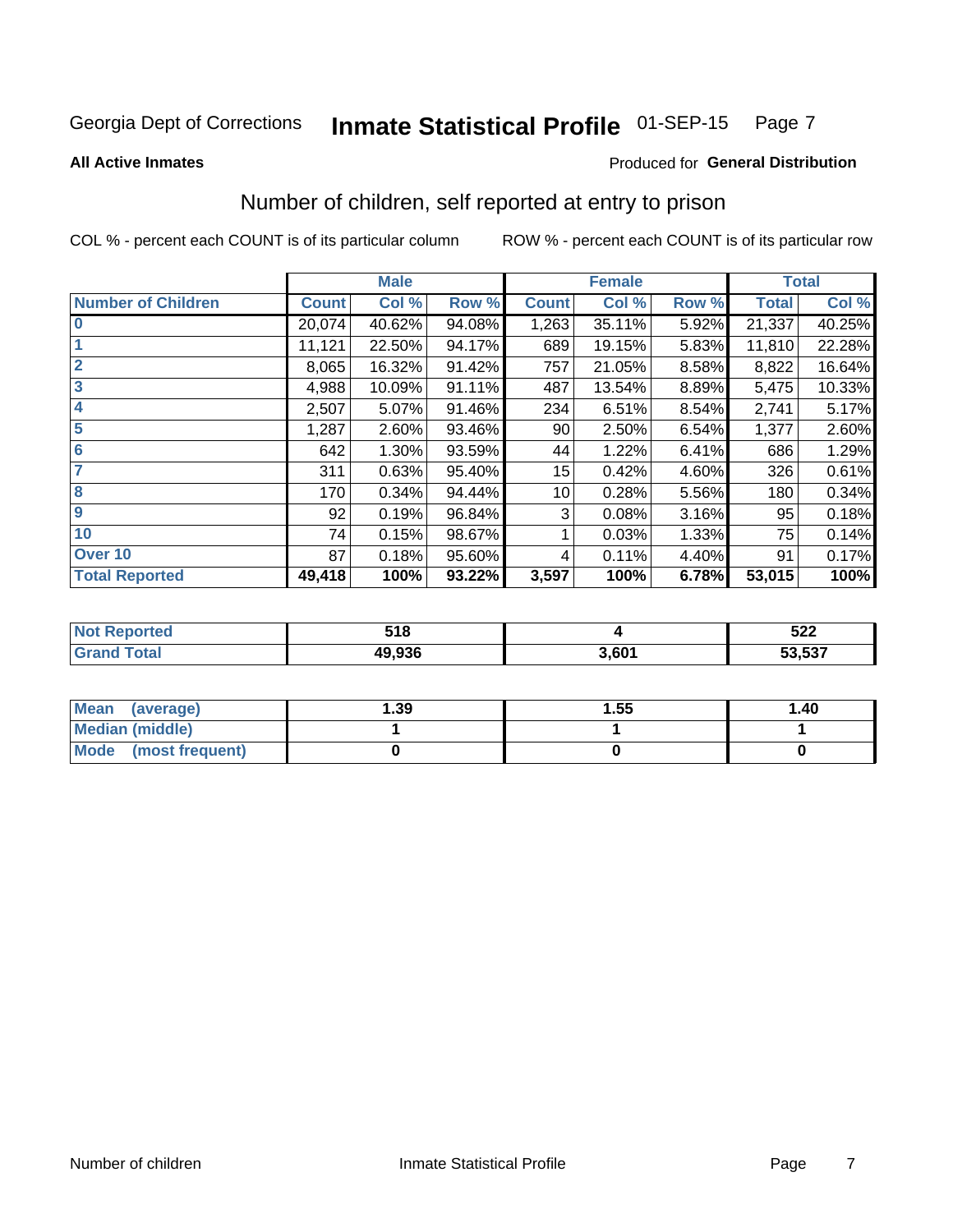#### Inmate Statistical Profile 01-SEP-15 Page 8

#### **All Active Inmates**

#### Produced for General Distribution

### Religious affiliation, self-reported at entry to prison

COL % - percent each COUNT is of its particular column

|                |                              |              | <b>Male</b> |         |              | <b>Female</b> |        |              | <b>Total</b> |
|----------------|------------------------------|--------------|-------------|---------|--------------|---------------|--------|--------------|--------------|
|                | <b>Religious Affiliation</b> | <b>Count</b> | Col %       | Row %   | <b>Count</b> | Col %         | Row %  | <b>Total</b> | Col %        |
| 1              | <b>Islam</b>                 | 1,007        | 4.90%       | 96.55%  | 36           | 1.33%         | 3.45%  | 1,043        | 4.49%        |
| $\overline{2}$ | <b>Catholic</b>              | 1,051        | 5.11%       | 87.36%  | 152          | 5.63%         | 12.64% | 1,203        | 5.17%        |
| 3              | <b>Baptist</b>               | 11,509       | 56.01%      | 85.27%  | 1,988        | 73.66%        | 14.73% | 13,497       | 58.06%       |
| 4              | <b>Methodist</b>             | 415          | 2.02%       | 85.39%  | 71           | 2.63%         | 14.61% | 486          | 2.09%        |
| 5              | <b>EpiscopIn</b>             | 47           | .23%        | 92.16%  | 4            | .15%          | 7.84%  | 51           | .22%         |
| $6\phantom{a}$ | <b>Presbytrn</b>             | 69           | .34%        | 92.00%  | 6            | .22%          | 8.00%  | 75           | .32%         |
| 7              | <b>Chc Of God</b>            | 387          | 1.88%       | 88.56%  | 50           | 1.85%         | 11.44% | 437          | 1.88%        |
| 8              | <b>Holiness</b>              | 653          | 3.18%       | 81.63%  | 147          | 5.45%         | 18.38% | 800          | 3.44%        |
| 9              | <b>Jewish</b>                | 43           | .21%        | 76.79%  | 13           | .48%          | 23.21% | 56           | .24%         |
| 10             | <b>Anglican</b>              | 19           | .09%        | 95.00%  | 1            | .04%          | 5.00%  | 20           | .09%         |
| 11             | <b>Grk Orthdx</b>            | 7            | .03%        | 87.50%  | 1            | .04%          | 12.50% | 8            | .03%         |
| 12             | <b>Hindu</b>                 | 7            | .03%        | 100.00% |              |               |        | 7            | .03%         |
| 13             | <b>Buddhist</b>              | 35           | .17%        | 71.43%  | 14           | .52%          | 28.57% | 49           | .21%         |
| 14             | <b>Taoist</b>                | 2            | .01%        | 100.00% |              |               |        | 2            | .01%         |
| 15             | <b>Shintoist</b>             | 5            | .02%        | 100.00% |              |               |        | 5            | .02%         |
| 16             | <b>Seven D Ad</b>            | 59           | .29%        | 89.39%  | 7            | .26%          | 10.61% | 66           | .28%         |
| 17             | <b>Jehovah Wt</b>            | 264          | 1.28%       | 88.89%  | 33           | 1.22%         | 11.11% | 297          | 1.28%        |
| 18             | <b>Latr Day S</b>            | 22           | .11%        | 84.62%  | 4            | .15%          | 15.38% | 26           | .11%         |
| 19             | Quaker                       |              | .01%        | 100.00% |              |               |        |              | .01%         |
| 20             | <b>Other Prot</b>            | 2,543        | 12.38%      | 94.50%  | 148          | 5.48%         | 5.50%  | 2,691        | 11.58%       |
| 96             | <b>None</b>                  | 2,403        | 11.69%      | 99.01%  | 24           | .89%          | .99%   | 2,427        | 10.44%       |
|                | <b>Total Reported</b>        | 20,548       | 100%        | 88.39%  | 2,699        | 100%          | 11.61% | 23,247       | 100%         |

| Reported<br>NO. | 29,388 | 902   | 30,290 |
|-----------------|--------|-------|--------|
| 'otal           | 49,936 | 3,601 | 53,537 |

| <b>Mode (most frequent)</b> | aptist | <b>3aptist</b> | 3aptist |
|-----------------------------|--------|----------------|---------|
|                             |        |                |         |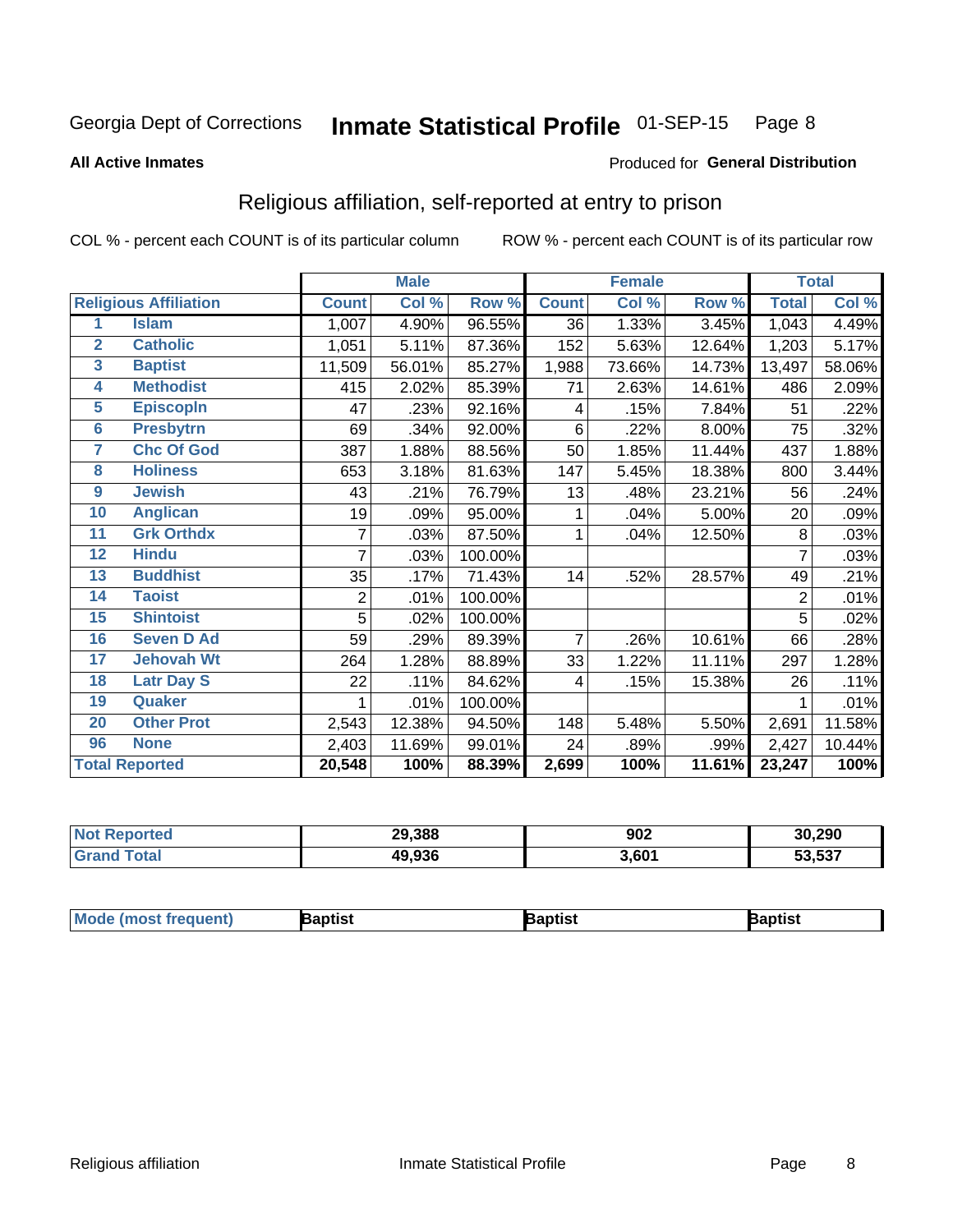#### Inmate Statistical Profile 01-SEP-15 Page 9

#### **All Active Inmates**

#### Produced for General Distribution

### Home county, self-reported at entry to prison

COL % - percent each COUNT is of its particular column

|     |                             |              | <b>Male</b> |                  |                  | <b>Female</b> |        | <b>Total</b> |        |
|-----|-----------------------------|--------------|-------------|------------------|------------------|---------------|--------|--------------|--------|
|     | <b>Home County</b>          | <b>Count</b> | Col %       | Row <sup>%</sup> | <b>Count</b>     | Col %         | Row %  | <b>Total</b> | Col %  |
| 000 | <b>Unknown</b>              | 5,642        | 11.30%      | 92.63%           | 449              | 12.47%        | 7.37%  | 6,091        | 11.38% |
| 001 | <b>Appling County</b>       | 113          | .23%        | 94.17%           | 7                | .19%          | 5.83%  | 120          | .22%   |
| 002 | <b>Atkinson County</b>      | 35           | .07%        | 89.74%           | 4                | .11%          | 10.26% | 39           | .07%   |
| 003 | <b>Bacon County</b>         | 79           | .16%        | 94.05%           | 5                | .14%          | 5.95%  | 84           | .16%   |
| 004 | <b>Baker County</b>         | 19           | .04%        | 100.00%          |                  |               |        | 19           | .04%   |
| 005 | <b>Baldwin County</b>       | 228          | .46%        | 91.94%           | 20               | .56%          | 8.06%  | 248          | .46%   |
| 006 | <b>Banks County</b>         | 64           | .13%        | 88.89%           | 8                | .22%          | 11.11% | 72           | .13%   |
| 007 | <b>Barrow County</b>        | 261          | .52%        | 92.23%           | 22               | .61%          | 7.77%  | 283          | .53%   |
| 008 | <b>Bartow County</b>        | 522          | 1.05%       | 87.00%           | 78               | 2.17%         | 13.00% | 600          | 1.12%  |
| 009 | <b>Ben Hill County</b>      | 197          | .39%        | 94.26%           | 12               | .33%          | 5.74%  | 209          | .39%   |
| 010 | <b>Berrien County</b>       | 71           | .14%        | 94.67%           | 4                | .11%          | 5.33%  | 75           | .14%   |
| 011 | <b>Bibb County</b>          | 1,103        | 2.21%       | 95.75%           | 49               | 1.36%         | 4.25%  | 1,152        | 2.15%  |
| 012 | <b>Bleckley County</b>      | 61           | .12%        | 95.31%           | 3                | .08%          | 4.69%  | 64           | .12%   |
| 013 | <b>Brantley County</b>      | 69           | .14%        | 88.46%           | $\boldsymbol{9}$ | .25%          | 11.54% | 78           | .15%   |
| 014 | <b>Brooks County</b>        | 183          | .37%        | 97.86%           | $\overline{4}$   | .11%          | 2.14%  | 187          | .35%   |
| 015 | <b>Bryan County</b>         | 92           | .18%        | 97.87%           | $\overline{2}$   | .06%          | 2.13%  | 94           | .18%   |
| 016 | <b>Bulloch County</b>       | 367          | .73%        | 94.83%           | 20               | .56%          | 5.17%  | 387          | .72%   |
| 017 | <b>Burke County</b>         | 222          | .44%        | 95.28%           | 11               | .31%          | 4.72%  | 233          | .44%   |
| 018 | <b>Butts County</b>         | 123          | .25%        | 94.62%           | $\overline{7}$   | .19%          | 5.38%  | 130          | .24%   |
| 019 | <b>Calhoun County</b>       | 69           | .14%        | 97.18%           | $\overline{2}$   | .06%          | 2.82%  | 71           | .13%   |
| 020 | <b>Camden County</b>        | 130          | .26%        | 92.86%           | 10               | .28%          | 7.14%  | 140          | .26%   |
| 021 | <b>Candler County</b>       | 98           | .20%        | 83.76%           | 19               | .53%          | 16.24% | 117          | .22%   |
| 022 | <b>Carroll County</b>       | 520          | 1.04%       | 91.87%           | 46               | 1.28%         | 8.13%  | 566          | 1.06%  |
| 023 | <b>Catoosa County</b>       | 213          | .43%        | 90.64%           | 22               | .61%          | 9.36%  | 235          | .44%   |
| 024 | <b>Charlton County</b>      | 35           | .07%        | 89.74%           | 4                | .11%          | 10.26% | 39           | .07%   |
| 025 | <b>Chatham County</b>       | 1,738        | 3.48%       | 96.66%           | 60               | 1.67%         | 3.34%  | 1,798        | 3.36%  |
| 026 | <b>Chattahoochee County</b> | 32           | .06%        | 100.00%          |                  |               |        | 32           | .06%   |
| 027 | <b>Chattooga County</b>     | 233          | .47%        | 88.93%           | 29               | .81%          | 11.07% | 262          | .49%   |
| 028 | <b>Cherokee County</b>      | 406          | .81%        | 90.02%           | 45               | 1.25%         | 9.98%  | 451          | .84%   |
| 029 | <b>Clarke County</b>        | 444          | .89%        | 93.67%           | 30               | .83%          | 6.33%  | 474          | .89%   |
| 030 | <b>Clay County</b>          | 31           | .06%        | 96.88%           | 1                | .03%          | 3.13%  | 32           | .06%   |
| 031 | <b>Clayton County</b>       | 1,474        | 2.95%       | 94.43%           | 87               | 2.42%         | 5.57%  | 1,561        | 2.92%  |
| 032 | <b>Clinch County</b>        | 49           | .10%        | 92.45%           | 4                | .11%          | 7.55%  | 53           | .10%   |
| 033 | <b>Cobb County</b>          | 2,026        | 4.06%       | 90.85%           | 204              | 5.67%         | 9.15%  | 2,230        | 4.17%  |
| 034 | <b>Coffee County</b>        | 267          | .53%        | 93.68%           | 18               | .50%          | 6.32%  | 285          | .53%   |
| 035 | <b>Colquitt County</b>      | 225          | .45%        | 96.15%           | 9                | .25%          | 3.85%  | 234          | .44%   |
| 036 | <b>Columbia County</b>      | 300          | .60%        | 91.19%           | 29               | .81%          | 8.81%  | 329          | .61%   |
| 037 | <b>Cook County</b>          | 139          | .28%        | 95.21%           | $\overline{7}$   | .19%          | 4.79%  | 146          | .27%   |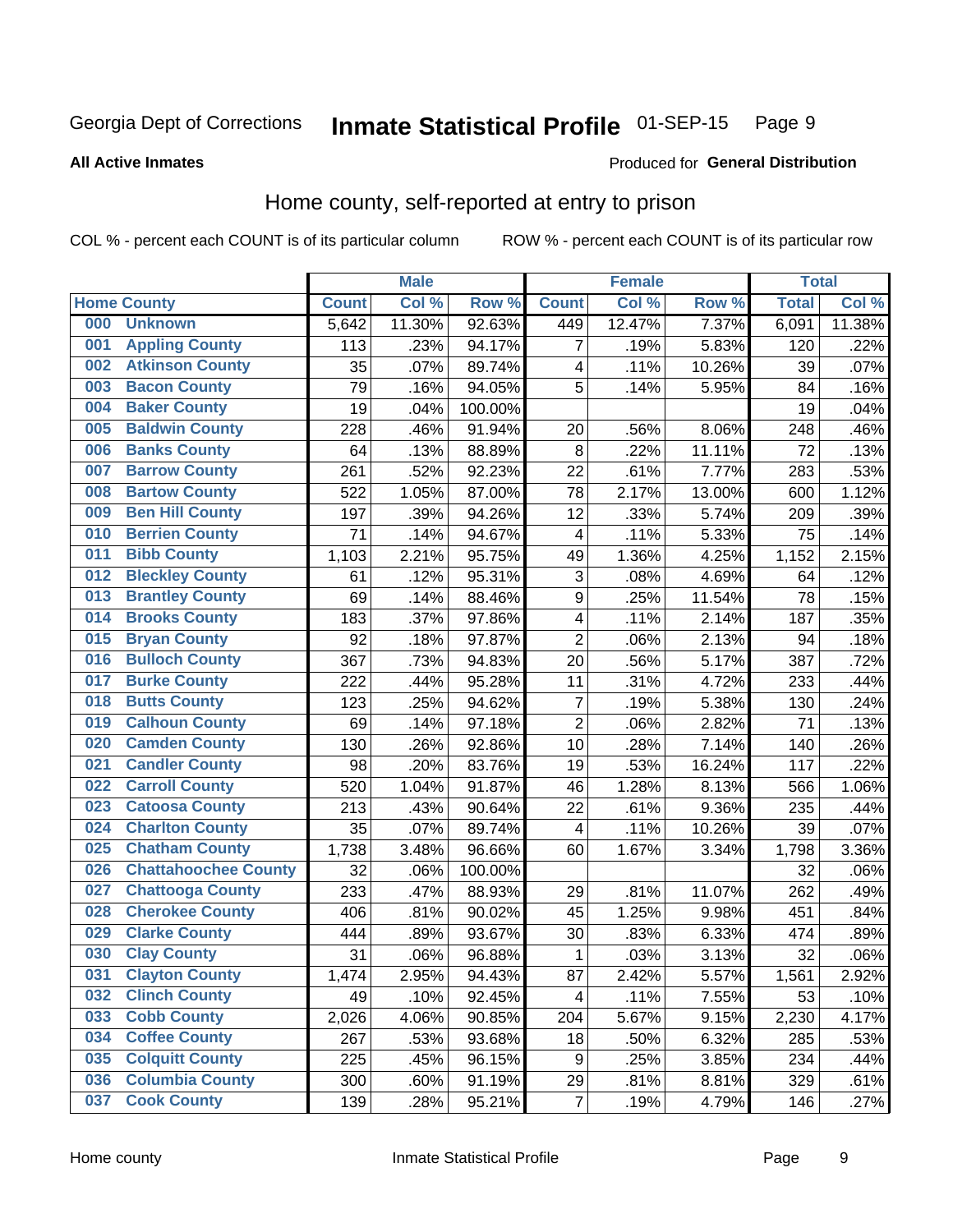#### Inmate Statistical Profile 01-SEP-15 Page 10

**All Active Inmates** 

### Produced for General Distribution

### Home county, self-reported at entry to prison

COL % - percent each COUNT is of its particular column

|     |                         |              | <b>Male</b> |                  |                           | <b>Female</b> |        | <b>Total</b> |       |
|-----|-------------------------|--------------|-------------|------------------|---------------------------|---------------|--------|--------------|-------|
|     | <b>Home County</b>      | <b>Count</b> | Col %       | Row <sup>%</sup> | <b>Count</b>              | Col %         | Row %  | <b>Total</b> | Col % |
| 038 | <b>Coweta County</b>    | 441          | .88%        | 94.03%           | 28                        | .78%          | 5.97%  | 469          | .88%  |
| 039 | <b>Crawford County</b>  | 39           | .08%        | 92.86%           | $\ensuremath{\mathsf{3}}$ | .08%          | 7.14%  | 42           | .08%  |
| 040 | <b>Crisp County</b>     | 221          | .44%        | 95.67%           | 10                        | .28%          | 4.33%  | 231          | .43%  |
| 041 | <b>Dade County</b>      | 61           | .12%        | 85.92%           | 10                        | .28%          | 14.08% | 71           | .13%  |
| 042 | <b>Dawson County</b>    | 95           | .19%        | 88.79%           | 12                        | .33%          | 11.21% | 107          | .20%  |
| 043 | <b>Decatur County</b>   | 248          | .50%        | 93.94%           | 16                        | .44%          | 6.06%  | 264          | .49%  |
| 044 | <b>Dekalb County</b>    | 3,038        | 6.08%       | 94.52%           | 176                       | 4.89%         | 5.48%  | 3,214        | 6.00% |
| 045 | <b>Dodge County</b>     | 118          | .24%        | 90.08%           | 13                        | .36%          | 9.92%  | 131          | .24%  |
| 046 | <b>Dooly County</b>     | 77           | .15%        | 93.90%           | 5                         | .14%          | 6.10%  | 82           | .15%  |
| 047 | <b>Dougherty County</b> | 867          | 1.74%       | 94.03%           | 55                        | 1.53%         | 5.97%  | 922          | 1.72% |
| 048 | <b>Douglas County</b>   | 613          | 1.23%       | 92.74%           | 48                        | 1.33%         | 7.26%  | 661          | 1.23% |
| 049 | <b>Early County</b>     | 85           | .17%        | 92.39%           | $\overline{7}$            | .19%          | 7.61%  | 92           | .17%  |
| 050 | <b>Echols County</b>    | 6            | .01%        | 100.00%          |                           |               |        | 6            | .01%  |
| 051 | <b>Effingham County</b> | 181          | .36%        | 91.41%           | 17                        | .47%          | 8.59%  | 198          | .37%  |
| 052 | <b>Elbert County</b>    | 125          | .25%        | 92.59%           | 10                        | .28%          | 7.41%  | 135          | .25%  |
| 053 | <b>Emanuel County</b>   | 167          | .33%        | 95.43%           | 8                         | .22%          | 4.57%  | 175          | .33%  |
| 054 | <b>Evans County</b>     | 76           | .15%        | 92.68%           | 6                         | .17%          | 7.32%  | 82           | .15%  |
| 055 | <b>Fannin County</b>    | 85           | .17%        | 86.73%           | 13                        | .36%          | 13.27% | 98           | .18%  |
| 056 | <b>Fayette County</b>   | 177          | .35%        | 86.34%           | 28                        | .78%          | 13.66% | 205          | .38%  |
| 057 | <b>Floyd County</b>     | 772          | 1.55%       | 91.36%           | 73                        | 2.03%         | 8.64%  | 845          | 1.58% |
| 058 | <b>Forsyth County</b>   | 250          | .50%        | 92.25%           | 21                        | .58%          | 7.75%  | 271          | .51%  |
| 059 | <b>Franklin County</b>  | 115          | .23%        | 90.55%           | 12                        | .33%          | 9.45%  | 127          | .24%  |
| 060 | <b>Fulton County</b>    | 5,026        | 10.06%      | 95.48%           | 238                       | 6.61%         | 4.52%  | 5,264        | 9.83% |
| 061 | <b>Gilmer County</b>    | 95           | .19%        | 95.00%           | 5                         | .14%          | 5.00%  | 100          | .19%  |
| 062 | <b>Glascock County</b>  | 11           | .02%        | 91.67%           | $\mathbf{1}$              | .03%          | 8.33%  | 12           | .02%  |
| 063 | <b>Glynn County</b>     | 404          | .81%        | 93.30%           | 29                        | .81%          | 6.70%  | 433          | .81%  |
| 064 | <b>Gordon County</b>    | 277          | .55%        | 85.76%           | 46                        | 1.28%         | 14.24% | 323          | .60%  |
| 065 | <b>Grady County</b>     | 145          | .29%        | 94.16%           | 9                         | .25%          | 5.84%  | 154          | .29%  |
| 066 | <b>Greene County</b>    | 113          | .23%        | 93.39%           | 8                         | .22%          | 6.61%  | 121          | .23%  |
| 067 | <b>Gwinnett County</b>  | 1,677        | 3.36%       | 92.14%           | 143                       | 3.97%         | 7.86%  | 1,820        | 3.40% |
| 068 | <b>Habersham County</b> | 102          | .20%        | 87.93%           | 14                        | .39%          | 12.07% | 116          | .22%  |
| 069 | <b>Hall County</b>      | 601          | 1.20%       | 91.48%           | 56                        | 1.56%         | 8.52%  | 657          | 1.23% |
| 070 | <b>Hancock County</b>   | 57           | .11%        | 91.94%           | 5                         | .14%          | 8.06%  | 62           | .12%  |
| 071 | <b>Haralson County</b>  | 171          | .34%        | 94.48%           | 10                        | .28%          | 5.52%  | 181          | .34%  |
| 072 | <b>Harris County</b>    | 98           | .20%        | 93.33%           | $\overline{7}$            | .19%          | 6.67%  | 105          | .20%  |
| 073 | <b>Hart County</b>      | 135          | .27%        | 95.74%           | 6                         | .17%          | 4.26%  | 141          | .26%  |
| 074 | <b>Heard County</b>     | 52           | .10%        | 92.86%           | $\overline{\mathbf{4}}$   | .11%          | 7.14%  | 56           | .10%  |
| 075 | <b>Henry County</b>     | 541          | 1.08%       | 93.44%           | 38                        | 1.06%         | 6.56%  | 579          | 1.08% |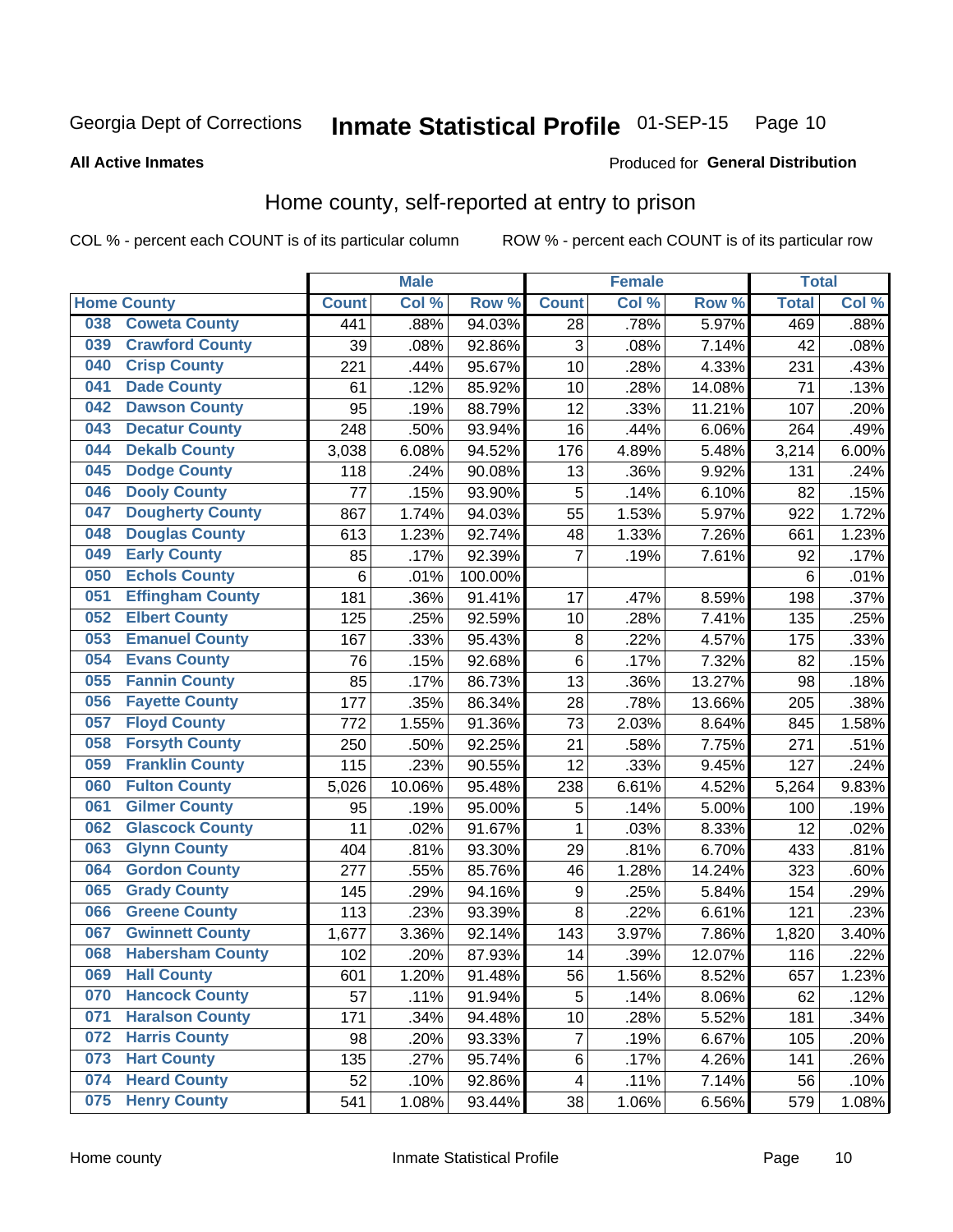#### Inmate Statistical Profile 01-SEP-15 Page 11

**All Active Inmates** 

### Produced for General Distribution

### Home county, self-reported at entry to prison

COL % - percent each COUNT is of its particular column

|                  |                          |              | <b>Male</b> |                  |                         | <b>Female</b> |        | <b>Total</b> |       |
|------------------|--------------------------|--------------|-------------|------------------|-------------------------|---------------|--------|--------------|-------|
|                  | <b>Home County</b>       | <b>Count</b> | Col %       | Row <sup>%</sup> | <b>Count</b>            | Col %         | Row %  | <b>Total</b> | Col % |
| 076              | <b>Houston County</b>    | 566          | 1.13%       | 92.94%           | 43                      | 1.19%         | 7.06%  | 609          | 1.14% |
| 077              | <b>Irwin County</b>      | 59           | .12%        | 95.16%           | 3                       | .08%          | 4.84%  | 62           | .12%  |
| 078              | <b>Jackson County</b>    | 231          | .46%        | 92.03%           | 20                      | .56%          | 7.97%  | 251          | .47%  |
| 079              | <b>Jasper County</b>     | 77           | .15%        | 96.25%           | 3                       | .08%          | 3.75%  | 80           | .15%  |
| 080              | <b>Jeff Davis County</b> | 89           | .18%        | 95.70%           | $\overline{\mathbf{4}}$ | .11%          | 4.30%  | 93           | .17%  |
| 081              | <b>Jefferson County</b>  | 177          | .35%        | 97.25%           | 5                       | .14%          | 2.75%  | 182          | .34%  |
| 082              | <b>Jenkins County</b>    | 61           | .12%        | 92.42%           | 5                       | .14%          | 7.58%  | 66           | .12%  |
| 083              | <b>Johnson County</b>    | 39           | .08%        | 90.70%           | $\overline{\mathbf{4}}$ | .11%          | 9.30%  | 43           | .08%  |
| 084              | <b>Jones County</b>      | 116          | .23%        | 91.34%           | 11                      | .31%          | 8.66%  | 127          | .24%  |
| 085              | <b>Lamar County</b>      | 68           | .14%        | 94.44%           | 4                       | .11%          | 5.56%  | 72           | .13%  |
| 086              | <b>Lanier County</b>     | 37           | .07%        | 94.87%           | $\overline{2}$          | .06%          | 5.13%  | 39           | .07%  |
| 087              | <b>Laurens County</b>    | 278          | .56%        | 94.56%           | 16                      | .44%          | 5.44%  | 294          | .55%  |
| 088              | <b>Lee County</b>        | 104          | .21%        | 91.23%           | 10                      | .28%          | 8.77%  | 114          | .21%  |
| 089              | <b>Liberty County</b>    | 210          | .42%        | 95.02%           | 11                      | .31%          | 4.98%  | 221          | .41%  |
| 090              | <b>Lincoln County</b>    | 27           | .05%        | 93.10%           | $\mathbf 2$             | .06%          | 6.90%  | 29           | .05%  |
| 091              | <b>Long County</b>       | 45           | .09%        | 84.91%           | 8                       | .22%          | 15.09% | 53           | .10%  |
| 092              | <b>Lowndes County</b>    | 454          | .91%        | 96.19%           | 18                      | .50%          | 3.81%  | 472          | .88%  |
| 093              | <b>Lumpkin County</b>    | 100          | .20%        | 95.24%           | 5                       | .14%          | 4.76%  | 105          | .20%  |
| 094              | <b>Macon County</b>      | 79           | .16%        | 96.34%           | 3                       | .08%          | 3.66%  | 82           | .15%  |
| 095              | <b>Madison County</b>    | 150          | .30%        | 96.15%           | 6                       | .17%          | 3.85%  | 156          | .29%  |
| 096              | <b>Marion County</b>     | 45           | .09%        | 90.00%           | 5                       | .14%          | 10.00% | 50           | .09%  |
| 097              | <b>Mcduffie County</b>   | 141          | .28%        | 95.27%           | 7                       | .19%          | 4.73%  | 148          | .28%  |
| 098              | <b>Mcintosh County</b>   | 62           | .12%        | 98.41%           | 1                       | .03%          | 1.59%  | 63           | .12%  |
| 099              | <b>Meriwether County</b> | 165          | .33%        | 92.18%           | 14                      | .39%          | 7.82%  | 179          | .33%  |
| 100              | <b>Miller County</b>     | 32           | .06%        | 91.43%           | 3                       | .08%          | 8.57%  | 35           | .07%  |
| 101              | <b>Mitchell County</b>   | 161          | .32%        | 94.71%           | $\boldsymbol{9}$        | .25%          | 5.29%  | 170          | .32%  |
| 102              | <b>Monroe County</b>     | 112          | .22%        | 92.56%           | $\overline{9}$          | .25%          | 7.44%  | 121          | .23%  |
| 103              | <b>Montgomery County</b> | 58           | .12%        | 85.29%           | 10                      | .28%          | 14.71% | 68           | .13%  |
| 104              | <b>Morgan County</b>     | 105          | .21%        | 95.45%           | 5                       | .14%          | 4.55%  | 110          | .21%  |
| 105              | <b>Murray County</b>     | 168          | .34%        | 92.31%           | 14                      | .39%          | 7.69%  | 182          | .34%  |
| 106              | <b>Muscogee County</b>   | 1,033        | 2.07%       | 95.38%           | 50                      | 1.39%         | 4.62%  | 1,083        | 2.02% |
| 107              | <b>Newton County</b>     | 554          | 1.11%       | 91.12%           | 54                      | 1.50%         | 8.88%  | 608          | 1.14% |
| 108              | <b>Oconee County</b>     | 40           | .08%        | 86.96%           | 6                       | .17%          | 13.04% | 46           | .09%  |
| 109              | <b>Oglethorpe County</b> | 70           | .14%        | 93.33%           | 5                       | .14%          | 6.67%  | 75           | .14%  |
| 110              | <b>Paulding County</b>   | 310          | .62%        | 90.64%           | 32                      | .89%          | 9.36%  | 342          | .64%  |
| 111              | <b>Peach County</b>      | 112          | .22%        | 96.55%           | $\overline{\mathbf{4}}$ | .11%          | 3.45%  | 116          | .22%  |
| $\overline{112}$ | <b>Pickens County</b>    | 103          | .21%        | 88.79%           | 13                      | .36%          | 11.21% | 116          | .22%  |
| 113              | <b>Pierce County</b>     | 87           | .17%        | 89.69%           | 10                      | .28%          | 10.31% | 97           | .18%  |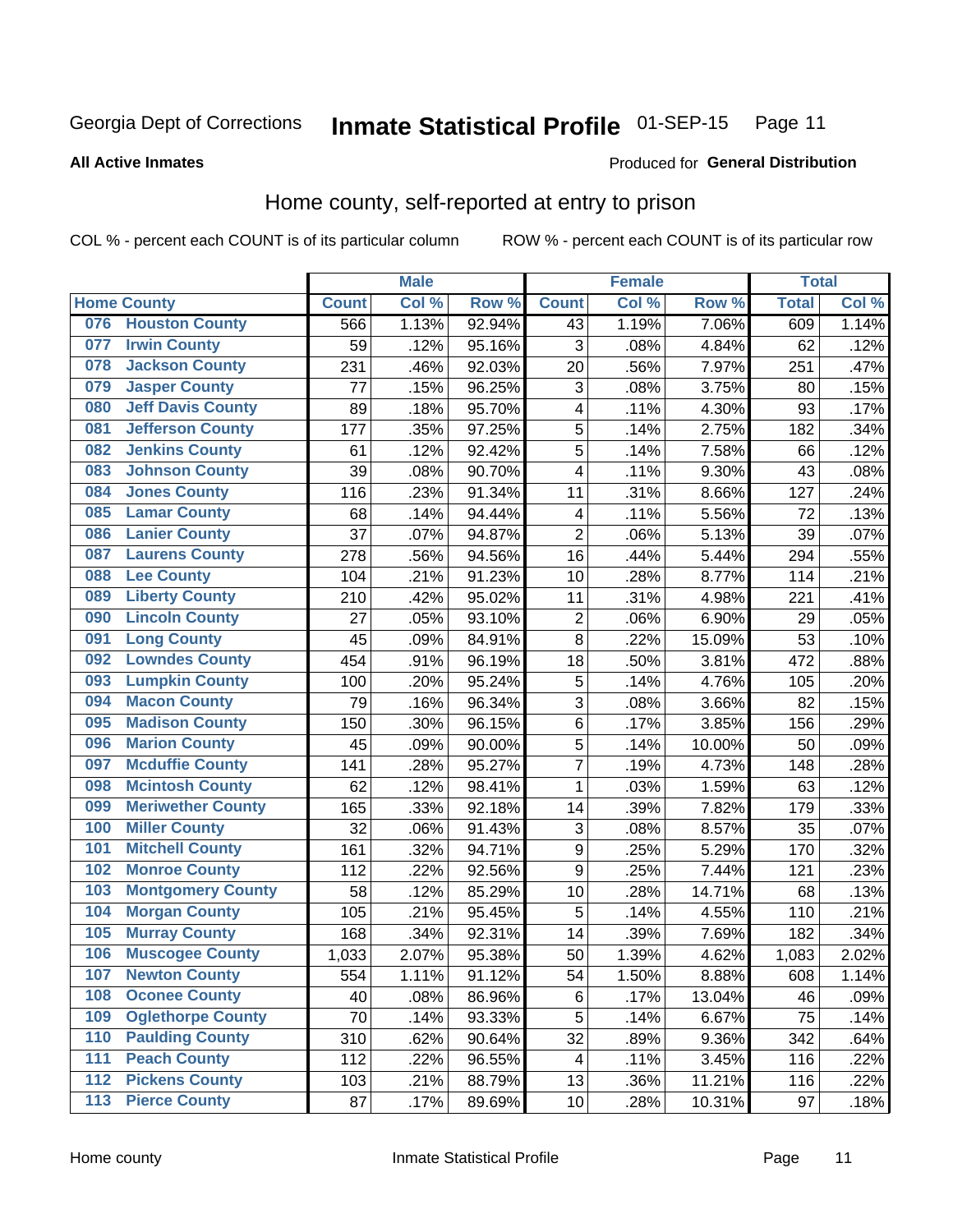#### Inmate Statistical Profile 01-SEP-15 Page 12

Produced for General Distribution

#### **All Active Inmates**

### Home county, self-reported at entry to prison

COL % - percent each COUNT is of its particular column

|     |                          |              | <b>Male</b> |         |                           | <b>Female</b> |        | <b>Total</b>    |       |
|-----|--------------------------|--------------|-------------|---------|---------------------------|---------------|--------|-----------------|-------|
|     | <b>Home County</b>       | <b>Count</b> | Col %       | Row %   | <b>Count</b>              | Col %         | Row %  | <b>Total</b>    | Col % |
| 114 | <b>Pike County</b>       | 51           | .10%        | 94.44%  | 3                         | .08%          | 5.56%  | $\overline{54}$ | .10%  |
| 115 | <b>Polk County</b>       | 253          | .51%        | 93.36%  | 18                        | .50%          | 6.64%  | 271             | .51%  |
| 116 | <b>Pulaski County</b>    | 69           | .14%        | 95.83%  | $\ensuremath{\mathsf{3}}$ | .08%          | 4.17%  | 72              | .13%  |
| 117 | <b>Putnam County</b>     | 140          | .28%        | 93.33%  | 10                        | .28%          | 6.67%  | 150             | .28%  |
| 118 | <b>Quitman County</b>    | 14           | .03%        | 100.00% |                           |               |        | 14              | .03%  |
| 119 | <b>Rabun County</b>      | 40           | .08%        | 85.11%  | $\overline{7}$            | .19%          | 14.89% | 47              | .09%  |
| 120 | <b>Randolph County</b>   | 68           | .14%        | 97.14%  | $\overline{2}$            | .06%          | 2.86%  | 70              | .13%  |
| 121 | <b>Richmond County</b>   | 1,672        | 3.35%       | 94.68%  | 94                        | 2.61%         | 5.32%  | 1,766           | 3.30% |
| 122 | <b>Rockdale County</b>   | 362          | .72%        | 91.41%  | 34                        | .94%          | 8.59%  | 396             | .74%  |
| 123 | <b>Schley County</b>     | 18           | .04%        | 94.74%  | $\mathbf 1$               | .03%          | 5.26%  | 19              | .04%  |
| 124 | <b>Screven County</b>    | 126          | .25%        | 94.74%  | $\overline{7}$            | .19%          | 5.26%  | 133             | .25%  |
| 125 | <b>Seminole County</b>   | 64           | .13%        | 92.75%  | 5                         | .14%          | 7.25%  | 69              | .13%  |
| 126 | <b>Spalding County</b>   | 472          | .95%        | 92.37%  | 39                        | 1.08%         | 7.63%  | 511             | .95%  |
| 127 | <b>Stephens County</b>   | 138          | .28%        | 90.79%  | 14                        | .39%          | 9.21%  | 152             | .28%  |
| 128 | <b>Stewart County</b>    | 30           | .06%        | 100.00% |                           |               |        | 30              | .06%  |
| 129 | <b>Sumter County</b>     | 189          | .38%        | 93.56%  | 13                        | .36%          | 6.44%  | 202             | .38%  |
| 130 | <b>Talbot County</b>     | 43           | .09%        | 91.49%  | $\overline{\mathbf{4}}$   | .11%          | 8.51%  | 47              | .09%  |
| 131 | <b>Taliaferro County</b> | 16           | .03%        | 94.12%  | $\mathbf 1$               | .03%          | 5.88%  | 17              | .03%  |
| 132 | <b>Tattnall County</b>   | 148          | .30%        | 95.48%  | $\overline{7}$            | .19%          | 4.52%  | 155             | .29%  |
| 133 | <b>Taylor County</b>     | 56           | .11%        | 91.80%  | 5                         | .14%          | 8.20%  | 61              | .11%  |
| 134 | <b>Telfair County</b>    | 97           | .19%        | 91.51%  | 9                         | .25%          | 8.49%  | 106             | .20%  |
| 135 | <b>Terrell County</b>    | 83           | .17%        | 94.32%  | 5                         | .14%          | 5.68%  | 88              | .16%  |
| 136 | <b>Thomas County</b>     | 207          | .41%        | 92.41%  | 17                        | .47%          | 7.59%  | 224             | .42%  |
| 137 | <b>Tift County</b>       | 328          | .66%        | 95.35%  | 16                        | .44%          | 4.65%  | 344             | .64%  |
| 138 | <b>Toombs County</b>     | 302          | .60%        | 90.96%  | 30                        | .83%          | 9.04%  | 332             | .62%  |
| 139 | <b>Towns County</b>      | 25           | .05%        | 86.21%  | $\overline{\mathbf{4}}$   | .11%          | 13.79% | 29              | .05%  |
| 140 | <b>Treutlen County</b>   | 71           | .14%        | 92.21%  | $\,6$                     | .17%          | 7.79%  | 77              | .14%  |
| 141 | <b>Troup County</b>      | 483          | .97%        | 92.88%  | 37                        | 1.03%         | 7.12%  | 520             | .97%  |
| 142 | <b>Turner County</b>     | 63           | .13%        | 92.65%  | 5                         | .14%          | 7.35%  | 68              | .13%  |
| 143 | <b>Twiggs County</b>     | 57           | .11%        | 93.44%  | 4                         | .11%          | 6.56%  | 61              | .11%  |
| 144 | <b>Union County</b>      | 51           | .10%        | 73.91%  | 18                        | .50%          | 26.09% | 69              | .13%  |
| 145 | <b>Upson County</b>      | 146          | .29%        | 92.41%  | 12                        | .33%          | 7.59%  | 158             | .30%  |
| 146 | <b>Walker County</b>     | 363          | .73%        | 91.67%  | 33                        | .92%          | 8.33%  | 396             | .74%  |
| 147 | <b>Walton County</b>     | 438          | .88%        | 92.99%  | 33                        | .92%          | 7.01%  | 471             | .88%  |
| 148 | <b>Ware County</b>       | 286          | .57%        | 94.39%  | 17                        | .47%          | 5.61%  | 303             | .57%  |
| 149 | <b>Warren County</b>     | 31           | .06%        | 93.94%  | $\overline{c}$            | .06%          | 6.06%  | 33              | .06%  |
| 150 | <b>Washington County</b> | 181          | .36%        | 93.30%  | 13                        | .36%          | 6.70%  | 194             | .36%  |
| 151 | <b>Wayne County</b>      | 187          | .37%        | 93.03%  | 14                        | .39%          | 6.97%  | 201             | .38%  |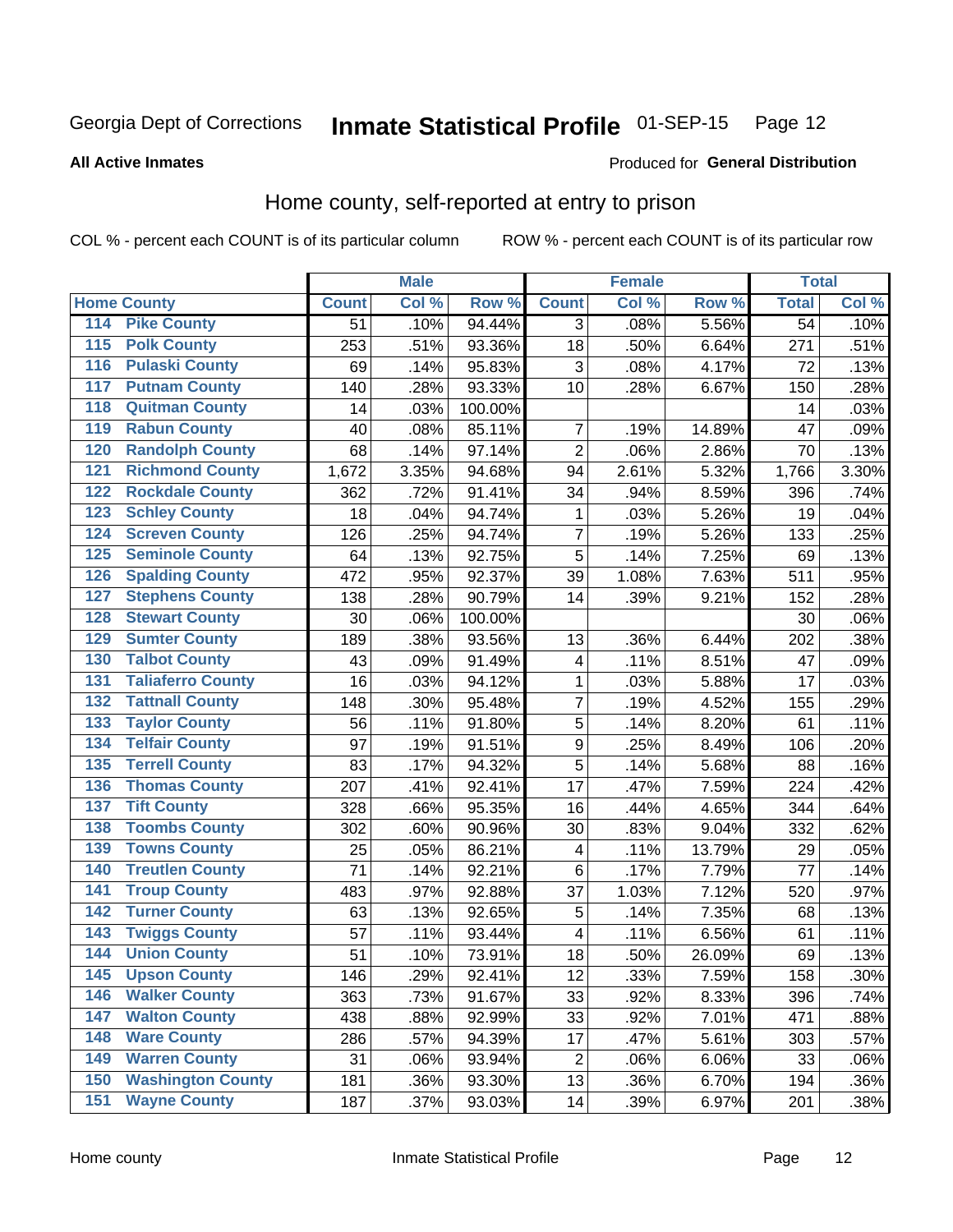#### Inmate Statistical Profile 01-SEP-15 Page 13

**All Active Inmates** 

### Produced for General Distribution

### Home county, self-reported at entry to prison

COL % - percent each COUNT is of its particular column

|     |                             |              | <b>Male</b> |         |                | <b>Female</b> |        | <b>Total</b> |         |
|-----|-----------------------------|--------------|-------------|---------|----------------|---------------|--------|--------------|---------|
|     | <b>Home County</b>          | <b>Count</b> | Col %       | Row %   | <b>Count</b>   | Col %         | Row %  | <b>Total</b> | Col %   |
| 152 | <b>Webster County</b>       | 8            | .02%        | 100.00% |                |               |        | 8            | .01%    |
| 153 | <b>Wheeler County</b>       | 25           | .05%        | 96.15%  |                | .03%          | 3.85%  | 26           | .05%    |
| 154 | <b>White County</b>         | 90           | .18%        | 85.71%  | 15             | .42%          | 14.29% | 105          | .20%    |
| 155 | <b>Whitfield County</b>     | 413          | .83%        | 89.59%  | 48             | 1.33%         | 10.41% | 461          | $.86\%$ |
| 156 | <b>Wilcox County</b>        | 59           | .12%        | 95.16%  | 3              | .08%          | 4.84%  | 62           | .12%    |
| 157 | <b>Wilkes County</b>        | 60           | .12%        | 95.24%  | 3              | .08%          | 4.76%  | 63           | .12%    |
| 158 | <b>Wilkinson County</b>     | 55           | $.11\%$     | 96.49%  | $\overline{2}$ | .06%          | 3.51%  | 57           | .11%    |
| 159 | <b>Worth County</b>         | 110          | .22%        | 92.44%  | 9              | .25%          | 7.56%  | 119          | .22%    |
| 999 | <b>Other Custody/Out Of</b> | 181          | .36%        | 92.82%  | 14             | .39%          | 7.18%  | 195          | $.36\%$ |
|     | <b>State</b>                |              |             |         |                |               |        |              |         |
|     | <b>Total Rported</b>        | 49,936       | 100%        | 93.27%  | 3,601          | 100%          | 6.73%  | 53,537       | 100%    |

| <b>Not</b><br>Reported |        |       |        |
|------------------------|--------|-------|--------|
| <b>Total</b>           | 49,936 | 3.601 | 53,537 |

|  | Mode (most frequent) | <b>Fulton County</b> | <b>Fulton County</b> | <b>Fulton County</b> |
|--|----------------------|----------------------|----------------------|----------------------|
|--|----------------------|----------------------|----------------------|----------------------|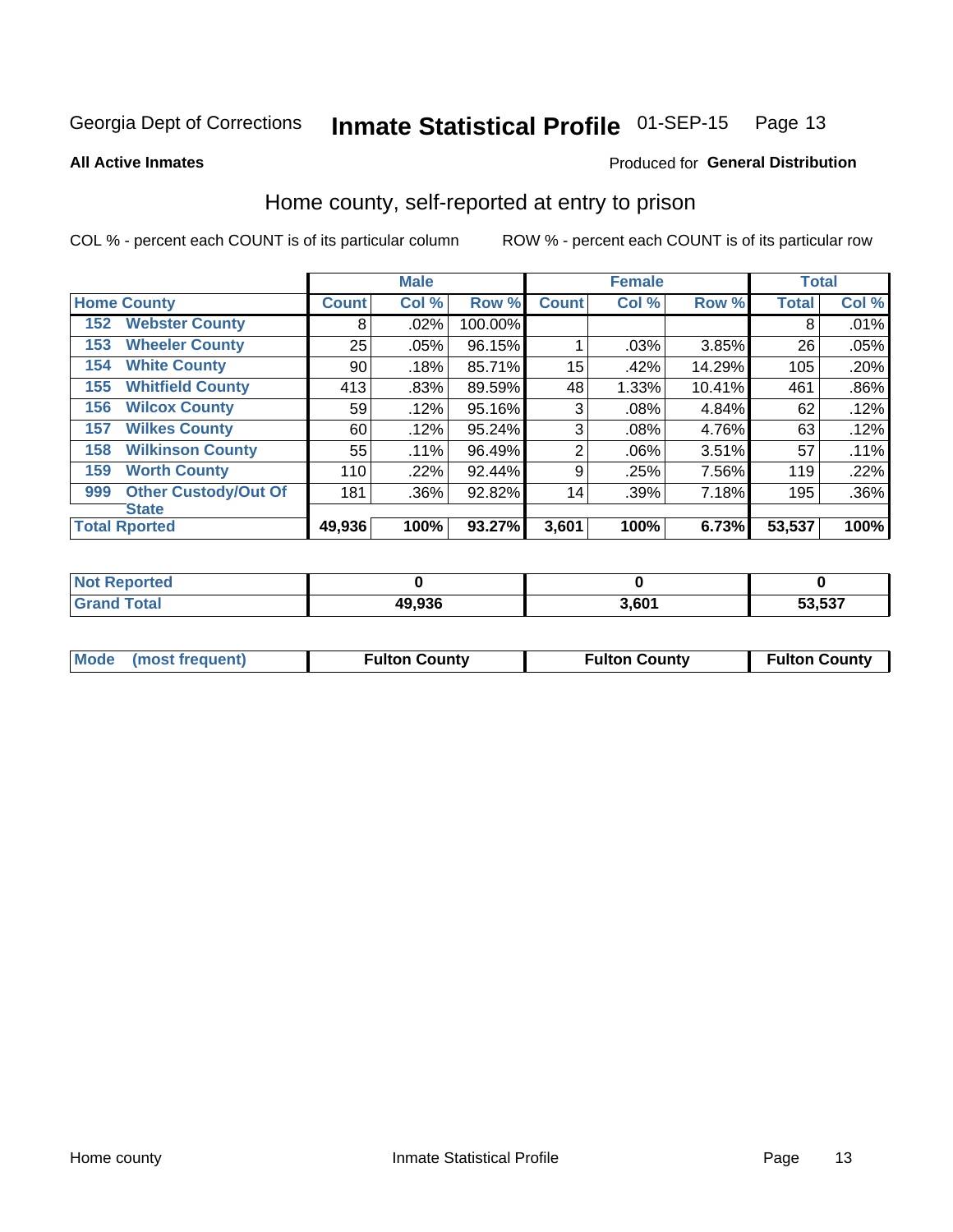#### Inmate Statistical Profile 01-SEP-15 Page 14

### **All Active Inmates**

### Produced for General Distribution

### Employment status before prison, self-reported at entry to prison

COL % - percent each COUNT is of its particular column

|                                    |              | <b>Male</b> |         |              | <b>Female</b> |        |        | <b>Total</b> |
|------------------------------------|--------------|-------------|---------|--------------|---------------|--------|--------|--------------|
| <b>Employment Status</b>           | <b>Count</b> | Col %       | Row %   | <b>Count</b> | Col %         | Row %  | Total  | Col %        |
| <b>Full Time</b><br>0 <sub>1</sub> | 18,289       | 44.91%      | 95.01%  | 961          | 29.63%        | 4.99%  | 19,250 | 43.79%       |
| <b>Part Time</b><br>02             | 3,239        | 7.95%       | 92.91%  | 247          | 7.62%         | 7.09%  | 3,486  | 7.93%        |
| Unempl $<$ 6M<br>03                | 2,540        | 6.24%       | 97.62%  | 62           | 1.91%         | 2.38%  | 2,602  | 5.92%        |
| Unempl > 6M<br>04                  | 9,446        | 23.20%      | 88.08%  | 1,278        | 39.41%        | 11.92% | 10,724 | 24.39%       |
| <b>Never Worked</b><br>05          | 4,220        | 10.36%      | 94.92%  | 226          | 6.97%         | 5.08%  | 4,446  | 10.11%       |
| <b>Student</b><br>06               | ,165         | 2.86%       | 96.20%  | 46           | 1.42%         | 3.80%  | 1,211  | 2.75%        |
| <b>Incapable</b><br>07             | 1,819        | 4.47%       | 81.13%  | 423          | 13.04%        | 18.87% | 2,242  | 5.10%        |
| <b>UNKNOWN</b><br>20               | 2            | .01%        | 100.00% |              |               |        | 2      | .01%         |
| <b>Total Reported</b>              | 40,720       | 100%        | 92.62%  | 3,243        | 100%          | 7.38%  | 43,963 | 100%         |

| <b>Not Reported</b> | 9,218  | 358   | 9,576  |
|---------------------|--------|-------|--------|
| <b>Grand Total</b>  | 49,938 | 3,601 | 53,539 |

| <b>Mode (most frequent)</b> | Unempl > 6M | <b>Full Time</b> |
|-----------------------------|-------------|------------------|
|                             |             |                  |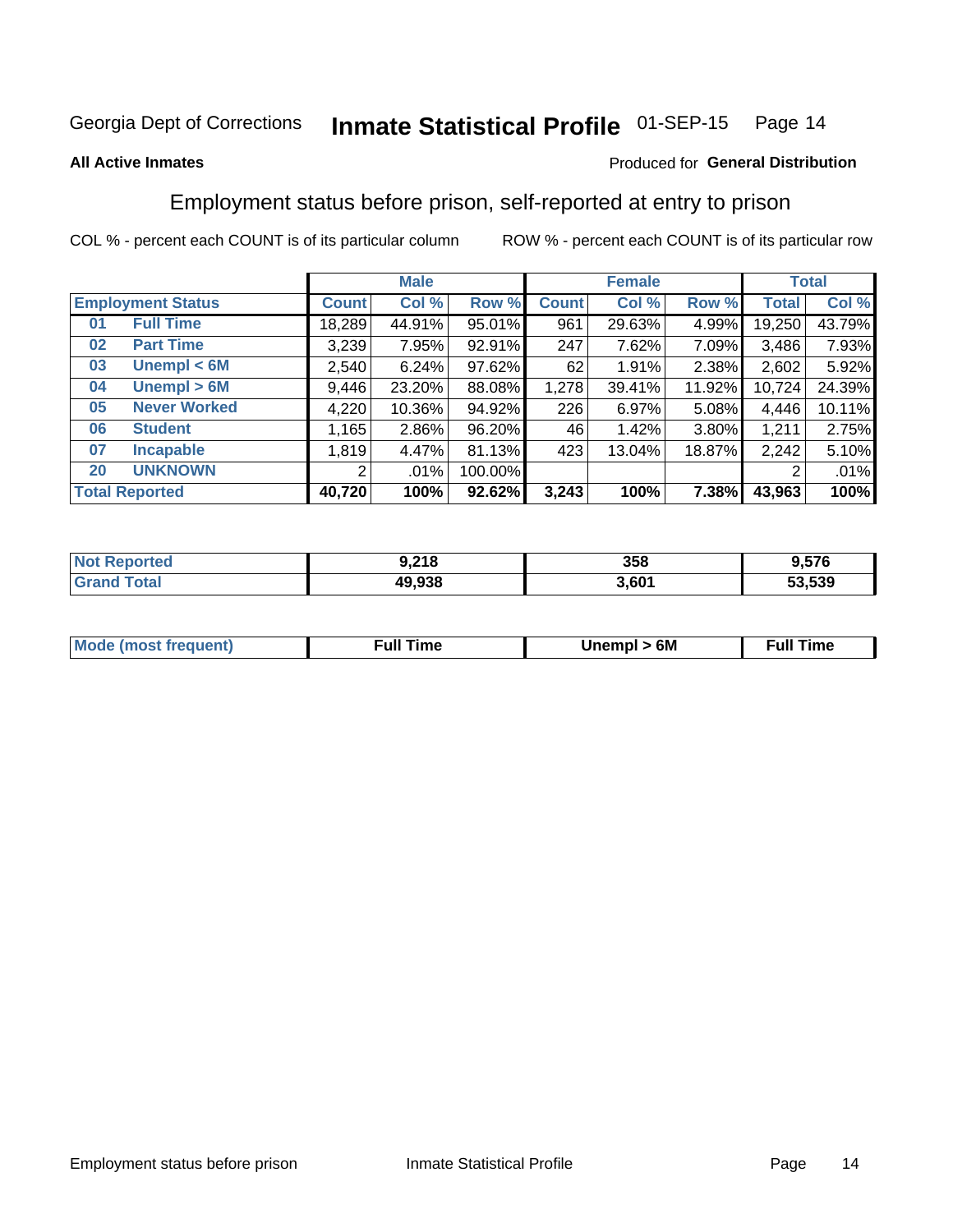### **All Active Inmates**

Produced for General Distribution

### Age at admission

COL % - percent each COUNT is of its particular column

|                         |                 | <b>Male</b> |        |              | <b>Female</b> |        |              | <b>Total</b> |
|-------------------------|-----------------|-------------|--------|--------------|---------------|--------|--------------|--------------|
| <b>Age At Admission</b> | <b>Count</b>    | Col %       | Row %  | <b>Count</b> | Col %         | Row %  | <b>Total</b> | Col %        |
| 14                      | $\overline{17}$ | 0.03%       | 89.47% | 2            | 0.06%         | 10.53% | 19           | 0.04%        |
| $\overline{15}$         | 61              | 0.12%       | 98.39% | 1            | 0.03%         | 1.61%  | 62           | 0.12%        |
| 16                      | 187             | 0.37%       | 97.40% | 5            | 0.14%         | 2.60%  | 192          | 0.36%        |
| $\overline{17}$         | 709             | 1.42%       | 95.81% | 31           | 0.86%         | 4.19%  | 740          | 1.38%        |
| $\overline{18}$         | 1,294           | 2.59%       | 97.00% | 40           | 1.11%         | 3.00%  | 1,334        | 2.49%        |
| 19                      | 1,968           | 3.94%       | 96.66% | 68           | 1.89%         | 3.34%  | 2,036        | 3.80%        |
| 20                      | 2,209           | 4.42%       | 95.38% | 107          | 2.97%         | 4.62%  | 2,316        | 4.33%        |
| $\overline{21}$         | 2,196           | 4.40%       | 95.44% | 105          | 2.92%         | 4.56%  | 2,301        | 4.30%        |
| $\overline{22}$         | 2,288           | 4.58%       | 94.94% | 122          | 3.39%         | 5.06%  | 2,410        | 4.50%        |
| $\overline{23}$         | 2,067           | 4.14%       | 93.53% | 143          | 3.97%         | 6.47%  | 2,210        | 4.13%        |
| 24                      | 2,057           | 4.12%       | 92.74% | 161          | 4.47%         | 7.26%  | 2,218        | 4.14%        |
| $\overline{25}$         | 1,889           | 3.78%       | 93.42% | 133          | 3.69%         | 6.58%  | 2,022        | 3.78%        |
| $\overline{26}$         | 1,856           | 3.72%       | 93.64% | 126          | 3.50%         | 6.36%  | 1,982        | 3.70%        |
| $\overline{27}$         | 1,770           | 3.54%       | 93.21% | 129          | 3.58%         | 6.79%  | 1,899        | 3.55%        |
| 28                      | 1,750           | 3.50%       | 93.38% | 124          | 3.44%         | 6.62%  | 1,874        | 3.50%        |
| 29                      | 1,702           | 3.41%       | 92.75% | 133          | 3.69%         | 7.25%  | 1,835        | 3.43%        |
| 30                      | 1,661           | 3.33%       | 93.68% | 112          | 3.11%         | 6.32%  | 1,773        | 3.31%        |
| 31                      | 1,528           | 3.06%       | 92.27% | 128          | 3.56%         | 7.73%  | 1,656        | 3.09%        |
| 32                      | 1,466           | 2.94%       | 92.03% | 127          | 3.53%         | 7.97%  | 1,593        | 2.98%        |
| 33                      | 1,461           | 2.93%       | 90.91% | 146          | 4.06%         | 9.09%  | 1,607        | 3.00%        |
| 34                      | 1,408           | 2.82%       | 91.61% | 129          | 3.58%         | 8.39%  | 1,537        | 2.87%        |
| 35                      | 1,325           | 2.65%       | 92.53% | 107          | 2.97%         | 7.47%  | 1,432        | 2.67%        |
| 36                      | 1,263           | 2.53%       | 92.26% | 106          | 2.94%         | 7.74%  | 1,369        | 2.56%        |
| 37                      | 1,186           | 2.38%       | 92.22% | 100          | 2.78%         | 7.78%  | 1,286        | 2.40%        |
| 38                      | 1,077           | 2.16%       | 92.45% | 88           | 2.44%         | 7.55%  | 1,165        | 2.18%        |
| 39                      | 1,005           | 2.01%       | 91.86% | 89           | 2.47%         | 8.14%  | 1,094        | 2.04%        |
| 40                      | 1,011           | 2.02%       | 92.16% | 86           | 2.39%         | 7.84%  | 1,097        | 2.05%        |
| 41                      | 953             | 1.91%       | 92.98% | 72           | 2.00%         | 7.02%  | 1,025        | 1.91%        |
| 42                      | 891             | 1.78%       | 92.81% | 69           | 1.92%         | 7.19%  | 960          | 1.79%        |
| 43                      | 905             | 1.81%       | 91.14% | 88           | 2.44%         | 8.86%  | 993          | 1.85%        |
| 44                      | 825             | 1.65%       | 90.56% | 86           | 2.39%         | 9.44%  | 911          | 1.70%        |
| 45                      | 786             | 1.57%       | 91.29% | 75           | 2.08%         | 8.71%  | 861          | 1.61%        |
| 46                      | 685             | 1.37%       | 90.85% | 69           | 1.92%         | 9.15%  | 754          | 1.41%        |
| 47                      | 688             | 1.38%       | 93.10% | 51           | 1.42%         | 6.90%  | 739          | 1.38%        |
| 48                      | 693             | 1.39%       | 92.65% | 55           | 1.53%         | 7.35%  | 748          | 1.40%        |
| 49                      | 654             | 1.31%       | 92.37% | 54           | 1.50%         | 7.63%  | 708          | 1.32%        |
| 50                      | 540             | 1.08%       | 91.22% | 52           | 1.44%         | 8.78%  | 592          | 1.11%        |
| 51                      | 495             | 0.99%       | 92.01% | 43           | 1.19%         | 7.99%  | 538          | 1.00%        |
| 52                      | 474             | 0.95%       | 90.46% | 50           | 1.39%         | 9.54%  | 524          | 0.98%        |
| 53                      | 441             | 0.88%       | 89.09% | 54           | 1.50%         | 10.91% | 495          | 0.92%        |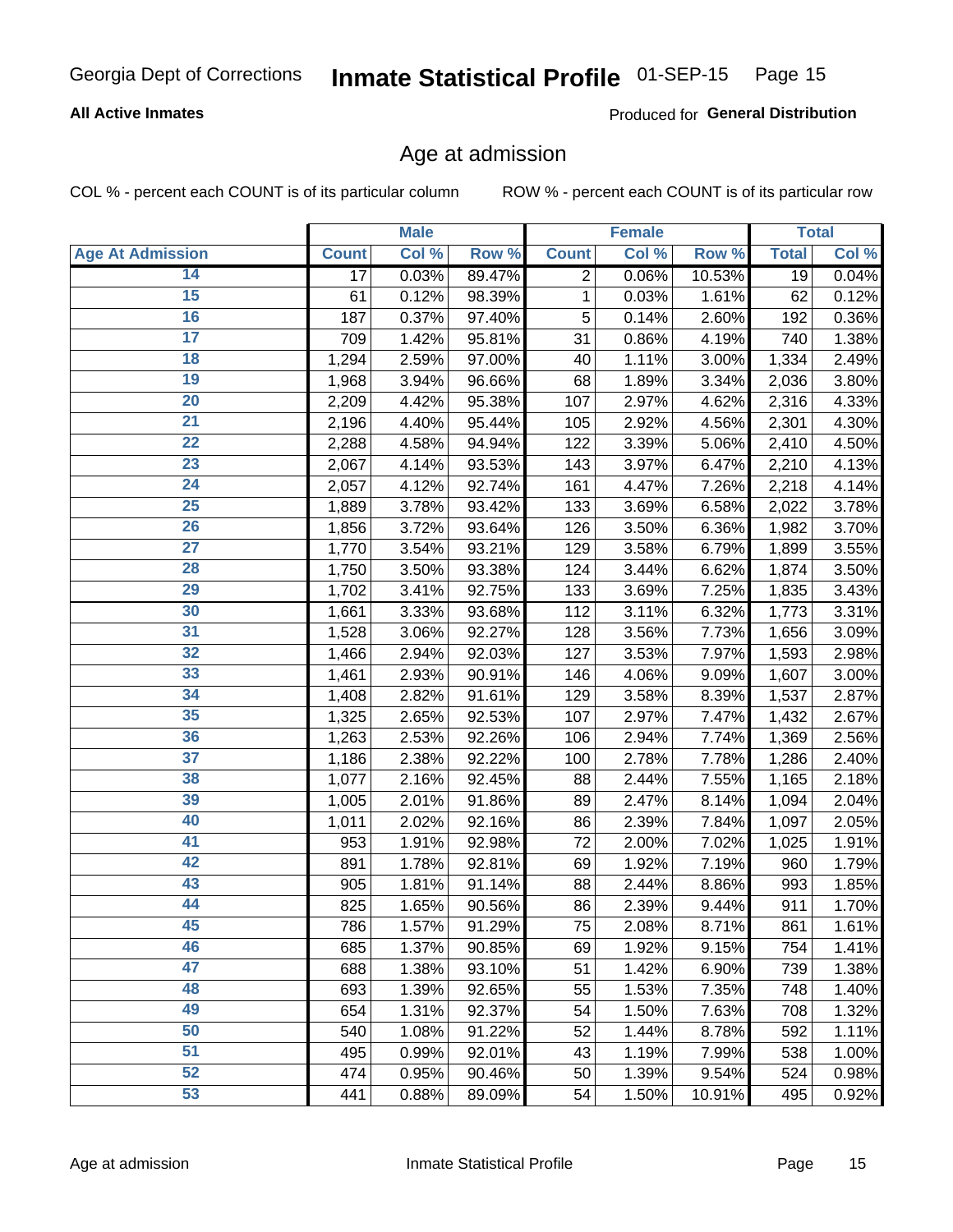### **All Active Inmates**

Produced for General Distribution

### Age at admission

COL % - percent each COUNT is of its particular column

|                         |                | <b>Male</b> |         |                         | <b>Female</b> |        |                 | <b>Total</b> |
|-------------------------|----------------|-------------|---------|-------------------------|---------------|--------|-----------------|--------------|
| <b>Age At Admission</b> | <b>Count</b>   | Col %       | Row %   | <b>Count</b>            | Col %         | Row %  | <b>Total</b>    | Col %        |
| 54                      | 399            | 0.80%       | 93.44%  | 28                      | 0.78%         | 6.56%  | 427             | 0.80%        |
| 55                      | 333            | 0.67%       | 94.07%  | 21                      | 0.58%         | 5.93%  | 354             | 0.66%        |
| 56                      | 301            | 0.60%       | 94.65%  | 17                      | 0.47%         | 5.35%  | 318             | 0.59%        |
| $\overline{57}$         | 242            | 0.48%       | 94.90%  | 13                      | 0.36%         | 5.10%  | 255             | 0.48%        |
| 58                      | 205            | 0.41%       | 96.70%  | $\overline{7}$          | 0.19%         | 3.30%  | 212             | 0.40%        |
| 59                      | 179            | 0.36%       | 92.75%  | 14                      | 0.39%         | 7.25%  | 193             | 0.36%        |
| 60                      | 141            | 0.28%       | 94.63%  | 8                       | 0.22%         | 5.37%  | 149             | 0.28%        |
| 61                      | 123            | 0.25%       | 98.40%  | $\overline{2}$          | 0.06%         | 1.60%  | 125             | 0.23%        |
| 62                      | 117            | 0.23%       | 97.50%  | $\overline{3}$          | 0.08%         | 2.50%  | 120             | 0.22%        |
| 63                      | 77             | 0.15%       | 93.90%  | $\overline{5}$          | 0.14%         | 6.10%  | 82              | 0.15%        |
| 64                      | 82             | 0.16%       | 94.25%  | 5                       | 0.14%         | 5.75%  | 87              | 0.16%        |
| 65                      | 49             | 0.10%       | 92.45%  | $\overline{\mathbf{4}}$ | 0.11%         | 7.55%  | 53              | 0.10%        |
| 66                      | 43             | 0.09%       | 100.00% |                         |               |        | 43              | 0.08%        |
| 67                      | 39             | 0.08%       | 97.50%  | 1                       | 0.03%         | 2.50%  | 40              | 0.07%        |
| 68                      | 31             | 0.06%       | 96.88%  | 1                       | 0.03%         | 3.13%  | 32              | 0.06%        |
| 69                      | 28             | 0.06%       | 100.00% |                         |               |        | 28              | 0.05%        |
| 70                      | 23             | 0.05%       | 92.00%  | $\overline{2}$          | 0.06%         | 8.00%  | 25              | 0.05%        |
| $\overline{71}$         | 11             | 0.02%       | 100.00% |                         |               |        | $\overline{11}$ | 0.02%        |
| $\overline{72}$         | 20             | 0.04%       | 95.24%  | 1                       | 0.03%         | 4.76%  | $\overline{21}$ | 0.04%        |
| $\overline{73}$         | $\overline{7}$ | 0.01%       | 100.00% |                         |               |        | $\overline{7}$  | 0.01%        |
| 74                      | 8              | 0.02%       | 88.89%  | $\mathbf{1}$            | 0.03%         | 11.11% | 9               | 0.02%        |
| 75                      | 8              | 0.02%       | 100.00% |                         |               |        | 8               | 0.01%        |
| 76                      | 8              | 0.02%       | 100.00% |                         |               |        | 8               | 0.01%        |
| $\overline{77}$         | 5              | 0.01%       | 83.33%  | 1                       | 0.03%         | 16.67% | 6               | 0.01%        |
| 78                      | $\overline{3}$ | 0.01%       | 100.00% |                         |               |        | $\overline{3}$  | 0.01%        |
| 79                      | $\overline{2}$ | 0.01%       | 100.00% |                         |               |        | $\overline{2}$  | 0.01%        |
| 80                      | $\mathbf{1}$   | 0.01%       | 100.00% |                         |               |        | $\mathbf{1}$    | 0.01%        |
| $\overline{81}$         | 3              | 0.01%       | 100.00% |                         |               |        | 3               | 0.01%        |
| $\overline{82}$         | 3              | 0.01%       | 100.00% |                         |               |        | $\overline{3}$  | 0.01%        |
| 83                      | 1              | 0.01%       | 100.00% |                         |               |        | $\mathbf{1}$    | 0.01%        |
| 84                      | $\overline{2}$ | 0.01%       | 100.00% |                         |               |        | $\overline{2}$  | 0.01%        |
| <b>Total Reported</b>   | 49,935         | 100%        | 93.28%  | 3,600                   | 100%          | 6.72%  | 53,535          | 100%         |

| Reported<br><b>NOT</b> |        |       |        |
|------------------------|--------|-------|--------|
| ™ota⊾                  | 49,936 | 3,601 | 53,537 |

| Mean (average)          | 32.36 | 33.90   | 32.46    |
|-------------------------|-------|---------|----------|
| <b>Median (middle)</b>  | 30    | ົ<br>33 | 30       |
| Mode<br>(most frequent) | ∸∸    | 24      | ጣጣ<br>LL |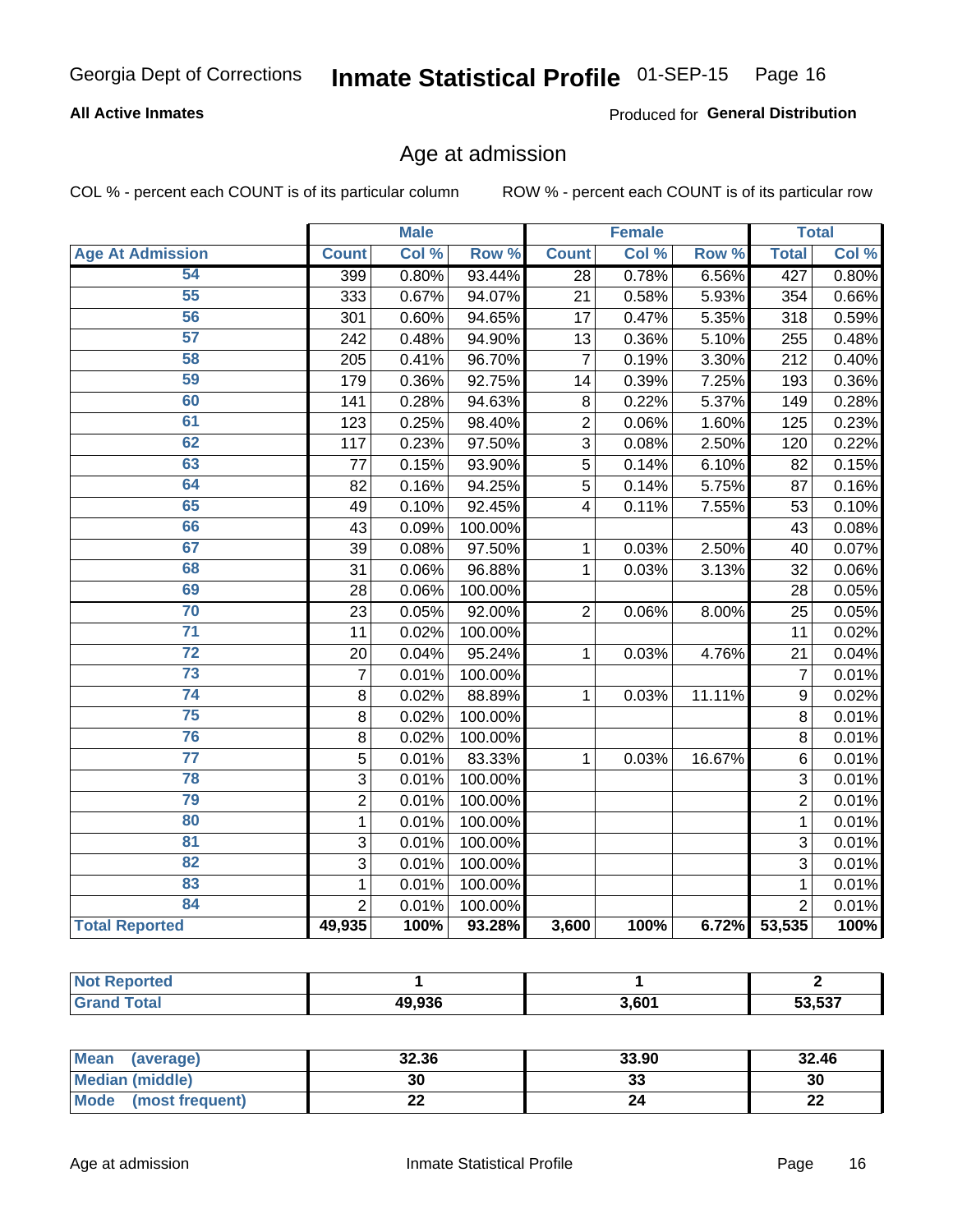### **All Active Inmates**

### Produced for General Distribution

### Height, measured at entry to prison

COL % - percent each COUNT is of its particular column

|                         |                | <b>Male</b>   |                   |                | <b>Female</b> |        |                | <b>Total</b> |
|-------------------------|----------------|---------------|-------------------|----------------|---------------|--------|----------------|--------------|
| <b>Height</b>           | <b>Count</b>   | Col %         | Row %             | <b>Count</b>   | Col %         | Row %  | <b>Total</b>   | Col %        |
| $\overline{\mathbf{0}}$ | 539            | 1.08%         | 98.36%            | 9              | 0.25%         | 1.64%  | 548            | 1.02%        |
| 4'00"                   | $\overline{2}$ | 0.01%         | 100.00%           |                |               |        | 2              | 0.01%        |
| 4'02"                   | $\mathbf 1$    | 0.01%         | 100.00%           |                |               |        | 1              | 0.01%        |
| 4'03"                   | $\overline{2}$ | 0.01%         | 100.00%           |                |               |        | $\overline{c}$ | 0.01%        |
| 4'04"                   | 1              | 0.01%         | 100.00%           |                |               |        | 1              | 0.01%        |
| 4'06"                   | $\mathbf{1}$   | 0.01%         | 50.00%            | 1              | 0.03%         | 50.00% | $\overline{2}$ | 0.01%        |
| 4'07"                   | 1              | 0.01%         | 100.00%           |                |               |        | 1              | 0.01%        |
| 4'08"                   | 3              | 0.01%         | 60.00%            | $\overline{c}$ | 0.06%         | 40.00% | $\mathbf 5$    | 0.01%        |
| 4'09"                   | $\overline{2}$ | 0.01%         | 18.18%            | 9              | 0.25%         | 81.82% | 11             | 0.02%        |
| 4'10"                   | $\overline{3}$ | 0.01%         | 14.29%            | 18             | 0.50%         | 85.71% | 21             | 0.04%        |
| 4'11''                  | 10             | 0.02%         | 14.49%            | 59             | 1.64%         | 85.51% | 69             | 0.13%        |
| 5'00''                  | 86             | 0.17%         | 38.91%            | 135            | 3.75%         | 61.09% | 221            | 0.41%        |
| 5'01''                  | 90             | 0.18%         | 31.14%            | 199            | 5.53%         | 68.86% | 289            | 0.54%        |
| 5'02"                   | 237            | 0.47%         | 38.23%            | 383            | 10.64%        | 61.77% | 620            | 1.16%        |
| 5'03''                  | 381            | 0.76%         | 48.78%            | 400            | 11.11%        | 51.22% | 781            | 1.46%        |
| 5'04"                   | 978            | 1.96%         | 62.97%            | 575            | 15.97%        | 37.03% | 1,553          | 2.90%        |
| 5'05"                   | 1,694          | 3.39%         | 81.44%            | 386            | 10.72%        | 18.56% | 2,080          | 3.89%        |
| 5'06''                  | 3,408          | 6.82%         | 87.59%            | 483            | 13.41%        | 12.41% | 3,891          | 7.27%        |
| 5'07''                  | 4,018          | 8.05%         | 90.66%            | 414            | 11.50%        | 9.34%  | 4,432          | 8.28%        |
| 5'08''                  | 4,926          | 9.86%         | 96.40%            | 184            | 5.11%         | 3.60%  | 5,110          | 9.54%        |
| 5'09''                  | 6,321          | 12.66%        | 97.31%            | 175            | 4.86%         | 2.69%  | 6,496          | 12.13%       |
| 5'10''                  | 5,513          | 11.04%        | 98.66%            | 75             | 2.08%         | 1.34%  | 5,588          | 10.44%       |
| 5'11"                   | 5,890          | 11.80%        | 99.14%            | 51             | 1.42%         | 0.86%  | 5,941          | 11.10%       |
| 6'00''                  | 5,574          | 11.16%        | 99.62%            | 21             | 0.58%         | 0.38%  | 5,595          | 10.45%       |
| 6'01''                  | 4,070          | 8.15%         | 99.66%            | 14             | 0.39%         | 0.34%  | 4,084          | 7.63%        |
| 6'02"                   | 2,995          | 6.00%         | 99.90%            | 3              | 0.08%         | 0.10%  | 2,998          | 5.60%        |
| 6'03''                  | 1,624          | 3.25%         | 99.82%            | 3              | 0.08%         | 0.18%  | 1,627          | 3.04%        |
| 6'04"                   | 879            | 1.76%         | 99.77%            | $\overline{2}$ | 0.06%         | 0.23%  | 881            | 1.65%        |
| 6'05"                   | 379            | 0.76%         | 100.00%           |                |               |        | 379            | 0.71%        |
| 6'06''                  | 166            | 0.33%         | 100.00%           |                |               |        | 166            | 0.31%        |
| 6'07''                  | 49             | 0.10%         | 100.00%           |                |               |        | 49             | 0.09%        |
| 6'08"                   | 38             | 0.08%         | 100.00%           |                |               |        | 38             | 0.07%        |
| 6'09''                  | 33             | 0.07%         | 100.00%           |                |               |        | 33             | 0.06%        |
| 6'10''                  | 6              | 0.01%         | 100.00%           |                |               |        | 6              | 0.01%        |
| 6'11''                  | 8              | 0.02%         | 100.00%           |                |               |        | 8              | 0.01%        |
| 7'00"                   | 5              | 0.01%         | 100.00%           |                |               |        | 5              | 0.01%        |
| 7'02"                   | 1              | 0.01%         | 100.00%           |                |               |        | 1              | 0.01%        |
| 7'03''                  | 1              | 0.01%         | 100.00%           |                |               |        |                | 0.01%        |
| 7'10''                  |                |               |                   |                |               |        | 1              | 0.01%        |
| <b>Total Reported</b>   | 1<br>49,936    | 0.01%<br>100% | 100.00%<br>93.27% | 3,601          | 100%          | 6.73%  | 1<br>53,537    | 100%         |
|                         |                |               |                   |                |               |        |                |              |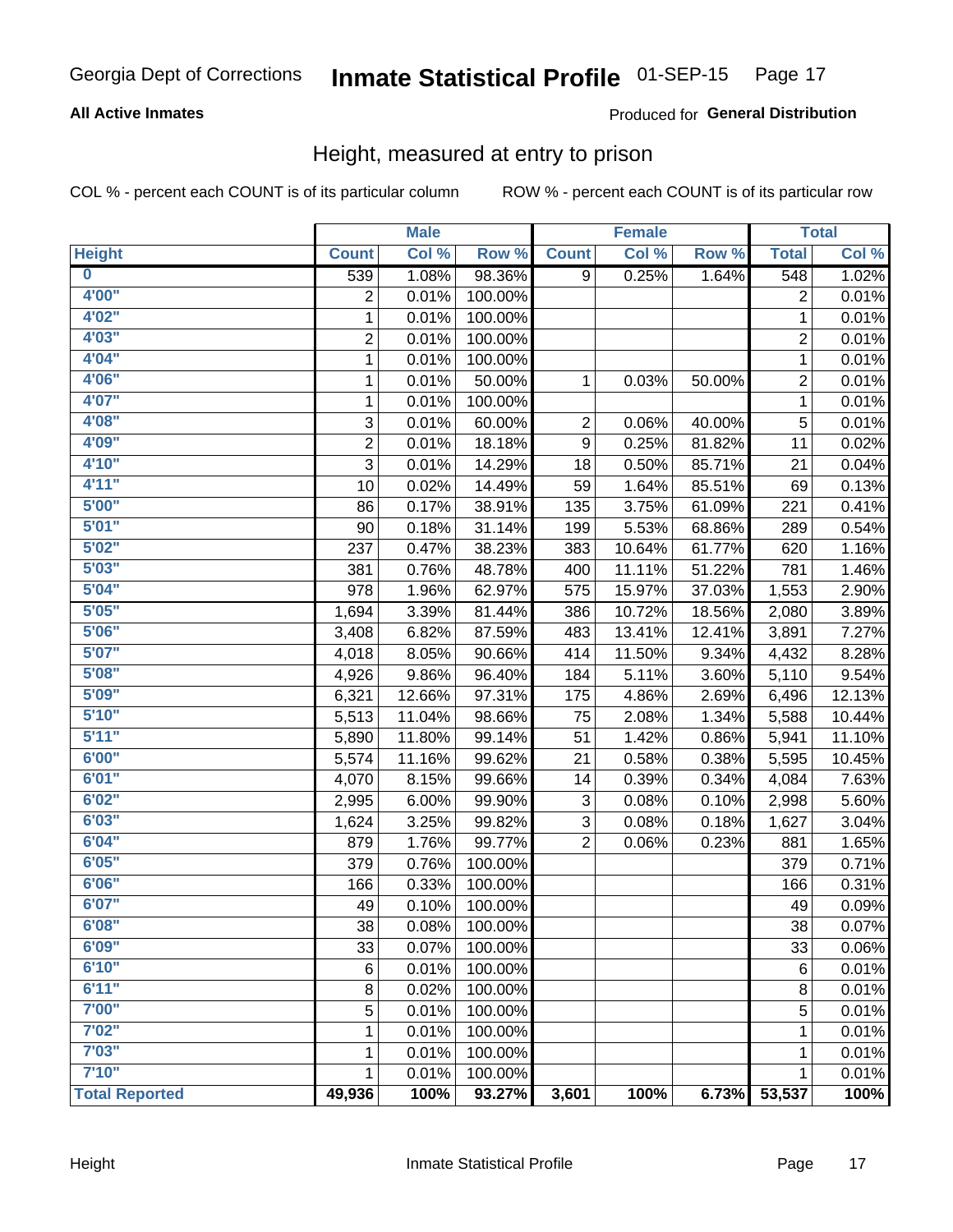### **All Active Inmates**

Produced for General Distribution

### Height, measured at entry to prison

COL % - percent each COUNT is of its particular column

|                     | <b>Male</b> | <b>Female</b> | Total  |
|---------------------|-------------|---------------|--------|
| <b>Not Reported</b> |             |               |        |
| <b>Grand Total</b>  | 49,936      | 3,601         | 53,537 |

| <b>Mean</b> | erage) | 5'10" | 5'05" | <b>CIA AIL</b><br>. . |
|-------------|--------|-------|-------|-----------------------|
|             |        |       |       |                       |
| <b>Mode</b> |        | 5'09" | 5'04" | 5'09"                 |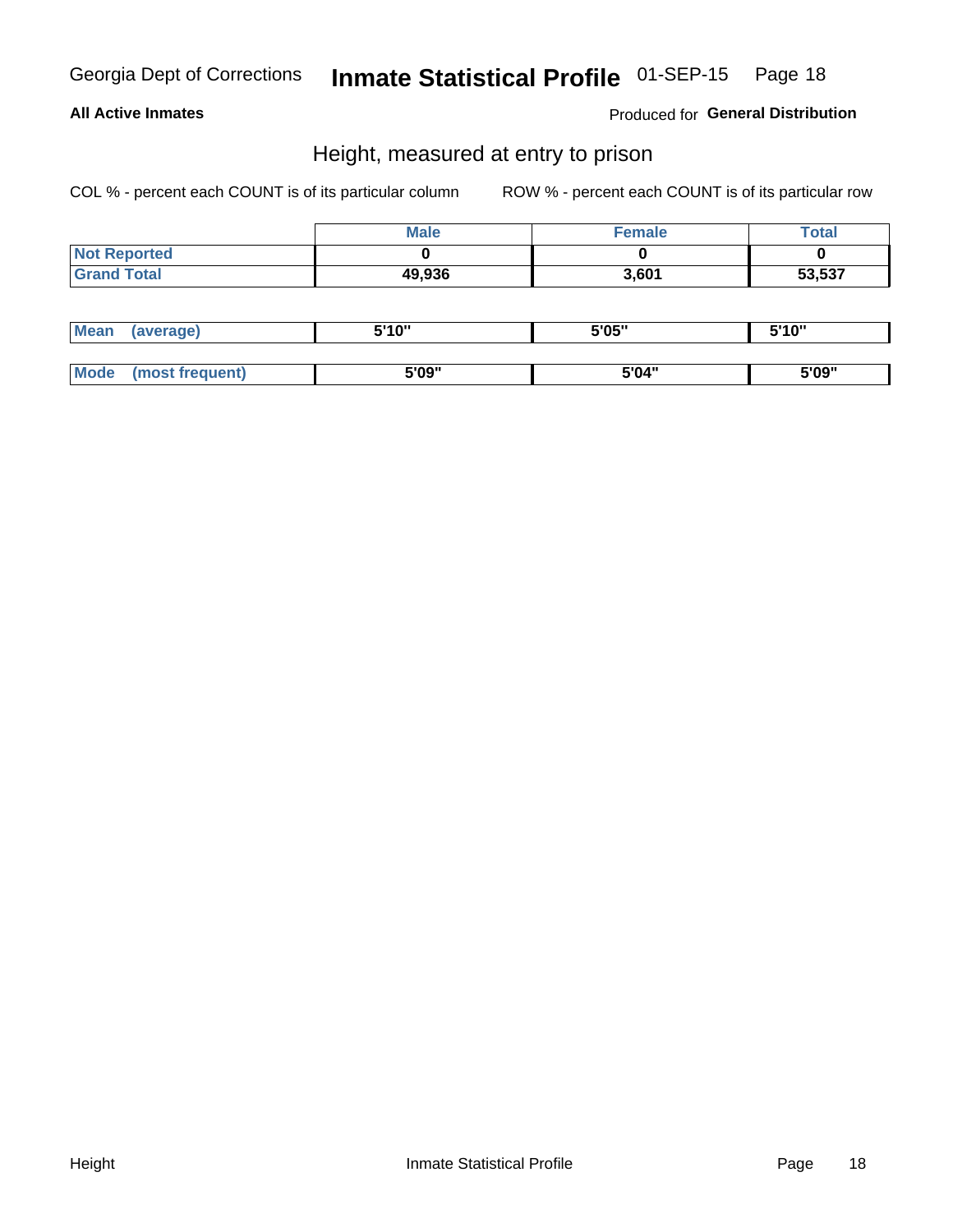**All Active Inmates** 

Produced for General Distribution

### Weight, measured at entry to prison

COL % - percent each COUNT is of its particular column

|                          |                | <b>Male</b> |         |                         | <b>Female</b>   |        |                | <b>Total</b>        |
|--------------------------|----------------|-------------|---------|-------------------------|-----------------|--------|----------------|---------------------|
| Weight                   | <b>Count</b>   | Col %       | Row %   | <b>Count</b>            | Col %           | Row %  | <b>Total</b>   | Col %               |
| <b>Under 80 pounds</b>   | 11             | 0.02%       | 91.67%  | 1                       | 0.03%           | 8.33%  | 12             | 0.02%               |
| 80 - 89 pounds           | $\overline{c}$ | 0.01%       | 100.00% |                         |                 |        | $\overline{2}$ | 0.01%               |
| 90 - 99 pounds           | 4              | 0.01%       | 30.77%  | 9                       | 0.25%           | 69.23% | 13             | 0.02%               |
| 100 - 109 pounds         | 26             | 0.05%       | 50.98%  | 25                      | 0.70%           | 49.02% | 51             | 0.10%               |
| 110 - 119 pounds         | 102            | 0.21%       | 51.00%  | 98                      | 2.73%           | 49.00% | 200            | 0.38%               |
| 120 - 129 pounds         | 484            | 0.98%       | 72.35%  | 185                     | 5.16%           | 27.65% | 669            | 1.26%               |
| 130 - 139 pounds         | 1,546          | 3.13%       | 81.41%  | 353                     | 9.84%           | 18.59% | 1,899          | 3.58%               |
| 140 - 149 pounds         | 3,250          | 6.58%       | 89.09%  | 398                     | 11.09%          | 10.91% | 3,648          | 6.88%               |
| 150 - 159 pounds         | 5,052          | 10.23%      | 92.17%  | 429                     | 11.96%          | 7.83%  | 5,481          | 10.34%              |
| 160 - 169 pounds         | 6,545          | 13.25%      | 94.08%  | 412                     | 11.48%          | 5.92%  | 6,957          | 13.13%              |
| 170 - 179 pounds         | 6,242          | 12.63%      | 94.55%  | 360                     | 10.03%          | 5.45%  | 6,602          | 12.46%              |
| 180 - 189 pounds         | 6,550          | 13.26%      | 95.07%  | 340                     | 9.48%           | 4.93%  | 6,890          | 13.00%              |
| 190 - 199 pounds         | 4,507          | 9.12%       | 95.51%  | 212                     | 5.91%           | 4.49%  | 4,719          | 8.91%               |
| 200 - 209 pounds         | 4,003          | 8.10%       | 95.63%  | 183                     | 5.10%           | 4.37%  | 4,186          | 7.90%               |
| 210 - 219 pounds         | 3,010          | 6.09%       | 96.23%  | 118                     | 3.29%           | 3.77%  | 3,128          | 5.90%               |
| 220 - 229 pounds         | 2,361          | 4.78%       | 95.82%  | 103                     | 2.87%           | 4.18%  | 2,464          | 4.65%               |
| 230 - 239 pounds         | 1,618          | 3.28%       | 94.68%  | 91                      | 2.54%           | 5.32%  | 1,709          | 3.23%               |
| 240 - 249 pounds         | 1,189          | 2.41%       | 94.29%  | 72                      | 2.01%           | 5.71%  | 1,261          | 2.38%               |
| 250 - 259 pounds         | 883            | 1.79%       | 93.54%  | 61                      | 1.70%           | 6.46%  | 944            | 1.78%               |
| 260 - 269 pounds         | 597            | 1.21%       | 92.99%  | 45                      | 1.25%           | 7.01%  | 642            | 1.21%               |
| 270 - 279 pounds         | 413            | 0.84%       | 96.50%  | 15                      | 0.42%           | 3.50%  | 428            | 0.81%               |
| 280 - 289 pounds         | 296            | 0.60%       | 92.50%  | 24                      | 0.67%           | 7.50%  | 320            | 0.60%               |
| 290 - 299 pounds         | 177            | 0.36%       | 94.65%  | 10                      | 0.28%           | 5.35%  | 187            | 0.35%               |
| 300 - 309 pounds         | 166            | 0.34%       | 86.91%  | 25                      | 0.70%           | 13.09% | 191            | 0.36%               |
| 310 - 319 pounds         | 91             | 0.18%       | 95.79%  | 4                       | 0.11%           | 4.21%  | 95             | 0.18%               |
| 320 - 329 pounds         | 86             | 0.17%       | 97.73%  | $\overline{2}$          | 0.06%           | 2.27%  | 88             | 0.17%               |
| 330 - 339 pounds         | 53             | 0.11%       | 100.00% |                         |                 |        | 53             | 0.10%               |
| 340 - 349 pounds         | 36             | 0.07%       | 90.00%  | $\overline{\mathbf{4}}$ | 0.11%           | 10.00% | 40             | $\overline{0.08\%}$ |
| 350 - 359 pounds         | 37             | 0.07%       | 86.05%  | 6                       | 0.17%           | 13.95% | 43             | 0.08%               |
| 360 - 369 pounds         | 14             | 0.03%       | 100.00% |                         |                 |        | 14             | 0.03%               |
| 370 - 379 pounds         | 16             | 0.03%       | 94.12%  | 1                       | 0.03%           | 5.88%  | 17             | 0.03%               |
| 380 - 389 pounds         | 9              | 0.02%       | 90.00%  | 1                       | 0.03%           | 10.00% | 10             | 0.02%               |
| 390 - 399 pounds         | 3              | 0.01%       | 75.00%  | 1                       | 0.03%           | 25.00% | 4              | 0.01%               |
| 400 pounds and over      | 25             | 0.05%       | 100.00% |                         |                 |        | 25             | 0.05%               |
| <b>Total Reported</b>    | 49,404         | 100%        | 93.23%  | 3,588                   | 100%            | 6.77%  | 52,992         | $100.0\%$           |
|                          |                |             |         |                         |                 |        |                |                     |
| <b>Not Reported</b>      |                | 532         |         |                         | $\overline{13}$ |        |                | 545                 |
| <b>Grand Total</b>       |                | 49,936      |         |                         | 3,601           |        |                | 53,537              |
|                          |                |             |         |                         |                 |        |                |                     |
| <b>Mean</b><br>(average) |                | 186         |         |                         | 172             |        |                | 185                 |
| <b>Median (middle)</b>   |                | 180         |         |                         | 165             |        |                | 180                 |
| Mode (most frequent)     |                | 180         |         |                         | 150             |        |                | 180                 |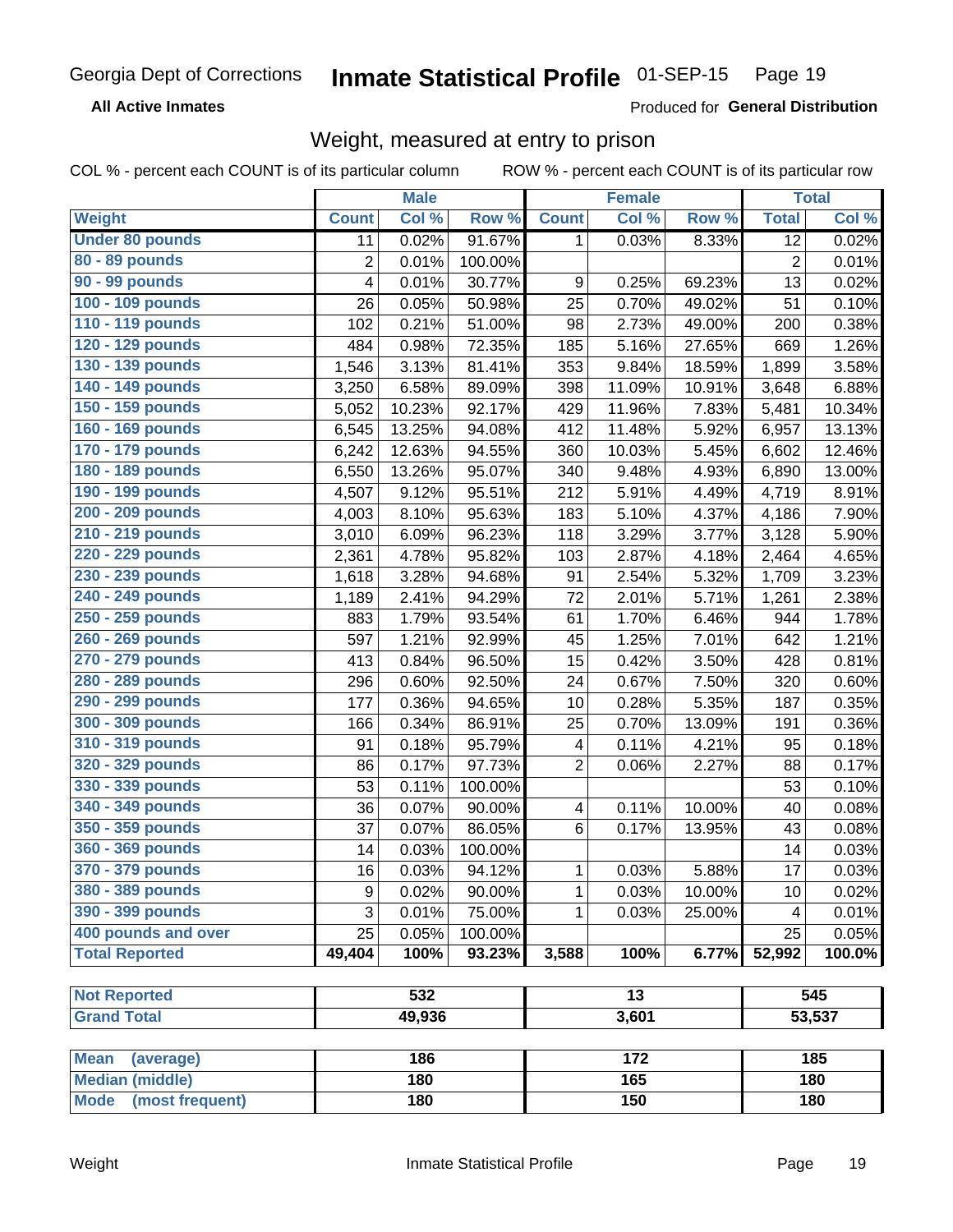#### Inmate Statistical Profile 01-SEP-15 Page 20

**All Active Inmates** 

### Produced for General Distribution

### Veterans validated by Veteran's Administration

COL % - percent each COUNT is of its particular column

|                          |              | <b>Male</b> |             |    | <b>Female</b> |       |              | <b>Total</b> |  |
|--------------------------|--------------|-------------|-------------|----|---------------|-------|--------------|--------------|--|
| <b>Military service</b>  | <b>Count</b> | Col %       | Row % Count |    | Col %         | Row % | <b>Total</b> | Col %        |  |
| <b>Others</b><br>0       | 212          | 33.18%      | 96.80%      |    | 46.67%        | 3.20% | 219          | 33.49%       |  |
| <b>Air Force</b>         | 251          | 39.28%      | 97.67%      | 6  | 40.00%        | 2.33% | 257          | 39.30%       |  |
| 2<br><b>Army</b>         | 38           | 5.95%       | 97.44%      |    | 6.67%         | 2.56% | 39           | 5.96%        |  |
| <b>Navy</b><br>3         | 81           | 12.68%      | 100.00%     |    |               |       | 81           | 12.39%       |  |
| <b>Marines</b><br>4      | 3            | .47%        | 100.00%     |    |               |       | 3            | .46%         |  |
| <b>Coast Guard</b><br>5. | 54           | 8.45%       | 98.18%      |    | 6.67%         | 1.82% | 55           | 8.41%        |  |
| <b>Total Reported</b>    | 639          | 100%        | 97.71%      | 15 | 100%          | 2.29% | 654          | 100%         |  |

| oorted<br>' NOT | 49,297 | 3,586 | 52,883 |
|-----------------|--------|-------|--------|
| īota.           | 49,936 | 3,601 | 53,537 |

|  |  | <b>Mode (most frequent)</b> | <b>Force</b><br>Aır | วthers | orce |
|--|--|-----------------------------|---------------------|--------|------|
|--|--|-----------------------------|---------------------|--------|------|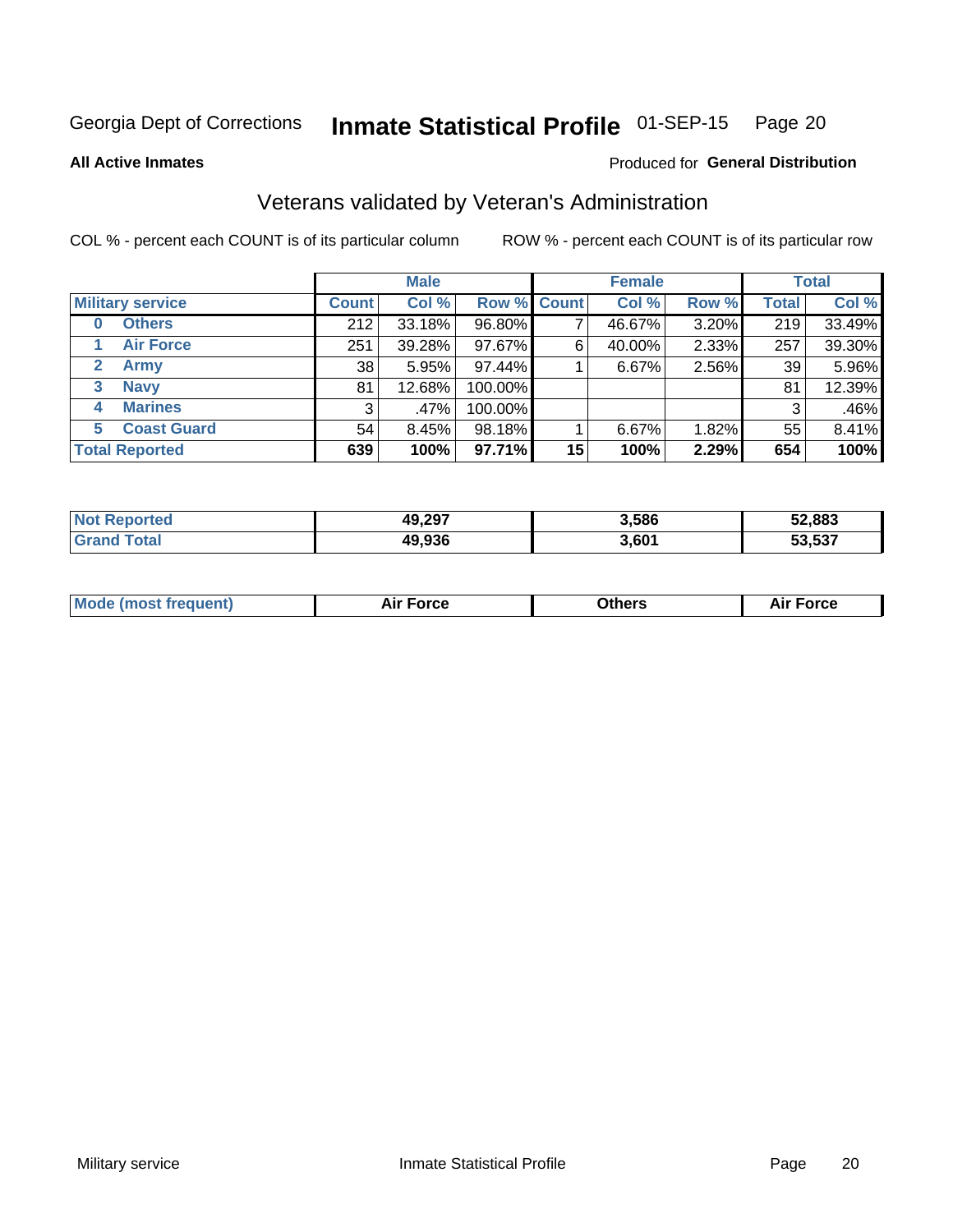#### Inmate Statistical Profile 01-SEP-15 Page 21

**All Active Inmates** 

### **Produced for General Distribution**

### Type of admission to prison

COL % - percent each COUNT is of its particular column

|    |                                |              | <b>Male</b> |                    |     | <b>Female</b> |        |              | <b>Total</b> |
|----|--------------------------------|--------------|-------------|--------------------|-----|---------------|--------|--------------|--------------|
|    | <b>Type of Admission</b>       | <b>Count</b> | Col %       | <b>Row % Count</b> |     | Col %         | Row %  | <b>Total</b> | Col %        |
| 52 | <b>New Sentence</b>            | 40,758       | 81.66%      | 93.34% 2,909       |     | 80.81%        | 6.66%  | 43,667       | 81.60%       |
| 53 | <b>Probation Rev Partial</b>   | 1,867        | 3.74%       | 89.85%             | 211 | 5.86%         | 10.15% | 2,078        | 3.88%        |
| 54 | <b>Probation Rev Remainder</b> | 2,770        | 5.55%       | 90.94%             | 276 | 7.67%         | 9.06%  | 3,046        | 5.69%        |
| 55 | <b>Parole Rev New Sentence</b> | 1,925        | 3.86%       | 95.82%             | 84  | 2.33%         | 4.18%  | 2,009        | 3.75%        |
| 56 | <b>Parole Rev No New</b>       | 2,525        | 5.06%       | 95.46%             | 120 | 3.33%         | 4.54%  | 2,645        | 4.94%        |
|    | <b>Sentence</b>                |              |             |                    |     |               |        |              |              |
| 57 | <b>Released In Error</b>       |              | .01%        | 100.00%            |     |               |        |              | .01%         |
| 65 | <b>Return Appeal/Bond</b>      | 2            | .01%        | 100.00%            |     |               |        | 2            | .01%         |
| 66 | <b>Prob Viol/Total Rev</b>     |              | .01%        | 100.00%            |     |               |        |              | .01%         |
| 67 | <b>Admit Fm Other Cust</b>     | 7            | .01%        | 100.00%            |     |               |        | 7            | .01%         |
| 69 | <b>New Sent/Par Rev Pnd</b>    | 5            | .01%        | 100.00%            |     |               |        | 5            | .01%         |
| 70 | <b>Life W/O Parole</b>         | 14           | .03%        | 100.00%            |     |               |        | 14           | .03%         |
| 72 | <b>Par Rev/Rsn Unknown</b>     | 27           | .05%        | 100.00%            |     |               |        | 27           | .05%         |
| 74 | <b>Pb Parole Rescinded</b>     | 2            | .01%        | 100.00%            |     |               |        | 2            | .01%         |
| 76 | <b>Par Rev/Revoc Center</b>    |              | .01%        | 100.00%            |     |               |        |              | .01%         |
|    | <b>Total Reported</b>          | 49,911       | 100%        | 93.27% 3,600       |     | 100%          | 6.73%  | 53,511       | 100%         |

| - 13 | - -<br>ΔJ |       | …<br>ZU |
|------|-----------|-------|---------|
|      | 49,936    | . 601 | 53,537  |

| Mode (most frequent) | <b>New Sentence</b> | <b>New Sentence</b> | <b>New Sentence</b> |
|----------------------|---------------------|---------------------|---------------------|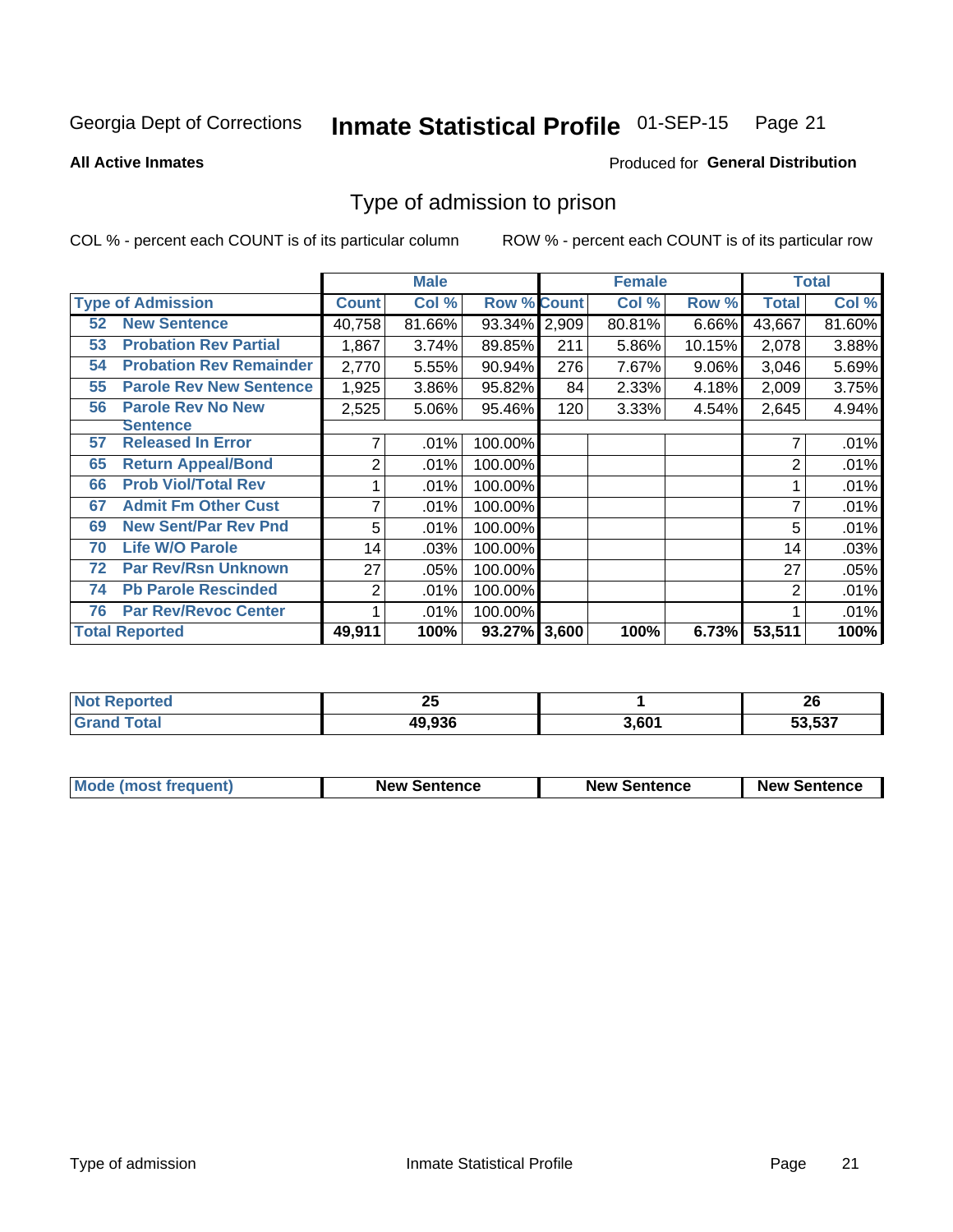# Inmate Statistical Profile 01-SEP-15 Page 22

**All Active Inmates** 

### Produced for General Distribution

### Current / last supervision level

COL % - percent each COUNT is of its particular column

|                        |              | <b>Male</b> |                    |       | <b>Female</b> |          |        | <b>Total</b> |
|------------------------|--------------|-------------|--------------------|-------|---------------|----------|--------|--------------|
| <b>Security Status</b> | <b>Count</b> | Col %       | <b>Row % Count</b> |       | Col %         | Row %    | Total  | Col %        |
| 3 Minimum              | 3.876        | 7.76%       | 73.77%             | 1,378 | 38.30%        | 26.23%   | 5,254  | 9.82%        |
| 4 Medium               | 37.401       | 74.92%      | 94.90%             | 2,011 | 55.89%        | $5.10\%$ | 39,412 | 73.64%       |
| 5 Close                | 8.644        | 17.32%      | $97.64\%$          | 209   | 5.81%         | $2.36\%$ | 8,853  | 16.54%       |
| <b>Total Reported</b>  | 49,921       | 100%        | $93.28\%$          | 3,598 | 100%          | $6.72\%$ | 53,519 | 100%         |

| <b>Still being diagnosed</b> |        |       |        |
|------------------------------|--------|-------|--------|
| <b>Not Reported</b>          |        |       | 1٤     |
| <b>Grand Total</b>           | 49,936 | 3,601 | 53,537 |

| M | . | -- |
|---|---|----|
|   |   |    |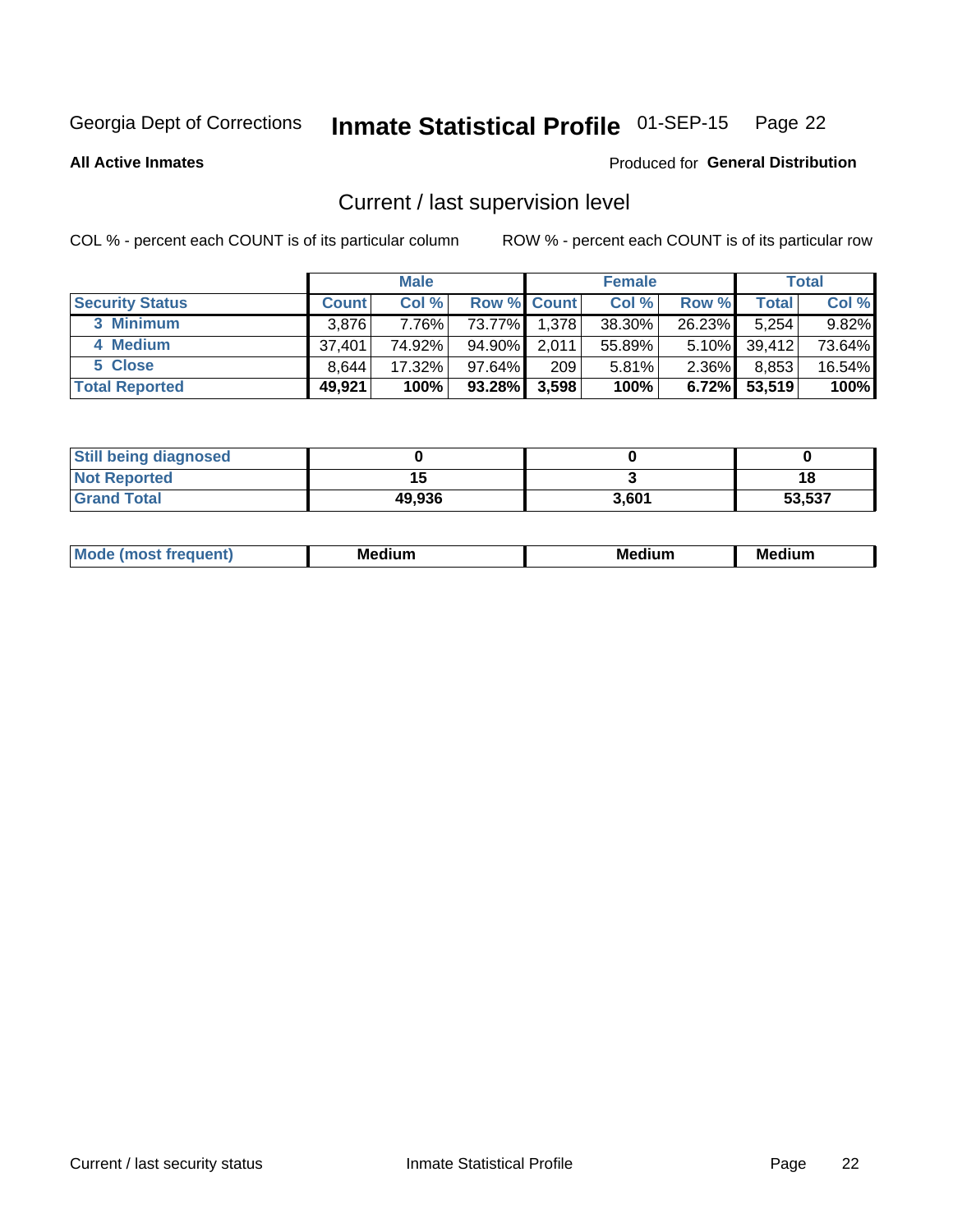#### Inmate Statistical Profile 01-SEP-15 Page 23

**All Active Inmates** 

### Produced for General Distribution

### Current / last type of institution

COL % - percent each COUNT is of its particular column

|                                   |                 | <b>Male</b> |             |       | <b>Female</b> |        |              | <b>Total</b> |
|-----------------------------------|-----------------|-------------|-------------|-------|---------------|--------|--------------|--------------|
| <b>Type of Institution</b>        | <b>Count</b>    | Col %       | Row % Count |       | Col %         | Row %  | <b>Total</b> | Col %        |
| <b>County Ci</b>                  | 5,074           | 10.21%      | 99.98%      |       | $.03\%$       | .02%   | 5,075        | 9.52%        |
| <b>Probation Detention Center</b> |                 | .01%        | 100.00%     |       |               |        |              | .01%         |
| <b>State Prison</b>               | 34,519          | 69.44%      | 91.16%      | 3,346 | 92.92%        | 8.84%  | 37,865       | 71.03%       |
| <b>Transitional Center</b>        | 2,080           | 4.18%       | 89.85%      | 235   | 6.53%         | 10.15% | 2,315        | 4.34%        |
| <b>Private Prison</b>             | 8,013           | 16.12%      | 100.00%     |       |               |        | 8,013        | 15.03%       |
| <b>County Jail</b>                | 12 <sup>°</sup> | .02%        | 92.31%      |       | .03%          | 7.69%  | 13           | .02%         |
| <b>Rsat - Center</b>              |                 | .01%        | 29.17%      | 17    | .47%          | 70.83% | 24           | .05%         |
| <b>State Hospital</b>             | 3 <sup>1</sup>  | $.01\%$     | 75.00%      |       | .03%          | 25.00% | 4            | .01%         |
| <b>Total Reported</b>             | 49,709          | 100%        | 93.25%      | 3,601 | 100%          | 6.75%  | 53,310       | 100%         |

| <b>Not</b><br><b>Reported</b>    |        |       |        |
|----------------------------------|--------|-------|--------|
| <sup>-</sup> otal<br><b>Grat</b> | 49,709 | 3,601 | 53,310 |

| <b>Mode (most frequent)</b> | <b>State Prison</b> | <b>State Prison</b> | <b>State Prisonl</b> |
|-----------------------------|---------------------|---------------------|----------------------|
|                             |                     |                     |                      |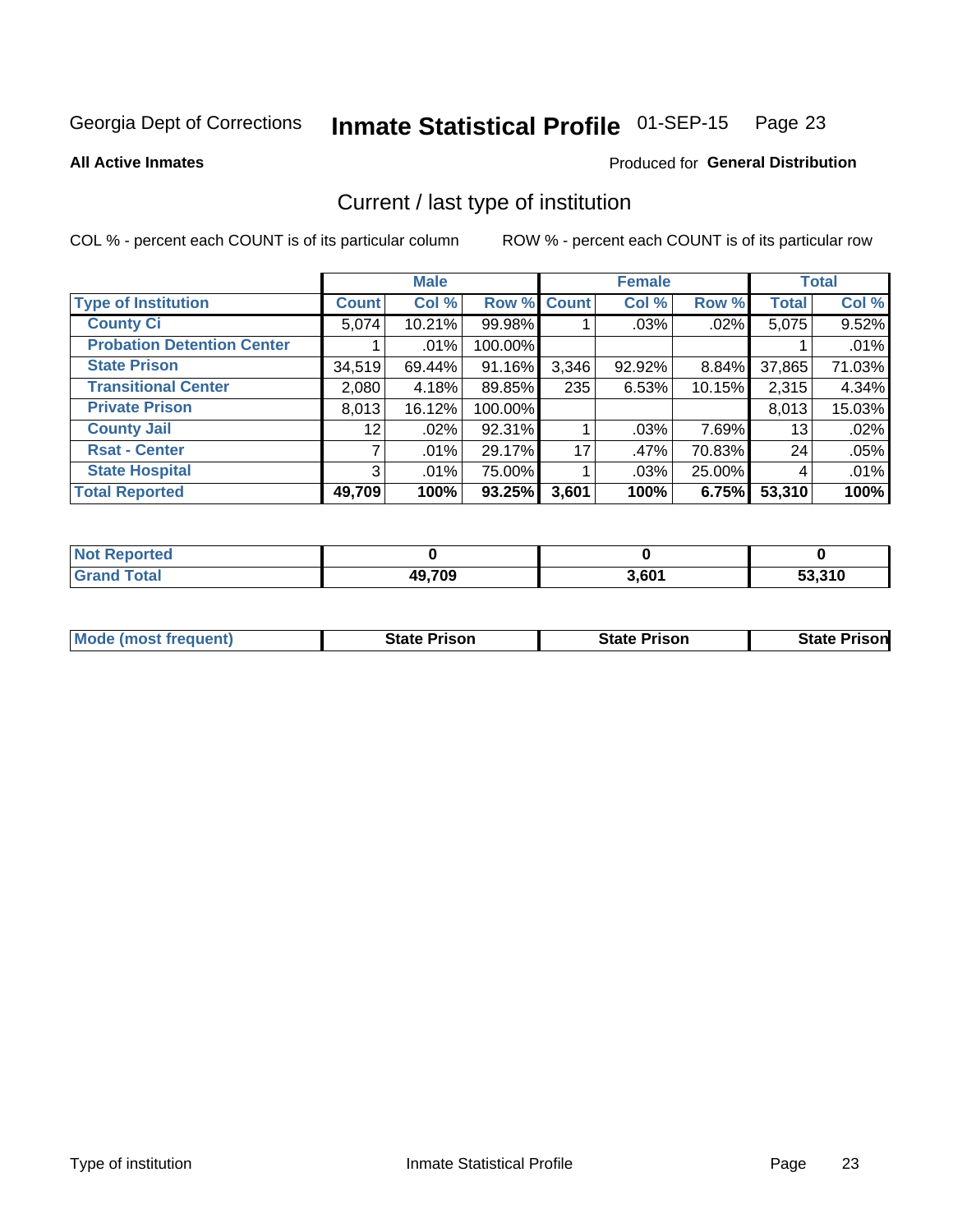#### Inmate Statistical Profile 01-SEP-15 Page 24

Produced for General Distribution

#### **All Active Inmates**

### Institution type - transitional centers

COL % - percent each COUNT is of its particular column

|                                          |              | <b>Male</b> |         |              | <b>Female</b> |         |              | <b>Total</b> |
|------------------------------------------|--------------|-------------|---------|--------------|---------------|---------|--------------|--------------|
| <b>Institution Type - Trans. Centers</b> | <b>Count</b> | Col %       | Row %   | <b>Count</b> | Col %         | Row %   | <b>Total</b> | Col %        |
| <b>Albany Tc</b>                         | 149          | 6.59%       | 100.00% |              |               |         | 149          | 5.73%        |
| <b>Arrendale State Prison</b>            |              |             |         | 103          | 30.47%        | 100.00% | 103          | 3.96%        |
| <b>Atlanta Tc</b>                        | 277          | 12.25%      | 100.00% |              |               |         | 277          | 10.65%       |
| <b>Augusta Tc</b>                        | 212          | 9.37%       | 100.00% |              |               |         | 212          | 8.15%        |
| <b>Charles D. Hudson Tc</b>              | 149          | 6.59%       | 100.00% |              |               |         | 149          | 5.73%        |
| <b>Clayton Tc</b>                        | 377          | 16.67%      | 100.00% |              |               |         | 377          | 14.50%       |
| <b>Coastal Tc</b>                        | 263          | 11.63%      | 100.00% |              |               |         | 263          | 10.12%       |
| <b>Columbus Tc</b>                       | 130          | 5.75%       | 100.00% |              |               |         | 130          | 5.00%        |
| <b>Macon Tc</b>                          | 156          | 6.90%       | 100.00% |              |               |         | 156          | 6.00%        |
| <b>Macon Womens Tc</b>                   |              |             |         | 3            | .89%          | 100.00% | 3            | .12%         |
| <b>Metro Tc</b>                          |              |             |         | 232          | 68.64%        | 100.00% | 232          | 8.92%        |
| <b>Phillips State Prison</b>             | 182          | 8.05%       | 100.00% |              |               |         | 182          | 7.00%        |
| <b>Smith Tc</b>                          | 210          | 9.28%       | 100.00% |              |               |         | 210          | 8.08%        |
| <b>Valdosta Tc</b>                       | 157          | 6.94%       | 100.00% |              |               |         | 157          | 6.04%        |
| <b>Total Reported</b>                    | 2,262        | 100%        | 87%     | 338          | 100%          | 13%     | 2,600        | 100%         |

| <b>Not Reported</b> |       |            |       |
|---------------------|-------|------------|-------|
| <b>ota</b>          | 2,262 | 000<br>ນວດ | 2,600 |

| Mode (most frequent) | <b>Clayton Tc</b> | <b>Metro Tc</b> | <b>Clayton Tc</b> |
|----------------------|-------------------|-----------------|-------------------|
|                      |                   |                 |                   |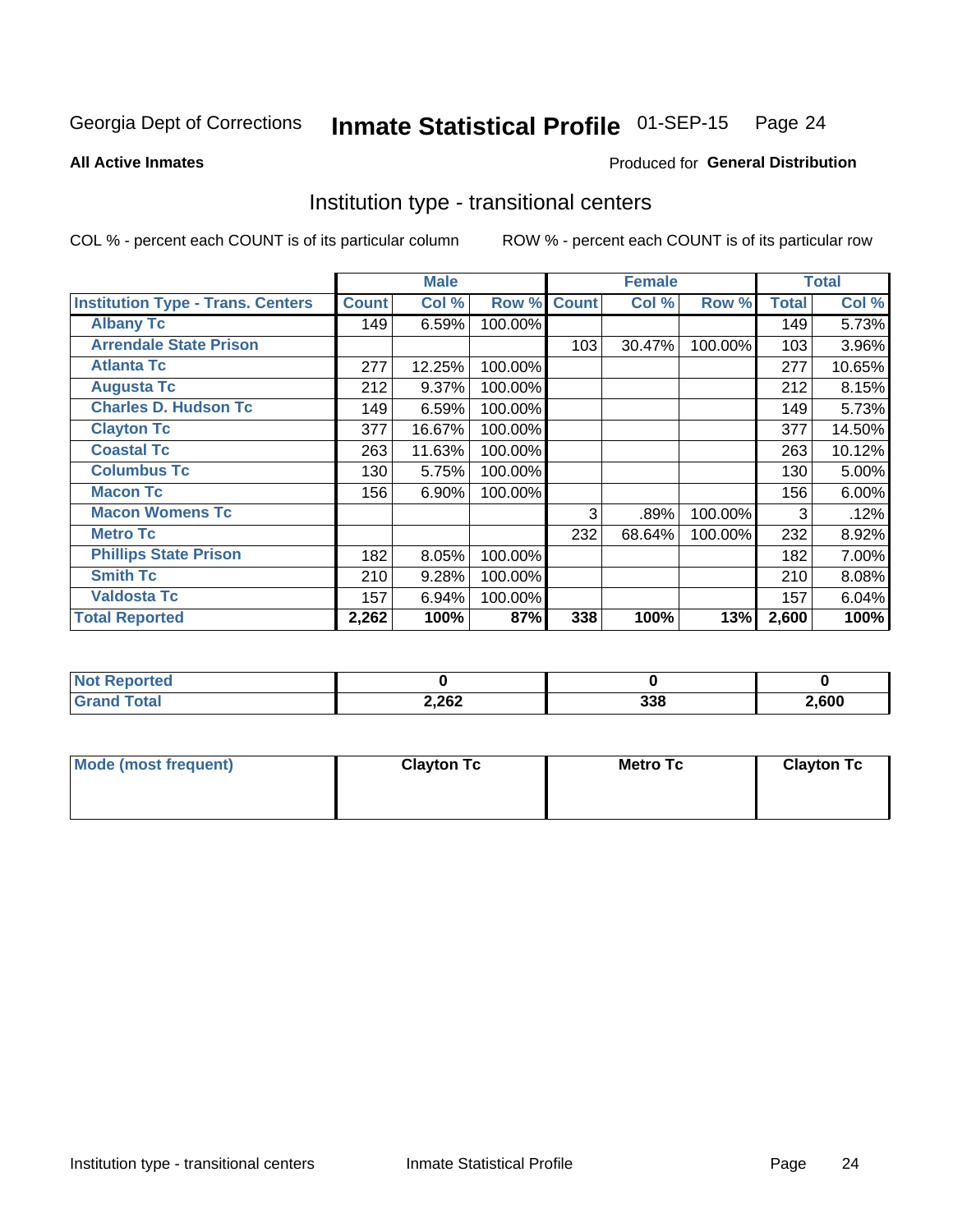# Inmate Statistical Profile 01-SEP-15 Page 25

#### **All Active Inmates**

#### Produced for General Distribution

### Institution type - county prisons

COL % - percent each COUNT is of its particular column

|                                          |                          | <b>Male</b> |         |              | <b>Female</b> |       |                | <b>Total</b> |
|------------------------------------------|--------------------------|-------------|---------|--------------|---------------|-------|----------------|--------------|
| <b>Institution Type - County Prisons</b> | <b>Count</b>             | Col %       | Row %   | <b>Count</b> | Col %         | Row % | <b>Total</b>   | Col %        |
| <b>Baldwin County Ci</b>                 | $\mathbf{1}$             | .02%        | 100.00% |              |               |       | 1              | .02%         |
| <b>Bulloch County Ci</b>                 | 156                      | 3.07%       | 100.00% |              |               |       | 156            | 3.07%        |
| <b>Carroll County Ci</b>                 | 244                      | 4.81%       | 100.00% |              |               |       | 244            | 4.81%        |
| <b>Clarke County Ci</b>                  | 108                      | 2.13%       | 100.00% |              |               |       | 108            | 2.13%        |
| <b>Clayton County Ci</b>                 | 237                      | 4.67%       | 100.00% |              |               |       | 237            | 4.67%        |
| <b>Colquitt County Ci</b>                | 184                      | 3.63%       | 100.00% |              |               |       | 184            | 3.63%        |
| <b>Coweta County Ci</b>                  | 229                      | 4.51%       | 100.00% |              |               |       | 229            | 4.51%        |
| <b>Decatur County Ci</b>                 | 131                      | 2.58%       | 100.00% |              |               |       | 131            | 2.58%        |
| <b>Dougherty County Ci</b>               | 1                        | .02%        | 100.00% |              |               |       | 1              | .02%         |
| <b>Effingham County Ci</b>               | 191                      | 3.76%       | 100.00% |              |               |       | 191            | 3.76%        |
| <b>Floyd County Ci</b>                   | 421                      | 8.30%       | 100.00% |              |               |       | 421            | 8.30%        |
| <b>Fulton County Ci</b>                  | 9                        | .18%        | 100.00% |              |               |       | 9              | .18%         |
| <b>Gilmer County Ci</b>                  | $\overline{\mathbf{4}}$  | .08%        | 100.00% |              |               |       | 4              | .08%         |
| <b>Grady County Ci</b>                   | $\overline{2}$           | .04%        | 100.00% |              |               |       | $\overline{2}$ | .04%         |
| <b>Gwinnett County Ci</b>                | 124                      | 2.44%       | 100.00% |              |               |       | 124            | 2.44%        |
| <b>Hall County Ci</b>                    | 215                      | 4.24%       | 100.00% |              |               |       | 215            | 4.24%        |
| <b>Hancock County Ci</b>                 | 1                        | .02%        | 100.00% |              |               |       | 1              | .02%         |
| <b>Harris County Ci</b>                  | 145                      | 2.86%       | 100.00% |              |               |       | 145            | 2.86%        |
| <b>Hart County Ci</b>                    | 5                        | .10%        | 100.00% |              |               |       | 5              | .10%         |
| <b>Jackson County Ci</b>                 | 149                      | 2.94%       | 100.00% |              |               |       | 149            | 2.94%        |
| <b>Jefferson County Ci</b>               | 140                      | 2.76%       | 100.00% |              |               |       | 140            | 2.76%        |
| <b>Meriwether County Ci</b>              | 3                        | .06%        | 100.00% |              |               |       | 3              | .06%         |
| <b>Miller County Ci</b>                  | $\overline{2}$           | .04%        | 100.00% |              |               |       | $\overline{2}$ | .04%         |
| <b>Mitchell County Ci</b>                | 133                      | 2.62%       | 100.00% |              |               |       | 133            | 2.62%        |
| <b>Morgan County Ci</b>                  | 1                        | .02%        | 100.00% |              |               |       | 1              | .02%         |
| <b>Muscogee County Ci</b>                | 529                      | 10.43%      | 100.00% |              |               |       | 529            | 10.42%       |
| <b>Richmond County Ci</b>                | 236                      | 4.65%       | 100.00% |              |               |       | 236            | 4.65%        |
| <b>Screven County Ci</b>                 | 142                      | 2.80%       | 100.00% |              |               |       | 142            | 2.80%        |
| <b>Spalding County Ci</b>                | 379                      | 7.47%       | 100.00% |              |               |       | 379            | 7.47%        |
| <b>Stewart County Ci</b>                 | $\overline{2}$           | .04%        | 100.00% |              |               |       | $\overline{2}$ | .04%         |
| <b>Sumter County Ci</b>                  | 354                      | 6.98%       | 100.00% |              |               |       | 354            | 6.98%        |
| <b>Terrell County Ci</b>                 | 139                      | 2.74%       | 100.00% |              |               |       | 139            | 2.74%        |
| <b>Thomas County Ci</b>                  | 179                      | 3.53%       | 100.00% |              |               |       | 179            | 3.53%        |
| <b>Tift County Ci</b>                    | $\overline{2}$           | .04%        | 100.00% |              |               |       | $\overline{2}$ | .04%         |
| <b>Troup County Ci</b>                   | 266                      | 5.24%       | 100.00% |              |               |       | 266            | 5.24%        |
| <b>Upson County Ci</b>                   | 1                        | .02%        | 100.00% |              |               |       | 1              | .02%         |
| <b>Walker County Ci</b>                  | $\overline{\mathcal{A}}$ | .08%        | 100.00% |              |               |       | 4              | .08%         |
| <b>Walton County Ci</b>                  | 3                        | .06%        | 100.00% |              |               |       | 3              | .06%         |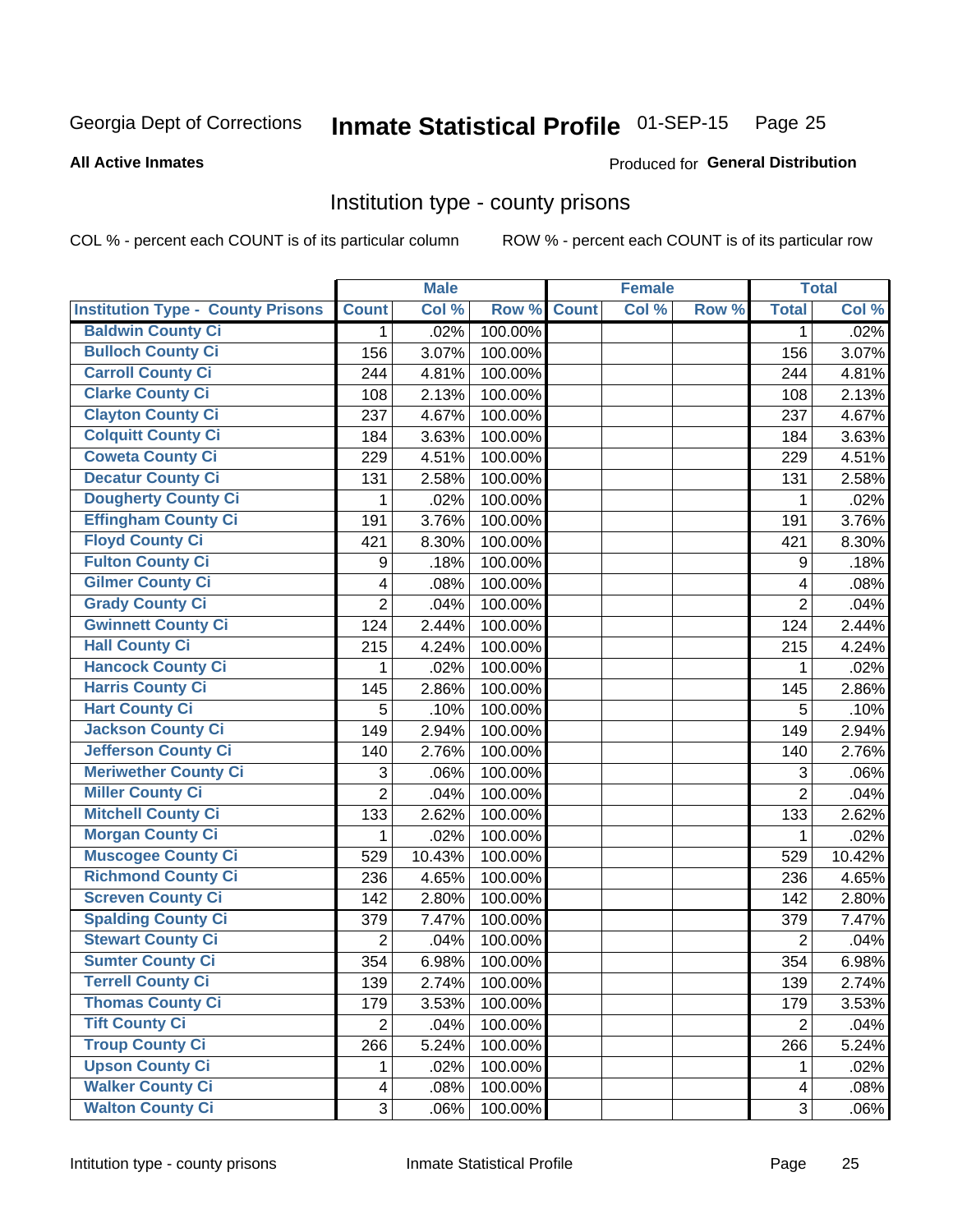# Inmate Statistical Profile 01-SEP-15 Page 26

**All Active Inmates** 

### Produced for General Distribution

### Institution type - county prisons

COL % - percent each COUNT is of its particular column

|                                          | <b>Male</b>  |         |                    | <b>Female</b> | <b>Total</b> |       |         |
|------------------------------------------|--------------|---------|--------------------|---------------|--------------|-------|---------|
| <b>Institution Type - County Prisons</b> | <b>Count</b> | Col%    | <b>Row % Count</b> | Col%          | Row %        | Total | Col %   |
| <b>Wilkes County Ci</b>                  |              | .02%    | 100.00%            |               |              |       | $.02\%$ |
| <b>Womens Ci</b>                         |              |         |                    | 100.00%       | 100.00%      |       | .02%    |
| <b>Worth County Ci</b>                   |              | $.02\%$ | 100.00%            |               |              |       | $.02\%$ |
| <b>Total Reported</b>                    | 5,074        | 100%    | $99.98\%$          | 100%          | $.02\%$      | 5,075 | 100%    |

| --    |      |   |
|-------|------|---|
| _____ | $ -$ | . |

| Mode (most frequent) | <b>Muscogee County Ci</b> | <b>Womens Ci</b> Muscogee County |
|----------------------|---------------------------|----------------------------------|
|----------------------|---------------------------|----------------------------------|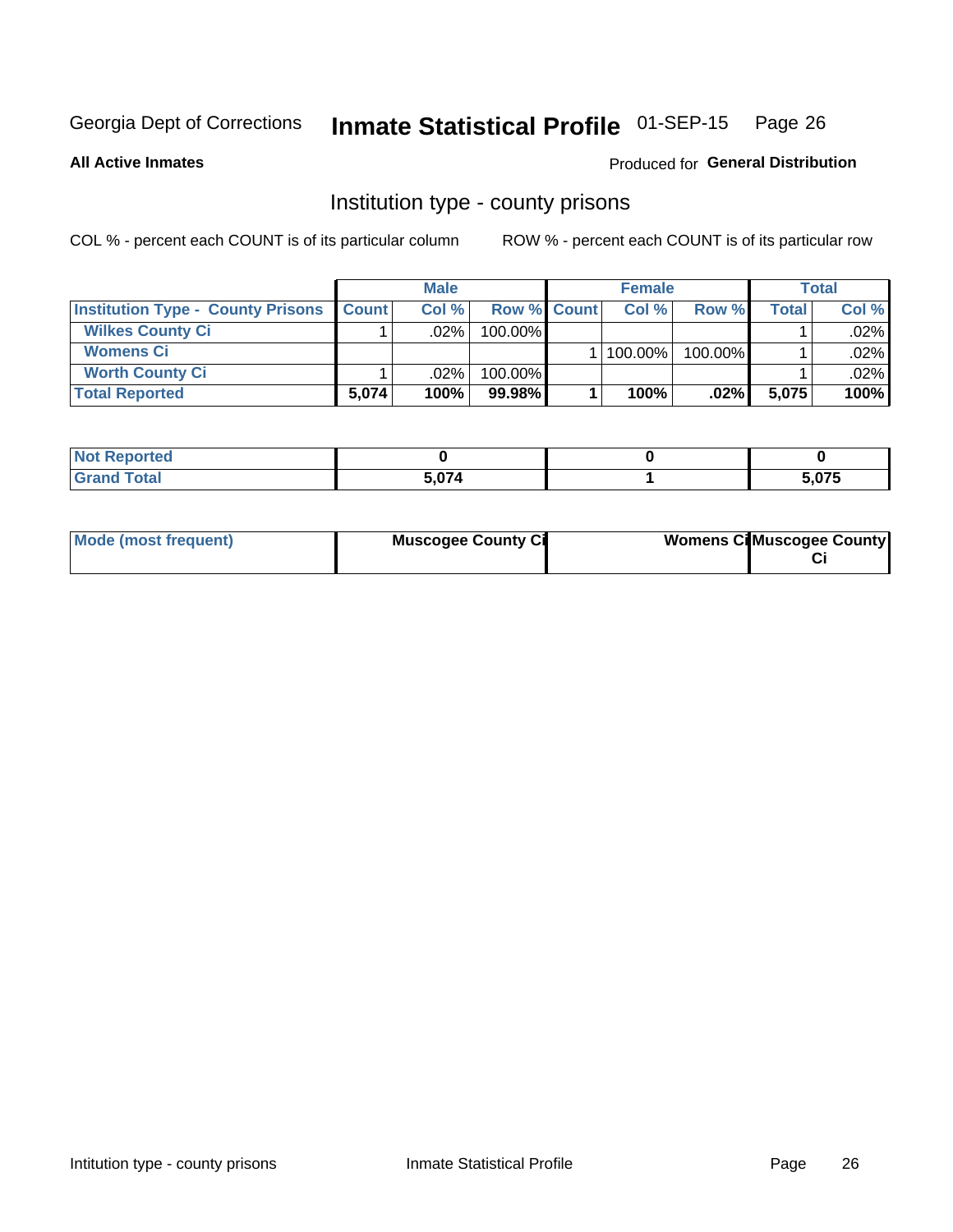#### Inmate Statistical Profile 01-SEP-15 Page 27

#### **All Active Inmates**

#### Produced for General Distribution

### Institution type - state prisons

COL % - percent each COUNT is of its particular column

|                                         |                 | <b>Male</b> |         |              | <b>Female</b> |         | <b>Total</b>   |       |
|-----------------------------------------|-----------------|-------------|---------|--------------|---------------|---------|----------------|-------|
| <b>Institution Type - State Prisons</b> | <b>Count</b>    | Col %       | Row %   | <b>Count</b> | Col %         | Row %   | <b>Total</b>   | Col % |
| <b>Arrendale State Prison</b>           |                 |             |         | 1,385        | 41.39%        | 100.00% | 1,385          | 3.66% |
| <b>Augusta State Med. Prison</b>        | 1,222           | 3.54%       | 100.00% |              |               |         | 1,222          | 3.23% |
| <b>Autry State Prison</b>               | 1,697           | 4.92%       | 100.00% |              |               |         | 1,697          | 4.48% |
| <b>Baldwin State Prison</b>             | 959             | 2.78%       | 100.00% |              |               |         | 959            | 2.53% |
| <b>Burruss Correctional Training</b>    | 706             | 2.05%       | 100.00% |              |               |         | 706            | 1.86% |
| <b>Ctr</b>                              |                 |             |         |              |               |         |                |       |
| <b>Calhoun State Prison</b>             | 1,556           | 4.51%       | 100.00% |              |               |         | 1,556          | 4.11% |
| <b>Central State Prison</b>             | 1,105           | 3.20%       | 100.00% |              |               |         | 1,105          | 2.92% |
| <b>Chatham State Prison</b>             | $6\phantom{1}6$ | .02%        | 100.00% |              |               |         | 6              | .02%  |
| <b>Coastal State Prison</b>             | 1,688           | 4.89%       | 100.00% |              |               |         | 1,688          | 4.46% |
| <b>Dodge State Prison</b>               | 1,212           | 3.51%       | 100.00% |              |               |         | 1,212          | 3.20% |
| <b>Dooly State Prison</b>               | 1,680           | 4.87%       | 100.00% |              |               |         | 1,680          | 4.44% |
| <b>Emanuel - Swainsboro</b>             |                 |             |         | 375          | 11.21%        | 100.00% | 375            | .99%  |
| <b>Ga Diag Class Prison</b>             | 2,862           | 8.29%       | 100.00% |              |               |         | 2,862          | 7.56% |
| <b>Ga State Prison</b>                  | 1,484           | 4.30%       | 100.00% |              |               |         | 1,484          | 3.92% |
| <b>Hancock State Prison</b>             | 1,169           | 3.39%       | 100.00% |              |               |         | 1,169          | 3.09% |
| <b>Hays State Prison</b>                | 1,037           | 3.00%       | 100.00% |              |               |         | 1,037          | 2.74% |
| <b>Helms Facility</b>                   | 19              | .06%        | 47.50%  | 21           | .63%          | 52.50%  | 40             | .11%  |
| <b>Johnson State Prison</b>             | 1,521           | 4.41%       | 100.00% |              |               |         | 1,521          | 4.02% |
| <b>Lee State Prison</b>                 | 725             | 2.10%       | 100.00% |              |               |         | 725            | 1.91% |
| Long                                    | 201             | .58%        | 100.00% |              |               |         | 201            | .53%  |
| <b>Lowndes Unit</b>                     | 7               | .02%        | 100.00% |              |               |         | $\overline{7}$ | .02%  |
| <b>Macon State Prison</b>               | 1,686           | 4.88%       | 100.00% |              |               |         | 1,686          | 4.45% |
| <b>Metro State Prison (W)</b>           |                 |             |         | $\mathbf{1}$ | .03%          | 100.00% | 1              | .01%  |
| <b>Montgomery State Prison</b>          | 401             | 1.16%       | 100.00% |              |               |         | 401            | 1.06% |
| <b>Phillips State Prison</b>            | 1,022           | 2.96%       | 100.00% |              |               |         | 1,022          | 2.70% |
| <b>Pulaski State Prison</b>             |                 |             |         | 1,134        | 33.89%        | 100.00% | 1,134          | 2.99% |
| <b>Putnam State Prison</b>              | 2               | .01%        | 100.00% |              |               |         | 2              | .01%  |
| <b>Rivers State Prison</b>              | $\mathbf{1}$    | .01%        | 100.00% |              |               |         | 1              | .01%  |
| <b>Rogers State Prison</b>              | 1,377           | 3.99%       | 100.00% |              |               |         | 1,377          | 3.64% |
| <b>Rutledge State Prison</b>            | 600             | 1.74%       | 100.00% |              |               |         | 600            | 1.58% |
| <b>Smith State Prison</b>               | 1,500           | 4.35%       | 100.00% |              |               |         | 1,500          | 3.96% |
| <b>Telfair State Prison</b>             | 1,283           | 3.72%       | 100.00% |              |               |         | 1,283          | 3.39% |
| <b>Valdosta State Prison</b>            | 958             | 2.78%       | 100.00% |              |               |         | 958            | 2.53% |
| <b>Walker State Prison</b>              | 408             | 1.18%       | 100.00% |              |               |         | 408            | 1.08% |
| <b>Ware State Prison</b>                | 1,351           | 3.91%       | 100.00% |              |               |         | 1,351          | 3.57% |
| <b>Washington State Prison</b>          | 1,213           | 3.51%       | 100.00% |              |               |         | 1,213          | 3.20% |
| <b>Wayne State Prison</b>               | 2               | .01%        | 100.00% |              |               |         | 2              | .01%  |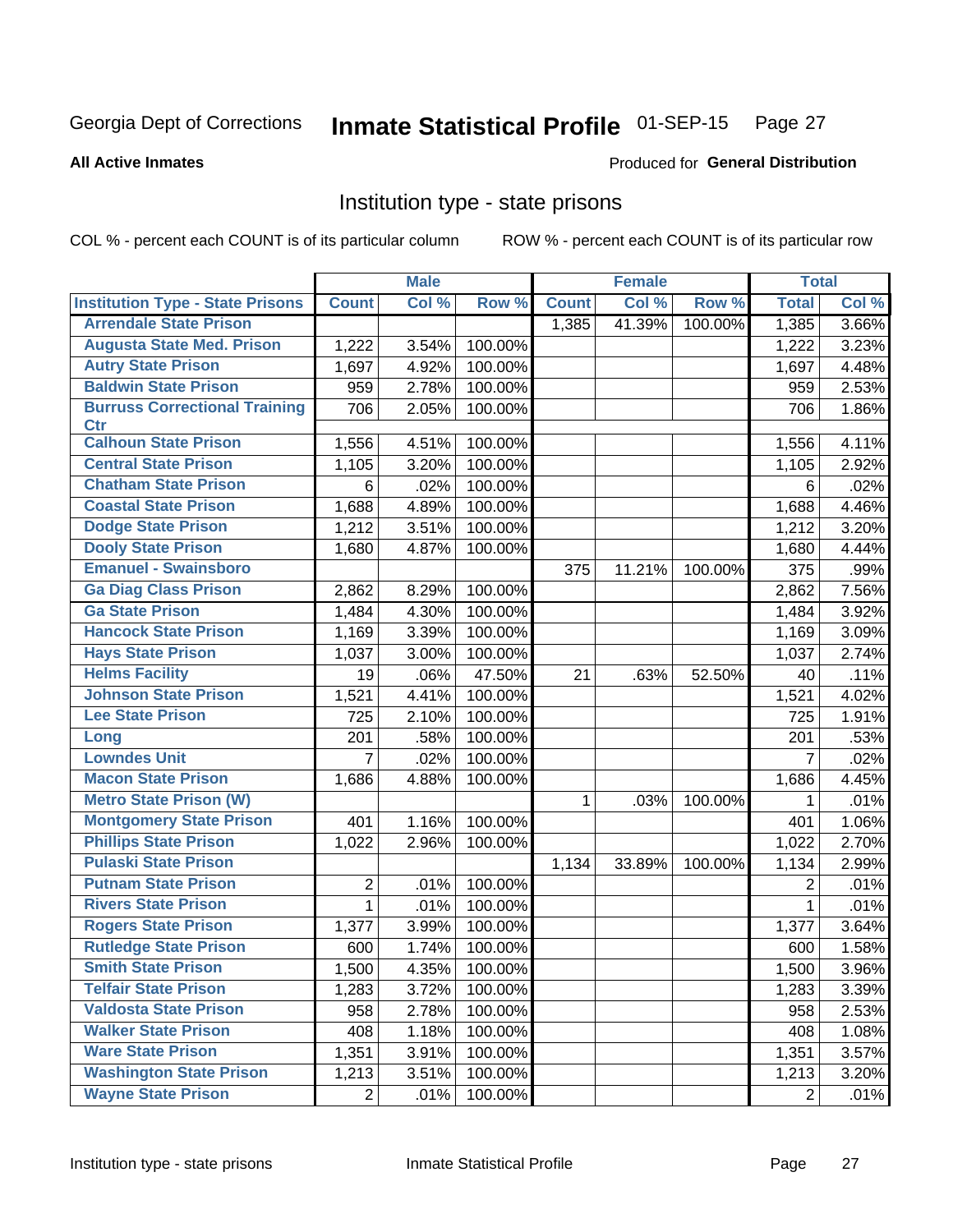# Inmate Statistical Profile 01-SEP-15 Page 28

**All Active Inmates** 

### Produced for General Distribution

### Institution type - state prisons

COL % - percent each COUNT is of its particular column

|                                         |                             | <b>Male</b> |         |                               | <b>Female</b> |          |                                | <b>Total</b> |  |
|-----------------------------------------|-----------------------------|-------------|---------|-------------------------------|---------------|----------|--------------------------------|--------------|--|
| <b>Institution Type - State Prisons</b> | <b>Count</b>                | Col %       | Row %   | <b>Count</b>                  | Col %         | Row %    | <b>Total</b>                   | Col %        |  |
| <b>Whitworth Facility</b>               |                             |             |         | 430                           | 12.85%        | 100.00%  | 430                            | 1.14%        |  |
| <b>Wilcox State Prison</b>              | 1,859                       | 5.39%       | 100.00% |                               |               |          | 1,859                          | 4.91%        |  |
| <b>Total Reported</b>                   | 34,519                      | 100%        | 91.16%  | 3,346                         | 100%          | $8.84\%$ | 37,865                         | 100%         |  |
| <b>Not Reported</b>                     |                             | 0           |         |                               | 0             |          |                                | 0            |  |
| <b>Grand Total</b>                      |                             | 34,519      |         | 3,346                         |               |          | 37,865                         |              |  |
| <b>Mode (most frequent)</b>             | <b>Ga Diag Class Prison</b> |             |         | <b>Arrendale State Prison</b> |               |          | <b>Ga Diag Class</b><br>Prison |              |  |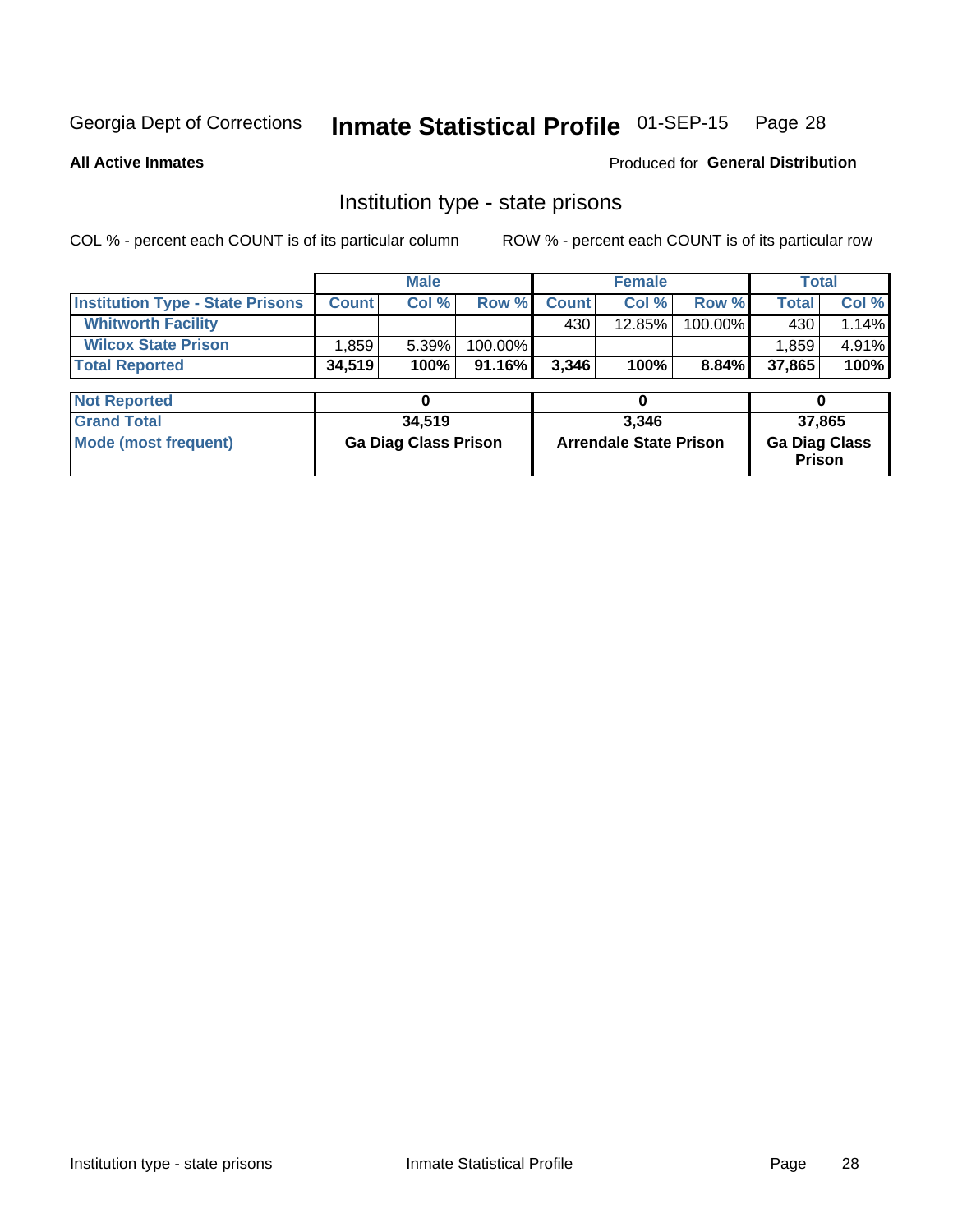# Inmate Statistical Profile 01-SEP-15 Page 29

**All Active Inmates** 

### Produced for General Distribution

### Institution type - private prisons

COL % - percent each COUNT is of its particular column

|                                           | <b>Male</b>  |           |                    | <b>Female</b> |       |       | <b>Total</b>       |        |
|-------------------------------------------|--------------|-----------|--------------------|---------------|-------|-------|--------------------|--------|
| <b>Institution Type - Private Prisons</b> | <b>Count</b> | Col %     | <b>Row % Count</b> |               | Col % | Row % | Total <sub>1</sub> | Col %  |
| <b>Coffee Corr Facility</b>               | 2.666        | 33.27%    | 100.00%            |               |       |       | 2,666              | 33.27% |
| <b>Jenkins Corr Facility</b>              | ' 164، ا     | 14.53%    | $100.00\%$         |               |       |       | 1,164              | 14.53% |
| <b>Riverbend Corr Facility</b>            | .499         | 18.71%    | $100.00\%$         |               |       |       | 1,499              | 18.71% |
| <b>Wheeler Corr Facility</b>              | 2,684        | $33.50\%$ | 100.00%            |               |       |       | 2,684              | 33.50% |
| <b>Total Reported</b>                     | 8,013        | 100%      | 100%               |               |       | %     | 8,013              | 100%   |

| <b>Not</b><br><b>Reported</b> |       |                |
|-------------------------------|-------|----------------|
| <b>Total</b>                  | 8,013 | 0.012<br>טו ט, |

| <b>Mode (most frequent)</b> | <b>Wheeler Corr Facility</b> | <b>Null</b> | <b>Wheeler Corr</b><br><b>Facility</b> |
|-----------------------------|------------------------------|-------------|----------------------------------------|
|-----------------------------|------------------------------|-------------|----------------------------------------|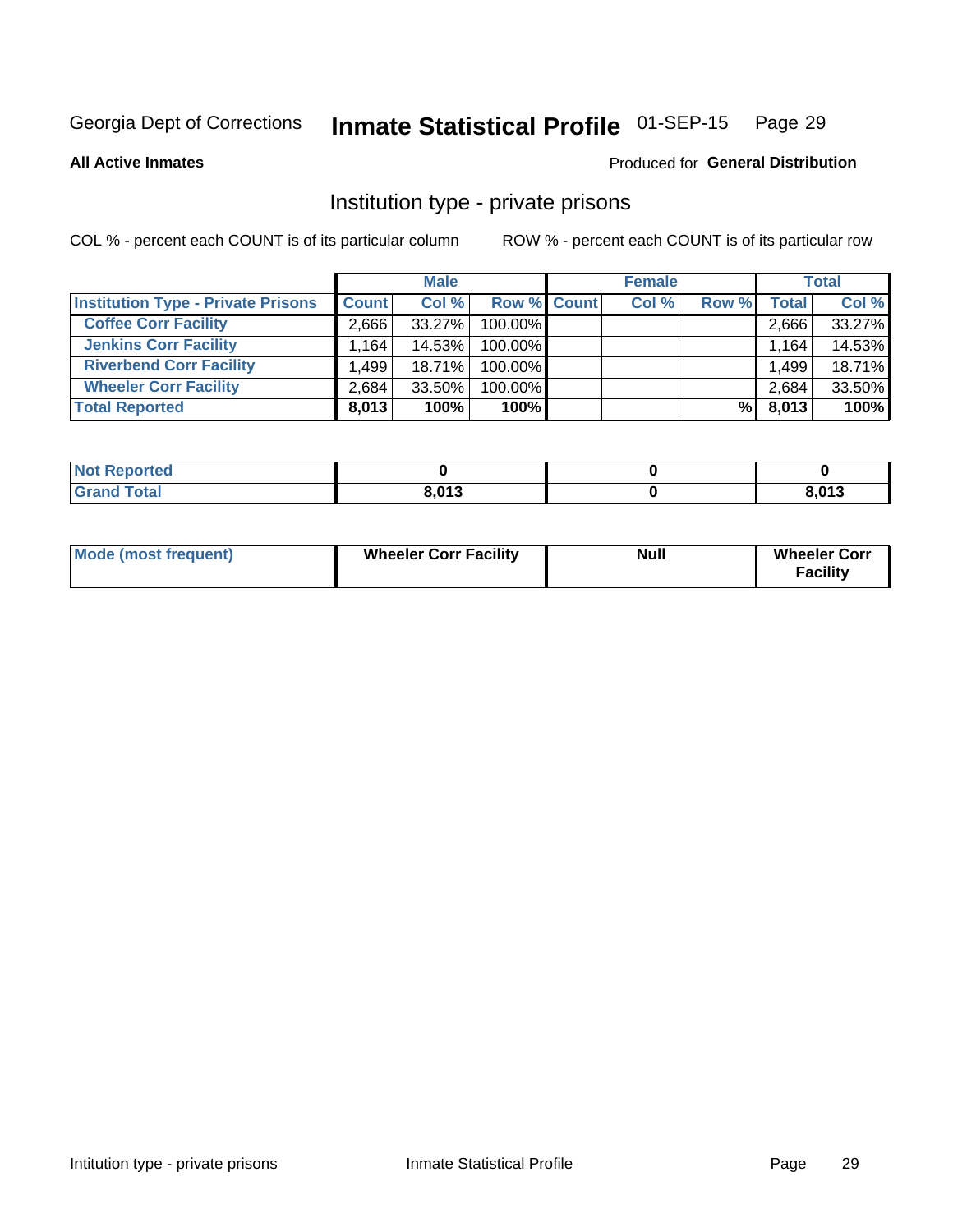#### Inmate Statistical Profile 01-SEP-15 Page 30

**All Active Inmates** 

### Produced for General Distribution

### Institution type - inmate boot camp

COL % - percent each COUNT is of its particular column

|                                      |              | <b>Male</b> |               |              | <b>Female</b> |             | <b>Total</b> |
|--------------------------------------|--------------|-------------|---------------|--------------|---------------|-------------|--------------|
| <b>Institution Type - Boot Camps</b> | <b>Count</b> | Col %       | <b>Row %I</b> | <b>Count</b> | Col %         | Row % Total | Col %        |
| <b>Total Rported</b>                 |              |             |               |              |               |             |              |

| <b>Not Reported</b>            |  |  |
|--------------------------------|--|--|
| <b>Total</b><br>C <sub>r</sub> |  |  |

| Mod<br>uamo | Nul.<br>$- - - - - -$ | <b>Null</b> | . .<br>uu.<br>------ |
|-------------|-----------------------|-------------|----------------------|
|             |                       |             |                      |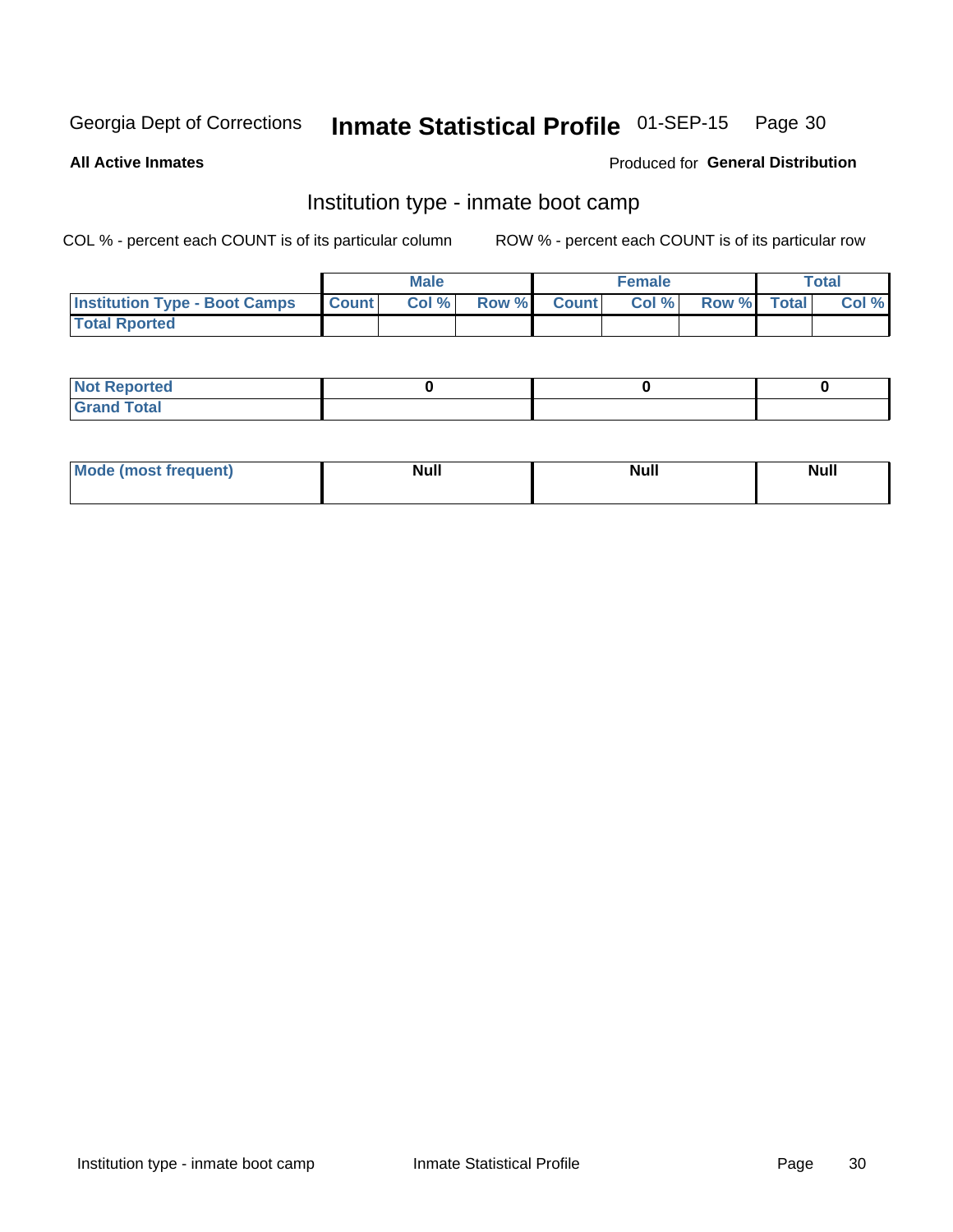#### Inmate Statistical Profile 01-SEP-15 Page 31

**All Active Inmates** 

### **Produced for General Distribution**

### Number of disciplinary reports

COL % - percent each COUNT is of its particular column

|                                       |              | <b>Male</b> |             |       | <b>Female</b> |       |        | <b>Total</b> |
|---------------------------------------|--------------|-------------|-------------|-------|---------------|-------|--------|--------------|
| <b>Number of Disciplinary Reports</b> | <b>Count</b> | Col %       | Row % Count |       | Col %         | Row % | Total  | Col %        |
|                                       | 20,110       | 40.27%      | $90.81\%$   | 2,034 | 56.48%        | 9.19% | 22,144 | 41.36%       |
|                                       | 6,701        | 13.42%      | 93.22%      | 487   | 13.52%        | 6.78% | 7,188  | 13.43%       |
|                                       | 4,125        | 8.26%       | 94.31%      | 249   | 6.91%         | 5.69% | 4,374  | 8.17%        |
| 3                                     | 2,864        | 5.74%       | 94.46%      | 168   | 4.67%         | 5.54% | 3,032  | 5.66%        |
|                                       | 2,145        | 4.30%       | 95.55%      | 100   | 2.78%         | 4.45% | 2,245  | 4.19%        |
| 5                                     | 1.7031       | 3.41%       | 95.30%      | 84    | 2.33%         | 4.70% | 1,787  | 3.34%        |
| <b>More Than 5</b>                    | 12,288       | 24.61%      | 96.25%      | 479   | 13.30%        | 3.75% | 12,767 | 23.85%       |
| <b>Total Reported</b>                 | 49,936       | 100%        | 93.27%      | 3,601 | 100%          | 6.73% | 53,537 | 100%         |

| orted<br>NO |        |       |        |
|-------------|--------|-------|--------|
| Total       | 49.936 | 3,601 | 53.537 |

| Mean (average)         | 5.53 | 3.07 | 5.36 |
|------------------------|------|------|------|
| <b>Median (middle)</b> |      |      |      |
| Mode (most frequent)   |      |      |      |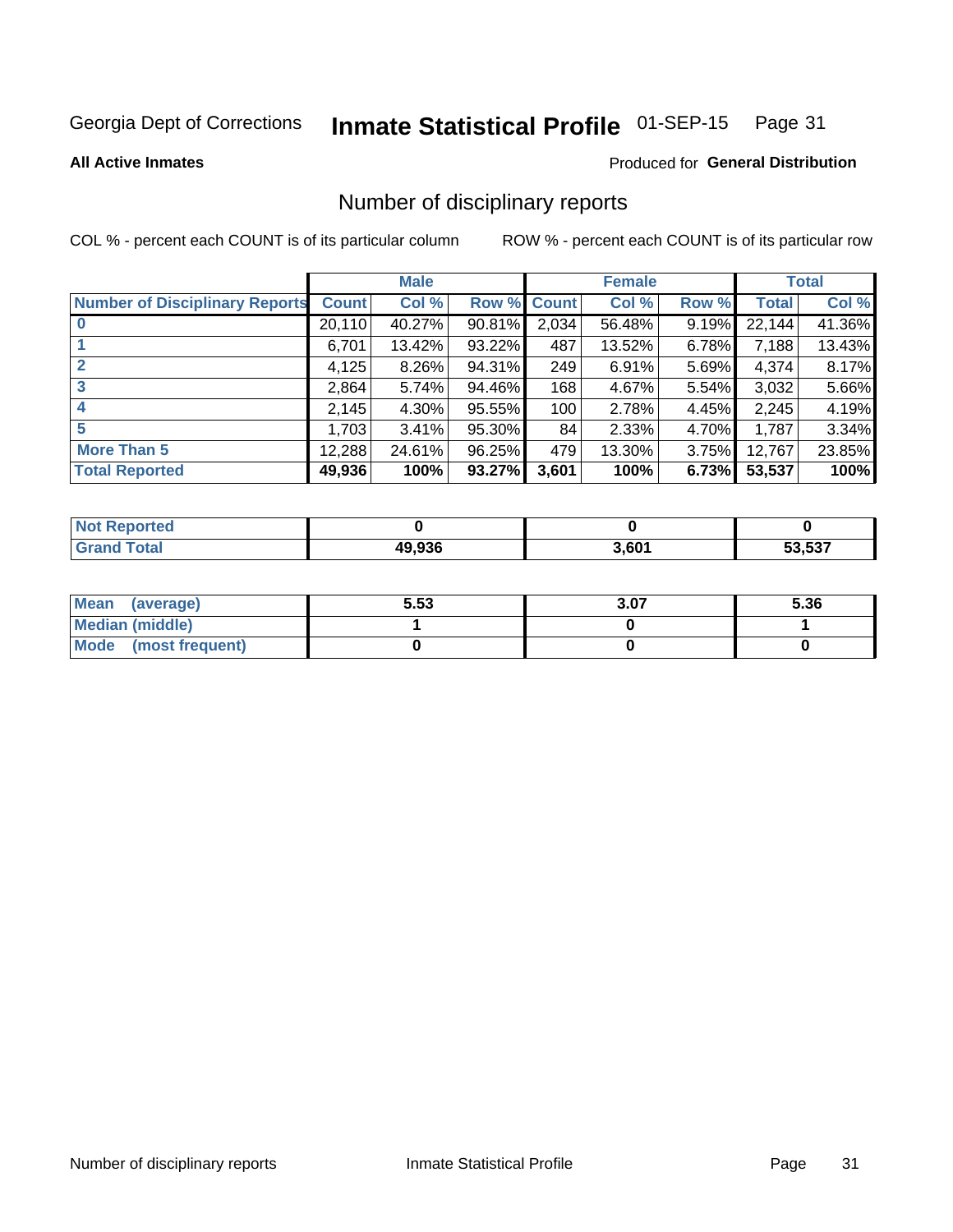# Inmate Statistical Profile 01-SEP-15 Page 32

### **All Active Inmates**

### **Produced for General Distribution**

### Number of transfers

COL % - percent each COUNT is of its particular column

|                            |         | <b>Male</b> |        |              | <b>Female</b> |          |              | <b>Total</b> |
|----------------------------|---------|-------------|--------|--------------|---------------|----------|--------------|--------------|
| <b>Number of Transfers</b> | Count l | Col %       | Row %  | <b>Count</b> | Col %         | Row %    | <b>Total</b> | Col %        |
|                            | 3,805   | 7.62%       | 84.82% | 681          | 18.91%        | 15.18%   | 4,486        | 8.38%        |
|                            | 382     | 0.76%       | 82.86% | 79           | 2.19%         | 17.14%   | 461          | 0.86%        |
| $\mathbf{2}$               | 15,279  | 30.60%      | 91.20% | 1,475        | 40.96%        | 8.80%    | 16,754       | 31.29%       |
| 3                          | 1,446   | $2.90\%$    | 91.46% | 135          | 3.75%         | 8.54%    | 1,581        | 2.95%        |
| 4                          | 7,995   | 16.01%      | 92.98% | 604          | 16.77%        | 7.02%    | 8,599        | 16.06%       |
| 5                          | 1,809   | 3.62%       | 94.46% | 106          | 2.94%         | 5.54%    | 1,915        | 3.58%        |
| <b>More Than 5</b>         | 19,220  | 38.49%      | 97.36% | 521          | 14.47%        | $2.64\%$ | 19.741       | 36.87%       |
| <b>Total Reported</b>      | 49,936  | 100%        | 93.27% | 3,601        | 100%          | 6.73%    | 53,537       | 100%         |

| <b>Not Reported</b> |        |       |        |
|---------------------|--------|-------|--------|
| <b>Grand Total</b>  | 49.936 | 3,601 | 53.537 |

| Mean (average)       | 6.15 | 3.01 | 5.94 |
|----------------------|------|------|------|
| Median (middle)      |      |      |      |
| Mode (most frequent) |      |      |      |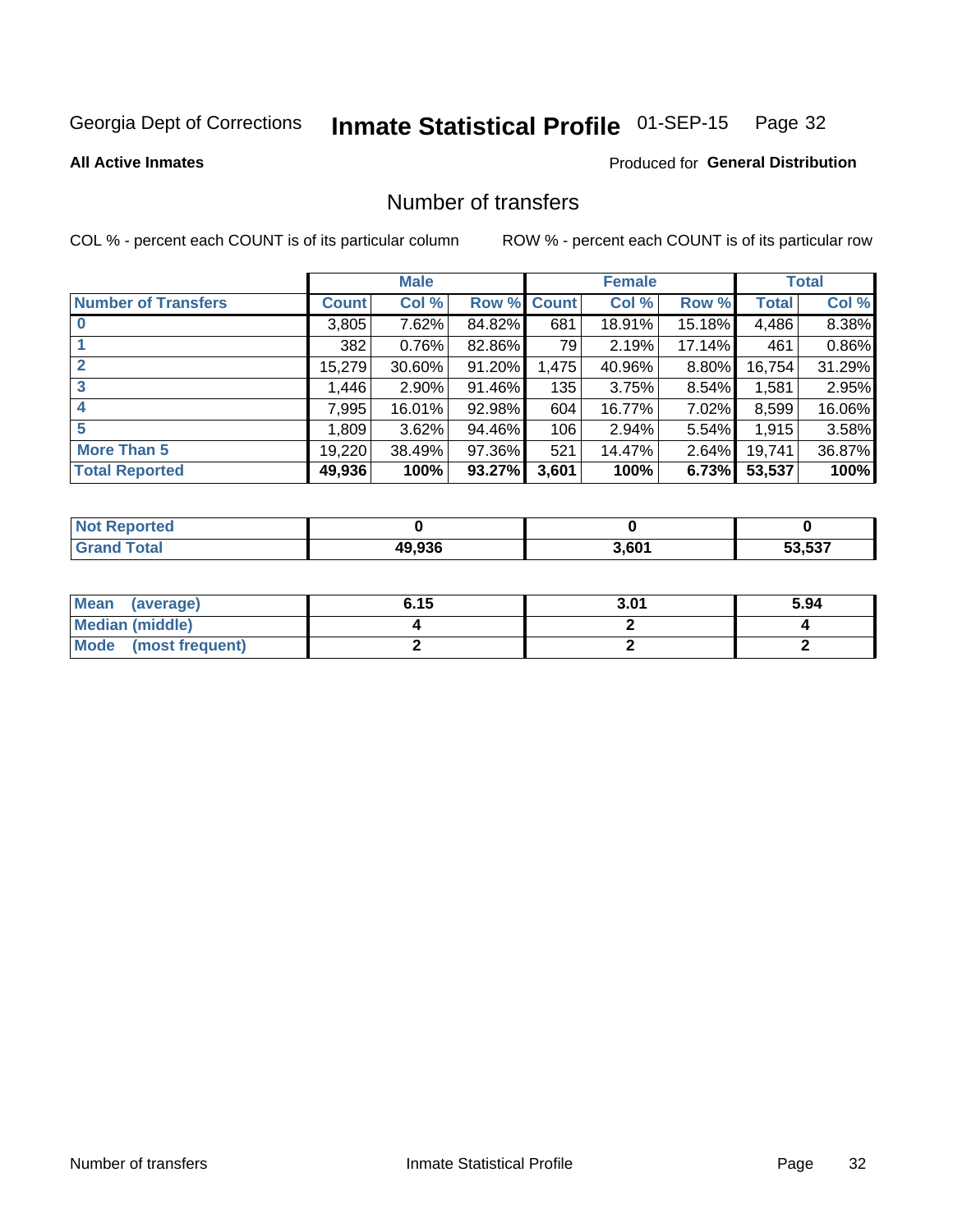# Inmate Statistical Profile 01-SEP-15 Page 33

**All Active Inmates** 

Produced for General Distribution

### Number of escapes

COL % - percent each COUNT is of its particular column

|                          |              | <b>Male</b> |             |       | <b>Female</b> |       |        | <b>Total</b> |
|--------------------------|--------------|-------------|-------------|-------|---------------|-------|--------|--------------|
| <b>Number of Escapes</b> | <b>Count</b> | Col %       | Row % Count |       | Col %         | Row % | Total  | Col %        |
|                          | 49,375       | 98.88%      | 93.22%      | 3,590 | 99.69%        | 6.78% | 52,965 | 98.93%       |
|                          | 522          | 1.05%       | 97.94%      | 11    | 0.31%         | 2.06% | 533    | 1.00%        |
|                          | 32           | 0.06%       | 100.00%     |       |               |       | 32     | 0.06%        |
|                          | 6            | 0.01%       | 100.00%     |       |               |       | 6      | 0.01%        |
|                          |              | 0.01%       | 100.00%     |       |               |       |        | 0.01%        |
| <b>Total Reported</b>    | 49,936       | 100%        | $93.27\%$   | 3,601 | 100%          | 6.73% | 53,537 | 100.0%       |

| <b>Not Reported</b> |        |       |        |
|---------------------|--------|-------|--------|
| <b>Grand Total</b>  | 49.936 | 3,601 | 53.537 |

| Mean<br>(average)    |  | .0 |
|----------------------|--|----|
| Median (middle)      |  |    |
| Mode (most frequent) |  |    |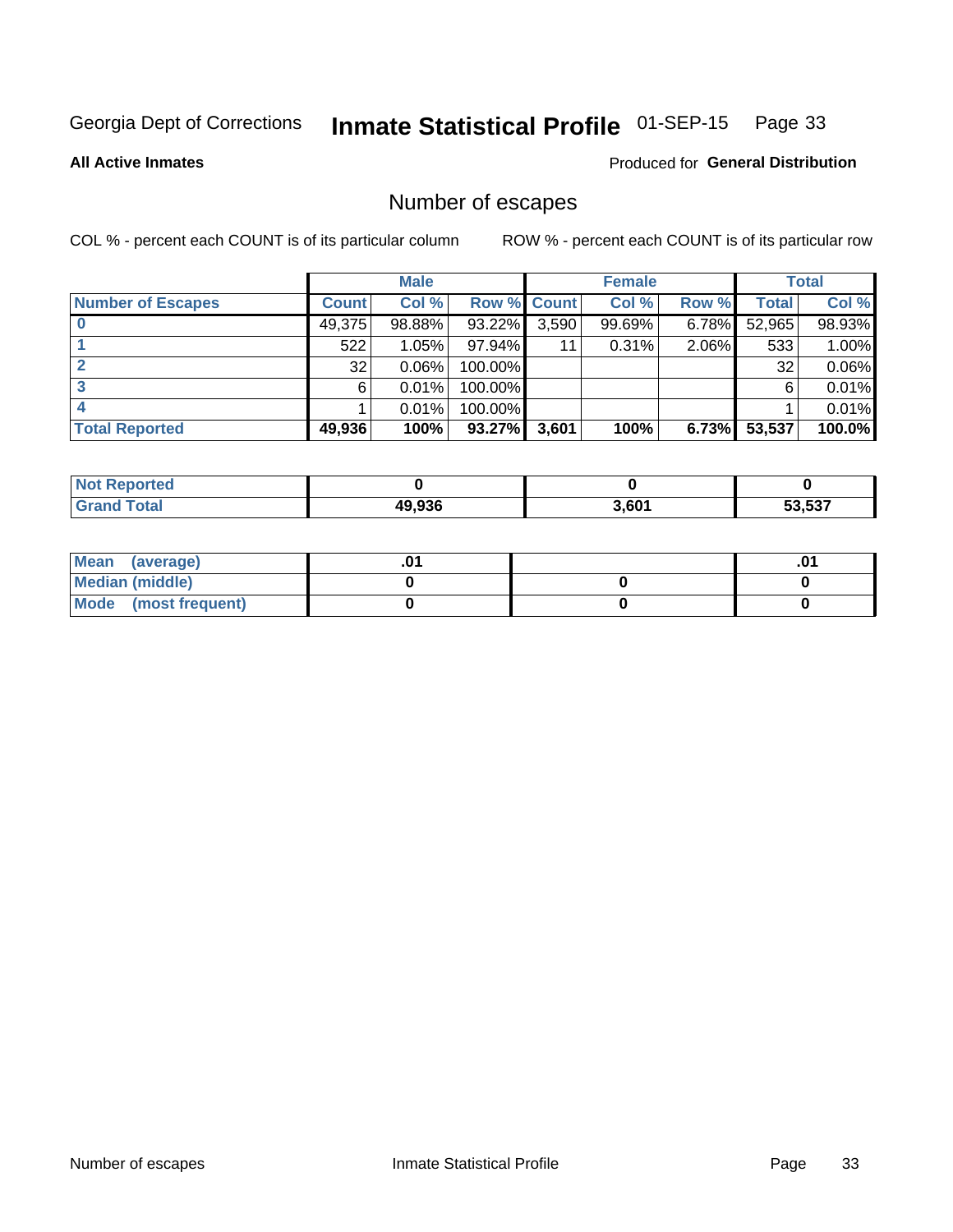#### Inmate Statistical Profile 01-SEP-15 Page 34

**All Active Inmates** 

### Produced for General Distribution

### Split sentences - Probation to follow

COL % - percent each COUNT is of its particular column

|                            | <b>Male</b>  |        |                    | <b>Female</b> |        |          | <b>Total</b>      |        |
|----------------------------|--------------|--------|--------------------|---------------|--------|----------|-------------------|--------|
| <b>Probation to follow</b> | <b>Count</b> | Col%   | <b>Row % Count</b> |               | Col %  | Row %    | Total             | Col %  |
| <b>Yes</b>                 | 35.521       | 71.13% | 92.93% 2.704       |               | 75.09% |          | 7.07% 38,225      | 71.40% |
| <b>No</b>                  | 14.415       | 28.87% | $94.14\%$          | 897           | 24.91% |          | $5.86\%$   15,312 | 28.60% |
| <b>Total Reported</b>      | 49,936       | 100%   | $93.27\%$ 3,601    |               | 100%   | $6.73\%$ | 53,537            | 100%   |

| _______ | 49.936 | 601ء | $F^{\prime}$ $F^{\prime}$<br>ວວ.ວວາ |
|---------|--------|------|-------------------------------------|
|         |        |      |                                     |

| <b>Mode</b><br>reauent)<br>Yes<br>v^c<br>0٥<br>.<br>. .<br>$\sim$ |
|-------------------------------------------------------------------|
|-------------------------------------------------------------------|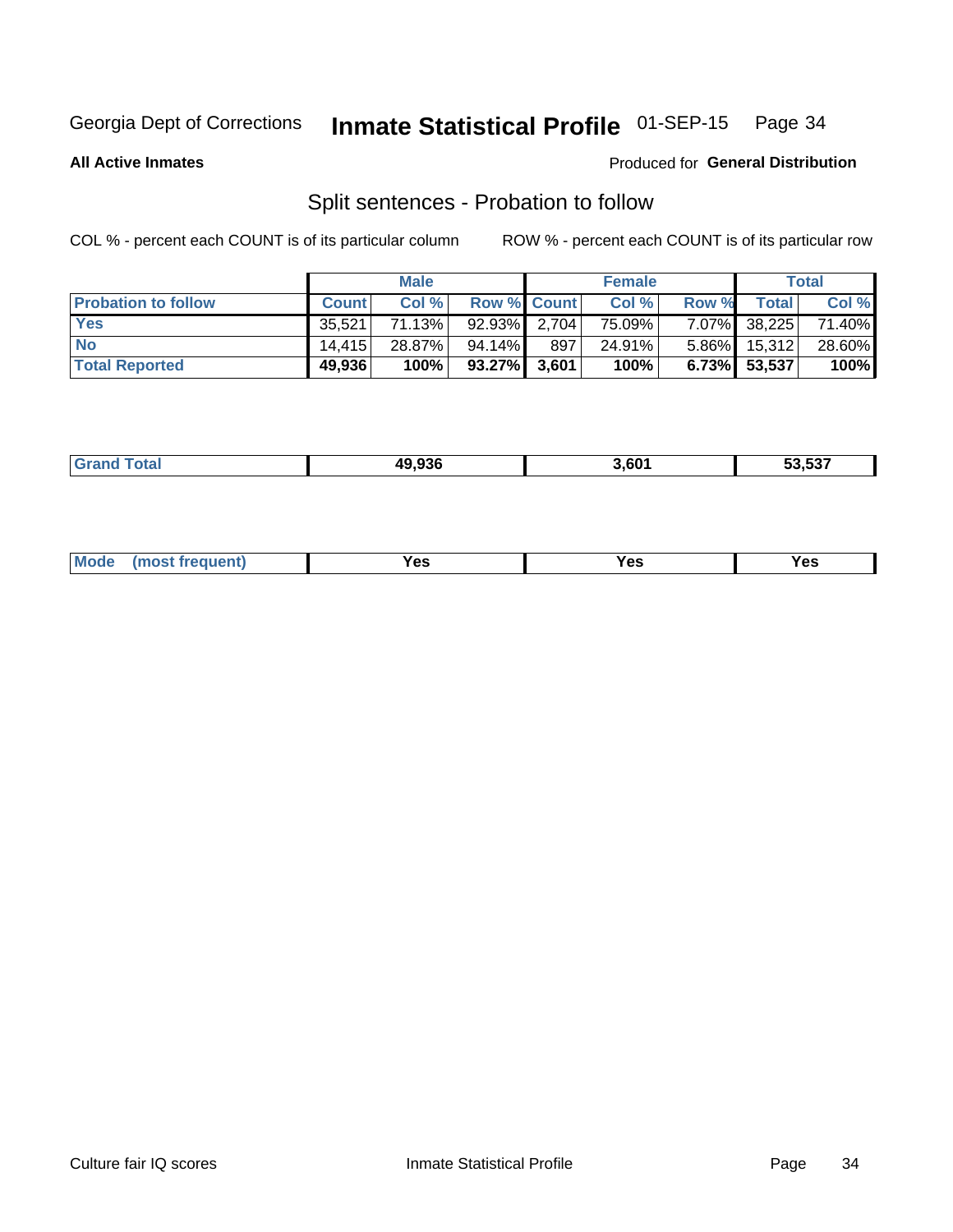#### Inmate Statistical Profile 01-SEP-15 Page 35

**All Active Inmates** 

### Produced for General Distribution

### Probable future release type of still active inmates

COL % - percent each COUNT is of its particular column

|                                         |              | <b>Male</b> |                    |     | <b>Female</b> |       | <b>Total</b> |        |
|-----------------------------------------|--------------|-------------|--------------------|-----|---------------|-------|--------------|--------|
| <b>Probable Future Release Type</b>     | <b>Count</b> | Col %       | <b>Row % Count</b> |     | Col %         | Row % | <b>Total</b> | Col %  |
| <b>Paroled with probation to follow</b> | 22,065       | 44.55%      | 92.03% 1,911       |     | 53.28%        | 7.97% | 23,976       | 45.14% |
| Paroled w/o probation to follow         | 7,742        | 15.63%      | 92.56%             | 622 | 17.34%        | 7.44% | 8,364        | 15.75% |
| <b>Maxout with probation to follow</b>  | 12,051       | 24.33%      | 94.05%             | 762 | 21.24%        | 5.95% | 12,813       | 24.12% |
| <b>Maxout w/o probation to follow</b>   | 2,885        | 5.82%       | 96.04%             | 119 | 3.32%         | 3.96% | 3,004        | 5.66%  |
| Life, LWOP or death sentence            | 4,787        | $9.66\%$    | 96.51%             | 173 | 4.82%         | 3.49% | 4,960        | 9.34%  |
| <b>Total Reported</b>                   | 49,530       | 100%        | $93.25\%$ 3,587    |     | 100%          | 6.75% | 53,117       | 100%   |

| otal | 49,530<br><b>A</b> | .587 | <b>EQ 447</b><br>ິບປ |
|------|--------------------|------|----------------------|

| <b>Mode (most frequent)</b> | <b>PAR with PROB follow</b> | <b>PAR with PROB follow</b> | <b>PAR with PROB</b> |
|-----------------------------|-----------------------------|-----------------------------|----------------------|
|                             |                             |                             | follow               |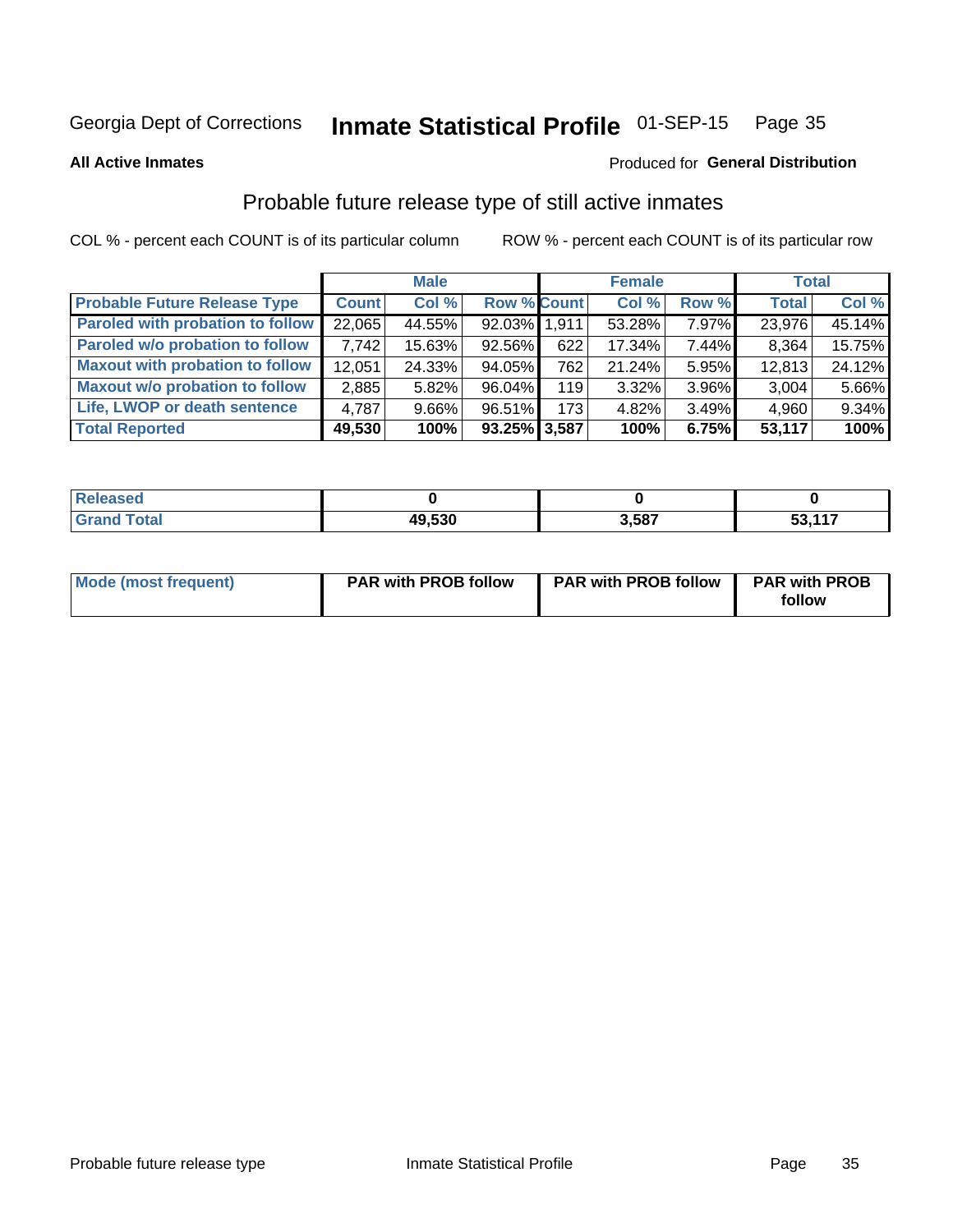### **All Active Inmates**

### **Produced for General Distribution**

### Time served in current (or last) institution

COL % - percent each COUNT is of its particular column

|                            |              | <b>Male</b> |        |              | <b>Female</b> |        |              | <b>Total</b> |
|----------------------------|--------------|-------------|--------|--------------|---------------|--------|--------------|--------------|
| <b>Time In Institution</b> | <b>Count</b> | Col %       | Row %  | <b>Count</b> | Col %         | Row %  | <b>Total</b> | Col %        |
| 0 to 3 months              | 12,246       | 24.52%      | 91.51% | 1,136        | 31.55%        | 8.49%  | 13,382       | 25.00%       |
| <b>3.01 to 6 months</b>    | 7,121        | 14.26%      | 93.55% | 491          | 13.64%        | 6.45%  | 7,612        | 14.22%       |
| 6.01 to 9 months           | 5,759        | 11.53%      | 93.51% | 400          | 11.11%        | 6.49%  | 6,159        | 11.50%       |
| 9.01 to 12 months          | 4,967        | 9.95%       | 94.97% | 263          | 7.30%         | 5.03%  | 5,230        | 9.77%        |
| 12.01 to 18 months         | 5,454        | 10.92%      | 94.10% | 342          | 9.50%         | 5.90%  | 5,796        | 10.83%       |
| <b>18.01 to 24 months</b>  | 3,262        | 6.53%       | 95.13% | 167          | 4.64%         | 4.87%  | 3,429        | 6.40%        |
| $2.01$ to 3 years          | 4,164        | 8.34%       | 93.70% | 280          | 7.78%         | 6.30%  | 4,444        | 8.30%        |
| $3.01$ to 4 years          | 2,551        | 5.11%       | 95.33% | 125          | 3.47%         | 4.67%  | 2,676        | 5.00%        |
| 4.01 to 5 years            | 1,412        | 2.83%       | 88.47% | 184          | 5.11%         | 11.53% | 1,596        | 2.98%        |
| 5.01 to 6 years            | 914          | 1.83%       | 93.94% | 59           | 1.64%         | 6.06%  | 973          | 1.82%        |
| $6.01$ to 7 years          | 613          | 1.23%       | 92.88% | 47           | 1.31%         | 7.12%  | 660          | 1.23%        |
| 7.01 to 8 years            | 346          | 0.69%       | 94.28% | 21           | 0.58%         | 5.72%  | 367          | 0.69%        |
| $8.01$ to 9 years          | 175          | 0.35%       | 91.62% | 16           | 0.44%         | 8.38%  | 191          | 0.36%        |
| 9.01 to 10 years           | 127          | 0.25%       | 90.71% | 13           | 0.36%         | 9.29%  | 140          | 0.26%        |
| Over 10 years              | 825          | 1.65%       | 93.54% | 57           | 1.58%         | 6.46%  | 882          | 1.65%        |
| <b>Total Reported</b>      | 49,936       | 100%        | 93.27% | 3,601        | 100%          | 6.73%  | 53,537       | 100.0%       |

| orted<br><b>Not</b> |        |      |        |
|---------------------|--------|------|--------|
| <b>ntal</b>         | 49,936 | .601 | 53.537 |

| <b>Mean</b><br>(average) | 23 months | 18 months | 23 months |  |
|--------------------------|-----------|-----------|-----------|--|
| Median (middle)          | 9 months  | 7 months  | 9 months  |  |
| Mode<br>(most frequent)  | 0 months  | months    | ∖ months  |  |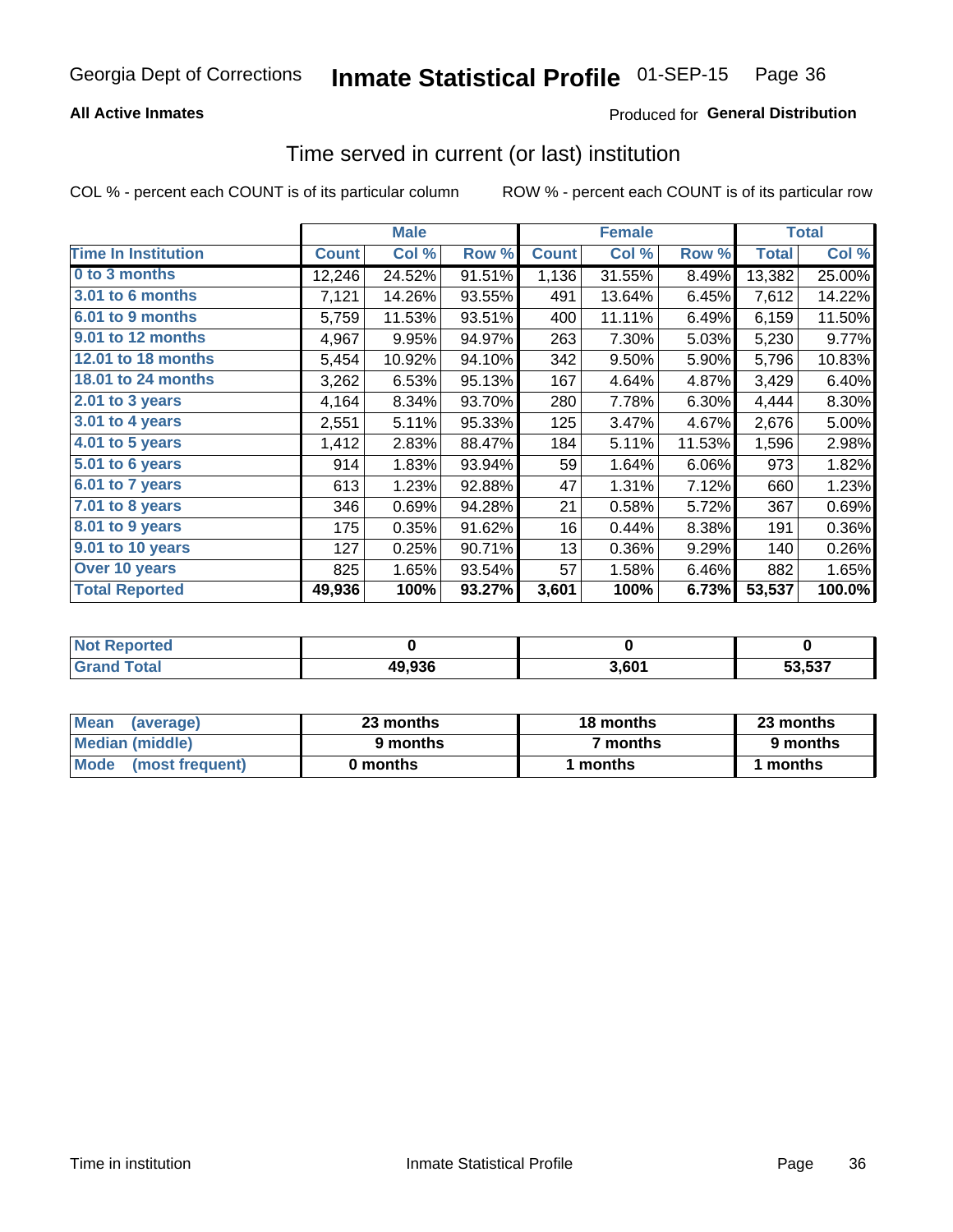#### Inmate Statistical Profile 01-SEP-15 Page 37

#### **All Active Inmates**

#### Produced for General Distribution

### Highest grade level attained

COL % - percent each COUNT is of its particular column

|                              |                  | <b>Male</b> |         |                | <b>Female</b> |        |                 | <b>Total</b> |
|------------------------------|------------------|-------------|---------|----------------|---------------|--------|-----------------|--------------|
| <b>Grade Level</b>           | <b>Count</b>     | Col %       | Row %   | <b>Count</b>   | Col %         | Row %  | <b>Total</b>    | Col %        |
| No school at all             | $\overline{17}$  | 0.04%       | 100.00% |                |               |        | $\overline{17}$ | 0.04%        |
| <b>Grade 1</b>               | 21               | 0.05%       | 100.00% |                |               |        | 21              | 0.05%        |
| <b>Grade 2</b>               | 40               | 0.10%       | 93.02%  | 3              | 0.11%         | 6.98%  | 43              | 0.10%        |
| Grade 3                      | 94               | 0.23%       | 97.92%  | $\overline{2}$ | 0.07%         | 2.08%  | 96              | 0.22%        |
| <b>Grade 4</b>               | 91               | 0.22%       | 95.79%  | 4              | 0.15%         | 4.21%  | 95              | 0.22%        |
| Grade 5                      | 125              | 0.30%       | 96.15%  | 5              | 0.18%         | 3.85%  | 130             | 0.30%        |
| Grade 6                      | 441              | 1.07%       | 94.84%  | 24             | 0.88%         | 5.16%  | 465             | 1.06%        |
| <b>Grade 7</b>               | 802              | 1.95%       | 94.69%  | 45             | 1.65%         | 5.31%  | 847             | 1.93%        |
| Grade 8                      | 2,898            | 7.05%       | 94.43%  | 171            | 6.26%         | 5.57%  | 3,069           | 7.01%        |
| Grade 9                      | 5,388            | 13.12%      | 95.33%  | 264            | 9.67%         | 4.67%  | 5,652           | 12.90%       |
| Grade 10                     | 7,409            | 18.04%      | 95.59%  | 342            | 12.53%        | 4.41%  | 7,751           | 17.69%       |
| Grade 11                     | 7,270            | 17.70%      | 95.17%  | 369            | 13.52%        | 4.83%  | 7,639           | 17.44%       |
| <b>Grade 12 or GED</b>       | 12,409           | 30.21%      | 92.94%  | 942            | 34.51%        | 7.06%  | 13,351          | 30.48%       |
| <b>Some tech school</b>      | 302              | 0.74%       | 82.97%  | 62             | 2.27%         | 17.03% | 364             | 0.83%        |
| <b>Completed tech school</b> | 342              | 0.83%       | 85.50%  | 58             | 2.12%         | 14.50% | 400             | 0.91%        |
| College, 1 year              | 1,102            | 2.68%       | 89.23%  | 133            | 4.87%         | 10.77% | 1,235           | 2.82%        |
| College, 2 year              | 1,366            | 3.33%       | 88.70%  | 174            | 6.37%         | 11.30% | 1,540           | 3.52%        |
| College, 3 year              | 376              | 0.92%       | 90.17%  | 41             | 1.50%         | 9.83%  | 417             | 0.95%        |
| <b>Bachelor's degree</b>     | 467              | 1.14%       | 86.00%  | 76             | 2.78%         | 14.00% | 543             | 1.24%        |
| <b>Master's degree</b>       | 81               | 0.20%       | 88.04%  | 11             | 0.40%         | 11.96% | 92              | 0.21%        |
| Ph.D. degree                 | 15               | 0.04%       | 93.75%  | 1              | 0.04%         | 6.25%  | 16              | 0.04%        |
| Law degree                   | 11               | 0.03%       | 78.57%  | 3              | 0.11%         | 21.43% | 14              | 0.03%        |
| <b>Some medical school</b>   | 1                | 0.01%       | 100.00% |                |               |        | 1               | 0.01%        |
| <b>Medical degree</b>        | $\boldsymbol{9}$ | 0.02%       | 100.00% |                |               |        | 9               | 0.02%        |
|                              | 1.               | 0.01%       | 100.00% |                |               |        | 1               | 0.01%        |
| <b>Total Reported</b>        | 41,078           | 100%        | 93.77%  | 2,730          | 100%          | 6.23%  | 43,808          | 100.0%       |

| 8,858  | 074<br>vı. | 9,729                     |
|--------|------------|---------------------------|
| 19.936 | 3,601      | $F^{\alpha}$ $F^{\alpha}$ |

| Mean<br>(average)       | 10.75           | 11.33           | 10.79           |
|-------------------------|-----------------|-----------------|-----------------|
| Median (middle)         | Grade 11        | Grade 12 or GED | Grade 11        |
| Mode<br>(most frequent) | Grade 12 or GED | Grade 12 or GED | Grade 12 or GED |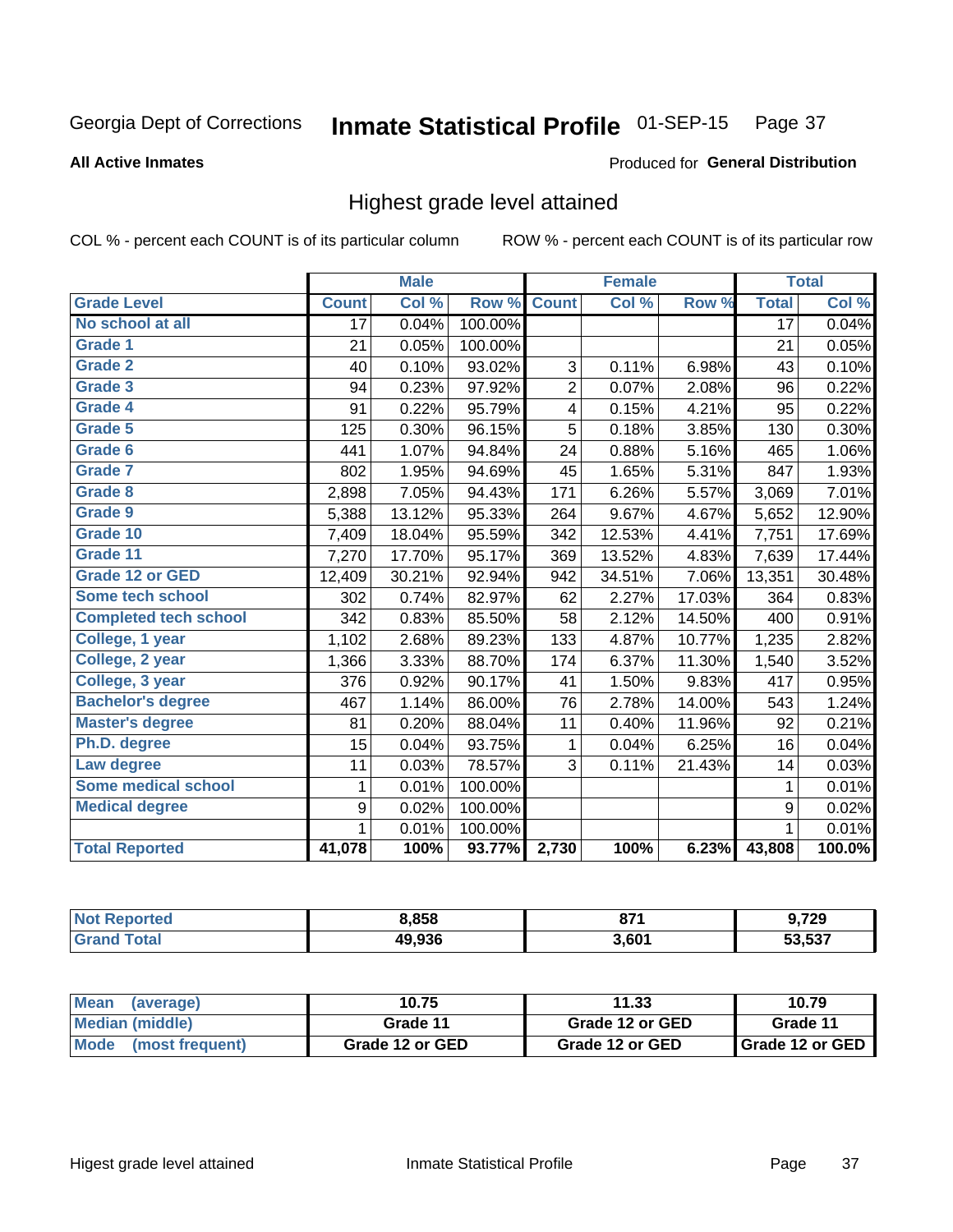# Inmate Statistical Profile 01-SEP-15 Page 38

#### **All Active Inmates**

### **Produced for General Distribution**

## Culture fair IQ scores

COL % - percent each COUNT is of its particular column

|                       |                 | <b>Male</b> |         |              | <b>Female</b> |        |              | <b>Total</b> |
|-----------------------|-----------------|-------------|---------|--------------|---------------|--------|--------------|--------------|
| <b>IQ Scores</b>      | <b>Count</b>    | Col %       | Row %   | <b>Count</b> | Col %         | Row %  | <b>Total</b> | Col %        |
| $60 - 69$             | 1,027           | 2.32%       | 94.74%  | 57           | 1.79%         | 5.26%  | 1,084        | 2.28%        |
| $70 - 79$             | 3,059           | 6.90%       | 93.52%  | 212          | 6.67%         | 6.48%  | 3,271        | 6.88%        |
| $80 - 89$             | 6,535           | 14.73%      | 89.66%  | 754          | 23.73%        | 10.34% | 7,289        | 15.33%       |
| $90 - 99$             | 12,328          | 27.79%      | 91.26%  | 1,180        | 37.14%        | 8.74%  | 13,508       | 28.42%       |
| $100 - 109$           | 12,239          | 27.59%      | 95.80%  | 537          | 16.90%        | 4.20%  | 12,776       | 26.88%       |
| $110 - 119$           | 7,664           | 17.28%      | 97.15%  | 225          | 7.08%         | 2.85%  | 7,889        | 16.60%       |
| 120 - 129             | 1,437           | 3.24%       | 91.70%  | 130          | 4.09%         | 8.30%  | 1,567        | 3.30%        |
| 130 - 139             | 59 <sub>1</sub> | 0.13%       | 51.30%  | 56           | 1.76%         | 48.70% | 115          | 0.24%        |
| 140 & Up              | 10 <sup>1</sup> | 0.02%       | 27.78%  | 26           | 0.82%         | 72.22% | 36           | 0.08%        |
|                       |                 | 0.01%       | 100.00% |              |               |        | 1            | 0.01%        |
| <b>Total Reported</b> | 44,359          | 100%        | 93.32%  | 3,177        | 100%          | 6.68%  | 47,536       | 100.0%       |

| <b>Not Reported</b>  | 4,687  | 289   | 4,976  |
|----------------------|--------|-------|--------|
| Not Valid (under 60) | 890    | 135   | 1,025  |
| <b>Grand Total</b>   | 49,936 | 3,601 | 53,537 |

| Mean<br>(average)      | 98  | 96 | 98 |
|------------------------|-----|----|----|
| <b>Median (middle)</b> | 99  | 96 | 99 |
| Mode (most frequent)   | 101 | 99 | 99 |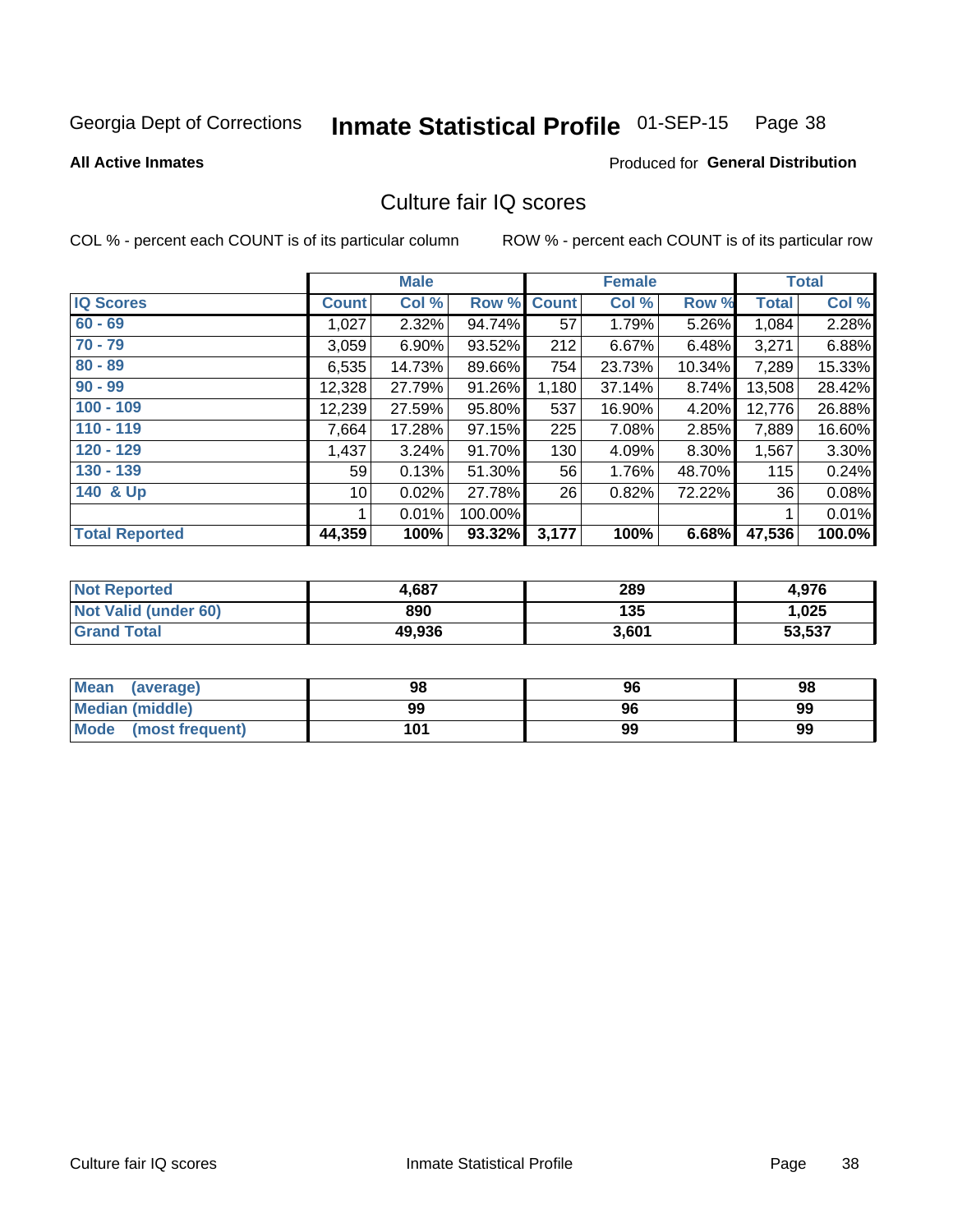#### Inmate Statistical Profile 01-SEP-15 Page 39

**All Active Inmates** 

#### Produced for General Distribution

## Wide Range Achievement Test (WRAT) reading score

COL % - percent each COUNT is of its particular column

|                           |              | <b>Male</b> |        |              | <b>Female</b> |        |              | <b>Total</b> |
|---------------------------|--------------|-------------|--------|--------------|---------------|--------|--------------|--------------|
| <b>WRAT Reading Score</b> | <b>Count</b> | Col %       | Row %  | <b>Count</b> | Col %         | Row %  | <b>Total</b> | Col %        |
| $0.1$ to $0.9$            | 1,004        | 2.21%       | 99.41% | 6            | 0.18%         | 0.59%  | 1,010        | 2.08%        |
| 1.0 to 1.9                | 903          | 1.99%       | 97.94% | 19           | 0.57%         | 2.06%  | 922          | 1.89%        |
| 2.0 to 2.9                | 1,627        | 3.59%       | 96.79% | 54           | 1.63%         | 3.21%  | 1,681        | 3.45%        |
| 3.0 to 3.9                | 3,704        | 8.17%       | 96.58% | 131          | 3.95%         | 3.42%  | 3,835        | 7.88%        |
| 4.0 to 4.9                | 4,321        | 9.53%       | 94.61% | 246          | 7.41%         | 5.39%  | 4,567        | 9.38%        |
| 5.0 to 5.9                | 3,719        | 8.20%       | 94.63% | 211          | 6.36%         | 5.37%  | 3,930        | 8.08%        |
| 6.0 to 6.9                | 4,200        | 9.26%       | 93.48% | 293          | 8.83%         | 6.52%  | 4,493        | 9.23%        |
| 7.0 to 7.9                | 1,648        | 3.63%       | 93.42% | 116          | 3.50%         | 6.58%  | 1,764        | 3.62%        |
| 8.0 to 8.9                | 3,267        | 7.20%       | 92.44% | 267          | 8.05%         | 7.56%  | 3,534        | 7.26%        |
| 9.0 to 9.9                | 2,067        | 4.56%       | 92.69% | 163          | 4.91%         | 7.31%  | 2,230        | 4.58%        |
| 10.0 to 10.9              | 2,843        | 6.27%       | 90.37% | 303          | 9.13%         | 9.63%  | 3,146        | 6.46%        |
| 11.0 to 11.9              | 4,120        | 9.09%       | 89.35% | 491          | 14.80%        | 10.65% | 4,611        | 9.47%        |
| 12.0 to 12.9              | 11,120       | 24.52%      | 92.38% | 917          | 27.64%        | 7.62%  | 12,037       | 24.73%       |
| 13                        | 804          | 1.77%       | 88.84% | 101          | 3.04%         | 11.16% | 905          | 1.86%        |
| <b>Total Reported</b>     | 45,347       | 100%        | 93.18% | 3,318        | 100%          | 6.82%  | 48,665       | 100%         |

| NG | +,589  | 283   | 070    |
|----|--------|-------|--------|
|    | 49.936 | 3,601 | 53,537 |

| Mean<br>(average)       | 8.25       | 9.42 | 8.33 |
|-------------------------|------------|------|------|
| <b>Median (middle)</b>  | י ה<br>0.Z | 10.5 | о.,  |
| Mode<br>(most frequent) | 12.9       | 12.9 | 12.9 |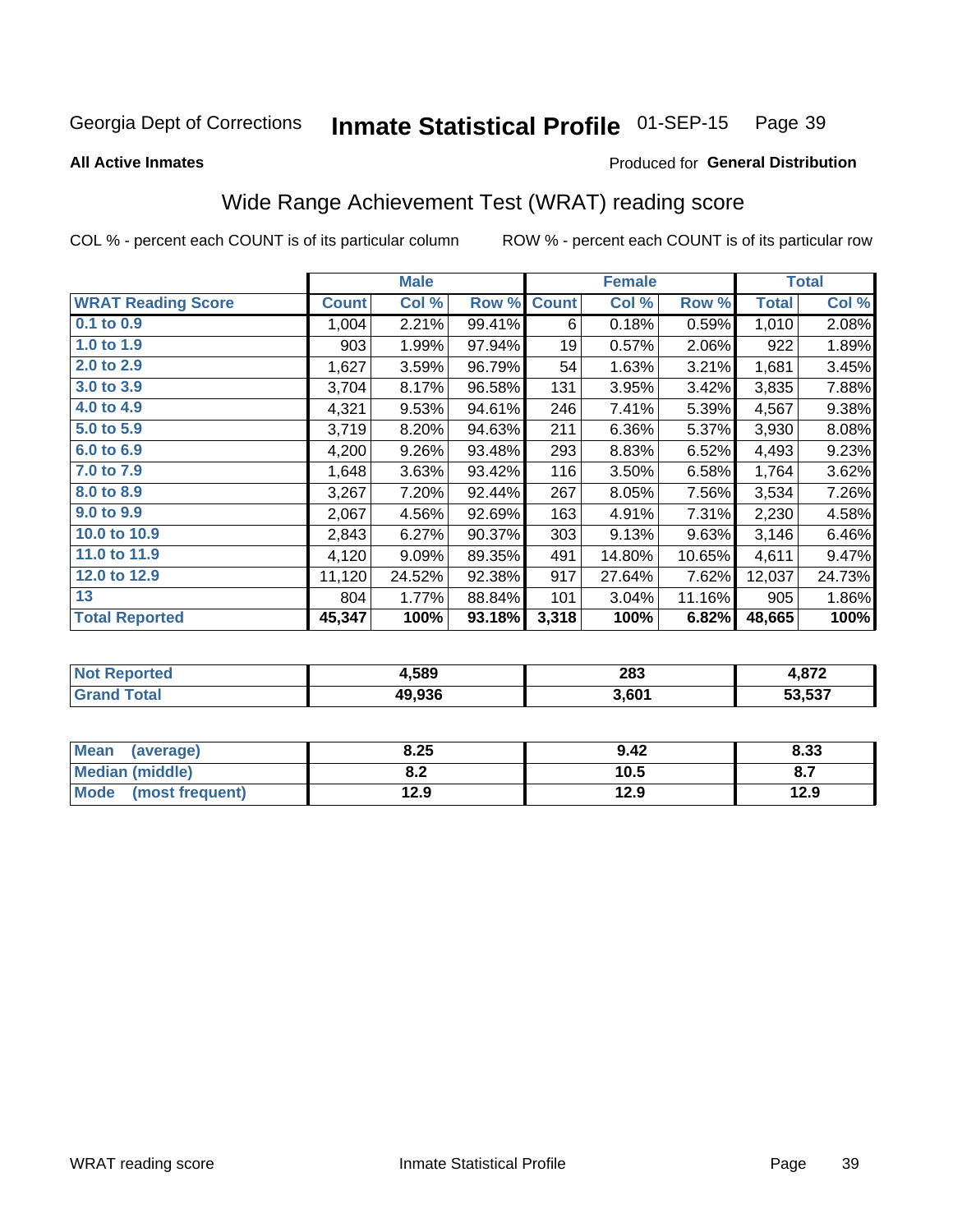#### Inmate Statistical Profile 01-SEP-15 Page 40

**All Active Inmates** 

### **Produced for General Distribution**

## Wide Range Achievement Test (WRAT) math score

COL % - percent each COUNT is of its particular column

|                              |              | <b>Male</b> |        |              | <b>Female</b> |        |              | <b>Total</b> |
|------------------------------|--------------|-------------|--------|--------------|---------------|--------|--------------|--------------|
| <b>WRAT Mathematic Score</b> | <b>Count</b> | Col %       | Row %  | <b>Count</b> | Col %         | Row %  | <b>Total</b> | Col %        |
| $0.1$ to $0.9$               | 92           | 0.20%       | 98.92% | 1            | 0.03%         | 1.08%  | 93           | 0.19%        |
| 1.0 to 1.9                   | 303          | 0.67%       | 97.43% | 8            | 0.24%         | 2.57%  | 311          | 0.64%        |
| 2.0 to 2.9                   | 919          | 2.03%       | 96.23% | 36           | 1.08%         | 3.77%  | 955          | 1.96%        |
| 3.0 to 3.9                   | 2,183        | 4.81%       | 95.54% | 102          | 3.07%         | 4.46%  | 2,285        | 4.69%        |
| 4.0 to 4.9                   | 5,561        | 12.26%      | 95.06% | 289          | 8.70%         | 4.94%  | 5,850        | 12.02%       |
| 5.0 to 5.9                   | 7,230        | 15.94%      | 94.36% | 432          | 13.01%        | 5.64%  | 7,662        | 15.74%       |
| 6.0 to 6.9                   | 9,513        | 20.97%      | 93.34% | 679          | 20.45%        | 6.66%  | 10,192       | 20.94%       |
| 7.0 to 7.9                   | 3,831        | 8.45%       | 93.58% | 263          | 7.92%         | 6.42%  | 4,094        | 8.41%        |
| 8.0 to 8.9                   | 4,710        | 10.38%      | 91.47% | 439          | 13.22%        | 8.53%  | 5,149        | 10.58%       |
| 9.0 to 9.9                   | 2,611        | 5.76%       | 92.10% | 224          | 6.75%         | 7.90%  | 2,835        | 5.82%        |
| 10.0 to 10.9                 | 582          | 1.28%       | 96.52% | 21           | 0.63%         | 3.48%  | 603          | 1.24%        |
| 11.0 to 11.9                 | 1,827        | 4.03%       | 91.44% | 171          | 5.15%         | 8.56%  | 1,998        | 4.10%        |
| 12.0 to 12.9                 | 5,898        | 13.00%      | 90.28% | 635          | 19.13%        | 9.72%  | 6,533        | 13.42%       |
| 13                           | 99           | 0.22%       | 83.19% | 20           | 0.60%         | 16.81% | 119          | 0.24%        |
| <b>Total Reported</b>        | 45,359       | 100%        | 93.18% | 3,320        | 100%          | 6.82%  | 48,679       | 100%         |

| <b>eported</b> | <b>677</b><br>J | 281   | .858   |
|----------------|-----------------|-------|--------|
| <b>ota</b>     | 49.936          | 3,601 | 53.537 |

| <b>Mean</b><br>(average)       | 7.35 | 8.09 | 7.40 |
|--------------------------------|------|------|------|
| Median (middle)                | o.o  |      | 6.9  |
| <b>Mode</b><br>(most frequent) | l2.9 | 12.9 | 12.9 |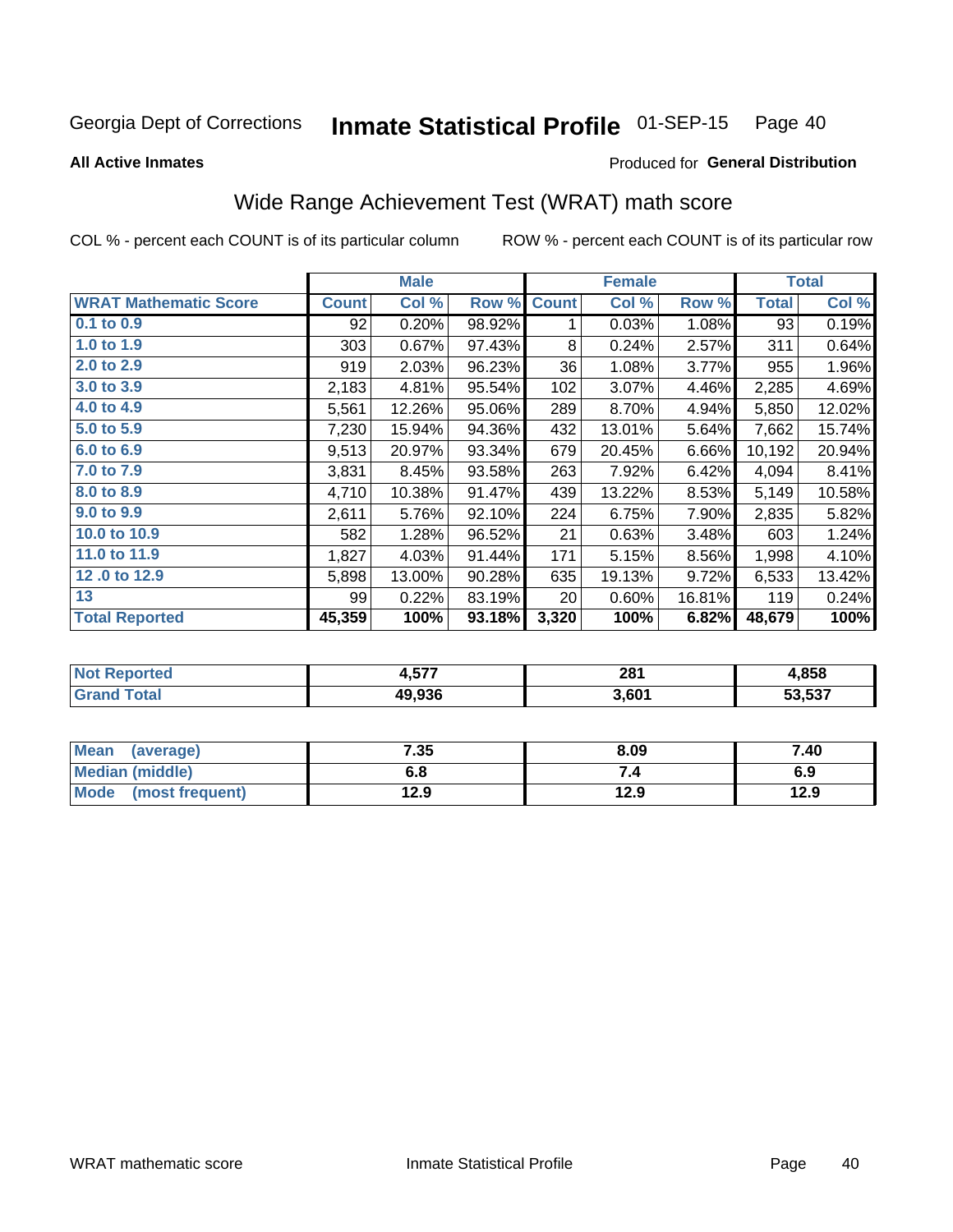#### **Inmate Statistical Profile 01-SEP-15** Page 41

#### **All Active Inmates**

### Produced for General Distribution

## Wide Range Achievement Test (WRAT) spelling score

COL % - percent each COUNT is of its particular column

|                            |              | <b>Male</b> |        |              | <b>Female</b> |        |              | <b>Total</b> |
|----------------------------|--------------|-------------|--------|--------------|---------------|--------|--------------|--------------|
| <b>WRAT Spelling Score</b> | <b>Count</b> | Col %       | Row %  | <b>Count</b> | Col %         | Row %  | <b>Total</b> | Col %        |
| $0.1$ to $0.9$             | 989          | 2.18%       | 99.50% | 5            | 0.15%         | 0.50%  | 994          | 2.04%        |
| 1.0 to 1.9                 | 1,233        | 2.72%       | 98.88% | 14           | 0.42%         | 1.12%  | 1,247        | 2.56%        |
| 2.0 to 2.9                 | 2,257        | 4.98%       | 97.88% | 49           | 1.48%         | 2.12%  | 2,306        | 4.74%        |
| 3.0 to 3.9                 | 3,282        | 7.23%       | 97.42% | 87           | 2.62%         | 2.58%  | 3,369        | 6.92%        |
| 4.0 to 4.9                 | 3,248        | 7.16%       | 96.44% | 120          | 3.62%         | 3.56%  | 3,368        | 6.92%        |
| 5.0 to 5.9                 | 5,229        | 11.53%      | 95.86% | 226          | 6.81%         | 4.14%  | 5,455        | 11.20%       |
| 6.0 to 6.9                 | 4,459        | 9.83%       | 95.54% | 208          | 6.27%         | 4.46%  | 4,667        | 9.59%        |
| 7.0 to 7.9                 | 3,985        | 8.78%       | 93.63% | 271          | 8.17%         | 6.37%  | 4,256        | 8.74%        |
| 8.0 to 8.9                 | 3,804        | 8.39%       | 93.74% | 254          | 7.65%         | 6.26%  | 4,058        | 8.34%        |
| 9.0 to 9.9                 | 2,284        | 5.03%       | 93.68% | 154          | 4.64%         | 6.32%  | 2,438        | 5.01%        |
| 10.0 to 10.9               | 2,142        | 4.72%       | 93.54% | 148          | 4.46%         | 6.46%  | 2,290        | 4.70%        |
| 11.0 to 11.9               | 3,267        | 7.20%       | 91.36% | 309          | 9.31%         | 8.64%  | 3,576        | 7.35%        |
| 12.0 to 12.9               | 8,801        | 19.40%      | 86.16% | 1,414        | 42.60%        | 13.84% | 10,215       | 20.98%       |
| 13                         | 385          | 0.85%       | 86.52% | 60           | 1.81%         | 13.48% | 445          | 0.91%        |
| <b>Total Reported</b>      | 45,365       | 100%        | 93.18% | 3,319        | 100.0%        | 6.82%  | 48,684       | 100%         |

| NO | 4,57 <sup>4</sup> | 282<br>___ | 1,853  |
|----|-------------------|------------|--------|
|    | 49.936            | 3,601      | 53,537 |

| <b>Mean</b><br>(average) | 7.76 | 9.99 | 7.91 |
|--------------------------|------|------|------|
| <b>Median (middle)</b>   | ن. ا |      | .    |
| Mode (most frequent)     | 12.9 | 12.9 | 12.9 |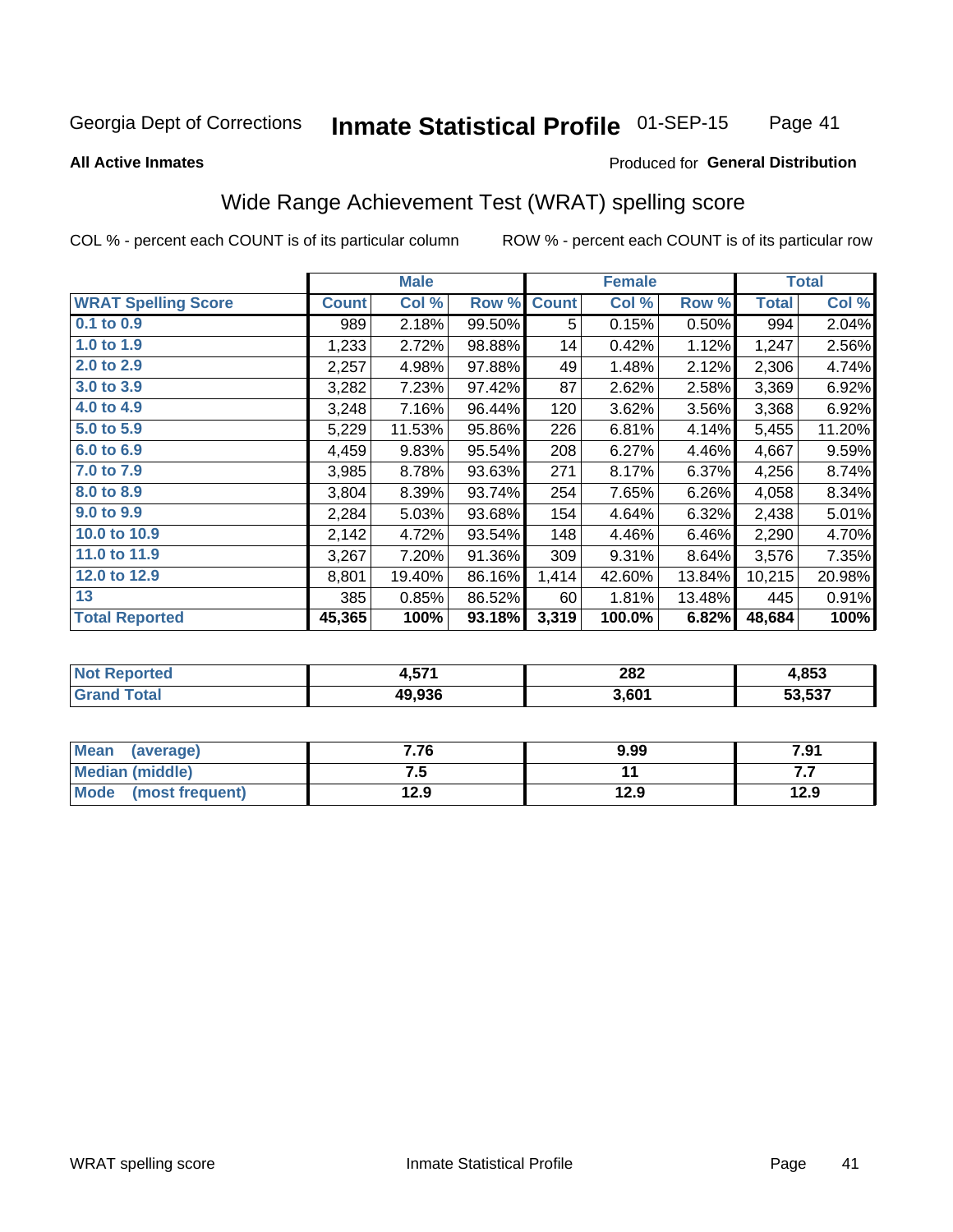# Inmate Statistical Profile 01-SEP-15 Page 42

**All Active Inmates** 

#### **Produced for General Distribution**

## Current / last mental health treatment level

COL % - percent each COUNT is of its particular column

|                                    |              | <b>Male</b> |         |              | <b>Female</b> |        |              | <b>Total</b> |
|------------------------------------|--------------|-------------|---------|--------------|---------------|--------|--------------|--------------|
| <b>Mental Health Treatment Lev</b> | <b>Count</b> | Col%        | Row %   | <b>Count</b> | Col %         | Row %  | <b>Total</b> | Col %        |
| 1 No problem at current time       | 8,333        | 53.30%      | 92.54%  | 672          | 26.40%        | 7.46%  | 9,005        | 49.54%       |
| 2 Receiving outpatient             | 5,453        | 34.88%      | 75.11%  | 1,807        | 71.00%        | 24.89% | 7,260        | 39.94%       |
| <b>Treatment</b>                   |              |             |         |              |               |        |              |              |
| 3 Inpatient, moderate              | 1,478        | 9.45%       | 96.48%  | 54           | 2.12%         | 3.52%  | 1,532        | 8.43%        |
| Treatment                          |              |             |         |              |               |        |              |              |
| 4 Inpatient, intensive             | 346          | 2.21%       | 96.65%  | 12           | 0.47%         | 3.35%  | 358          | 1.97%        |
| <b>Treatment</b>                   |              |             |         |              |               |        |              |              |
| 5 Undergoing crisis                | 23           | 0.15%       | 100.00% |              |               |        | 23           | 0.13%        |
| <b>stabilization</b>               |              |             |         |              |               |        |              |              |
| <b>6 Hospital for criminally</b>   |              | 0.01%       | 100.00% |              |               |        |              | 0.01%        |
| <b>Tinsane</b>                     |              |             |         |              |               |        |              |              |
| <b>Total Evaluated</b>             | 15,634       | 100%        | 86.00%  | 2,545        | 100%          | 14.00% | 18,179       | 100.0%       |

| Never had MH evaluation | 34,302 | ,056  | 35,358 |
|-------------------------|--------|-------|--------|
| <b>Grand Total</b>      | 49,936 | 3,601 | 53,537 |

| Median (middle) | No problem at current time | <b>Receiving outpatient</b><br>treatment | <b>Receiving</b><br>outpatient<br>treatment |  |
|-----------------|----------------------------|------------------------------------------|---------------------------------------------|--|
| <b>Mode</b>     | No problem at current time | <b>Receiving outpatient</b>              | No problem at                               |  |
| (most frequent) |                            | treatment                                | current time                                |  |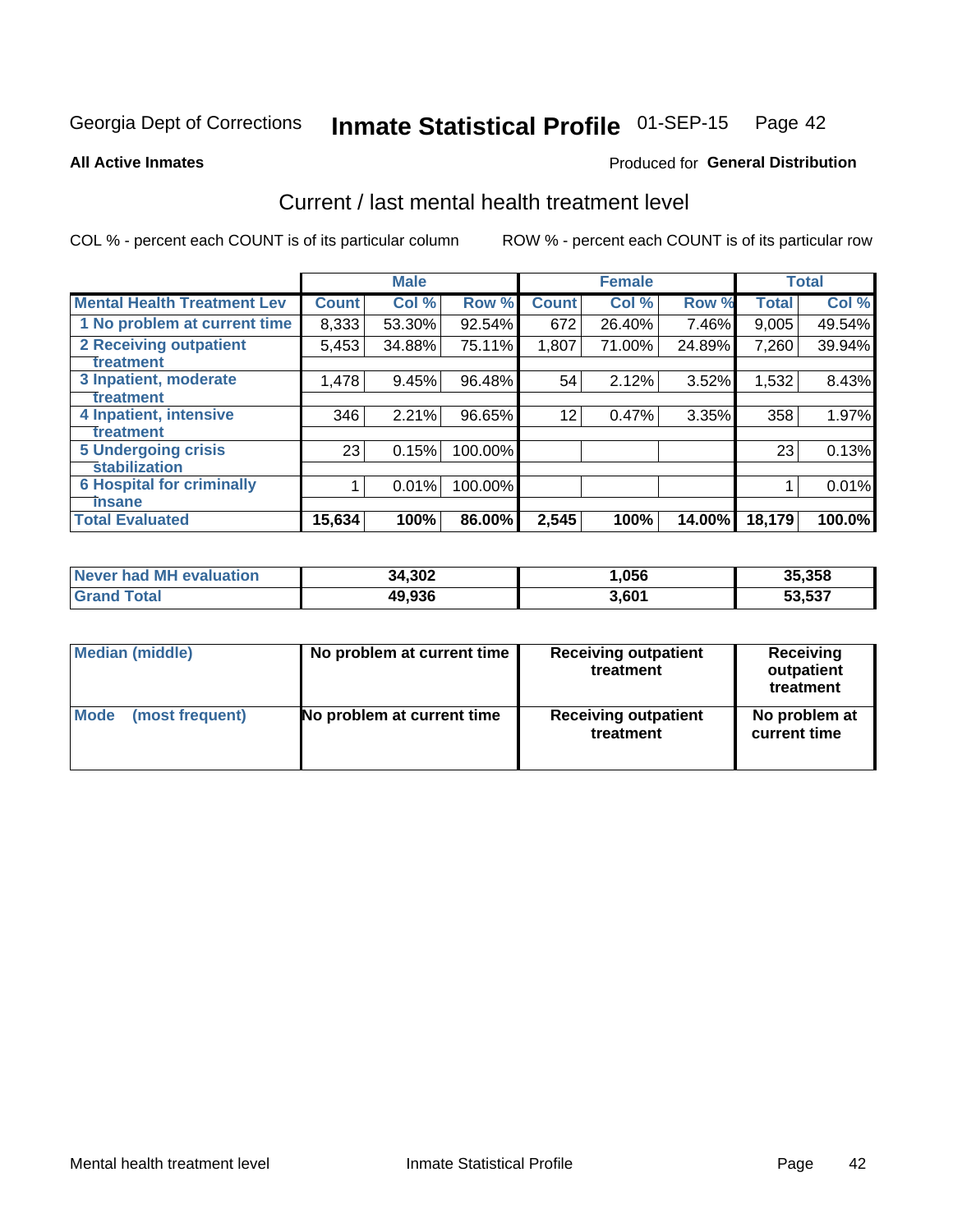### **All Active Inmates**

### Produced for General Distribution

## PULHESDWIT medical scale - 'P' overall condition ('P'hysical)

COL % - percent each COUNT is of its particular column

|                                  |              | <b>Male</b> |         |              | <b>Female</b> |         |              | <b>Total</b> |
|----------------------------------|--------------|-------------|---------|--------------|---------------|---------|--------------|--------------|
| 'P' Overall Condition            | <b>Count</b> | Col %       | Row %   | <b>Count</b> | Col %         | Row %   | <b>Total</b> | Col %        |
| 1 No medical illness             | 33,779       | 73.95%      | 93.95%  | 2,176        | 63.81%        | 6.05%   | 35,955       | 73.25%       |
| 2 Well-controlled chronic        | 10,961       | 24.00%      | 91.01%  | 1,083        | 31.76%        | 8.99%   | 12,044       | 24.54%       |
| <b>illness</b>                   |              |             |         |              |               |         |              |              |
| 3 Poorly-controlled chronic      | 864          | 1.89%       | 92.80%  | 67           | 1.96%         | 7.20%   | 931          | 1.90%        |
| <b>illness</b>                   |              |             |         |              |               |         |              |              |
| 4 Significant problems requiring | 68           | 0.15%       | 79.07%  | 18           | 0.53%         | 20.93%  | 86           | 0.18%        |
| special housing                  |              |             |         |              |               |         |              |              |
| 5 Terminal illness, < 6 months   | 6            | 0.01%       | 100.00% |              |               |         | 6            | 0.01%        |
| to live                          |              |             |         |              |               |         |              |              |
| 6 Inmate is pregnant             |              |             |         | 66           | 1.94%         | 100.00% | 66           | 0.13%        |
| <b>Total Reported</b>            | 45,678       | 100%        | 93.05%  | 3,410        | 100%          | 6.95%   | 49,088       | 100.0%       |

| тео | 4,258              | ۰۵۰<br>. . | 449    |
|-----|--------------------|------------|--------|
|     | ימה הו<br>$\cdots$ | .601       | 53.537 |

| Mode | (most frequent) | 1 No medical illness | 1 No medical illness | 1 No medical<br>illness |
|------|-----------------|----------------------|----------------------|-------------------------|
|------|-----------------|----------------------|----------------------|-------------------------|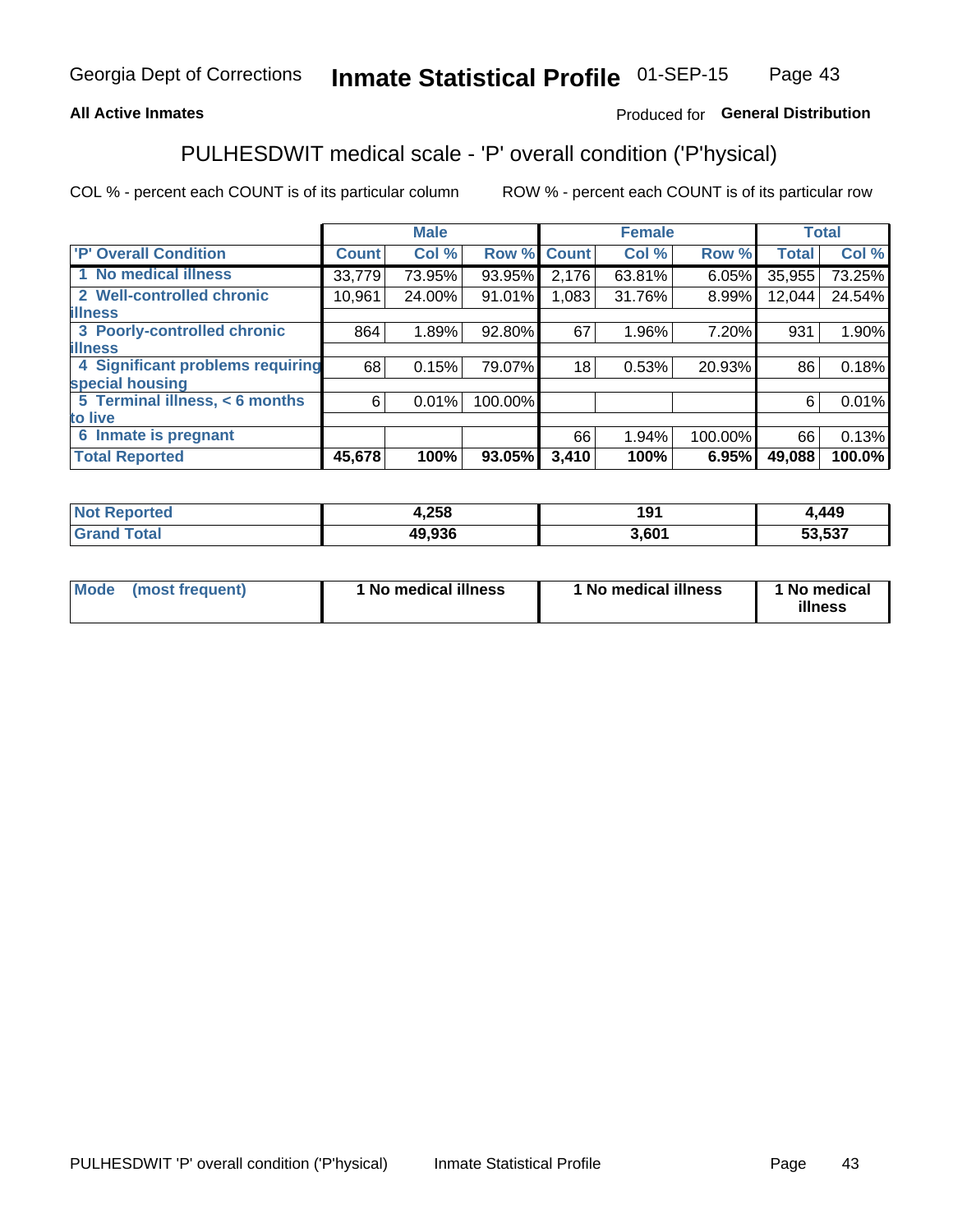### **All Active Inmates**

### Produced for General Distribution

# PULHESDWIT medical scale - 'U' upper body

COL % - percent each COUNT is of its particular column

|                              |              | <b>Male</b> |         |              | <b>Female</b> |        |              | <b>Total</b> |
|------------------------------|--------------|-------------|---------|--------------|---------------|--------|--------------|--------------|
| <b>U' Upper Body</b>         | <b>Count</b> | Col %       | Row %   | <b>Count</b> | Col %         | Row %  | <b>Total</b> | Col %        |
| 1 Upper bones, joints,       | 43,510       | 95.47%      | 93.09%  | 3,232        | 94.89%        | 6.91%  | 46,742       | 95.43%       |
| muscles all OK               |              |             |         |              |               |        |              |              |
| 2 One or both arms minimally | 1,789        | 3.93%       | 92.69%  | 141          | 4.14%         | 7.31%  | 1,930        | 3.94%        |
| limited                      |              |             |         |              |               |        |              |              |
| 3 One or both arms           | 239          | 0.52%       | 89.51%  | 28           | 0.82%         | 10.49% | 267          | 0.55%        |
| <b>moderately limited</b>    |              |             |         |              |               |        |              |              |
| 4 One arm disabled,          | 33           | 0.07%       | 86.84%  | 5            | 0.15%         | 13.16% | 38           | 0.08%        |
| paralyzed, or amputated      |              |             |         |              |               |        |              |              |
| 5 Both arms disabled,        | 3            | 0.01%       | 100.00% |              |               |        | 3            | 0.01%        |
| paralyzed, or amputated      |              |             |         |              |               |        |              |              |
| <b>Total Reported</b>        | 45,574       | 100%        | 93.05%  | 3,406        | 100%          | 6.95%  | 48,980       | 100.0%       |

| <b>Not Reported</b>   | 4,362  | 195   | 4,557  |
|-----------------------|--------|-------|--------|
| <b>Total</b><br>Grand | 49,936 | 3,601 | 53,537 |

| Mode (most frequent) | 1 Upper bones, joints,<br>muscles all OK | 1 Upper bones, joints,<br>muscles all OK | 1 Upper bones,<br>joints, muscles all<br>ΟK |
|----------------------|------------------------------------------|------------------------------------------|---------------------------------------------|
|----------------------|------------------------------------------|------------------------------------------|---------------------------------------------|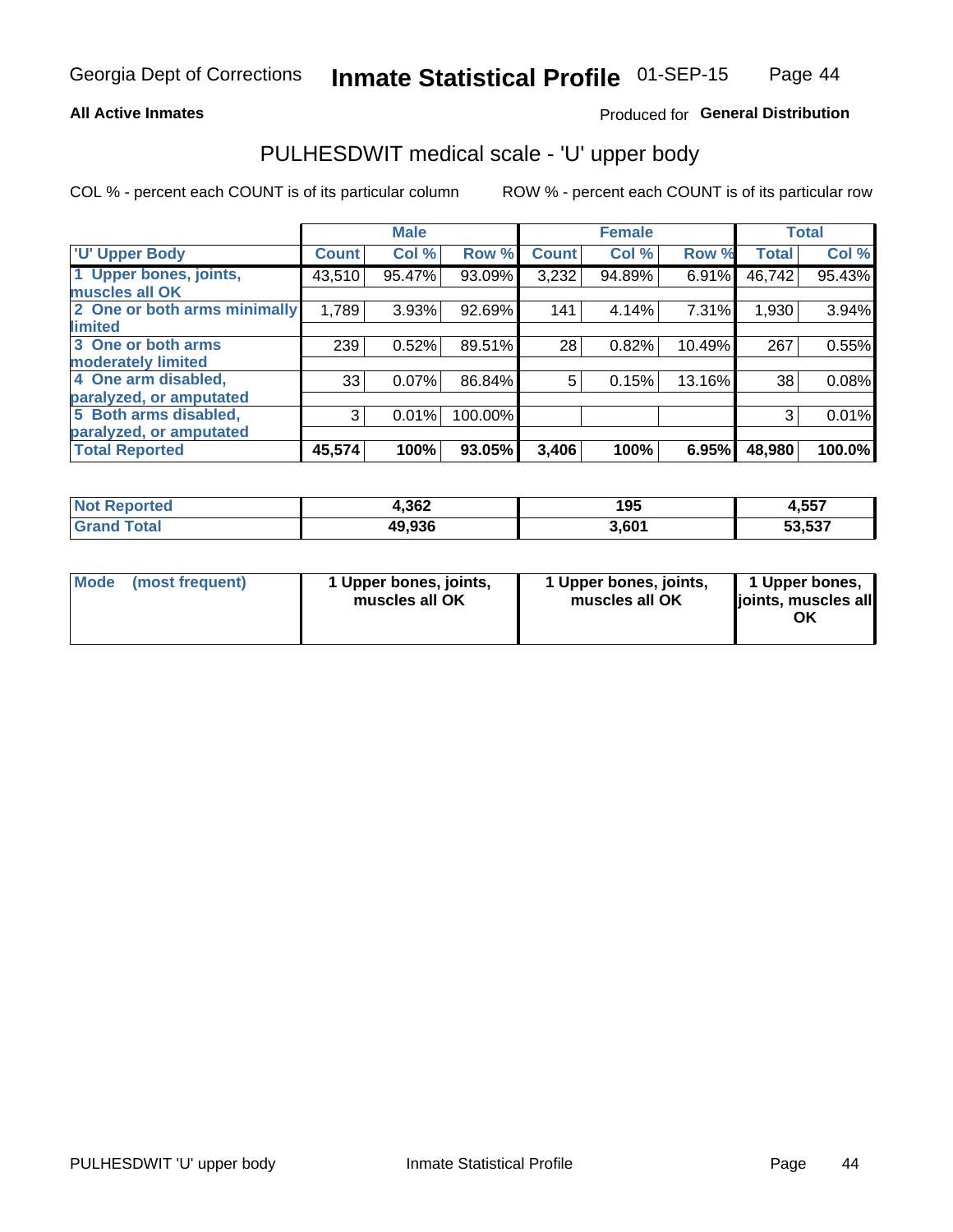### **All Active Inmates**

### Produced for General Distribution

## PULHESDWIT medical scale - 'L' lower body

COL % - percent each COUNT is of its particular column

|                                |              | <b>Male</b> |         |              | <b>Female</b> |       |              | <b>Total</b> |
|--------------------------------|--------------|-------------|---------|--------------|---------------|-------|--------------|--------------|
| 'L' Lower Body                 | <b>Count</b> | Col %       | Row %   | <b>Count</b> | Col %         | Row % | <b>Total</b> | Col %        |
| 1 Lower bones, joints,         | 40,798       | 89.53%      | 92.87%  | 3,132        | 91.96%        | 7.13% | 43,930       | 89.70%       |
| muscles all OK                 |              |             |         |              |               |       |              |              |
| 2 One or both legs minimally   | 4,068        | 8.93%       | 94.65%  | 230          | 6.75%         | 5.35% | 4,298        | 8.78%        |
| limited                        |              |             |         |              |               |       |              |              |
| 3 One or both legs             | 592          | 1.30%       | 94.27%  | 36           | 1.06%         | 5.73% | 628          | 1.28%        |
| moderately limited             |              |             |         |              |               |       |              |              |
| 4 One leg disabled, paralyzed, | 99           | 0.22%       | 92.52%  | 8            | 0.23%         | 7.48% | 107          | 0.22%        |
| or amputated                   |              |             |         |              |               |       |              |              |
| 5 Both legs disabled,          | 11           | 0.02%       | 100.00% |              |               |       | 11           | 0.02%        |
| paralyzed, or amputated        |              |             |         |              |               |       |              |              |
| <b>Total Reported</b>          | 45,568       | 100%        | 93.05%  | 3,406        | 100%          | 6.95% | 48,974       | 100%         |

| <b>Not Reported</b>   | 1,368  | 195   | 4,563  |
|-----------------------|--------|-------|--------|
| <b>Total</b><br>Grand | 49,936 | 3,601 | 53,537 |

| Mode | (most frequent) | 1 Lower bones, joints,<br>muscles all OK | 1 Lower bones, joints,<br>muscles all OK | 1 Lower bones,<br>joints, muscles all<br>ΟK |
|------|-----------------|------------------------------------------|------------------------------------------|---------------------------------------------|
|------|-----------------|------------------------------------------|------------------------------------------|---------------------------------------------|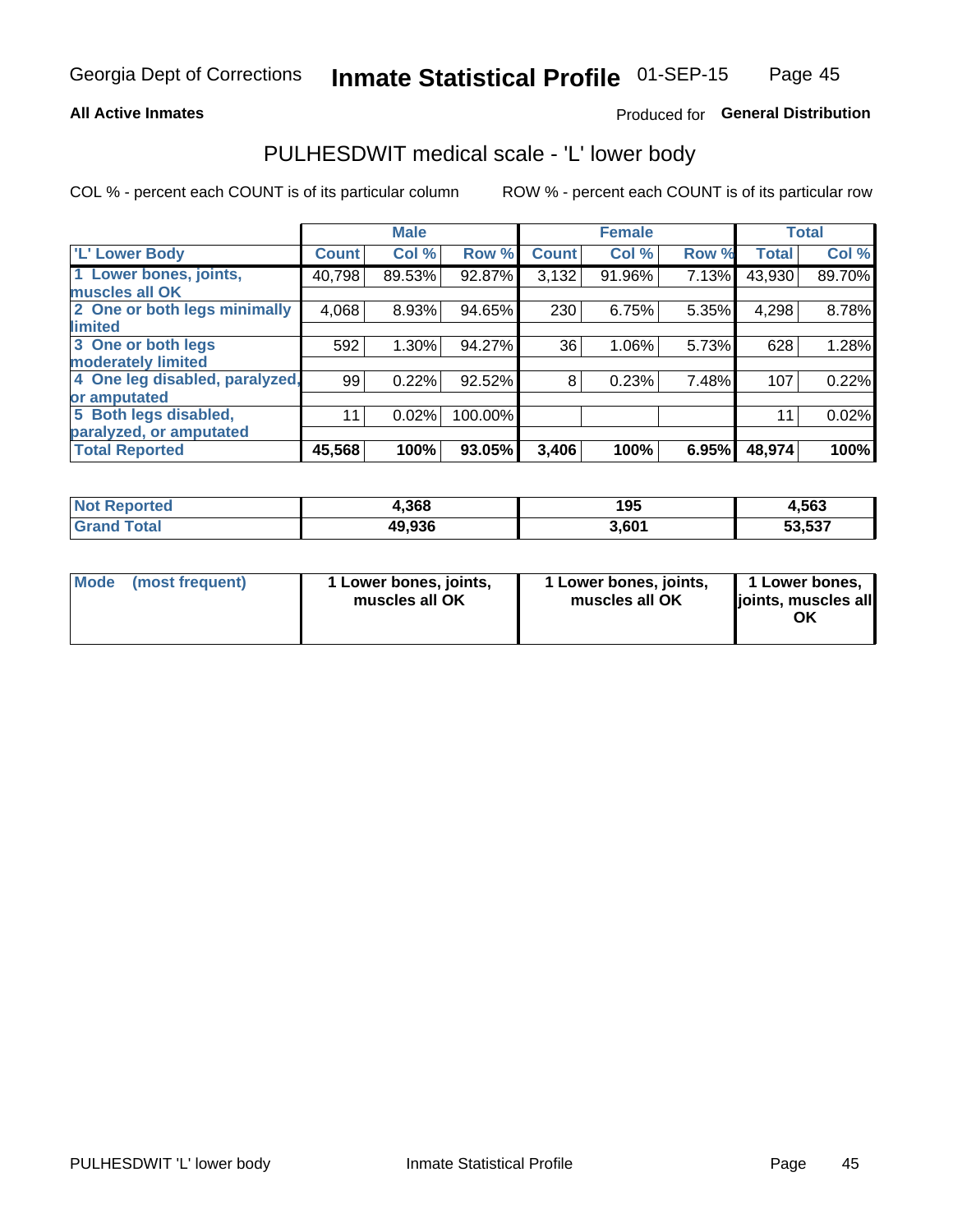### **All Active Inmates**

### Produced for General Distribution

### PULHESDWIT medical scale - 'H' hearing

COL % - percent each COUNT is of its particular column

|                                |                 | <b>Male</b> |                    |       | <b>Female</b> |       | <b>Total</b> |          |
|--------------------------------|-----------------|-------------|--------------------|-------|---------------|-------|--------------|----------|
| <b>'H' Hearing</b>             | <b>Count</b>    | Col %       | <b>Row % Count</b> |       | Col %         | Row % | <b>Total</b> | Col %    |
| 1 Normal hearing both ears     | 45,002          | 98.79%      | 93.02%             | 3,376 | 99.24%        | 6.98% | 48,378       | 98.83%   |
| 2 Some loss in one ear with    | 433             | 0.95%       | 95.16%             | 22    | 0.65%         | 4.84% | 455          | 0.93%    |
| other OK, or mild loss in both |                 |             |                    |       |               |       |              |          |
| 3 Total loss in one ear with   | 86              | 0.19%       | 97.73%             | 2     | $0.06\%$      | 2.27% | 88           | 0.18%    |
| mild loss in other             |                 |             |                    |       |               |       |              |          |
| 4 Severe loss in both ears     | 18              | 0.04%       | 94.74%             |       | 0.03%         | 5.26% | 19           | $0.04\%$ |
| 5 Total loss in both ears,     | 12 <sub>1</sub> | 0.03%       | 92.31%             |       | 0.03%         | 7.69% | 13           | 0.03%    |
| requiring special housing      |                 |             |                    |       |               |       |              |          |
| <b>Total Reported</b>          | 45,551          | 100%        | 93.05%             | 3,402 | 100%          | 6.95% | 48,953       | 100.0%   |

| <b>Not Reno</b><br>ాorted | 1,385  | 199   | 584،   |
|---------------------------|--------|-------|--------|
| Total                     | 49,936 | 3,601 | 53,537 |

| Mode (most frequent) | 1 Normal hearing both ears 11 Normal hearing both ears 1 Normal hearing | both ears |
|----------------------|-------------------------------------------------------------------------|-----------|
|                      |                                                                         |           |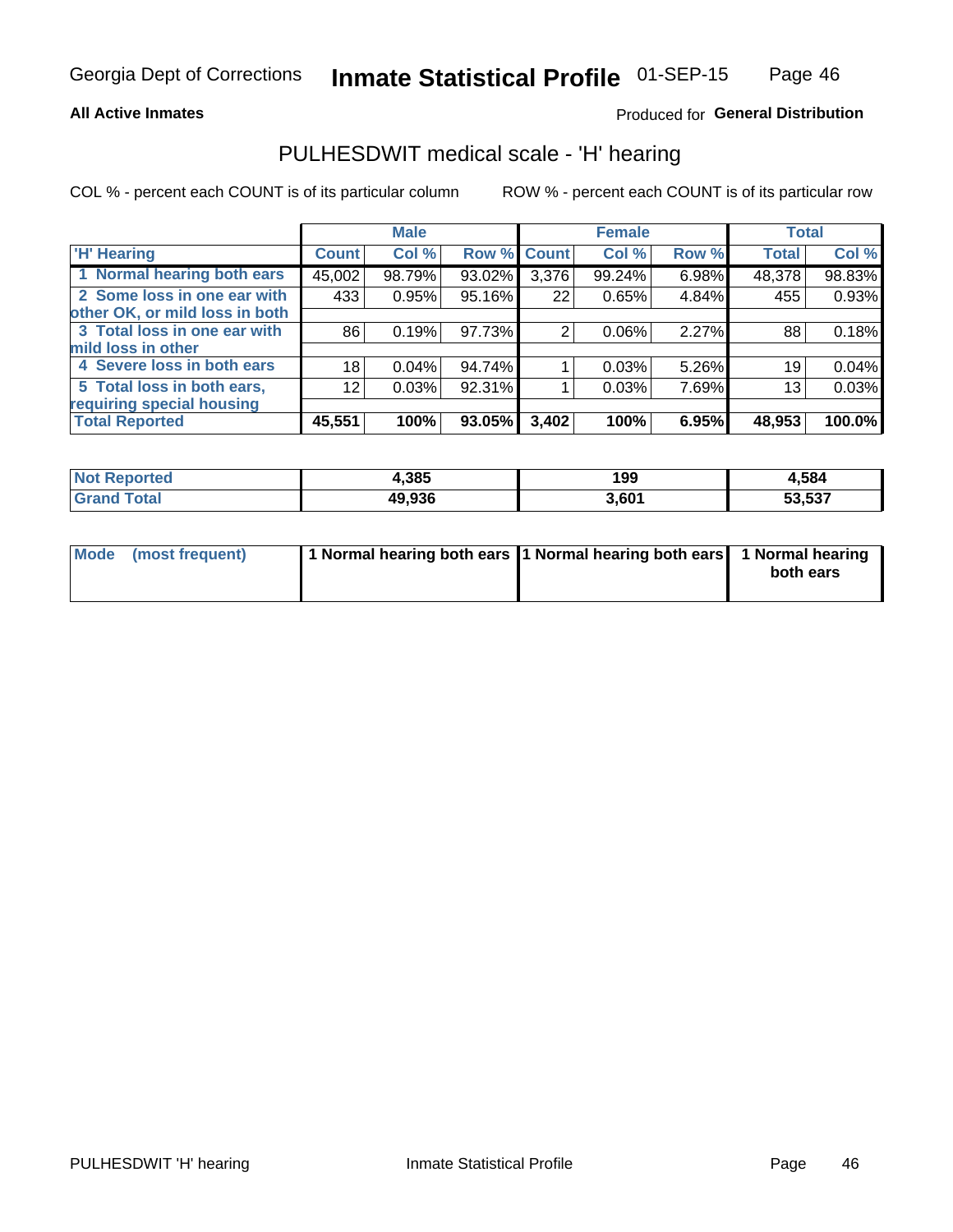### **All Active Inmates**

### Produced for General Distribution

## PULHESDWIT medical scale - 'E' vision

COL % - percent each COUNT is of its particular column

|                                 |              | <b>Male</b> |        |              | <b>Female</b> |        |              | <b>Total</b> |
|---------------------------------|--------------|-------------|--------|--------------|---------------|--------|--------------|--------------|
| 'E' Vision                      | <b>Count</b> | Col %       | Row %  | <b>Count</b> | Col %         | Row %  | <b>Total</b> | Col %        |
| 1 Correctable to 20/40 in both  | 34,998       | 77.74%      | 95.41% | .682         | 50.28%        | 4.59%  | 36,680       | 75.84%       |
| eyes                            |              |             |        |              |               |        |              |              |
| 2 Correctable to 20/70 in one   | 9,071        | 20.15%      | 86.37% | 1,432        | 42.81%        | 13.63% | 10,503       | 21.72%       |
| eye, may be blind in other      |              |             |        |              |               |        |              |              |
| 3 Correctable to 20/200 in one  | 800          | 1.78%       | 82.14% | 174          | 5.20%         | 17.86% | 974          | 2.01%        |
| eye, may be blind in other      |              |             |        |              |               |        |              |              |
| 4 One eye not correctable to    | 137          | 0.30%       | 72.49% | 52           | 1.55%         | 27.51% | 189          | 0.39%        |
| 20/200, other may be blind      |              |             |        |              |               |        |              |              |
| 5 Blind in both eyes, requiring | 14           | 0.03%       | 73.68% | 5            | 0.15%         | 26.32% | 19           | 0.04%        |
| special housing                 |              |             |        |              |               |        |              |              |
| <b>Total Reported</b>           | 45,020       | 100%        | 93.08% | 3,345        | 100%          | 6.92%  | 48,365       | 100%         |

| <b>Not Reported</b> | 4,916  | 256   | - 470  |
|---------------------|--------|-------|--------|
| <b>Total</b>        | 49,936 | 3,601 | 53,537 |

| Mode (most frequent) | 1 Correctable to 20/40 in both<br>eves | 1 Correctable to 20/40 in   1 Correctable to  <br>both eves | 20/40 in both eyes |
|----------------------|----------------------------------------|-------------------------------------------------------------|--------------------|
|                      |                                        |                                                             |                    |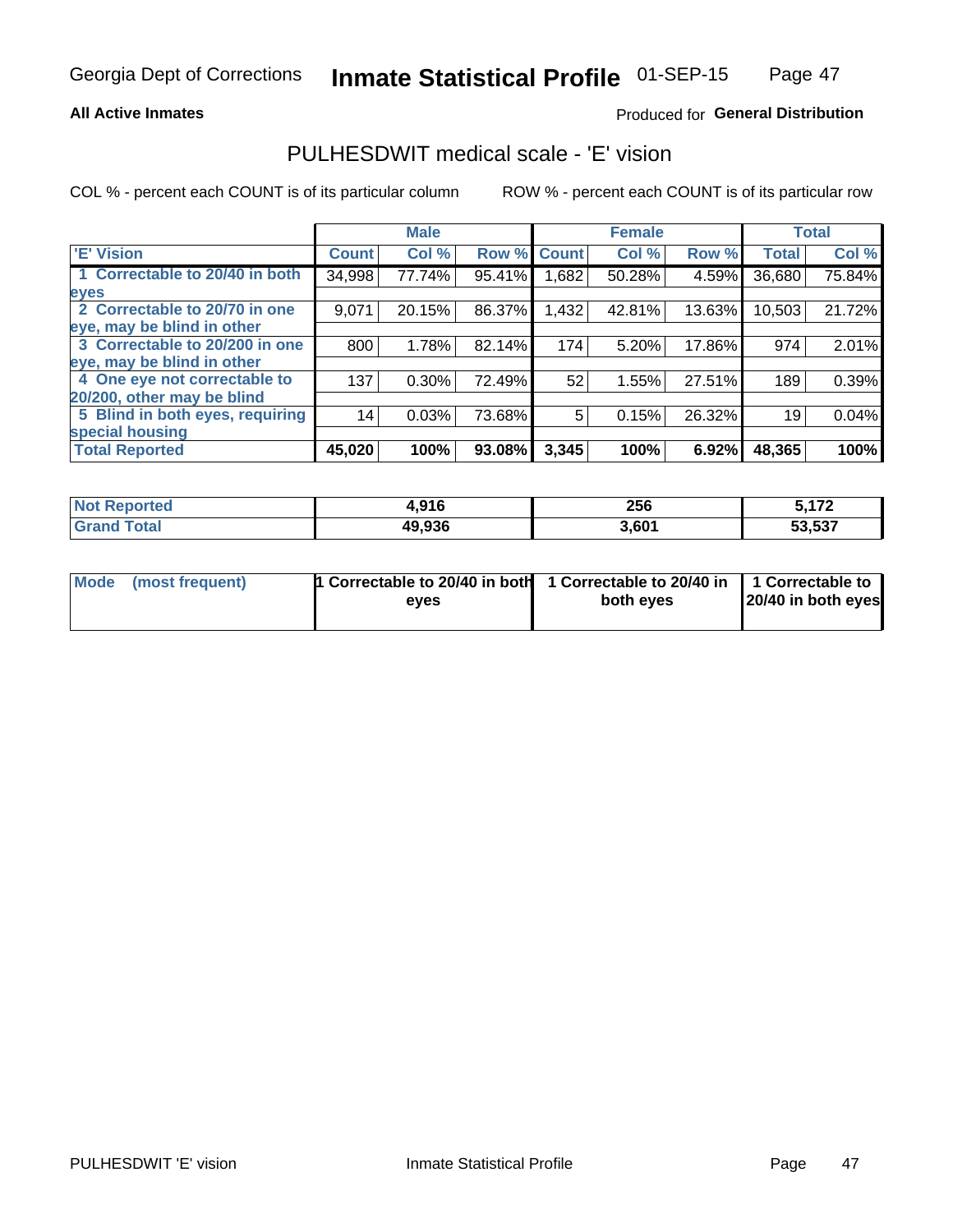### **All Active Inmates**

### Produced for General Distribution

## PULHESDWIT medical scale - 'S' pSychiatric

COL % - percent each COUNT is of its particular column

|                                        |                 | <b>Male</b> |           |              | <b>Female</b> |        |              | <b>Total</b> |
|----------------------------------------|-----------------|-------------|-----------|--------------|---------------|--------|--------------|--------------|
| 'S' pSychiatric                        | <b>Count</b>    | Col %       | Row %     | <b>Count</b> | Col %         | Row %  | <b>Total</b> | Col %        |
| 1 No impairment or disorders           | 39,134          | 87.30%      | 96.42%    | .454         | 47.80%        | 3.58%  | 40,588       | 84.79%       |
| 2 Stable, or in remission, or          | 4,511           | 10.06%      | 74.32%    | ,559         | 51.25%        | 25.68% | 6,070        | 12.68%       |
| mild impairment or retardation         |                 |             |           |              |               |        |              |              |
| 3 Requires moderate inpatient          | 975             | 2.17%       | 97.60%    | 24           | 0.79%         | 2.40%  | 999          | 2.09%        |
| treatment                              |                 |             |           |              |               |        |              |              |
| 4 Requires intensive inpatient         | 197             | 0.44%       | $97.52\%$ | 5            | 0.16%         | 2.48%  | 202          | 0.42%        |
| treatment                              |                 |             |           |              |               |        |              |              |
| <b>5 Requires Crisis Stabilization</b> | 12 <sup>2</sup> | 0.03%       | 100.00%   |              |               |        | 12           | 0.03%        |
| Unit (CSU) inpatient care              |                 |             |           |              |               |        |              |              |
| <b>Total Reported</b>                  | 44,829          | 100%        | 93.65%    | 3,042        | 100%          | 6.35%  | 47,871       | 100.0%       |

| <b>Not Reported</b>    | ,107   | 559   | 5,666  |
|------------------------|--------|-------|--------|
| $\tau$ otal<br>' Grand | 49,936 | 3,601 | 53,537 |

| Mode (most frequent) | <b>1 No impairment or disorders 2 Stable, or in remission, 1 No impairment or</b> |                       |           |
|----------------------|-----------------------------------------------------------------------------------|-----------------------|-----------|
|                      |                                                                                   | or mild impairment or | disorders |
|                      |                                                                                   | retardation           |           |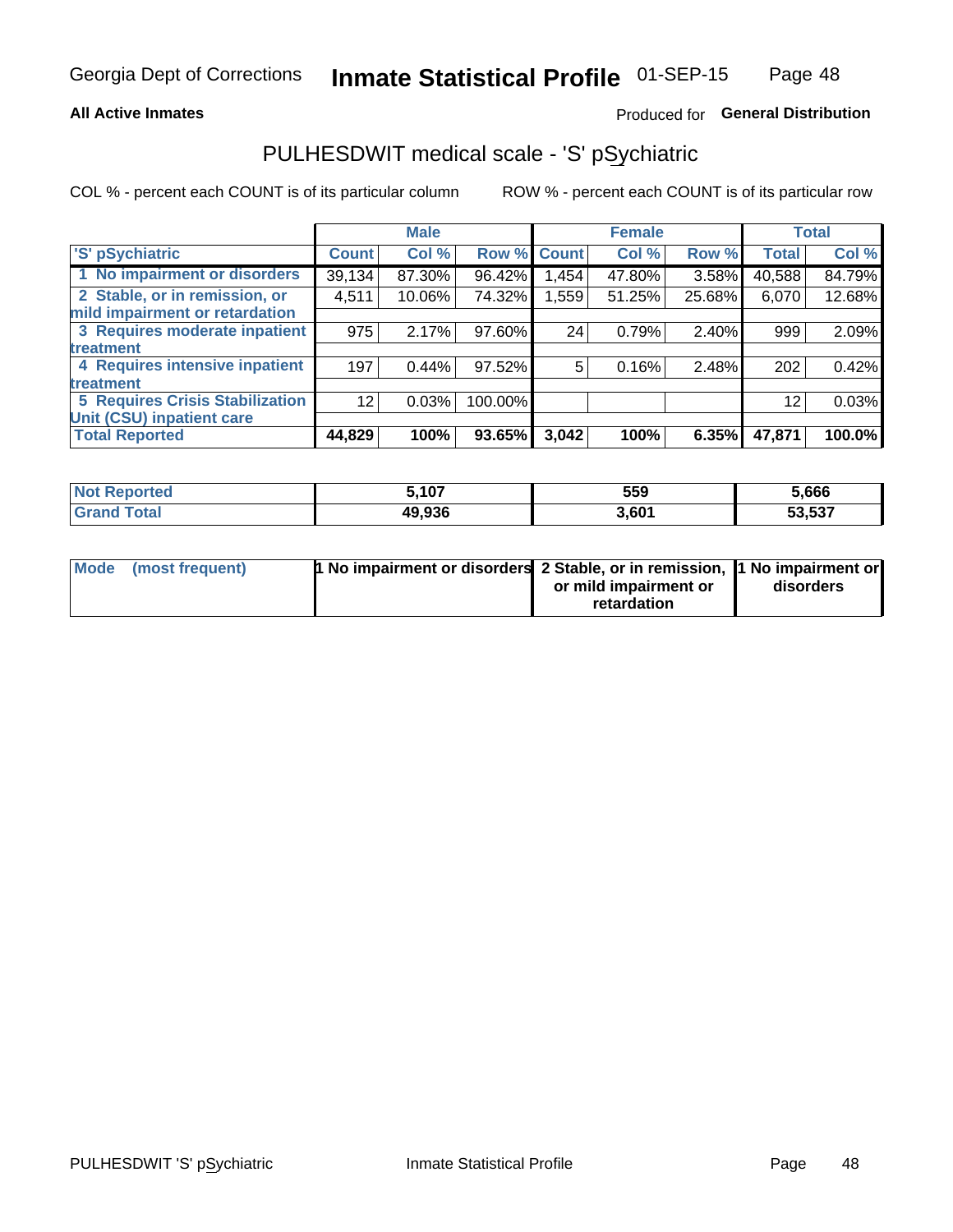### **All Active Inmates**

### Produced for General Distribution

## PULHESDWIT medical scale - 'D' dental

COL % - percent each COUNT is of its particular column

|                                 |              | <b>Male</b> |        |             | <b>Female</b> |          |              | <b>Total</b> |
|---------------------------------|--------------|-------------|--------|-------------|---------------|----------|--------------|--------------|
| <b>D'</b> Dental                | <b>Count</b> | Col %       |        | Row % Count | Col %         | Row %    | <b>Total</b> | Col %        |
| 1 Minimal routine dental health | 25,331       | 59.07%      | 92.88% | 1,942       | 61.36%        | $7.12\%$ | 27,273       | 59.23%       |
| <b>needs</b>                    |              |             |        |             |               |          |              |              |
| 2 Moderate cavities and/or gum  | 14,302       | 33.35%      | 93.81% | 944         | 29.83%        | $6.19\%$ | 15,246       | 33.11%       |
| disease                         |              |             |        |             |               |          |              |              |
| 3 Extensive gum disease         | 3,232        | 7.54%       | 92.13% | 276         | 8.72%         | 7.87%    | 3,508        | 7.62%        |
| and/or widespread decay         |              |             |        |             |               |          |              |              |
| 4 Urgent need for dental        | 16           | 0.04%       | 84.21% | 3           | 0.09%         | 15.79%   | 19           | 0.04%        |
| <b>services</b>                 |              |             |        |             |               |          |              |              |
| <b>Total Reported</b>           | 42,881       | 100%        | 93.13% | 3,165       | 100%          | 6.87%    | 46,046       | 100%         |

| <b>Not Renc</b><br><b>orted</b> | 7,055  | 436   | 491,   |
|---------------------------------|--------|-------|--------|
| <b>Total</b>                    | 49,936 | 3,601 | 53,537 |

| <b>Mode</b> | (most frequent) | <b>Minimal routine dental</b><br>health needs | 1 Minimal routine dental   1 Minimal routine  <br>health needs | dental health<br>needs |
|-------------|-----------------|-----------------------------------------------|----------------------------------------------------------------|------------------------|
|-------------|-----------------|-----------------------------------------------|----------------------------------------------------------------|------------------------|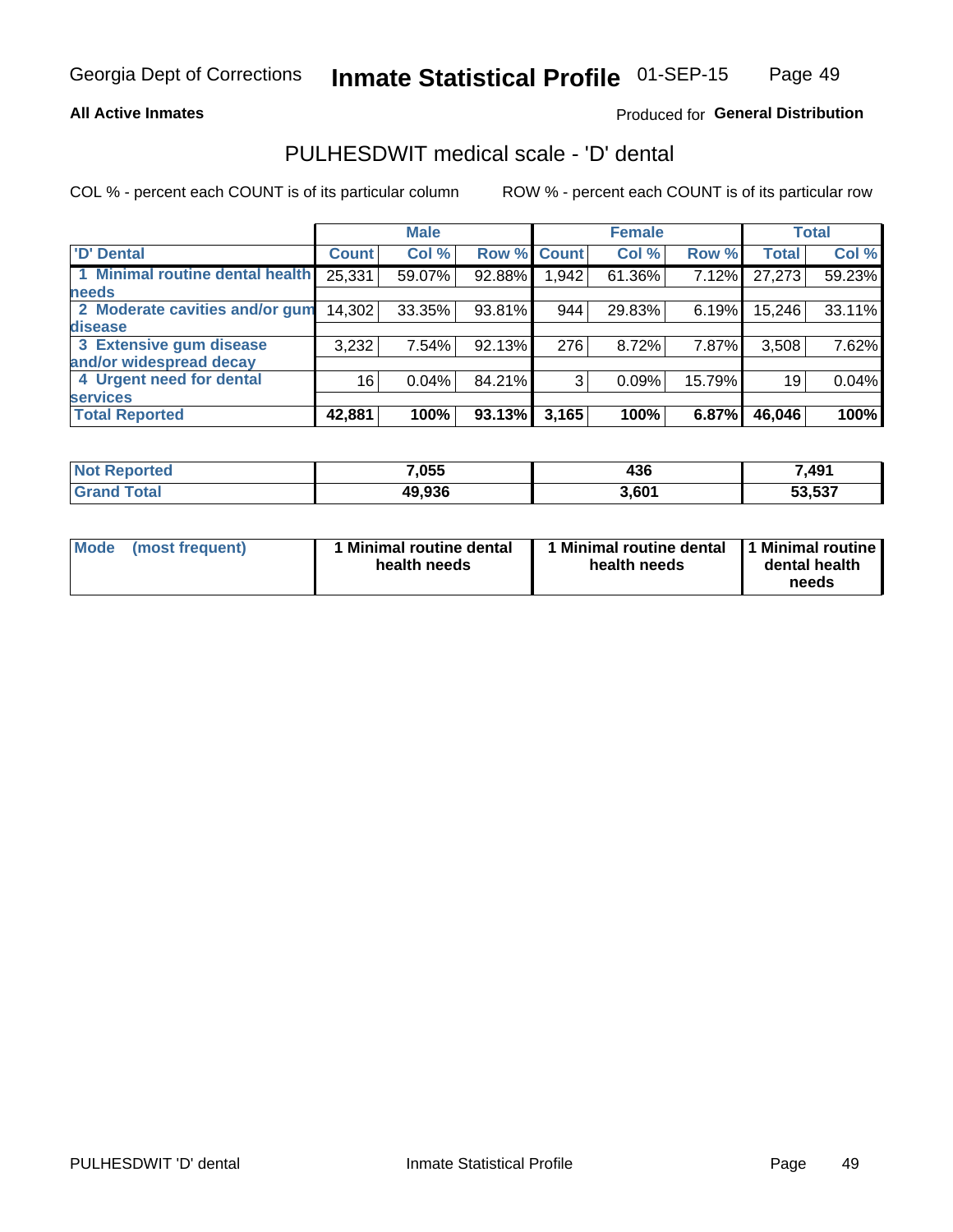### **All Active Inmates**

### Produced for General Distribution

## PULHESDWIT medical scale - 'W' work ability

COL % - percent each COUNT is of its particular column

|                                 |                    | <b>Male</b> |        |             | <b>Female</b> |        |              | <b>Total</b> |
|---------------------------------|--------------------|-------------|--------|-------------|---------------|--------|--------------|--------------|
| 'W' work ability                | Count <sup>1</sup> | Col %       |        | Row % Count | Col %         | Row %  | <b>Total</b> | Col %        |
| 1 Unrestricted work or activity | 38,409             | 84.29%      | 93.24% | 2,783       | 81.68%        | 6.76%  | 41,192       | 84.10%       |
| 2 Minor restrictions on type of | 5,663              | 12.43%      | 92.46% | 462         | 13.56%        | 7.54%  | 6,125        | 12.51%       |
| <b>work</b>                     |                    |             |        |             |               |        |              |              |
| 3 Moderate restrictions on type | 995                | 2.18%       | 94.31% | 60          | 1.76%         | 5.69%  | 1,055        | 2.15%        |
| lof work                        |                    |             |        |             |               |        |              |              |
| 4 Major restrictions on type of | 364                | $0.80\%$    | 90.77% | 37          | 1.09%         | 9.23%  | 401          | 0.82%        |
| <b>work</b>                     |                    |             |        |             |               |        |              |              |
| 5 Cannot work under any         | 139                | 0.31%       | 68.14% | 65          | 1.91%         | 31.86% | 204          | 0.42%        |
| <b>circumstances</b>            |                    |             |        |             |               |        |              |              |
| <b>Total Reported</b>           | 45,570             | 100%        | 93.04% | 3,407       | 100%          | 6.96%  | 48,977       | 100%         |

| <b>Not Reported</b>          | 4,366  | 194   | 4,560  |
|------------------------------|--------|-------|--------|
| <b>Total</b><br><b>Grand</b> | 49,936 | 3,601 | 53,537 |

| Mode            | 1 Unrestricted work or | 1 Unrestricted work or | 1 Unrestricted   |
|-----------------|------------------------|------------------------|------------------|
| (most frequent) | activity               | activity               | work or activity |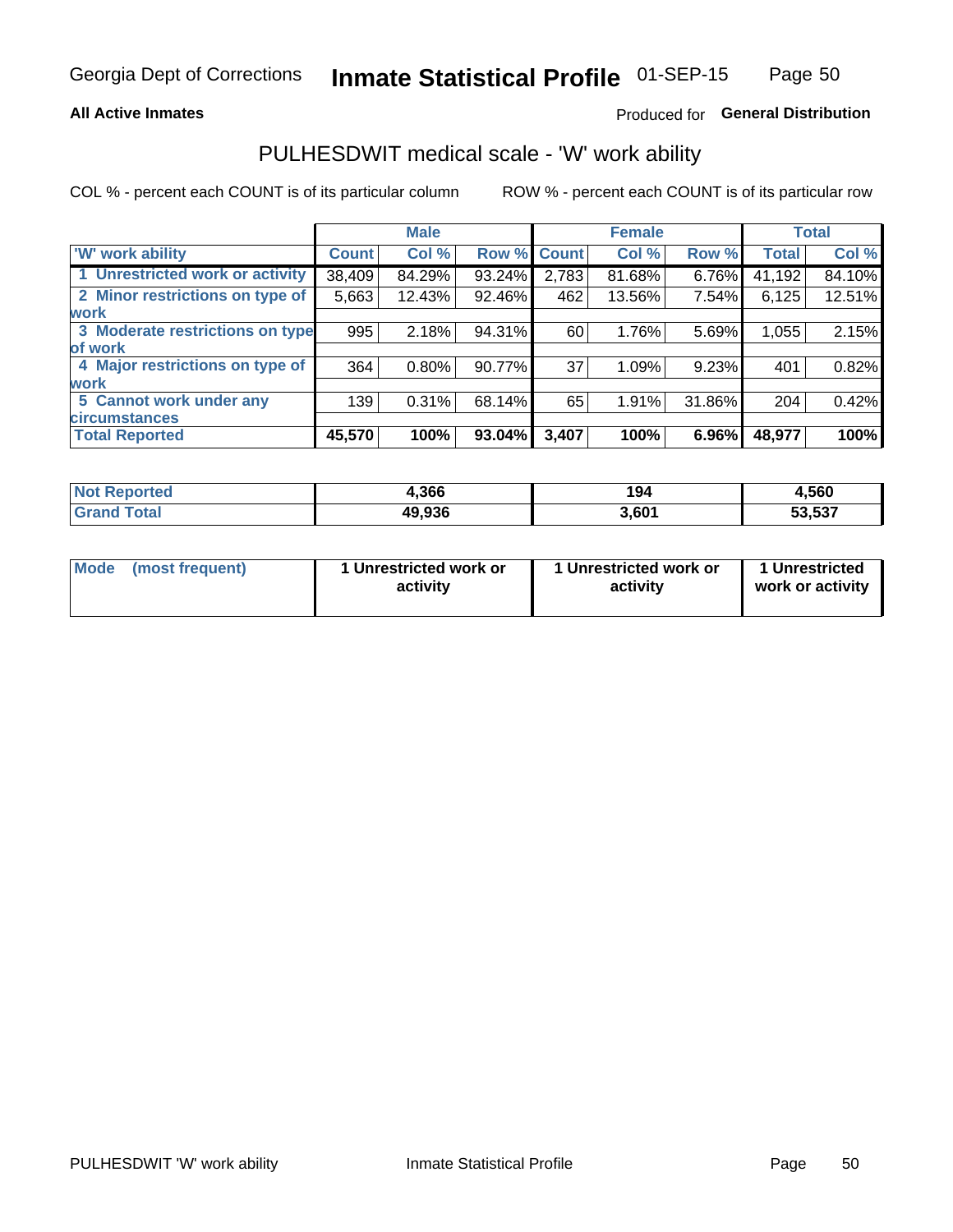### **All Active Inmates**

### Produced for General Distribution

## PULHESDWIT medical scale - 'I' impairment

COL % - percent each COUNT is of its particular column

|                                                    |              | <b>Male</b> |        |             | <b>Female</b> |       | <b>Total</b> |        |
|----------------------------------------------------|--------------|-------------|--------|-------------|---------------|-------|--------------|--------|
| <b>T' Impairment</b>                               | <b>Count</b> | Col %       |        | Row % Count | Col %         | Row % | <b>Total</b> | Col %  |
| 1 No impairments or<br>disabilities                | 45,230       | 99.27%      | 93.05% | 3,380       | 99.21%        | 6.95% | 48,610       | 99.27% |
| 2 Wheelchair-bound but                             | 229          | 0.50%       | 91.24% | 22          | 0.65%         | 8.76% | 251          | 0.51%  |
| otherwise OK<br><b>3 Needs low-level Assisted</b>  | 37           | 0.08%       | 92.50% | 3           | 0.09%         | 7.50% | 40           | 0.08%  |
| Living (level I)                                   |              |             |        |             |               |       |              |        |
| 4 Needs moderate Assisted<br>Living (level II)     | 15           | 0.03%       | 93.75% |             | 0.03%         | 6.25% | 16           | 0.03%  |
| <b>5 Needs maximal Assisted</b>                    | 51           | 0.11%       | 98.08% |             | 0.03%         | 1.92% | 52           | 0.11%  |
| <b>Living (level III)</b><br><b>Total Reported</b> | 45,562       | 100%        | 93.04% | 3,407       | 100%          | 6.96% | 48,969       | 100%   |

| <b>ported</b>     | $\sim$ | 194               | 4,568                                       |
|-------------------|--------|-------------------|---------------------------------------------|
| <sup>™</sup> ota⊾ | 49.936 | 3,60 <sup>4</sup> | $F^{\alpha}$ $F^{\alpha}$<br>ວວ.ວວ <i>ເ</i> |

| Mode | (most frequent) | 1 No impairments or<br>disabilities | 1 No impairments or<br>disabilities | 1 No impairments<br>or disabilities |
|------|-----------------|-------------------------------------|-------------------------------------|-------------------------------------|
|------|-----------------|-------------------------------------|-------------------------------------|-------------------------------------|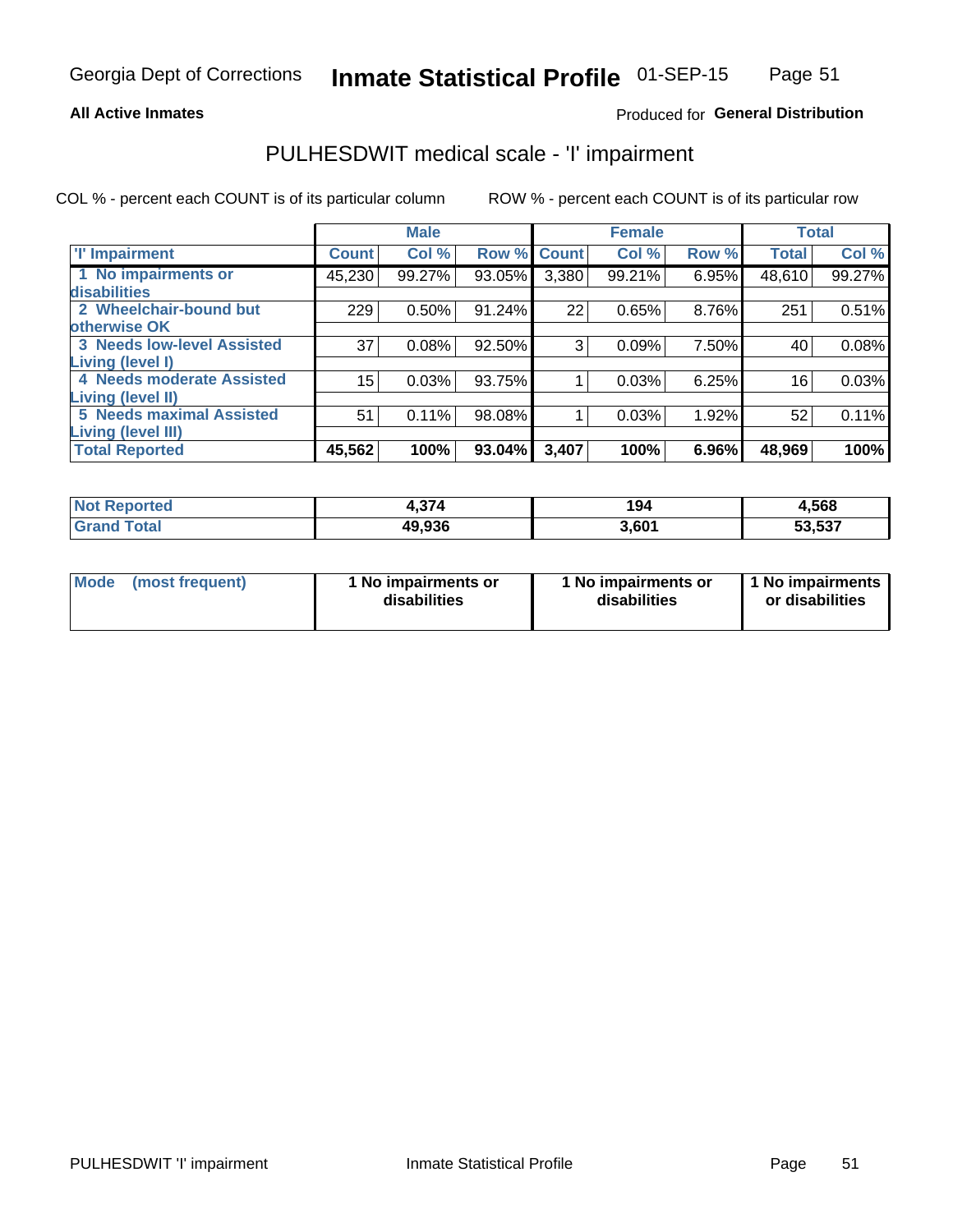### **All Active Inmates**

### Produced fo General Distribution

## PULHESDWIT medical scale - 'T' transportability

COL % - percent each COUNT is of its particular column

|                              |              | <b>Male</b> |         |              | <b>Female</b> |        |              | <b>Total</b> |
|------------------------------|--------------|-------------|---------|--------------|---------------|--------|--------------|--------------|
| <b>T' Transportability</b>   | <b>Count</b> | Col %       | Row %   | <b>Count</b> | Col %         | Row %  | <b>Total</b> | Col %        |
| 1 Can be transported in any  | 45,328       | 99.46%      | 93.07%  | 3,375        | 99.59%        | 6.93%  | 48,703       | 99.47%       |
| ordinary approved vehicle    |              |             |         |              |               |        |              |              |
| 2 Wheelchair-bound, not      | 54           | 0.12%       | 94.74%  | 3            | 0.09%         | 5.26%  | 57           | 0.12%        |
| needing special vehicle      |              |             |         |              |               |        |              |              |
| 3 Wheelchair-bound, requires |              | 0.02%       | 100.00% |              |               |        |              | 0.01%        |
| special vehicle              |              |             |         |              |               |        |              |              |
| 4 Needs specially-equipped   |              | 0.02%       | 87.50%  |              | 0.03%         | 12.50% | 8            | 0.02%        |
| medical vehicle              |              |             |         |              |               |        |              |              |
| <b>5 Requires ambulance</b>  | 179          | 0.39%       | 94.71%  | 10           | 0.30%         | 5.29%  | 189          | 0.39%        |
| transport                    |              |             |         |              |               |        |              |              |
| <b>Total Reported</b>        | 45,575       | 100%        | 93.08%  | 3,389        | 100%          | 6.92%  | 48,964       | 100.0%       |

| Reported<br>NOI | Ⅰ.361  | ົາ 4 ິ<br>4 I A   | 4,573  |
|-----------------|--------|-------------------|--------|
| ™otai           | 49,936 | 3,60 <sup>4</sup> | 53,537 |

|  | Mode (most frequent) | 1 Can be transported in any 1 Can be transported in any<br>ordinary approved vehicle   ordinary approved vehicle   transported in any |  | 1 Can be<br>  ordinary approved  <br>vehicle |
|--|----------------------|---------------------------------------------------------------------------------------------------------------------------------------|--|----------------------------------------------|
|--|----------------------|---------------------------------------------------------------------------------------------------------------------------------------|--|----------------------------------------------|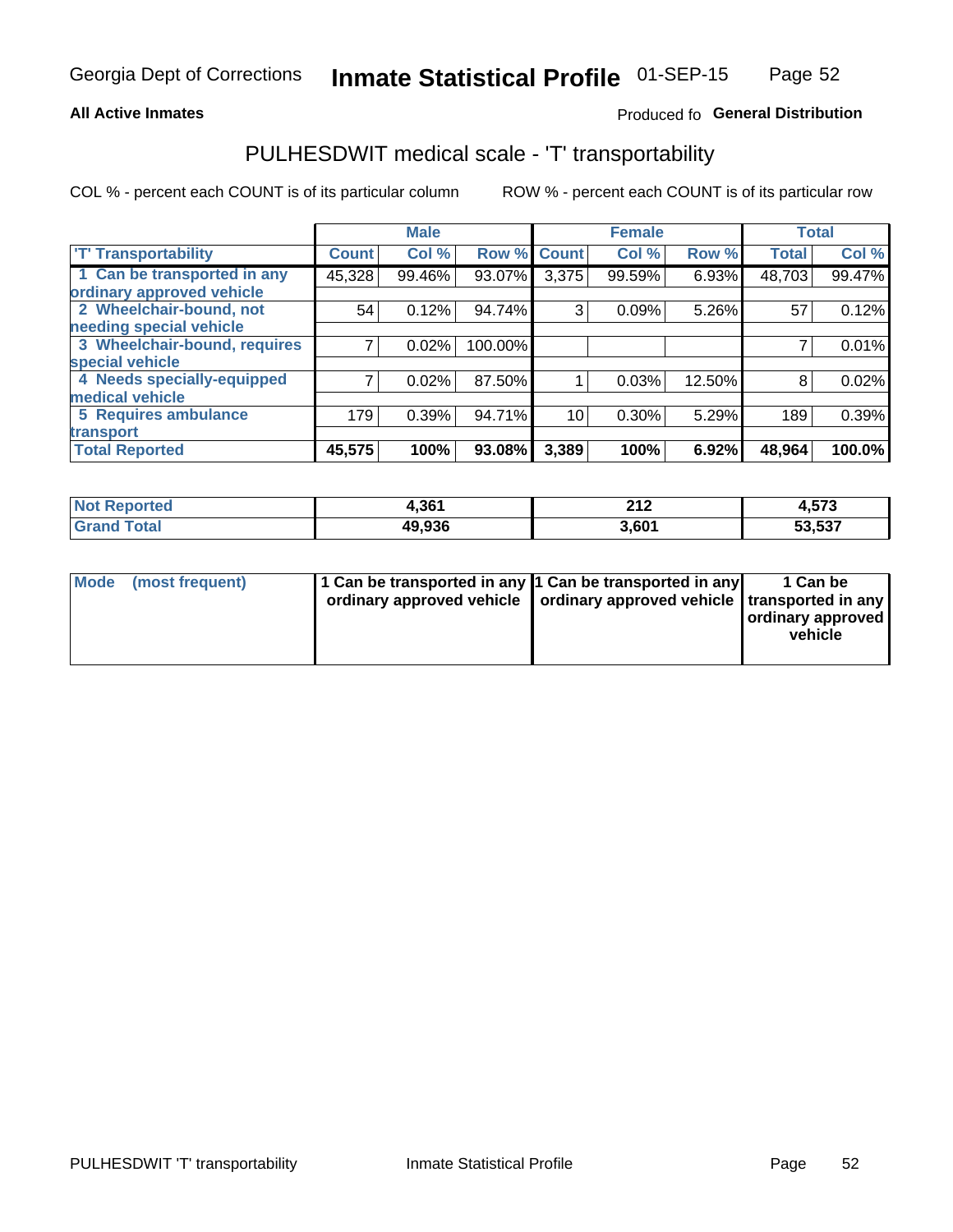#### Inmate Statistical Profile 01-SEP-15 Page 53

**All Active Inmates** 

#### Produced for General Distribution

### Number of prior Georgia incarcerations

COL % - percent each COUNT is of its particular column

|                                       |              | <b>Male</b> |             |       | <b>Female</b> |          |        | <b>Total</b> |
|---------------------------------------|--------------|-------------|-------------|-------|---------------|----------|--------|--------------|
| <b>Num of Prior GA Incarcerations</b> | <b>Count</b> | Col %       | Row % Count |       | Col %         | Row %    | Total  | Col %        |
|                                       | 27,992       | 56.06%      | 91.50%      | 2,600 | 72.20%        | 8.50%    | 30,592 | 57.14%       |
|                                       | 9,257        | 18.54%      | 94.89%      | 499   | 13.86%        | 5.11%    | 9,756  | 18.22%       |
| $\overline{2}$                        | 5,238        | 10.49%      | 96.29%      | 202   | 5.61%         | 3.71%    | 5,440  | 10.16%       |
| 3                                     | 3,061        | 6.13%       | 96.23%      | 120   | 3.33%         | 3.77%    | 3,181  | 5.94%        |
| $\boldsymbol{4}$                      | 1,813        | 3.63%       | 96.13%      | 73    | 2.03%         | 3.87%    | 1,886  | 3.52%        |
| 5                                     | 1,099        | 2.20%       | 95.57%      | 51    | 1.42%         | 4.43%    | 1,150  | 2.15%        |
| <b>More Than 5</b>                    | 1,476        | 2.96%       | 96.34%      | 56    | 1.56%         | $3.66\%$ | 1,532  | 2.86%        |
| <b>Total Reported</b>                 | 49,936       | 100%        | 93.27%      | 3,601 | 100.0%        | 6.73%    | 53,537 | 100%         |

| Reported<br>∣N∩f        |        |       |        |
|-------------------------|--------|-------|--------|
| Total<br><b>'</b> Gran∟ | 49,936 | 3,601 | 53,537 |

| Mean (average)       | .05 | .oz | 1.02 |
|----------------------|-----|-----|------|
| Median (middle)      |     |     |      |
| Mode (most frequent) |     |     |      |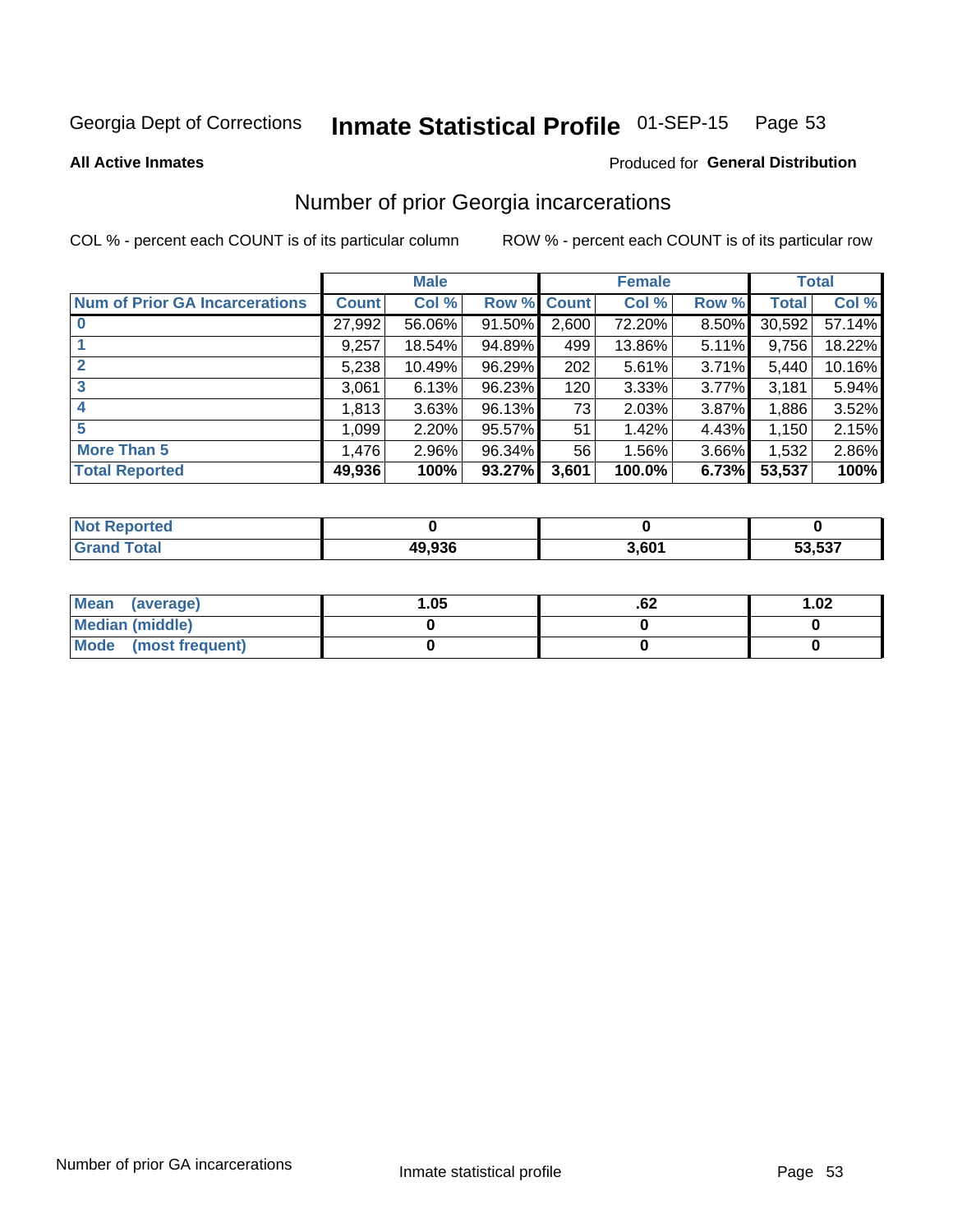#### Inmate Statistical Profile 01-SEP-15 Page 54

#### **All Active Inmates**

#### Produced for General Distribution

### Prison sentence in years

COL % - percent each COUNT is of its particular column

ROW % - percent each COUNT is of its particular row

|                                 |              | <b>Male</b> |        |              | <b>Female</b> |        |              | <b>Total</b> |
|---------------------------------|--------------|-------------|--------|--------------|---------------|--------|--------------|--------------|
| <b>Prison Sentence In Years</b> | <b>Count</b> | Col %       | Row %  | <b>Count</b> | Col %         | Row %  | <b>Total</b> | Col %        |
| $0 - 1$                         | 446          | 0.89%       | 92.53% | 36           | 1.00%         | 7.47%  | 482          | 0.90%        |
| $1.1 - 2$                       | 657          | 1.32%       | 90.50% | 69           | 1.92%         | 9.50%  | 726          | 1.36%        |
| $2.1 - 3$                       | 1,009        | 2.02%       | 89.21% | 122          | 3.39%         | 10.79% | 1,131        | 2.11%        |
| $3.1 - 4$                       | 917          | 1.84%       | 90.61% | 95           | 2.64%         | 9.39%  | 1,012        | 1.89%        |
| $4.1 - 5$                       | 2,066        | 4.14%       | 91.01% | 204          | 5.67%         | 8.99%  | 2,270        | 4.24%        |
| $5.1 - 6$                       | 1,082        | 2.17%       | 89.72% | 124          | 3.44%         | 10.28% | 1,206        | 2.25%        |
| $6.1 - 7$                       | 1,119        | 2.24%       | 91.42% | 105          | 2.92%         | 8.58%  | 1,224        | 2.29%        |
| $7.1 - 8$                       | 1,189        | 2.38%       | 92.53% | 96           | 2.67%         | 7.47%  | 1,285        | 2.40%        |
| $8.1 - 9$                       | 1,227        | 2.46%       | 93.24% | 89           | 2.47%         | 6.76%  | 1,316        | 2.46%        |
| $9.1 - 10$                      | 4,817        | 9.65%       | 90.55% | 503          | 13.97%        | 9.45%  | 5,320        | 9.94%        |
| $10.1 - 12$                     | 2,542        | 5.09%       | 91.60% | 233          | 6.47%         | 8.40%  | 2,775        | 5.18%        |
| $12.1 - 15$                     | 5,256        | 10.53%      | 92.19% | 445          | 12.36%        | 7.81%  | 5,701        | 10.65%       |
| $15.1 - 20$                     | 9,528        | 19.08%      | 94.02% | 606          | 16.83%        | 5.98%  | 10,134       | 18.93%       |
| 20.1 - Over                     | 9,629        | 19.28%      | 95.37% | 467          | 12.97%        | 4.63%  | 10,096       | 18.86%       |
| <b>Life</b>                     | 7,072        | 14.16%      | 95.09% | 365          | 10.14%        | 4.91%  | 7,437        | 13.89%       |
| <b>Life Without Parole</b>      | 1,096        | 2.19%       | 96.91% | 35           | 0.97%         | 3.09%  | 1,131        | 2.11%        |
| <b>Death</b>                    | 184          | 0.37%       | 99.46% |              | 0.03%         | 0.54%  | 185          | 0.35%        |
| <b>Youthful Offenders</b>       | 100          | 0.20%       | 94.34% | 6            | 0.17%         | 5.66%  | 106          | 0.20%        |
| <b>Total Reported</b>           | 49,936       | 100%        | 93.27% | 3,601        | 100.0%        | 6.73%  | 53,537       | 100.0%       |

| portea<br><b>NOT</b> |           |       |        |
|----------------------|-----------|-------|--------|
|                      | <br>סכפ פ | 3,601 | 53,537 |

#### **Determinate (numeric) sentences only**

| <b>Mear</b> |  | 19.33 | 21.06 |
|-------------|--|-------|-------|
|             |  |       |       |

All sentences (including determinate), with life, life without parole, and death sentences figured at 45 years

| $\sim \sim \sim$<br>30.72<br>Me<br>"<br><u>та</u><br>30<br>$ -$ |  |  |  |
|-----------------------------------------------------------------|--|--|--|
|                                                                 |  |  |  |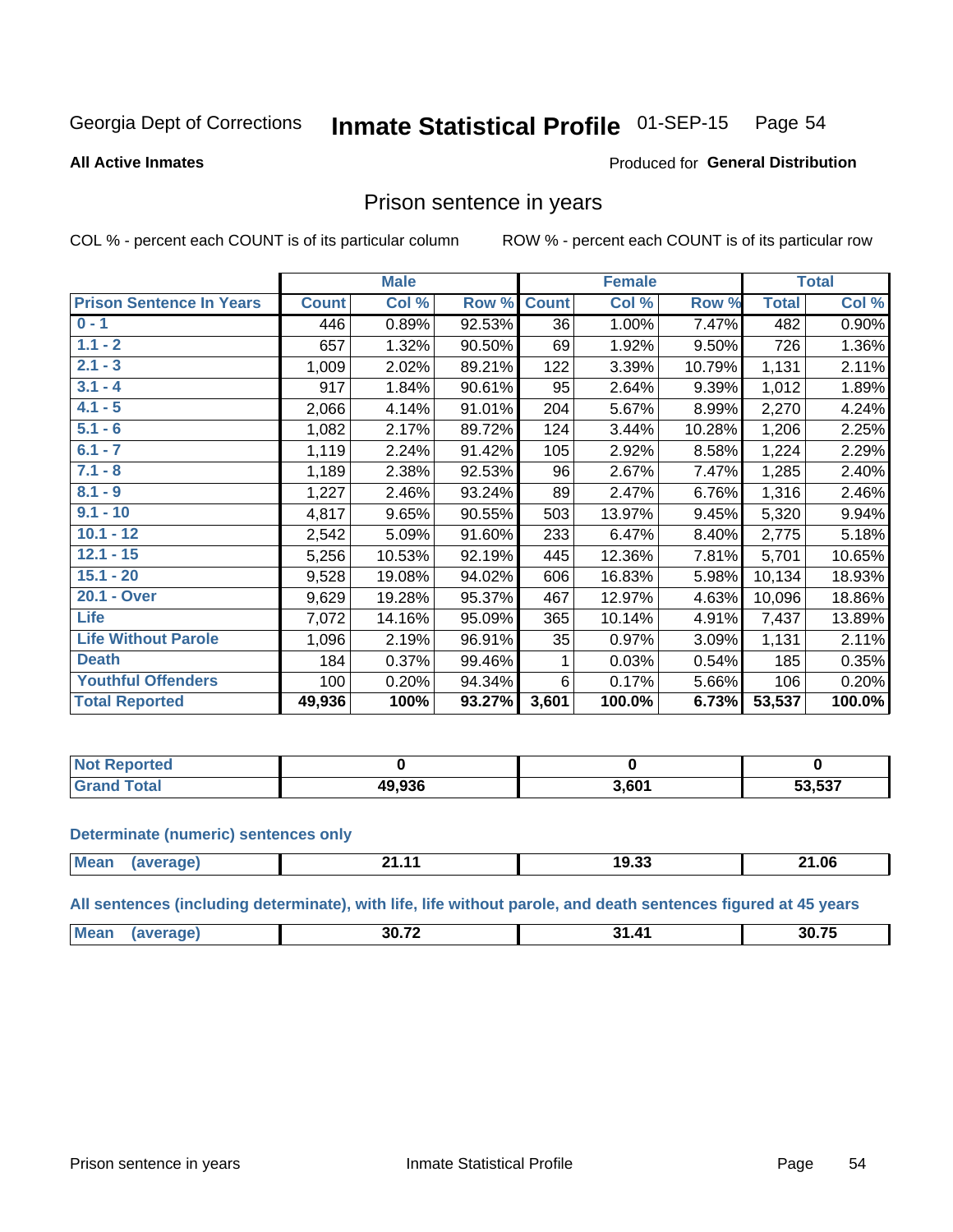#### Inmate Statistical Profile 01-SEP-15 Page 55

#### **All Active Inmates**

### Produced for General Distribution

## Primary offense, broken out into felonies vs misdemeanors

COL % - percent each COUNT is of its particular column

|                                  |              | <b>Male</b> |                    |       | <b>Female</b> |          | Total        |        |
|----------------------------------|--------------|-------------|--------------------|-------|---------------|----------|--------------|--------|
| <b>Felonies and Misdemeanors</b> | <b>Count</b> | Col %       | <b>Row % Count</b> |       | Col %         | Row %    | <b>Total</b> | Col %  |
| <b>Felonies</b>                  | 49,745       | 99.81%      | $93.25\%$          | 3.598 | 99.92%        | 6.75%    | 53,343       | 99.82% |
| <b>Misdemeanors</b>              | 94           | 19%         | 96.91%             |       | .08%          | $3.09\%$ | 97           | 18%    |
| <b>Total Reported</b>            | 49,839       | 100%        | 93.26%             | 3,601 | 100%          | 6.74%    | 53,440       | 100%   |

| <b>Not</b><br>Reported |        |        | --               |
|------------------------|--------|--------|------------------|
| ™otal<br><b>Granc</b>  | 10 Q3F | 49.839 | こつ につつ<br>33.337 |

| M      | .    | nes | onies |
|--------|------|-----|-------|
| nuenti | ____ | .   | .     |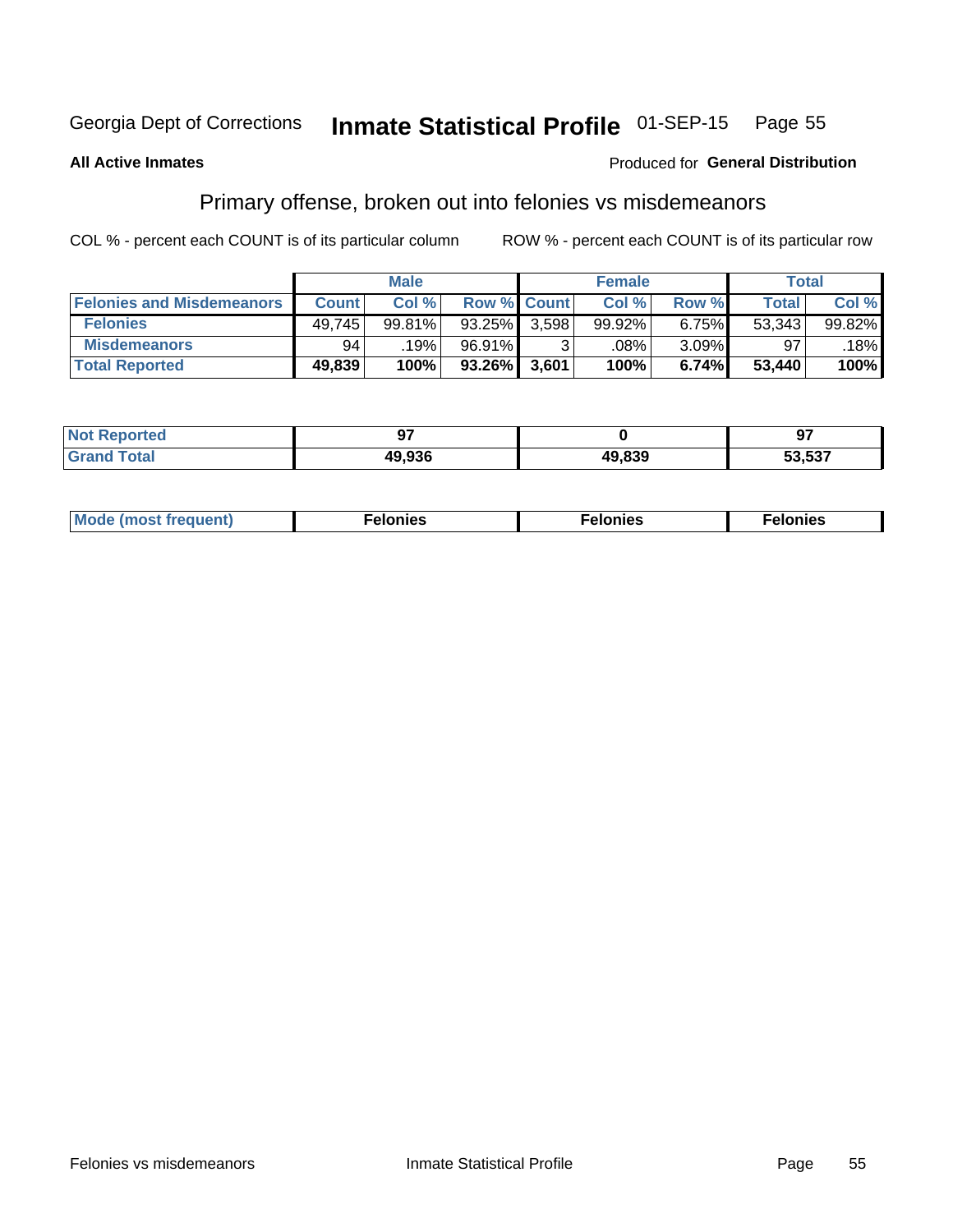#### Inmate Statistical Profile 01-SEP-15 Page 56

#### **All Active Inmates**

### **Produced for General Distribution**

## Primary offense, broken out into six broad crime categories

COL % - percent each COUNT is of its particular column

|                         |              | <b>Male</b> |           |             | <b>Female</b> |        |              | <b>Total</b> |
|-------------------------|--------------|-------------|-----------|-------------|---------------|--------|--------------|--------------|
| <b>Crime Categories</b> | <b>Count</b> | Col %       |           | Row % Count | Col %         | Row %  | <b>Total</b> | Col %        |
| <b>Violent</b>          | 25,202       | 50.57%      | 94.11%    | 1,578       | 43.82%        | 5.89%  | 26,780       | 50.11%       |
| <b>Sex Crime</b><br>2   | 8,221        | 16.50%      | 98.46%    | 129         | 3.58%         | 1.54%  | 8,350        | 15.63%       |
| 3<br><b>Property</b>    | 8,719        | 17.49%      | 89.35%    | 1,039       | 28.85%        | 10.65% | 9,758        | 18.26%       |
| <b>Drug</b><br>4        | 5,469        | 10.97%      | 88.96%    | 679         | 18.86%        | 11.04% | 6,148        | 11.50%       |
| <b>Habit/DUI</b><br>5   | 88           | .18%        | 88.00%    | 12          | .33%          | 12.00% | 100          | .19%         |
| <b>Other</b><br>6       | 2,140        | 4.29%       | 92.88%    | 164         | 4.55%         | 7.12%  | 2,304        | 4.31%        |
| <b>Total Reported</b>   | 49,839       | 100%        | $93.26\%$ | 3,601       | 100%          | 6.74%  | 53,440       | 100%         |

| rted<br>NO | ~-     |                  | כח     |
|------------|--------|------------------|--------|
|            | 49.936 | .60 <sub>1</sub> | 53.537 |

| Mc | .<br>$\cdots$ | VIOIEM |
|----|---------------|--------|
|    |               |        |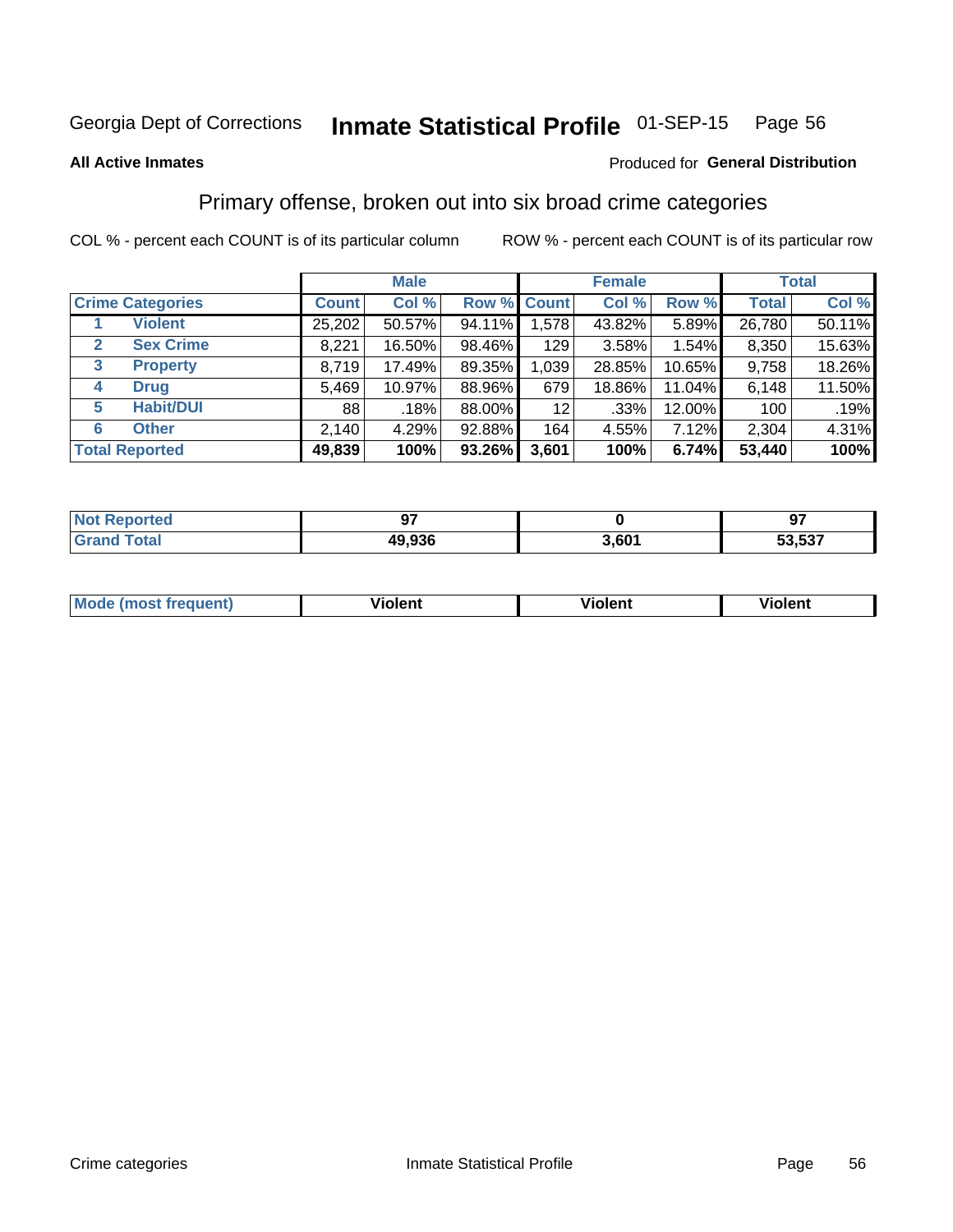# Inmate Statistical Profile 01-SEP-15 Page 57

**All Active Inmates** 

#### Produced for General Distribution

## Primary offense, detailed offense code

COL % - percent each COUNT is of its particular column

|                                            |                 | <b>Male</b> |         |                | <b>Female</b> |        |                 | <b>Total</b> |
|--------------------------------------------|-----------------|-------------|---------|----------------|---------------|--------|-----------------|--------------|
| <b>Primary Offense</b>                     | <b>Count</b>    | Col %       | Row %   | <b>Count</b>   | Col %         | Row %  | <b>Total</b>    | Col %        |
| <b>Abuse, Neglect Elder/Disab (2812)</b>   | 29              | .06%        | 61.70%  | 18             | .50%          | 38.30% | 47              | .09%         |
| Agg Aslt W Intnt To Rape (2095)            | 63              | .13%        | 100.00% |                |               |        | 63              | .12%         |
| <b>Agg Sex Battery Atmpt (2099)</b>        | 1               | .01%        | 100.00% |                |               |        | 1               | .01%         |
| <b>Aggrav Assault (1302)</b>               | 4,921           | 9.87%       | 94.62%  | 280            | 7.78%         | 5.38%  | 5,201           | 9.73%        |
| <b>Aggrav Assault Peace Ofcr</b>           | 300             | .60%        | 94.34%  | 18             | .50%          | 5.66%  | 318             | .60%         |
| (1314)                                     |                 |             |         |                |               |        |                 |              |
| <b>Aggrav Battery (1305)</b>               | 1,215           | 2.44%       | 94.11%  | 76             | 2.11%         | 5.89%  | 1,291           | 2.42%        |
| <b>Aggrav Battery Peace Ofcr</b><br>(1315) | 22              | .04%        | 100.00% |                |               |        | 22              | .04%         |
| <b>Aggrav Ch Molest, Atmpt (2096)</b>      | 1               | .01%        | 100.00% |                |               |        | 1               | .01%         |
| <b>Aggrav Child Molestation (2021)</b>     | 1,217           | 2.44%       | 98.54%  | 18             | .50%          | 1.46%  | 1,235           | 2.31%        |
| <b>Aggrav Cruelty To Animals</b>           | 10              | .02%        | 100.00% |                |               |        | 10              | .02%         |
| (2972)                                     |                 |             |         |                |               |        |                 |              |
| <b>Aggrav Sexual Battery (2009)</b>        | 186             | .37%        | 99.47%  | $\mathbf{1}$   | .03%          | .53%   | 187             | .35%         |
| <b>Aggrav Sodomy (2003)</b>                | 200             | .40%        | 98.52%  | 3              | .08%          | 1.48%  | 203             | .38%         |
| <b>Aggrav Stalking (1321)</b>              | 278             | .56%        | 96.53%  | 10             | .28%          | 3.47%  | 288             | .54%         |
| <b>Aggravated Assault On 65+</b>           | 4               | .01%        | 80.00%  | 1              | .03%          | 20.00% | 5               | .01%         |
| (1304)<br><b>Alter Id (1506)</b>           | $\overline{2}$  | .01%        | 100.00% |                |               |        | $\overline{2}$  | .01%         |
| <b>Armed Robbery (1902)</b>                | 5,715           | 11.47%      | 96.44%  | 211            | 5.86%         | 3.56%  | 5,926           | 11.09%       |
| Arson 1st Degree (1401)                    | 60              | .12%        | 88.24%  | 8              | .22%          | 11.76% | 68              | .13%         |
| <b>Arson 2nd Degree (1402)</b>             | 10              | .02%        | 76.92%  | 3              | .08%          | 23.08% | 13              | .02%         |
| <b>Arson 3rd Degree (1403)</b>             | 4               | .01%        | 100.00% |                |               |        | 4               | .01%         |
| Ass W/ Int Transmit Hiv (1313)             | 1               | .01%        | 50.00%  | $\mathbf{1}$   | .03%          | 50.00% | $\overline{2}$  | .01%         |
| <b>Atmpt Aggrav Assault (1303)</b>         | 10              | .02%        | 90.91%  | $\mathbf{1}$   | .03%          | 9.09%  | 11              | .02%         |
| <b>Atmpt Aggrav Sodomy (2093)</b>          | 4               | .01%        | 100.00% |                |               |        | 4               | .01%         |
| <b>Atmpt Armed Robbery (1992)</b>          | 90              | .18%        | 94.74%  | 5              | .14%          | 5.26%  | 95              | .18%         |
| <b>Atmpt Burglary (1690)</b>               | 27              | .05%        | 93.10%  | $\overline{2}$ | .06%          | 6.90%  | 29              | .05%         |
| <b>Atmpt Child Molestation (2094)</b>      | 20              | .04%        | 100.00% |                |               |        | 20              | .04%         |
| <b>Atmpt Escape (2590)</b>                 | 1               | .01%        | 100.00% |                |               |        | 1               | .01%         |
| <b>Atmpt Forgery (1790)</b>                | 1               | .01%        | 100.00% |                |               |        | $\mathbf{1}$    | .01%         |
| <b>Atmpt Kidnap (1390)</b>                 | 3               | .01%        | 100.00% |                |               |        | 3               | .01%         |
| <b>Atmpt Murder (1190)</b>                 | $\overline{71}$ | .14%        | 91.03%  | $\overline{7}$ | .19%          | 8.97%  | $\overline{78}$ | .15%         |
| Atmpt Rape (2091)                          | 43              | .09%        | 97.73%  | 1              | .03%          | 2.27%  | 44              | .08%         |
| <b>Atmpt Robbery (1991)</b>                | 39              | .08%        | 92.86%  | 3 <sup>1</sup> | .08%          | 7.14%  | 42              | .08%         |
| <b>Atmpt Sodomy (2092)</b>                 | 3               | .01%        | 100.00% |                |               |        | $\mathfrak{S}$  | .01%         |
| <b>Atmpt Theft By Taking (1812)</b>        | 7               | .01%        | 100.00% |                |               |        | $\overline{7}$  | .01%         |
| <b>Atmpt Viol Substance Act (4090)</b>     | 25              | .05%        | 86.21%  | 4              | .11%          | 13.79% | 29              | .05%         |
| <b>Att/Consprcy Commt C/S/Of</b>           | 38              | .08%        | 90.48%  | 4 <sup>1</sup> | .11%          | 9.52%  | 42              | .08%         |
| (4134)                                     |                 |             |         |                |               |        |                 |              |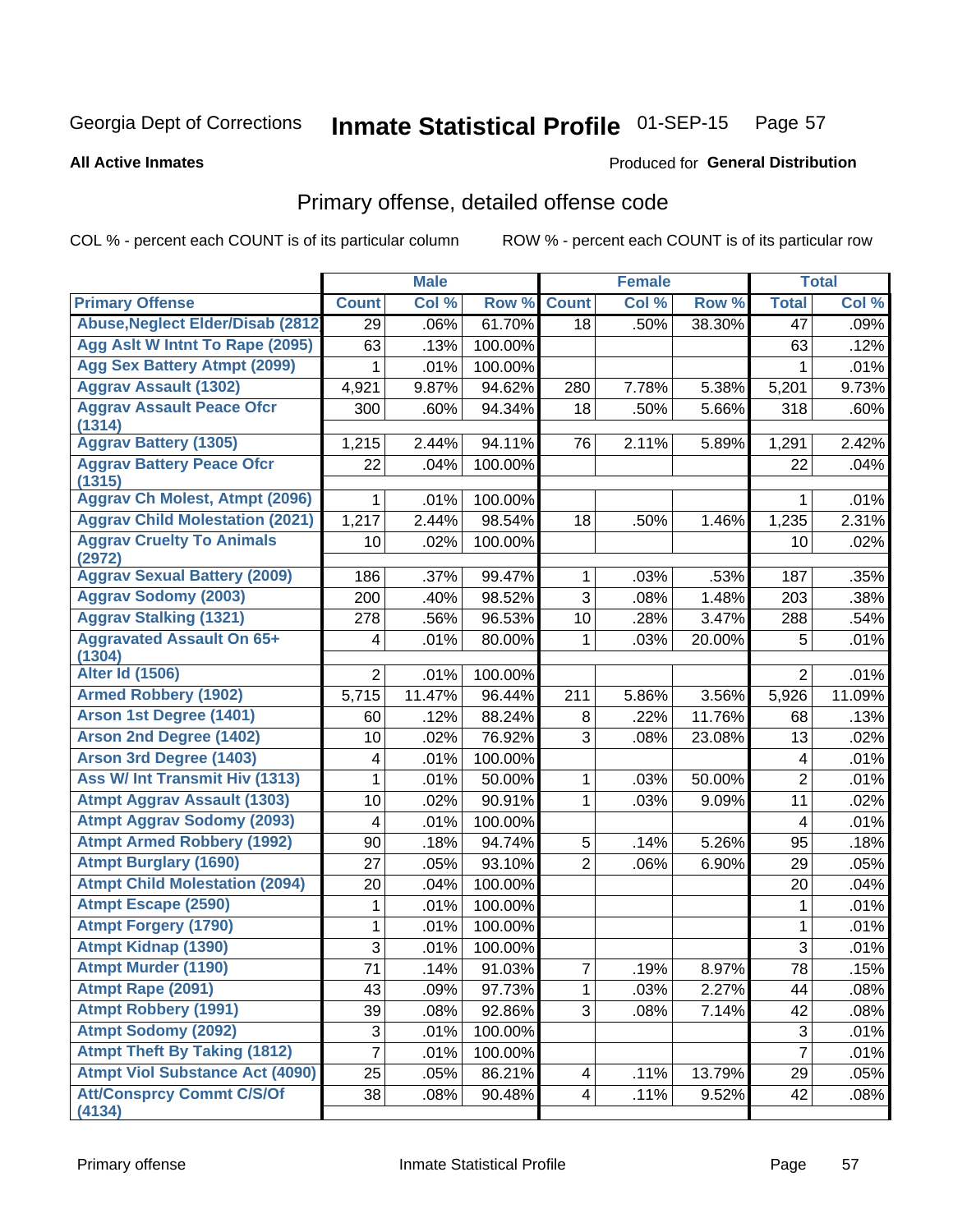# Inmate Statistical Profile 01-SEP-15 Page 58

**All Active Inmates** 

#### Produced for General Distribution

## Primary offense, detailed offense code

COL % - percent each COUNT is of its particular column

|                                                                         |                | <b>Male</b> |         |                         | <b>Female</b> |         |                         | <b>Total</b> |
|-------------------------------------------------------------------------|----------------|-------------|---------|-------------------------|---------------|---------|-------------------------|--------------|
| <b>Primary Offense</b>                                                  | <b>Count</b>   | Col %       | Row %   | <b>Count</b>            | Col %         | Row %   | <b>Total</b>            | Col %        |
| <b>Bad Checks (1704)</b>                                                | 1.             | .01%        | 33.33%  | $\overline{2}$          | .06%          | 66.67%  | 3                       | .01%         |
| <b>Bail Jumping (2511)</b>                                              | 7              | .01%        | 100.00% |                         |               |         | $\overline{7}$          | .01%         |
| <b>Bestiality (2004)</b>                                                | 1              | .01%        | 100.00% |                         |               |         | 1                       | .01%         |
| <b>Bigamy (2007)</b>                                                    | 1              | .01%        | 100.00% |                         |               |         | 1                       | .01%         |
| <b>Bribery Govt Officer (2301)</b>                                      | 1              | .01%        | 50.00%  | 1                       | .03%          | 50.00%  | $\overline{2}$          | .01%         |
| <b>Bribery Of Contestant (2711)</b>                                     | 1              | .01%        | 100.00% |                         |               |         | 1                       | .01%         |
| Burg 1st Aft 6/30/12 (1611)                                             | 1,267          | 2.54%       | 92.48%  | 103                     | 2.86%         | 7.52%   | 1,370                   | 2.56%        |
| Burg 2nd Aft 6/30/12 (1612)                                             | 459            | .92%        | 96.03%  | 19                      | .53%          | 3.97%   | 478                     | .89%         |
| <b>Burg Bef 7/1/12 (1601)</b>                                           | 3,932          | 7.89%       | 96.70%  | 134                     | 3.72%         | 3.30%   | 4,066                   | 7.61%        |
| <b>Carry Concealed Weapon (2901)</b>                                    | 4              | .01%        | 100.00% |                         |               |         | 4                       | .01%         |
| <b>Carry Weapon At School (2915)</b>                                    | 3              | .01%        | 100.00% |                         |               |         | 3                       | .01%         |
| <b>Child Molestation (2019)</b>                                         | 2,641          | 5.30%       | 97.92%  | 56                      | 1.56%         | 2.08%   | 2,697                   | 5.05%        |
| <b>Chop Shop Violation (5003)</b>                                       | 1              | .01%        | 100.00% |                         |               |         | 1                       | .01%         |
| <b>Cnspire Traffic Cntrl Sub (4130)</b>                                 | 10             | .02%        | 90.91%  | 1                       | .03%          | 9.09%   | 11                      | .02%         |
| <b>Computer Pornography (1760)</b>                                      | 50             | .10%        | 100.00% |                         |               |         | 50                      | .09%         |
| <b>Computer Theft (1761)</b>                                            | 7              | .01%        | 41.18%  | 10                      | .28%          | 58.82%  | 17                      | .03%         |
| <b>Computer Trespass (1762)</b>                                         | $\overline{2}$ | .01%        | 100.00% |                         |               |         | $\overline{2}$          | .01%         |
| <b>Conceal Death Of Another (1125)</b>                                  | 13             | .03%        | 76.47%  | $\overline{\mathbf{4}}$ | .11%          | 23.53%  | 17                      | .03%         |
| <b>Conspiracy (9901)</b>                                                | 36             | .07%        | 87.80%  | 5                       | .14%          | 12.20%  | 41                      | .08%         |
| <b>Convsn Paymnts Real Propy</b>                                        | 1              | .01%        | 100.00% |                         |               |         | $\mathbf 1$             | .01%         |
| (1811)<br><b>Crmnl Atmpt (9905)</b>                                     |                |             |         |                         |               |         |                         |              |
|                                                                         | 1              | .01%        | 100.00% |                         |               |         | 1                       | .01%         |
| <b>Crmnl Damage 1st Degree (1501)</b><br><b>Crmnl Damage 2nd Degree</b> | 25             | .05%        | 89.29%  | 3                       | .08%          | 10.71%  | 28                      | .05%         |
| (1502)                                                                  | 85             | .17%        | 98.84%  | 1                       | .03%          | 1.16%   | 86                      | .16%         |
| <b>Crmnl Interfere Govt Prop (2613)</b>                                 | 14             | .03%        | 93.33%  | 1                       | .03%          | 6.67%   | 15                      | .03%         |
| <b>Crmnl Solicitation (9910)</b>                                        | 1              | .01%        | 50.00%  | 1                       | .03%          | 50.00%  | $\overline{2}$          | .01%         |
| <b>Crmnl Trespassing (9912)</b>                                         | 1              | .01%        | 100.00% |                         |               |         | 1                       | .01%         |
| <b>Cruelty To Animals (2971)</b>                                        | 4              | .01%        | 80.00%  | 1                       | .03%          | 20.00%  | 5                       | .01%         |
| <b>Cruelty To Children (2801)</b>                                       | 292            | .59%        | 77.45%  | 85                      | 2.36%         | 22.55%  | 377                     | .71%         |
| <b>Cruelty To Elder Person (2811)</b>                                   | 15             | .03%        | 60.00%  | 10                      | .28%          | 40.00%  | 25                      | .05%         |
| <b>Damage, Destroy Secr Prop</b>                                        |                |             |         | 1                       | .03%          | 100.00% | $\mathbf{1}$            | .01%         |
| (1504)                                                                  |                |             |         |                         |               |         |                         |              |
| <b>Defrauding State (2307)</b>                                          | 1              | .01%        | 100.00% |                         |               |         | 1                       | .01%         |
| <b>Distributing Obscene Mat (2101)</b>                                  | $\overline{2}$ | .01%        | 100.00% |                         |               |         | $\overline{2}$          | .01%         |
| <b>Drvng Habtl Violator (5004)</b>                                      | 4              | .01%        | 100.00% |                         |               |         | $\overline{\mathbf{4}}$ | .01%         |
| Eavesdrop & Surveillance (3001)                                         | 1              | .01%        | 100.00% |                         |               |         | 1.                      | .01%         |
| <b>Entering Vehicle (1880)</b>                                          | 91             | .18%        | 94.79%  | 5                       | .14%          | 5.21%   | 96                      | .18%         |
| <b>Entice Child, Attempted (2090)</b>                                   | 8              | .02%        | 100.00% |                         |               |         | 8                       | .01%         |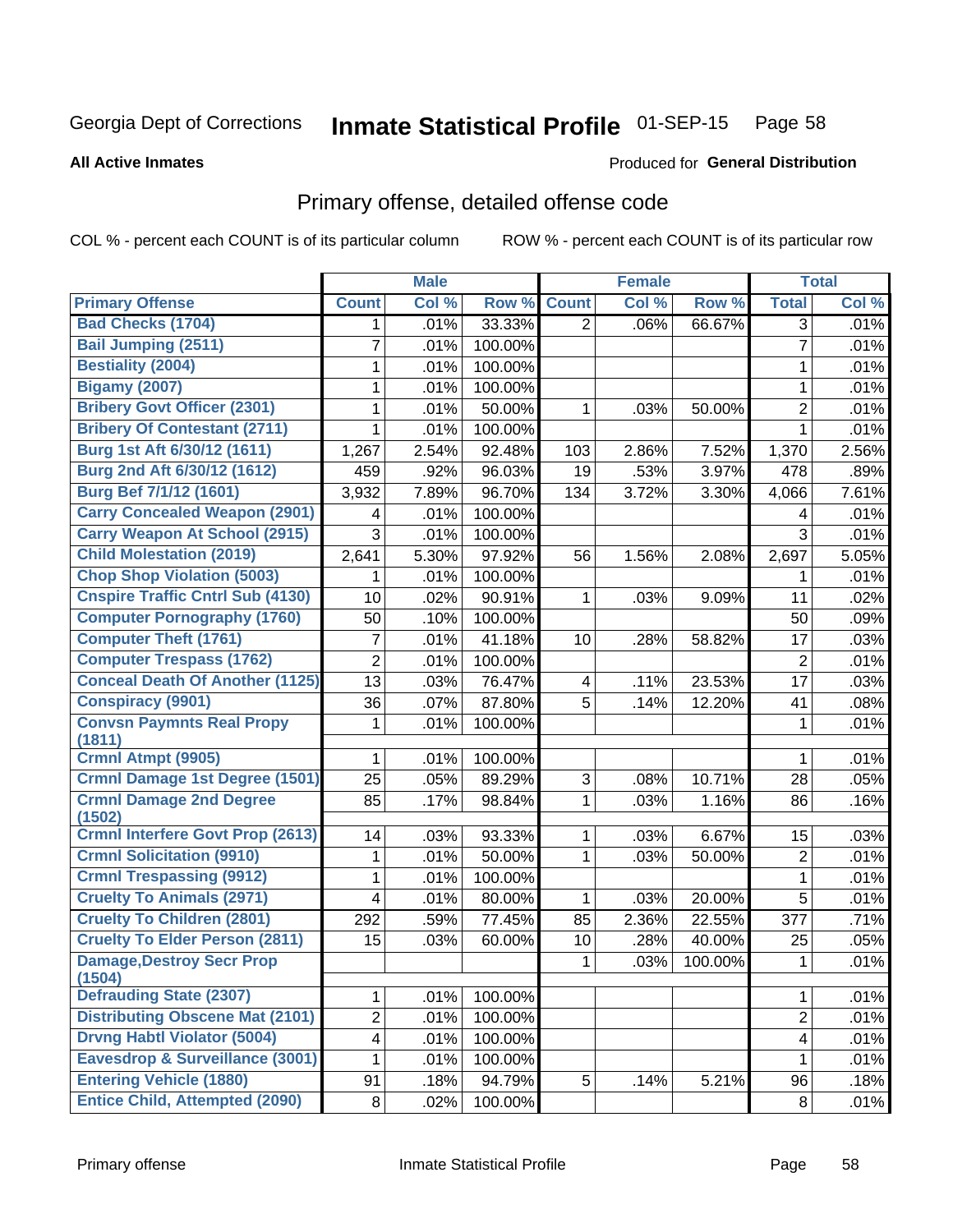#### Inmate Statistical Profile 01-SEP-15 Page 59

**Produced for General Distribution** 

#### **All Active Inmates**

# Primary offense, detailed offense code

COL % - percent each COUNT is of its particular column

|                                            |                 | <b>Male</b> |         |              | <b>Female</b> |         |                  | <b>Total</b> |
|--------------------------------------------|-----------------|-------------|---------|--------------|---------------|---------|------------------|--------------|
| <b>Primary Offense</b>                     | <b>Count</b>    | Col %       | Row %   | <b>Count</b> | Col %         | Row %   | <b>Total</b>     | Col %        |
| <b>Enticing Child-Indec Purp (2020)</b>    | 80              | .16%        | 95.24%  | 4            | .11%          | 4.76%   | 84               | .16%         |
| <b>Escape (2501)</b>                       | 17              | .03%        | 80.95%  | 4            | .11%          | 19.05%  | 21               | .04%         |
| <b>False Certificates (2311)</b>           |                 |             |         | 1            | .03%          | 100.00% | 1                | .01%         |
| <b>False Imprisonment (1308)</b>           | 167             | .34%        | 95.98%  | 7            | .19%          | 4.02%   | 174              | .33%         |
| <b>False Statements Govt (2408)</b>        | 20              | .04%        | 74.07%  | 7            | .19%          | 25.93%  | 27               | .05%         |
| <b>False Swearing (2402)</b>               | 2               | .01%        | 100.00% |              |               |         | $\boldsymbol{2}$ | .01%         |
| <b>False Swearng Writtn Stmt</b><br>(2205) | 3               | .01%        | 100.00% |              |               |         | 3                | .01%         |
| <b>Family Violence Battery (1301)</b>      | 130             | .26%        | 95.59%  | 6            | .17%          | 4.41%   | 136              | .25%         |
| Feticide (1121)                            | 1               | .01%        | 100.00% |              |               |         | 1                | .01%         |
| <b>Feticide By Vehicle (1118)</b>          | 3               | .01%        | 50.00%  | 3            | .08%          | 50.00%  | $6\phantom{1}6$  | .01%         |
| <b>Financial Identity Fraud (1756)</b>     | 43              | .09%        | 55.13%  | 35           | .97%          | 44.87%  | 78               | .15%         |
| <b>Fleeing/Eluding Police (2316)</b>       | 293             | .59%        | 94.21%  | 18           | .50%          | 5.79%   | 311              | .58%         |
| Forg 1st Aft 6/30/12 (1711)                | 62              | .12%        | 65.26%  | 33           | .92%          | 34.74%  | 95               | .18%         |
| Forg 1st Bef 7/1/12 (1701)                 | 502             | 1.01%       | 72.86%  | 187          | 5.19%         | 27.14%  | 689              | 1.29%        |
| Forg 2nd Aft 6/30/12 (1712)                | 30              | .06%        | 81.08%  | 7            | .19%          | 18.92%  | 37               | $.07\%$      |
| Forg 2nd Bef 7/1/12 (1702)                 | 15              | .03%        | 93.75%  | 1            | .03%          | 6.25%   | 16               | .03%         |
| Forg 3rd Aft 6/30/12 (1713)                | 28              | .06%        | 70.00%  | 12           | .33%          | 30.00%  | 40               | .07%         |
| Forg 4th Aft 6/30/12 (1714)                | $\bf 8$         | .02%        | 53.33%  | 7            | .19%          | 46.67%  | 15               | .03%         |
| <b>Forgery Credit Card (1752)</b>          | $\overline{2}$  | .01%        | 100.00% |              |               |         | $\mathbf 2$      | .01%         |
| <b>Fraudulent Access Compute</b><br>(1796) | 4               | .01%        | 57.14%  | 3            | .08%          | 42.86%  | $\overline{7}$   | .01%         |
| <b>Fraudulent Checks (1750)</b>            | 1               | .01%        | 100.00% |              |               |         | 1                | .01%         |
| <b>Fraudulent Credit Card (1753)</b>       | 57              | .11%        | 63.33%  | 33           | .92%          | 36.67%  | 90               | .17%         |
| <b>Gang Participation (9914)</b>           | 26              | .05%        | 100.00% |              |               |         | 26               | .05%         |
| <b>Guard Line W/Weapon/Drugs</b><br>(2963) | 13              | .03%        | 72.22%  | 5            | .14%          | 27.78%  | 18               | .03%         |
| <b>Habit Traf Viol/Impaired (5005)</b>     | 16              | .03%        | 94.12%  | 1            | .03%          | 5.88%   | 17               | .03%         |
| <b>Habit Traf Viol/Other (5006)</b>        | $6\phantom{1}6$ | .01%        | 85.71%  | 1            | .03%          | 14.29%  | $\overline{7}$   | .01%         |
| <b>Hijacking Motor Vehicle (1911)</b>      | 35              | .07%        | 97.22%  | 1            | .03%          | 2.78%   | 36               | .07%         |
| <b>Hindering Appreh Or Pun (2503)</b>      | $\overline{2}$  | .01%        | 100.00% |              |               |         | $\overline{2}$   | .01%         |
| Hit-Run W/Injury/Fatality (5007)           | 17              | .03%        | 73.91%  | 6            | .17%          | 26.09%  | 23               | .04%         |
| <b>Homicide By Vessel (1124)</b>           | 40              | .08%        | 88.89%  | 5            | .14%          | 11.11%  | 45               | .08%         |
| <b>Illegal Attm To Obt Drugs (4011)</b>    | 2               | .01%        | 40.00%  | 3            | .08%          | 60.00%  | 5                | .01%         |
| <b>Impersonating Officer (2405)</b>        | 5               | .01%        | 100.00% |              |               |         | 5                | .01%         |
| <b>Impersonation (2404)</b>                | 1               | .01%        | 100.00% |              |               |         | 1                | .01%         |
| <b>Incest (2006)</b>                       | 201             | .40%        | 99.50%  | 1            | .03%          | .50%    | 202              | .38%         |
| <b>Incest, Atmpt (2098)</b>                | 1.              | .01%        | 100.00% |              |               |         |                  | .01%         |
| <b>Inciting To Insurrection (2203)</b>     | $\overline{c}$  | .01%        | 66.67%  | 1            | .03%          | 33.33%  | 3                | .01%         |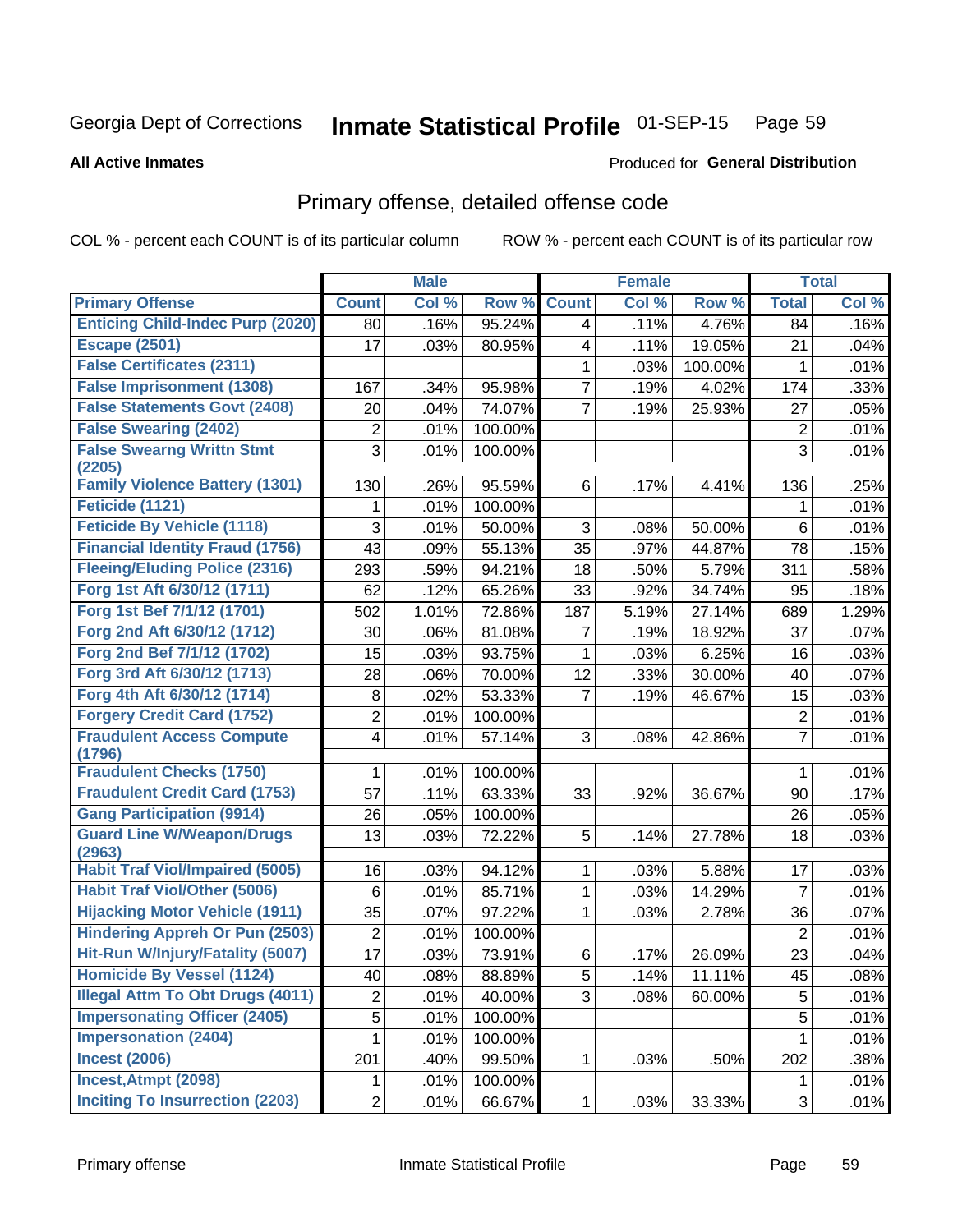#### Inmate Statistical Profile 01-SEP-15 Page 60

**All Active Inmates** 

#### Produced for General Distribution

## Primary offense, detailed offense code

COL % - percent each COUNT is of its particular column

|                                             |                  | <b>Male</b> |         |                | <b>Female</b> |         |                | <b>Total</b> |
|---------------------------------------------|------------------|-------------|---------|----------------|---------------|---------|----------------|--------------|
| <b>Primary Offense</b>                      | <b>Count</b>     | Col %       | Row %   | <b>Count</b>   | Col %         | Row %   | <b>Total</b>   | Col %        |
| <b>Influencing Witness (2313)</b>           | 5                | .01%        | 83.33%  | $\mathbf 1$    | .03%          | 16.67%  | 6              | .01%         |
| <b>Injury By Vehicle (1318)</b>             | 81               | .16%        | 82.65%  | 17             | .47%          | 17.35%  | 98             | .18%         |
| <b>Interference With Custody (1312)</b>     | 14               | .03%        | 93.33%  | 1              | .03%          | 6.67%   | 15             | .03%         |
| <b>Involuntary Manslaughter (1103)</b>      | 151              | .30%        | 84.36%  | 28             | .78%          | 15.64%  | 179            | .33%         |
| Kidnapping (1311)                           | 1,513            | 3.04%       | 97.42%  | 40             | 1.11%         | 2.58%   | 1,553          | 2.91%        |
| <b>Livestock Theft (1817)</b>               | 3                | .01%        | 100.00% |                |               |         | 3              | .01%         |
| <b>Malicious Conf Sane Pers (1310)</b>      |                  |             |         | 1              | .03%          | 100.00% | 1              | .01%         |
| Manf Methamph 200-399 Gm<br>(4144)          | 12               | .02%        | 92.31%  | 1              | .03%          | 7.69%   | 13             | .02%         |
| Manf Methamph 28-199 Gm<br>(4143)           | 18               | .04%        | 85.71%  | 3              | .08%          | 14.29%  | 21             | .04%         |
| Manf Methamph 400+ Gm (4145)                |                  | .01%        | 100.00% |                |               |         | 1              | .01%         |
| <b>Manf Methamph Unspec Amt</b><br>(4147)   | 155              | .31%        | 93.94%  | 10             | .28%          | 6.06%   | 165            | .31%         |
| <b>Manufact Meth Near Child (2803)</b>      | 12               | .02%        | 85.71%  | 2              | .06%          | 14.29%  | 14             | .03%         |
| <b>Misc Assault/Battery (1300)</b>          | 10               | .02%        | 100.00% |                |               |         | 10             | .02%         |
| <b>Misc Correctionl Inst Off (6200)</b>     | 3                | .01%        | 75.00%  | 1              | .03%          | 25.00%  | 4              | .01%         |
| <b>Misc Drugs Trafficking (4100)</b>        | 8                | .02%        | 100.00% |                |               |         | 8              | .01%         |
| <b>Misc Family Violence (1306)</b>          | 1                | .01%        | 100.00% |                |               |         | 1              | .01%         |
| <b>Misc Forgery (1700)</b>                  | 3                | .01%        | 75.00%  | 1              | .03%          | 25.00%  | 4              | .01%         |
| <b>Misc Fraud (1799)</b>                    | $\boldsymbol{9}$ | .02%        | 69.23%  | 4              | .11%          | 30.77%  | 13             | .02%         |
| <b>Misc Homicide Offense (1100)</b>         | $\mathsf g$      | .02%        | 90.00%  | 1              | .03%          | 10.00%  | 10             | .02%         |
| <b>Misc Invasion Of Privacy (3000)</b>      | 3                | .01%        | 100.00% |                |               |         | 3              | .01%         |
| <b>Misc Mrals/Pblic H/Safty (6000)</b>      | 1                | .01%        | 100.00% |                |               |         | 1              | .01%         |
| <b>Misc Sexual Offense (2000)</b>           | 16               | .03%        | 80.00%  | 4              | .11%          | 20.00%  | 20             | .04%         |
| <b>Misc Weapon/Explosive Off</b><br>(2900)  | 1                | .01%        | 100.00% |                |               |         | 1              | .01%         |
| <b>Murder (1101)</b>                        | 5,668            | 11.37%      | 93.86%  | 371            | 10.30%        | 6.14%   | 6,039          | 11.30%       |
| <b>Murder, Conspire To Commit</b><br>(1191) | 9                | .02%        | 100.00% |                |               |         | 9              | .02%         |
| <b>Mutiny In Penal Inst (2507)</b>          | 7                | .01%        | 100.00% |                |               |         | 7              | .01%         |
| <b>Obstr Of Law Enf Officer (2314)</b>      | 412              | .83%        | 91.76%  | 37             | 1.03%         | 8.24%   | 449            | .84%         |
| <b>Pandering By Compulsion (2017)</b>       | 3                | .01%        | 100.00% |                |               |         | 3              | .01%         |
| Peeping Tom (3002)                          | 17               | .03%        | 100.00% |                |               |         | 17             | .03%         |
| <b>Perjury (2401)</b>                       | 4                | .01%        | 100.00% |                |               |         | 4              | .01%         |
| Pimping A Minor Under 18 (2016)             | 9                | .02%        | 81.82%  | $\overline{2}$ | .06%          | 18.18%  | 11             | .02%         |
| <b>Poss Contraband Articles (5171)</b>      | $\overline{2}$   | .01%        | 100.00% |                |               |         | $\overline{2}$ | .01%         |
| <b>Poss Dep Stim Cntrf Drugs</b><br>(4007)  | 65               | .13%        | 69.89%  | 28             | .78%          | 30.11%  | 93             | .17%         |
| Poss Drug Related Matrl (4016)              | 15               | .03%        | 78.95%  | 4 <sup>1</sup> | .11%          | 21.05%  | 19             | .04%         |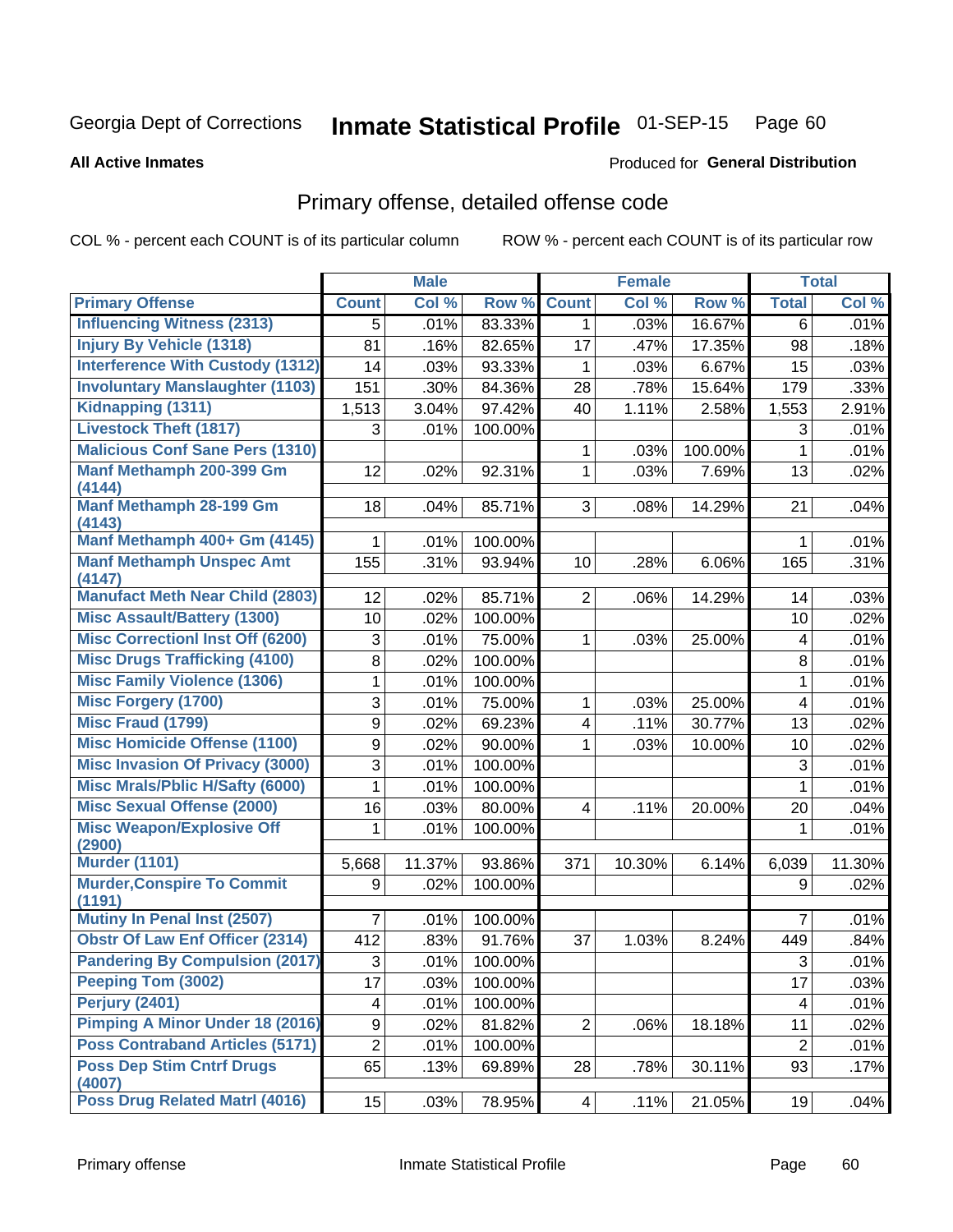#### Inmate Statistical Profile 01-SEP-15 Page 61

#### **All Active Inmates**

### Produced for General Distribution

## Primary offense, detailed offense code

COL % - percent each COUNT is of its particular column

|                                             |                | <b>Male</b> |         |                         | <b>Female</b> |        |                | <b>Total</b> |
|---------------------------------------------|----------------|-------------|---------|-------------------------|---------------|--------|----------------|--------------|
| <b>Primary Offense</b>                      | <b>Count</b>   | Col %       | Row %   | <b>Count</b>            | Col %         | Row %  | <b>Total</b>   | Col %        |
| <b>Poss Ephedrine (4030)</b>                | $\overline{2}$ | .01%        | 66.67%  | $\mathbf{1}$            | .03%          | 33.33% | 3              | .01%         |
| Poss Firearm 1st Offender (2913)            | 83             | .17%        | 95.40%  | $\overline{\mathbf{4}}$ | .11%          | 4.60%  | 87             | .16%         |
| <b>Poss Firearm Convct Felon</b>            | 975            | 1.96%       | 96.73%  | 33                      | .92%          | 3.27%  | 1,008          | 1.89%        |
| (2914)                                      |                |             |         |                         |               |        |                |              |
| <b>Poss Knife During Crime (2911)</b>       | 3              | .01%        | 100.00% |                         |               |        | 3              | .01%         |
| Poss Mda/Extsy (4033)                       | $\overline{2}$ | .01%        | 100.00% |                         |               |        | $\overline{2}$ | .01%         |
| Poss Methamphetamine (4031)                 | 427            | .86%        | 77.64%  | 123                     | 3.42%         | 22.36% | 550            | 1.03%        |
| <b>Poss Narcotics Opiates (4006)</b>        | 74             | .15%        | 81.32%  | 17                      | .47%          | 18.68% | 91             | .17%         |
| <b>Poss Of Certain Weapons (2912)</b>       | 24             | .05%        | 88.89%  | 3                       | .08%          | 11.11% | 27             | .05%         |
| Poss Of Cocaine (4022)                      | 467            | .94%        | 87.62%  | 66                      | 1.83%         | 12.38% | 533            | 1.00%        |
| <b>Poss Of Firearm Dur Crime</b><br>(2910)  | 505            | 1.01%       | 95.83%  | 22                      | .61%          | 4.17%  | 527            | .99%         |
| <b>Poss Of Lsd (4008)</b>                   | 1              | .01%        | 100.00% |                         |               |        | 1              | .01%         |
| Poss Of Marijuana (4009)                    | 73             | .15%        | 96.05%  | 3                       | .08%          | 3.95%  | 76             | .14%         |
| Poss Tools Commit Crime (1602)              | 20             | .04%        | 95.24%  | $\mathbf{1}$            | .03%          | 4.76%  | 21             | .04%         |
| Poss W Int Dis Other Drug (4053)            | 106            | .21%        | 84.80%  | 19                      | .53%          | 15.20% | 125            | .23%         |
| <b>Poss W Int Dist Cocaine (4050)</b>       | 362            | .73%        | 95.26%  | 18                      | .50%          | 4.74%  | 380            | .71%         |
| Poss W Int Dist Marijuana (4051)            | 682            | 1.37%       | 95.79%  | 30                      | .83%          | 4.21%  | 712            | 1.33%        |
| Poss W Int Dist Meth (4052)                 | 336            | .67%        | 80.38%  | 82                      | 2.28%         | 19.62% | 418            | .78%         |
| <b>Poss Wpn, Drugs By Prisnr</b><br>(2965)  | 50             | .10%        | 87.72%  | $\overline{7}$          | .19%          | 12.28% | 57             | .11%         |
| <b>Prov Sex Mater To Minors (2110)</b>      | 1              | .01%        | 100.00% |                         |               |        | $\mathbf 1$    | .01%         |
| <b>Racketeering (3404)</b>                  | 79             | .16%        | 66.39%  | 40                      | 1.11%         | 33.61% | 119            | .22%         |
| <b>Rape (2001)</b>                          | 1,774          | 3.56%       | 99.50%  | 9                       | .25%          | .50%   | 1,783          | 3.34%        |
| <b>Reck Cond Infected Person</b><br>(1317)  | 11             | .02%        | 84.62%  | $\overline{2}$          | .06%          | 15.38% | 13             | .02%         |
| <b>Removal Baggage, Cargo Etc</b><br>(2761) | $\mathbf{1}$   | .01%        | 100.00% |                         |               |        | 1              | .01%         |
| <b>Robbery (1901)</b>                       | 1,466          | 2.94%       | 93.38%  | 104                     | 2.89%         | 6.62%  | 1,570          | 2.94%        |
| <b>Robbery By Force (1903)</b>              | 220            | .44%        | 91.67%  | 20                      | .56%          | 8.33%  | 240            | .45%         |
| <b>Robbery By Intimidation (1904)</b>       | 255            | .51%        | 92.06%  | 22                      | .61%          | 7.94%  | 277            | .52%         |
| <b>Robbery By Sudden Snatch</b><br>(1905)   | 128            | .26%        | 93.43%  | 9                       | .25%          | 6.57%  | 137            | .26%         |
| <b>S/D Cocaine (4021)</b>                   | 578            | 1.16%       | 95.38%  | 28                      | .78%          | 4.62%  | 606            | 1.13%        |
| S/D Cont Sub Public (4017)                  | 38             | .08%        | 97.44%  | 1                       | .03%          | 2.56%  | 39             | .07%         |
| S/D Cont Sub School (4018)                  | 40             | .08%        | 97.56%  | 1                       | .03%          | 2.44%  | 41             | .08%         |
| S/D Dep Stim Cntrf Drugs (4002)             | 53             | .11%        | 77.94%  | 15                      | .42%          | 22.06% | 68             | .13%         |
| <b>S/D Narcotics Opiates (4001)</b>         | 19             | .04%        | 86.36%  | 3                       | .08%          | 13.64% | 22             | .04%         |
| S/D Of Marijuana (4004)                     | 294            | .59%        | 95.77%  | 13                      | .36%          | 4.23%  | 307            | .57%         |
| Sale Mda/Extsy (4034)                       | 1              | .01%        | 100.00% |                         |               |        | 1              | .01%         |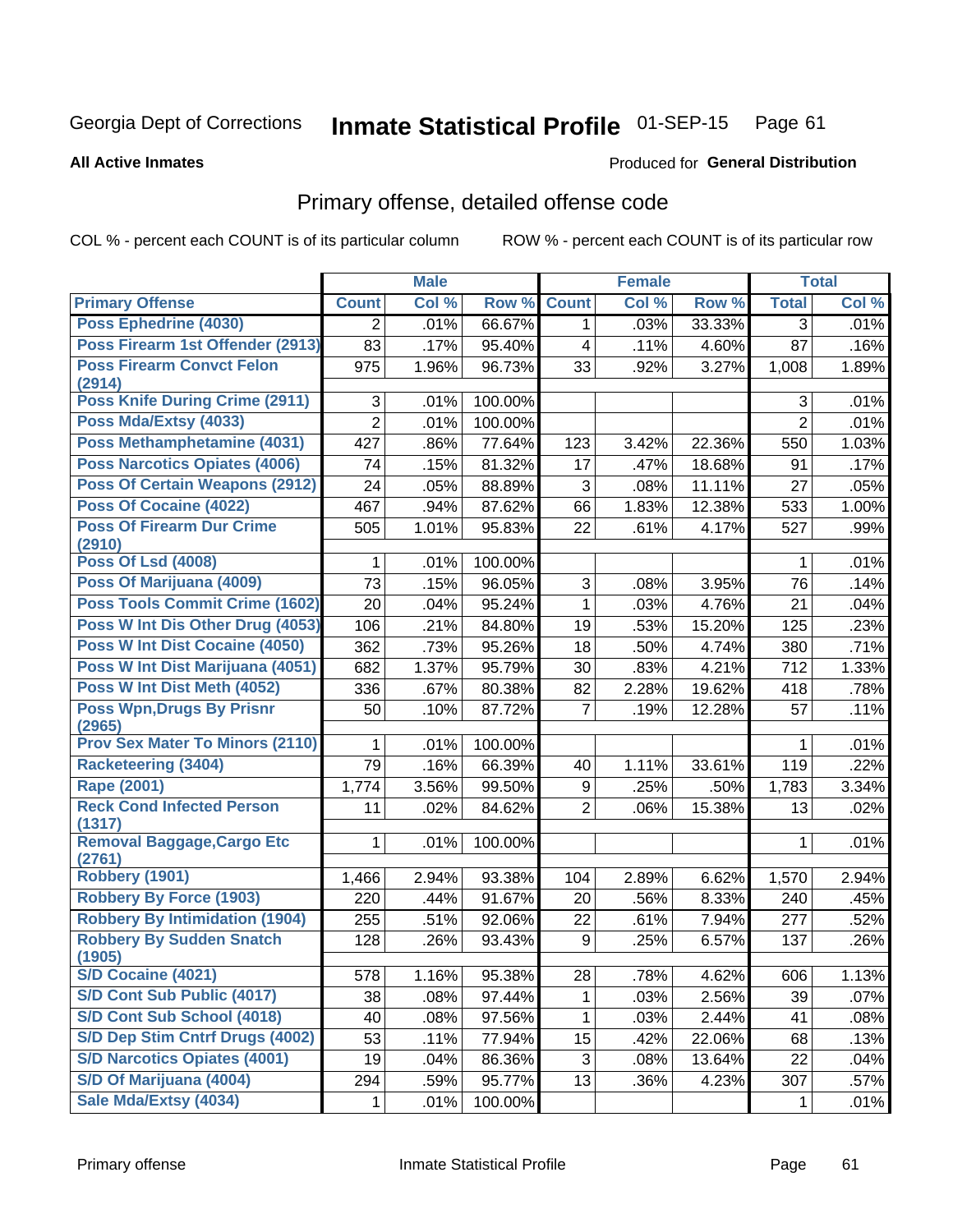#### Inmate Statistical Profile 01-SEP-15 Page 62

**All Active Inmates** 

### **Produced for General Distribution**

### Primary offense, detailed offense code

COL % - percent each COUNT is of its particular column

|                                            | <b>Male</b>    |       |         | <b>Female</b>  | <b>Total</b> |         |                  |       |
|--------------------------------------------|----------------|-------|---------|----------------|--------------|---------|------------------|-------|
| <b>Primary Offense</b>                     | <b>Count</b>   | Col % | Row %   | <b>Count</b>   | Col %        | Row %   | <b>Total</b>     | Col % |
| Sale Methamphetamine (4032)                | 169            | .34%  | 78.97%  | 45             | 1.25%        | 21.03%  | 214              | .40%  |
| <b>Sex Exploitation Child (2843)</b>       | 173            | .35%  | 98.86%  | $\overline{2}$ | .06%         | 1.14%   | 175              | .33%  |
| <b>Sex Offender Fail Registr (2026)</b>    | 459            | .92%  | 99.14%  | $\overline{4}$ | .11%         | .86%    | 463              | .87%  |
| <b>Sex Offender Fail To Move (2028)</b>    | 6              | .01%  | 100.00% |                |              |         | 6                | .01%  |
| Sexl/Asslt/Agn/Pers/Cstdy (2023)           | 13             | .03%  | 92.86%  | $\mathbf{1}$   | .03%         | 7.14%   | 14               | .03%  |
| <b>Sexual Aslt By Therapist (2024)</b>     |                |       |         | 1              | .03%         | 100.00% | 1                | .01%  |
| <b>Sexual Battery (2011)</b>               | 190            | .38%  | 98.96%  | $\overline{2}$ | .06%         | 1.04%   | 192              | .36%  |
| <b>Simple Battery (1316)</b>               | 17             | .03%  | 100.00% |                |              |         | 17               | .03%  |
| <b>Sodomy (2002)</b>                       | 16             | .03%  | 94.12%  | 1              | .03%         | 5.88%   | 17               | .03%  |
| <b>Solicit Sodomy From Minor</b>           | 5              | .01%  | 100.00% |                |              |         | 5                | .01%  |
| (2025)                                     |                |       |         |                |              |         |                  |       |
| Stalking (1320)                            | 8              | .02%  | 100.00% |                |              |         | 8                | .01%  |
| <b>Statutory Rape (2018)</b>               | 815            | 1.64% | 97.84%  | 18             | .50%         | 2.16%   | 833              | 1.56% |
| <b>Statutory Rape, Atmpt (2097)</b>        | 1              | .01%  | 100.00% |                |              |         | 1                | .01%  |
| <b>Tampering With Evidence (2315)</b>      | 8              | .02%  | 88.89%  | 1              | .03%         | 11.11%  | $9\,$            | .02%  |
| <b>Terrorist Threats &amp; Acts (1307)</b> | 385            | .77%  | 95.06%  | 20             | .56%         | 4.94%   | 405              | .76%  |
| <b>Theft Bring Prop In State (1815)</b>    | 9              | .02%  | 81.82%  | $\overline{c}$ | .06%         | 18.18%  | 11               | .02%  |
| <b>Theft By Conversion (1808)</b>          | 21             | .04%  | 87.50%  | $\overline{3}$ | .08%         | 12.50%  | 24               | .04%  |
| <b>Theft By Deception (1803)</b>           | 33             | .07%  | 86.84%  | 5              | .14%         | 13.16%  | 38               | .07%  |
| <b>Theft By Extortion (1804)</b>           | $\overline{2}$ | .01%  | 100.00% |                |              |         | $\overline{2}$   | .01%  |
| <b>Theft By Rec Stolen Prop (1806)</b>     | 562            | 1.13% | 91.23%  | 54             | 1.50%        | 8.77%   | 616              | 1.15% |
| <b>Theft By Shoplifting (1821)</b>         | 358            | .72%  | 68.98%  | 161            | 4.47%        | 31.02%  | 519              | .97%  |
| <b>Theft By Taking (1802)</b>              | 775            | 1.56% | 83.87%  | 149            | 4.14%        | 16.13%  | 924              | 1.73% |
| <b>Theft Credit Card (1751)</b>            | 20             | .04%  | 76.92%  | 6              | .17%         | 23.08%  | 26               | .05%  |
| Theft Motorveh Or Part (1813)              | 41             | .08%  | 97.62%  | $\mathbf 1$    | .03%         | 2.38%   | 42               | .08%  |
| <b>Theft Of Lost Property (1805)</b>       | 1              | .01%  | 100.00% |                |              |         | 1                | .01%  |
| <b>Theft Of Services (1807)</b>            | $\overline{c}$ | .01%  | 100.00% |                |              |         | $\boldsymbol{2}$ | .01%  |
| <b>Theft Recv Prop Out State (1816)</b>    | $\overline{2}$ | .01%  | 100.00% |                |              |         | $\overline{2}$   | .01%  |
| <b>Traf Amphtmine 200-399 Gm</b>           | $\overline{3}$ | .01%  | 100.00% |                |              |         | $\overline{3}$   | .01%  |
| (4127)                                     |                |       |         |                |              |         |                  |       |
| <b>Traf Amphtmine 28-199 Gm</b>            | 3              | .01%  | 100.00% |                |              |         | 3                | .01%  |
| (4126)<br>Traf Amphtmine 400+ Gm (4128)    | 5              | .01%  | 100.00% |                |              |         | 5                | .01%  |
| <b>Traf Cocaine 201-400 Gm (4102)</b>      | 134            | .27%  | 97.81%  | 3 <sup>1</sup> | .08%         | 2.19%   | 137              | .26%  |
| <b>Traf Cocaine 401+ Gm (4103)</b>         | 118            | .24%  | 95.16%  | 6              | .17%         | 4.84%   | 124              | .23%  |
| Traf Cocaine Less 200 Gm (4101)            | 288            | .58%  | 96.00%  | 12             | .33%         | 4.00%   | 300              | .56%  |
| <b>Traf Marijna 10-2000 Lb (4121)</b>      | 76             | .15%  | 92.68%  | 6              | .17%         | 7.32%   | 82               | .15%  |
| <b>Traf Marijna 10001+ Lb (4123)</b>       |                |       | 100.00% |                |              |         |                  |       |
| Traf Mda/Extsy 200-399gm                   | 1              | .01%  |         |                |              |         | 1                | .01%  |
|                                            | 4              | .01%  | 80.00%  | $\mathbf 1$    | .03%         | 20.00%  | 5                | .01%  |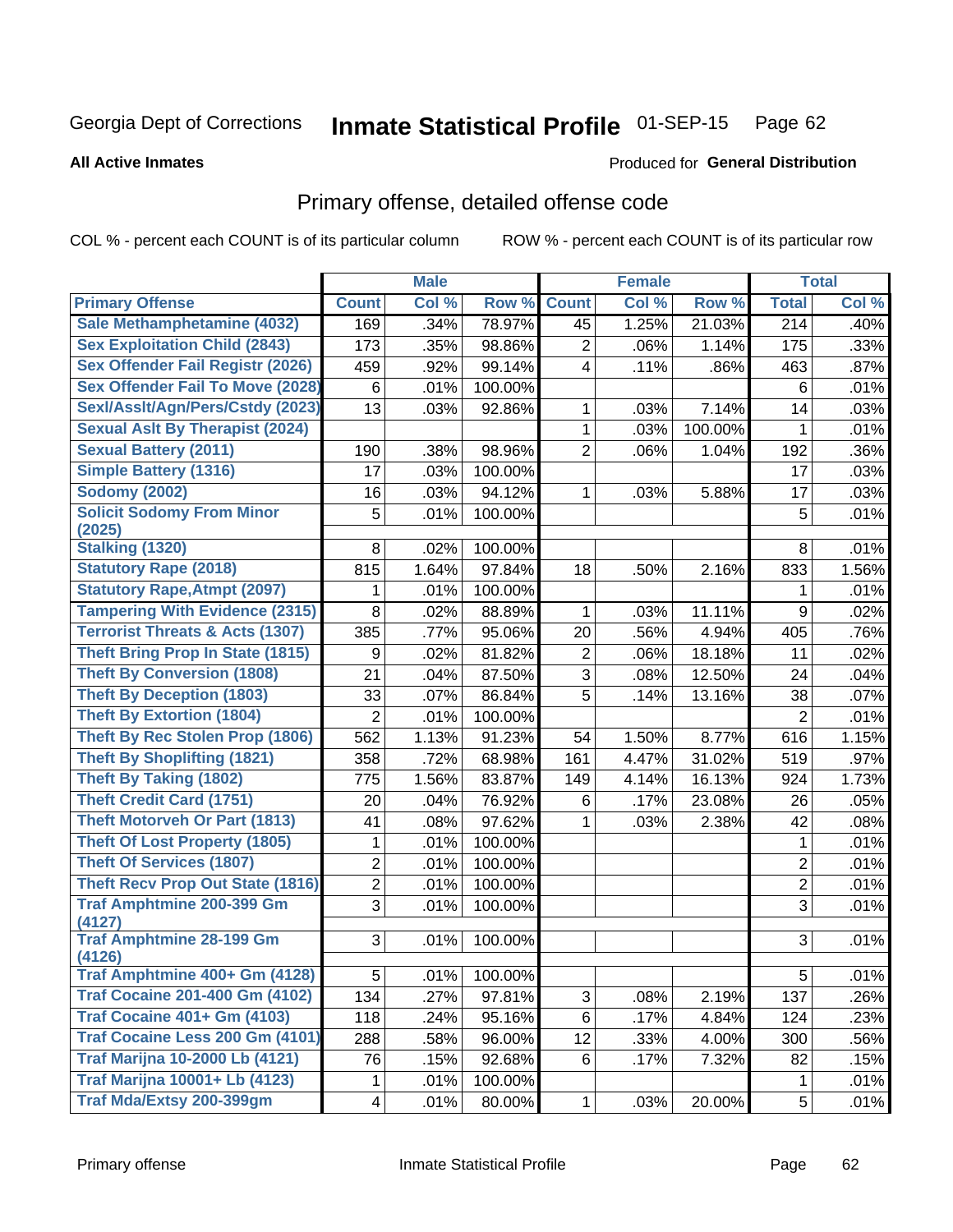#### Inmate Statistical Profile 01-SEP-15 Page 63

**All Active Inmates** 

### **Produced for General Distribution**

## Primary offense, detailed offense code

COL % - percent each COUNT is of its particular column

| Col %<br>Row %<br>Col %<br>Row %<br>Col %<br><b>Primary Offense</b><br><b>Count</b><br><b>Count</b><br><b>Total</b><br>(4151)<br><b>Traf Mda/Extsy 28-199gm (4150)</b><br>85.71%<br>$\overline{2}$<br>14.29%<br>12<br>.02%<br>.06%<br>.03%<br>14<br>Traf Mda/Extsy 400+Gm (4152)<br>.01%<br>100.00%<br>.01%<br>1<br>1<br>Traf Methamph 200-399 Gm<br>81<br>.16%<br>89.01%<br>.28%<br>10.99%<br>.17%<br>10<br>91<br>(4141)<br><b>Traf Methamph 28-199 Gm</b><br>.44%<br>84.67%<br>1.11%<br>15.33%<br>.49%<br>221<br>40<br>261<br>(4140)<br>Traf Methamph 400+ Gm (4142)<br>89.47%<br>10.53%<br>.11%<br>51<br>.10%<br>6<br>.17%<br>57<br><b>Traf Methamph Unspec Amt</b><br>73<br>80.22%<br>18<br>.15%<br>.50%<br>19.78%<br>.17%<br>91<br>(4146)<br><b>Traf Methaqualone&lt; 400 Gm</b><br>.01%<br>100.00%<br>.01%<br>1<br>1<br>(4124)<br><b>Traf Narcotic 15-28 Gm (4112)</b><br>.02%<br>85.71%<br>.03%<br>12<br>$\overline{2}$<br>.06%<br>14.29%<br>14<br>Traf Narcotic 29+ Gm (4113)<br>16<br>.03%<br>100.00%<br>16<br>.03%<br><b>Traf Narcotic Less 14 Gm (4111)</b><br>15<br>100.00%<br>.03%<br>15<br>.03%<br><b>Unauth Dist Contrild Sub (4135)</b><br>.01%<br>100.00%<br>.01%<br>1<br>1<br><b>Unauth Dist Recrd Devices</b><br>.01%<br>100.00%<br>.01%<br>1<br>1<br>(9907)<br><b>Unknown Offense (9999)</b><br>80.95%<br>17<br>.03%<br>.11%<br>19.05%<br>.04%<br>4<br>21<br>Uniwfl Mfg/Del/Dist N-C S (4014)<br>86.67%<br>$\overline{2}$<br>13.33%<br>13<br>.03%<br>.06%<br>15<br>.03%<br><b>Use Comm Facity Vio C Sub</b><br>$\overline{2}$<br>66.67%<br>$\mathbf{1}$<br>33.33%<br>.01%<br>.03%<br>3<br>.01%<br>(4133)<br><b>Vehicular Homicide (1123)</b><br>.55%<br>82.67%<br>57<br>1.58%<br>17.33%<br>.62%<br>272<br>329<br><b>Viol Dngrous Drgs Act (4013)</b><br>.39%<br>192<br>82.40%<br>1.14%<br>17.60%<br>41<br>233<br>.44%<br><b>Viol Ga Cntrl Sbst Act (4012)</b><br>.12%<br>93.75%<br>.11%<br>60<br>6.25%<br>.12%<br>4<br>64<br><b>Viol Motor Vehicle Laws (5001)</b><br>90.70%<br>9.30%<br>39<br>.08%<br>.11%<br>.08%<br>4<br>43<br><b>Viol Oath Public Offcr (2302)</b><br>75.00%<br>25.00%<br>3<br>.01%<br>.03%<br>.01%<br>$\mathbf 1$<br>$\overline{4}$<br><b>Violatn Othr States Law (8001)</b><br>21<br>67.74%<br>.04%<br>10<br>.28%<br>32.26%<br>31<br>.06%<br><b>Vol Manslaughter Of Fetus</b><br>100.00%<br>4<br>.01%<br>.01%<br>4<br>(1119)<br><b>Voluntary Manslaughter (1102)</b><br>2.18%<br>89.37%<br>2.27%<br>1,085<br>129<br>3.58%<br>10.63%<br>1,214<br><b>Abandonment Of Dep Child (11)</b><br>100.00%<br>5<br>.01%<br>5<br>.01%<br><b>Agg Assault With Knife (26)</b><br>.01%<br>100.00%<br>.01%<br>1<br>1<br><b>Assault &amp; Battery (21)</b><br>.01%<br>100.00%<br>6<br>.01%<br>6<br><b>Bad Checks (52)</b><br>$\overline{2}$<br>.03%<br>33.33%<br>3<br>.01%<br>66.67%<br>$\mathbf 1$<br>.01%<br><b>Burglary (45)</b><br>8<br>.02%<br>100.00%<br>8<br>.01%<br><b>Cheating &amp; Swindling (51)</b><br>.01%<br>100.00%<br>.01%<br>1<br>1<br><b>Cpwl &amp; Concealed Weapon (93)</b><br>5<br>5<br>.01%<br>100.00%<br>.01%<br><b>Crmnl Attempt (98)</b><br>$\overline{2}$<br>$\overline{2}$<br>.01%<br>100.00%<br>.01% |                 |   | <b>Male</b> |         | <b>Female</b> |   | <b>Total</b> |
|------------------------------------------------------------------------------------------------------------------------------------------------------------------------------------------------------------------------------------------------------------------------------------------------------------------------------------------------------------------------------------------------------------------------------------------------------------------------------------------------------------------------------------------------------------------------------------------------------------------------------------------------------------------------------------------------------------------------------------------------------------------------------------------------------------------------------------------------------------------------------------------------------------------------------------------------------------------------------------------------------------------------------------------------------------------------------------------------------------------------------------------------------------------------------------------------------------------------------------------------------------------------------------------------------------------------------------------------------------------------------------------------------------------------------------------------------------------------------------------------------------------------------------------------------------------------------------------------------------------------------------------------------------------------------------------------------------------------------------------------------------------------------------------------------------------------------------------------------------------------------------------------------------------------------------------------------------------------------------------------------------------------------------------------------------------------------------------------------------------------------------------------------------------------------------------------------------------------------------------------------------------------------------------------------------------------------------------------------------------------------------------------------------------------------------------------------------------------------------------------------------------------------------------------------------------------------------------------------------------------------------------------------------------------------------------------------------------------------------------------------------------------------------------------------------------------------------------------------------------------------------------------------------------------------------------------------------------------------------------------------------------------------------------------------------------------------------------------------------------------------------------------------------|-----------------|---|-------------|---------|---------------|---|--------------|
|                                                                                                                                                                                                                                                                                                                                                                                                                                                                                                                                                                                                                                                                                                                                                                                                                                                                                                                                                                                                                                                                                                                                                                                                                                                                                                                                                                                                                                                                                                                                                                                                                                                                                                                                                                                                                                                                                                                                                                                                                                                                                                                                                                                                                                                                                                                                                                                                                                                                                                                                                                                                                                                                                                                                                                                                                                                                                                                                                                                                                                                                                                                                                            |                 |   |             |         |               |   |              |
|                                                                                                                                                                                                                                                                                                                                                                                                                                                                                                                                                                                                                                                                                                                                                                                                                                                                                                                                                                                                                                                                                                                                                                                                                                                                                                                                                                                                                                                                                                                                                                                                                                                                                                                                                                                                                                                                                                                                                                                                                                                                                                                                                                                                                                                                                                                                                                                                                                                                                                                                                                                                                                                                                                                                                                                                                                                                                                                                                                                                                                                                                                                                                            |                 |   |             |         |               |   |              |
|                                                                                                                                                                                                                                                                                                                                                                                                                                                                                                                                                                                                                                                                                                                                                                                                                                                                                                                                                                                                                                                                                                                                                                                                                                                                                                                                                                                                                                                                                                                                                                                                                                                                                                                                                                                                                                                                                                                                                                                                                                                                                                                                                                                                                                                                                                                                                                                                                                                                                                                                                                                                                                                                                                                                                                                                                                                                                                                                                                                                                                                                                                                                                            |                 |   |             |         |               |   |              |
|                                                                                                                                                                                                                                                                                                                                                                                                                                                                                                                                                                                                                                                                                                                                                                                                                                                                                                                                                                                                                                                                                                                                                                                                                                                                                                                                                                                                                                                                                                                                                                                                                                                                                                                                                                                                                                                                                                                                                                                                                                                                                                                                                                                                                                                                                                                                                                                                                                                                                                                                                                                                                                                                                                                                                                                                                                                                                                                                                                                                                                                                                                                                                            |                 |   |             |         |               |   |              |
|                                                                                                                                                                                                                                                                                                                                                                                                                                                                                                                                                                                                                                                                                                                                                                                                                                                                                                                                                                                                                                                                                                                                                                                                                                                                                                                                                                                                                                                                                                                                                                                                                                                                                                                                                                                                                                                                                                                                                                                                                                                                                                                                                                                                                                                                                                                                                                                                                                                                                                                                                                                                                                                                                                                                                                                                                                                                                                                                                                                                                                                                                                                                                            |                 |   |             |         |               |   |              |
|                                                                                                                                                                                                                                                                                                                                                                                                                                                                                                                                                                                                                                                                                                                                                                                                                                                                                                                                                                                                                                                                                                                                                                                                                                                                                                                                                                                                                                                                                                                                                                                                                                                                                                                                                                                                                                                                                                                                                                                                                                                                                                                                                                                                                                                                                                                                                                                                                                                                                                                                                                                                                                                                                                                                                                                                                                                                                                                                                                                                                                                                                                                                                            |                 |   |             |         |               |   |              |
|                                                                                                                                                                                                                                                                                                                                                                                                                                                                                                                                                                                                                                                                                                                                                                                                                                                                                                                                                                                                                                                                                                                                                                                                                                                                                                                                                                                                                                                                                                                                                                                                                                                                                                                                                                                                                                                                                                                                                                                                                                                                                                                                                                                                                                                                                                                                                                                                                                                                                                                                                                                                                                                                                                                                                                                                                                                                                                                                                                                                                                                                                                                                                            |                 |   |             |         |               |   |              |
|                                                                                                                                                                                                                                                                                                                                                                                                                                                                                                                                                                                                                                                                                                                                                                                                                                                                                                                                                                                                                                                                                                                                                                                                                                                                                                                                                                                                                                                                                                                                                                                                                                                                                                                                                                                                                                                                                                                                                                                                                                                                                                                                                                                                                                                                                                                                                                                                                                                                                                                                                                                                                                                                                                                                                                                                                                                                                                                                                                                                                                                                                                                                                            |                 |   |             |         |               |   |              |
|                                                                                                                                                                                                                                                                                                                                                                                                                                                                                                                                                                                                                                                                                                                                                                                                                                                                                                                                                                                                                                                                                                                                                                                                                                                                                                                                                                                                                                                                                                                                                                                                                                                                                                                                                                                                                                                                                                                                                                                                                                                                                                                                                                                                                                                                                                                                                                                                                                                                                                                                                                                                                                                                                                                                                                                                                                                                                                                                                                                                                                                                                                                                                            |                 |   |             |         |               |   |              |
|                                                                                                                                                                                                                                                                                                                                                                                                                                                                                                                                                                                                                                                                                                                                                                                                                                                                                                                                                                                                                                                                                                                                                                                                                                                                                                                                                                                                                                                                                                                                                                                                                                                                                                                                                                                                                                                                                                                                                                                                                                                                                                                                                                                                                                                                                                                                                                                                                                                                                                                                                                                                                                                                                                                                                                                                                                                                                                                                                                                                                                                                                                                                                            |                 |   |             |         |               |   |              |
|                                                                                                                                                                                                                                                                                                                                                                                                                                                                                                                                                                                                                                                                                                                                                                                                                                                                                                                                                                                                                                                                                                                                                                                                                                                                                                                                                                                                                                                                                                                                                                                                                                                                                                                                                                                                                                                                                                                                                                                                                                                                                                                                                                                                                                                                                                                                                                                                                                                                                                                                                                                                                                                                                                                                                                                                                                                                                                                                                                                                                                                                                                                                                            |                 |   |             |         |               |   |              |
|                                                                                                                                                                                                                                                                                                                                                                                                                                                                                                                                                                                                                                                                                                                                                                                                                                                                                                                                                                                                                                                                                                                                                                                                                                                                                                                                                                                                                                                                                                                                                                                                                                                                                                                                                                                                                                                                                                                                                                                                                                                                                                                                                                                                                                                                                                                                                                                                                                                                                                                                                                                                                                                                                                                                                                                                                                                                                                                                                                                                                                                                                                                                                            |                 |   |             |         |               |   |              |
|                                                                                                                                                                                                                                                                                                                                                                                                                                                                                                                                                                                                                                                                                                                                                                                                                                                                                                                                                                                                                                                                                                                                                                                                                                                                                                                                                                                                                                                                                                                                                                                                                                                                                                                                                                                                                                                                                                                                                                                                                                                                                                                                                                                                                                                                                                                                                                                                                                                                                                                                                                                                                                                                                                                                                                                                                                                                                                                                                                                                                                                                                                                                                            |                 |   |             |         |               |   |              |
|                                                                                                                                                                                                                                                                                                                                                                                                                                                                                                                                                                                                                                                                                                                                                                                                                                                                                                                                                                                                                                                                                                                                                                                                                                                                                                                                                                                                                                                                                                                                                                                                                                                                                                                                                                                                                                                                                                                                                                                                                                                                                                                                                                                                                                                                                                                                                                                                                                                                                                                                                                                                                                                                                                                                                                                                                                                                                                                                                                                                                                                                                                                                                            |                 |   |             |         |               |   |              |
|                                                                                                                                                                                                                                                                                                                                                                                                                                                                                                                                                                                                                                                                                                                                                                                                                                                                                                                                                                                                                                                                                                                                                                                                                                                                                                                                                                                                                                                                                                                                                                                                                                                                                                                                                                                                                                                                                                                                                                                                                                                                                                                                                                                                                                                                                                                                                                                                                                                                                                                                                                                                                                                                                                                                                                                                                                                                                                                                                                                                                                                                                                                                                            |                 |   |             |         |               |   |              |
|                                                                                                                                                                                                                                                                                                                                                                                                                                                                                                                                                                                                                                                                                                                                                                                                                                                                                                                                                                                                                                                                                                                                                                                                                                                                                                                                                                                                                                                                                                                                                                                                                                                                                                                                                                                                                                                                                                                                                                                                                                                                                                                                                                                                                                                                                                                                                                                                                                                                                                                                                                                                                                                                                                                                                                                                                                                                                                                                                                                                                                                                                                                                                            |                 |   |             |         |               |   |              |
|                                                                                                                                                                                                                                                                                                                                                                                                                                                                                                                                                                                                                                                                                                                                                                                                                                                                                                                                                                                                                                                                                                                                                                                                                                                                                                                                                                                                                                                                                                                                                                                                                                                                                                                                                                                                                                                                                                                                                                                                                                                                                                                                                                                                                                                                                                                                                                                                                                                                                                                                                                                                                                                                                                                                                                                                                                                                                                                                                                                                                                                                                                                                                            |                 |   |             |         |               |   |              |
|                                                                                                                                                                                                                                                                                                                                                                                                                                                                                                                                                                                                                                                                                                                                                                                                                                                                                                                                                                                                                                                                                                                                                                                                                                                                                                                                                                                                                                                                                                                                                                                                                                                                                                                                                                                                                                                                                                                                                                                                                                                                                                                                                                                                                                                                                                                                                                                                                                                                                                                                                                                                                                                                                                                                                                                                                                                                                                                                                                                                                                                                                                                                                            |                 |   |             |         |               |   |              |
|                                                                                                                                                                                                                                                                                                                                                                                                                                                                                                                                                                                                                                                                                                                                                                                                                                                                                                                                                                                                                                                                                                                                                                                                                                                                                                                                                                                                                                                                                                                                                                                                                                                                                                                                                                                                                                                                                                                                                                                                                                                                                                                                                                                                                                                                                                                                                                                                                                                                                                                                                                                                                                                                                                                                                                                                                                                                                                                                                                                                                                                                                                                                                            |                 |   |             |         |               |   |              |
|                                                                                                                                                                                                                                                                                                                                                                                                                                                                                                                                                                                                                                                                                                                                                                                                                                                                                                                                                                                                                                                                                                                                                                                                                                                                                                                                                                                                                                                                                                                                                                                                                                                                                                                                                                                                                                                                                                                                                                                                                                                                                                                                                                                                                                                                                                                                                                                                                                                                                                                                                                                                                                                                                                                                                                                                                                                                                                                                                                                                                                                                                                                                                            |                 |   |             |         |               |   |              |
|                                                                                                                                                                                                                                                                                                                                                                                                                                                                                                                                                                                                                                                                                                                                                                                                                                                                                                                                                                                                                                                                                                                                                                                                                                                                                                                                                                                                                                                                                                                                                                                                                                                                                                                                                                                                                                                                                                                                                                                                                                                                                                                                                                                                                                                                                                                                                                                                                                                                                                                                                                                                                                                                                                                                                                                                                                                                                                                                                                                                                                                                                                                                                            |                 |   |             |         |               |   |              |
|                                                                                                                                                                                                                                                                                                                                                                                                                                                                                                                                                                                                                                                                                                                                                                                                                                                                                                                                                                                                                                                                                                                                                                                                                                                                                                                                                                                                                                                                                                                                                                                                                                                                                                                                                                                                                                                                                                                                                                                                                                                                                                                                                                                                                                                                                                                                                                                                                                                                                                                                                                                                                                                                                                                                                                                                                                                                                                                                                                                                                                                                                                                                                            |                 |   |             |         |               |   |              |
|                                                                                                                                                                                                                                                                                                                                                                                                                                                                                                                                                                                                                                                                                                                                                                                                                                                                                                                                                                                                                                                                                                                                                                                                                                                                                                                                                                                                                                                                                                                                                                                                                                                                                                                                                                                                                                                                                                                                                                                                                                                                                                                                                                                                                                                                                                                                                                                                                                                                                                                                                                                                                                                                                                                                                                                                                                                                                                                                                                                                                                                                                                                                                            |                 |   |             |         |               |   |              |
|                                                                                                                                                                                                                                                                                                                                                                                                                                                                                                                                                                                                                                                                                                                                                                                                                                                                                                                                                                                                                                                                                                                                                                                                                                                                                                                                                                                                                                                                                                                                                                                                                                                                                                                                                                                                                                                                                                                                                                                                                                                                                                                                                                                                                                                                                                                                                                                                                                                                                                                                                                                                                                                                                                                                                                                                                                                                                                                                                                                                                                                                                                                                                            |                 |   |             |         |               |   |              |
|                                                                                                                                                                                                                                                                                                                                                                                                                                                                                                                                                                                                                                                                                                                                                                                                                                                                                                                                                                                                                                                                                                                                                                                                                                                                                                                                                                                                                                                                                                                                                                                                                                                                                                                                                                                                                                                                                                                                                                                                                                                                                                                                                                                                                                                                                                                                                                                                                                                                                                                                                                                                                                                                                                                                                                                                                                                                                                                                                                                                                                                                                                                                                            |                 |   |             |         |               |   |              |
|                                                                                                                                                                                                                                                                                                                                                                                                                                                                                                                                                                                                                                                                                                                                                                                                                                                                                                                                                                                                                                                                                                                                                                                                                                                                                                                                                                                                                                                                                                                                                                                                                                                                                                                                                                                                                                                                                                                                                                                                                                                                                                                                                                                                                                                                                                                                                                                                                                                                                                                                                                                                                                                                                                                                                                                                                                                                                                                                                                                                                                                                                                                                                            |                 |   |             |         |               |   |              |
|                                                                                                                                                                                                                                                                                                                                                                                                                                                                                                                                                                                                                                                                                                                                                                                                                                                                                                                                                                                                                                                                                                                                                                                                                                                                                                                                                                                                                                                                                                                                                                                                                                                                                                                                                                                                                                                                                                                                                                                                                                                                                                                                                                                                                                                                                                                                                                                                                                                                                                                                                                                                                                                                                                                                                                                                                                                                                                                                                                                                                                                                                                                                                            |                 |   |             |         |               |   |              |
|                                                                                                                                                                                                                                                                                                                                                                                                                                                                                                                                                                                                                                                                                                                                                                                                                                                                                                                                                                                                                                                                                                                                                                                                                                                                                                                                                                                                                                                                                                                                                                                                                                                                                                                                                                                                                                                                                                                                                                                                                                                                                                                                                                                                                                                                                                                                                                                                                                                                                                                                                                                                                                                                                                                                                                                                                                                                                                                                                                                                                                                                                                                                                            |                 |   |             |         |               |   |              |
|                                                                                                                                                                                                                                                                                                                                                                                                                                                                                                                                                                                                                                                                                                                                                                                                                                                                                                                                                                                                                                                                                                                                                                                                                                                                                                                                                                                                                                                                                                                                                                                                                                                                                                                                                                                                                                                                                                                                                                                                                                                                                                                                                                                                                                                                                                                                                                                                                                                                                                                                                                                                                                                                                                                                                                                                                                                                                                                                                                                                                                                                                                                                                            |                 |   |             |         |               |   |              |
|                                                                                                                                                                                                                                                                                                                                                                                                                                                                                                                                                                                                                                                                                                                                                                                                                                                                                                                                                                                                                                                                                                                                                                                                                                                                                                                                                                                                                                                                                                                                                                                                                                                                                                                                                                                                                                                                                                                                                                                                                                                                                                                                                                                                                                                                                                                                                                                                                                                                                                                                                                                                                                                                                                                                                                                                                                                                                                                                                                                                                                                                                                                                                            |                 |   |             |         |               |   |              |
|                                                                                                                                                                                                                                                                                                                                                                                                                                                                                                                                                                                                                                                                                                                                                                                                                                                                                                                                                                                                                                                                                                                                                                                                                                                                                                                                                                                                                                                                                                                                                                                                                                                                                                                                                                                                                                                                                                                                                                                                                                                                                                                                                                                                                                                                                                                                                                                                                                                                                                                                                                                                                                                                                                                                                                                                                                                                                                                                                                                                                                                                                                                                                            |                 |   |             |         |               |   |              |
|                                                                                                                                                                                                                                                                                                                                                                                                                                                                                                                                                                                                                                                                                                                                                                                                                                                                                                                                                                                                                                                                                                                                                                                                                                                                                                                                                                                                                                                                                                                                                                                                                                                                                                                                                                                                                                                                                                                                                                                                                                                                                                                                                                                                                                                                                                                                                                                                                                                                                                                                                                                                                                                                                                                                                                                                                                                                                                                                                                                                                                                                                                                                                            |                 |   |             |         |               |   |              |
|                                                                                                                                                                                                                                                                                                                                                                                                                                                                                                                                                                                                                                                                                                                                                                                                                                                                                                                                                                                                                                                                                                                                                                                                                                                                                                                                                                                                                                                                                                                                                                                                                                                                                                                                                                                                                                                                                                                                                                                                                                                                                                                                                                                                                                                                                                                                                                                                                                                                                                                                                                                                                                                                                                                                                                                                                                                                                                                                                                                                                                                                                                                                                            |                 |   |             |         |               |   |              |
|                                                                                                                                                                                                                                                                                                                                                                                                                                                                                                                                                                                                                                                                                                                                                                                                                                                                                                                                                                                                                                                                                                                                                                                                                                                                                                                                                                                                                                                                                                                                                                                                                                                                                                                                                                                                                                                                                                                                                                                                                                                                                                                                                                                                                                                                                                                                                                                                                                                                                                                                                                                                                                                                                                                                                                                                                                                                                                                                                                                                                                                                                                                                                            |                 |   |             |         |               |   |              |
|                                                                                                                                                                                                                                                                                                                                                                                                                                                                                                                                                                                                                                                                                                                                                                                                                                                                                                                                                                                                                                                                                                                                                                                                                                                                                                                                                                                                                                                                                                                                                                                                                                                                                                                                                                                                                                                                                                                                                                                                                                                                                                                                                                                                                                                                                                                                                                                                                                                                                                                                                                                                                                                                                                                                                                                                                                                                                                                                                                                                                                                                                                                                                            |                 |   |             |         |               |   |              |
|                                                                                                                                                                                                                                                                                                                                                                                                                                                                                                                                                                                                                                                                                                                                                                                                                                                                                                                                                                                                                                                                                                                                                                                                                                                                                                                                                                                                                                                                                                                                                                                                                                                                                                                                                                                                                                                                                                                                                                                                                                                                                                                                                                                                                                                                                                                                                                                                                                                                                                                                                                                                                                                                                                                                                                                                                                                                                                                                                                                                                                                                                                                                                            |                 |   |             |         |               |   |              |
|                                                                                                                                                                                                                                                                                                                                                                                                                                                                                                                                                                                                                                                                                                                                                                                                                                                                                                                                                                                                                                                                                                                                                                                                                                                                                                                                                                                                                                                                                                                                                                                                                                                                                                                                                                                                                                                                                                                                                                                                                                                                                                                                                                                                                                                                                                                                                                                                                                                                                                                                                                                                                                                                                                                                                                                                                                                                                                                                                                                                                                                                                                                                                            | <b>Dui</b> (72) | 6 | .01%        | 100.00% |               | 6 | .01%         |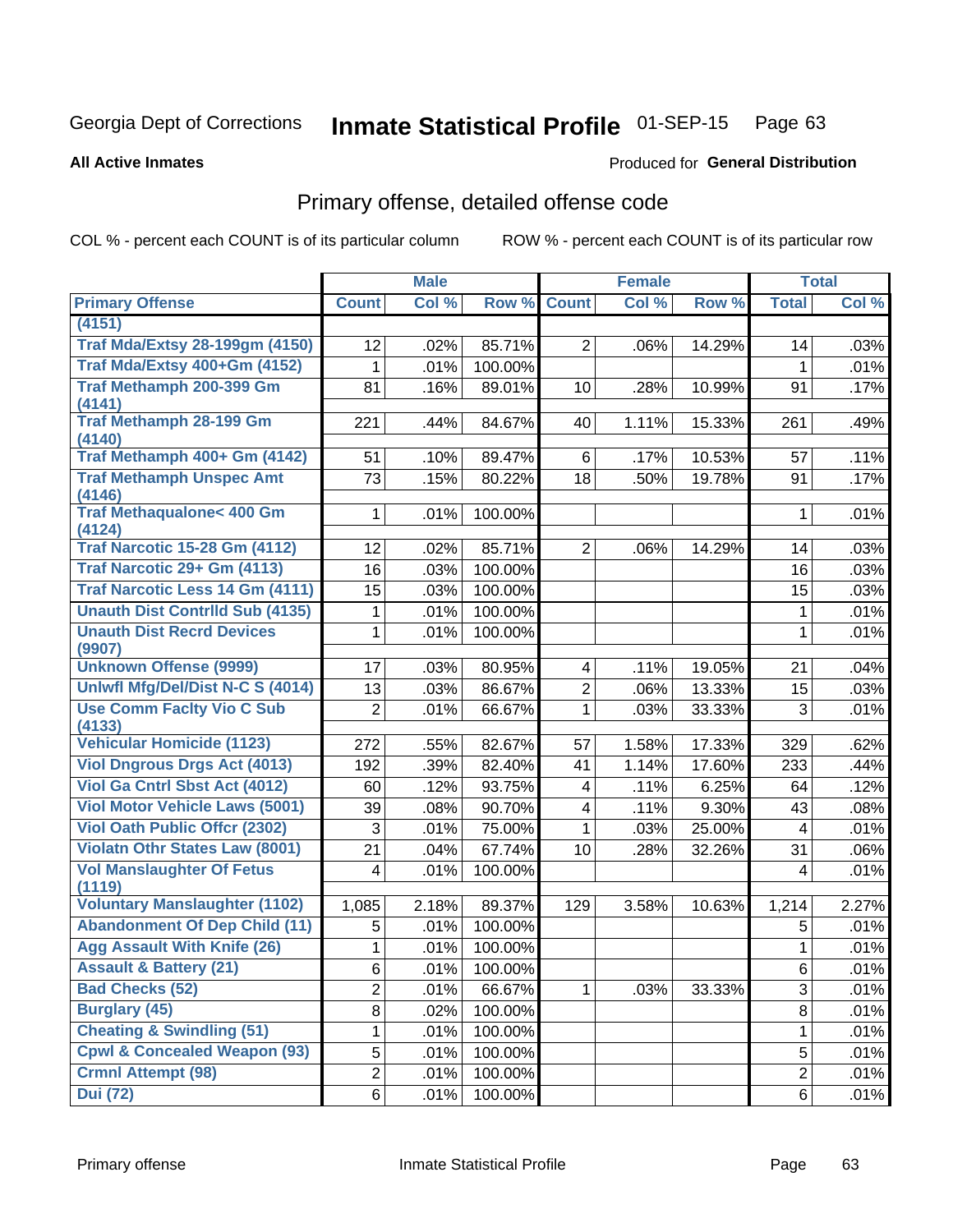#### Inmate Statistical Profile 01-SEP-15 Page 64

**All Active Inmates** 

#### Produced for General Distribution

## Primary offense, detailed offense code

COL % - percent each COUNT is of its particular column

|                                        |                | <b>Male</b> |                  |              | <b>Female</b>             |         | <b>Total</b>   |       |
|----------------------------------------|----------------|-------------|------------------|--------------|---------------------------|---------|----------------|-------|
| <b>Primary Offense</b>                 | <b>Count</b>   | Col %       | Row <sup>%</sup> | <b>Count</b> | $\overline{\text{Col}}$ % | Row %   | <b>Total</b>   | Col % |
| Escape (92)                            | 4              | .01%        | 100.00%          |              |                           |         | 4              | .01%  |
| Forgery (55)                           | 3              | .01%        | 100.00%          |              |                           |         | 3              | .01%  |
| <b>Misc Misdemeanor (500)</b>          | 3              | .01%        | 100.00%          |              |                           |         | 3              | .01%  |
| <b>Obstr Of Law Enf Officer (73)</b>   |                | .01%        | 100.00%          |              |                           |         |                | .01%  |
| <b>Obtn/Attmpt Drugs Illegly (165)</b> |                | .01%        | 100.00%          |              |                           |         |                | .01%  |
| <b>Other Misdemeanor (99)</b>          | 8              | .02%        | 100.00%          |              |                           |         | 8              | .01%  |
| <b>Pointing Gun At Another (96)</b>    |                | .01%        | 100.00%          |              |                           |         |                | .01%  |
| <b>Poss Ntp Whiskey (64)</b>           |                | .01%        | 100.00%          |              |                           |         |                | .01%  |
| <b>Prostitution (81)</b>               |                |             |                  | 1            | .03%                      | 100.00% |                | .01%  |
| <b>Public Drunkenness (61)</b>         | 3              | .01%        | 100.00%          |              |                           |         | 3              | .01%  |
| <b>Public Indecency (83)</b>           |                | .01%        | 100.00%          |              |                           |         |                | .01%  |
| Robbery (44)                           |                | .01%        | 100.00%          |              |                           |         |                | .01%  |
| <b>Shoplifting (94)</b>                |                |             |                  | 1            | .03%                      | 100.00% |                | .01%  |
| <b>Simple Assault (24)</b>             |                | .01%        | 100.00%          |              |                           |         |                | .01%  |
| <b>Simple Battery (25)</b>             |                | .01%        | 100.00%          |              |                           |         |                | .01%  |
| <b>Theft By Taking (43)</b>            |                | .01%        | 100.00%          |              |                           |         |                | .01%  |
| <b>Theft By Taking - Larceny (41)</b>  | 23             | .05%        | 100.00%          |              |                           |         | 23             | .04%  |
| Viol Motor Veh Law (71)                | 2              | .01%        | 100.00%          |              |                           |         | $\overline{2}$ | .01%  |
| <b>Wife Beating (28)</b>               | $\overline{2}$ | .01%        | 100.00%          |              |                           |         | $\overline{2}$ | .01%  |
| <b>Worthless Checks (56)</b>           |                | .01%        | 100.00%          |              |                           |         |                | .01%  |
| <b>Total Rported</b>                   | 49,839         | 101%        | 93.26%           | 3,601        | 100%                      | 6.74%   | 53,440         | 101%  |

| <b>Not Reported</b> | 67     |       | ᄀ.     |
|---------------------|--------|-------|--------|
| Total<br>Gra        | 49,936 | 3,601 | 53,537 |

| Mode (most frequent) | 1902 Armed Robbery | 1101 Murder | 1101 Murder |
|----------------------|--------------------|-------------|-------------|
|                      |                    |             |             |
|                      |                    |             |             |
|                      |                    |             |             |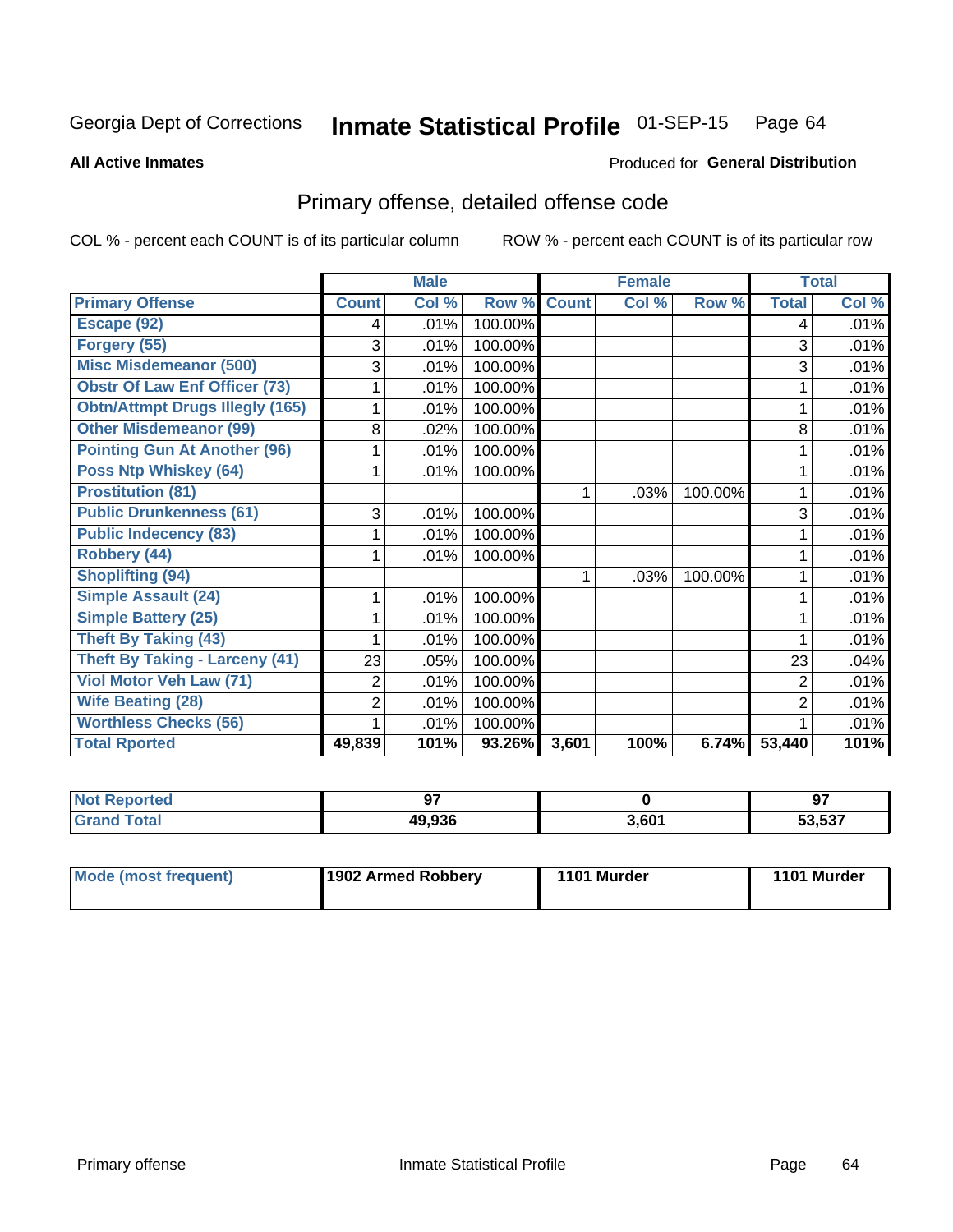# Inmate Statistical Profile 01-SEP-15 Page 65

**All Active Inmates** 

#### Produced for General Distribution

## County of conviction of primary offense

COL % - percent each COUNT is of its particular column

|     |                             |              | <b>Male</b> |         | <b>Female</b>           |       | <b>Total</b> |              |       |
|-----|-----------------------------|--------------|-------------|---------|-------------------------|-------|--------------|--------------|-------|
|     | <b>County of Conviction</b> | <b>Count</b> | Col %       | Row %   | <b>Count</b>            | Col % | Row %        | <b>Total</b> | Col % |
| 000 | <b>Unknown</b>              | 105          | .21%        | 99.06%  | $\mathbf 1$             | .03%  | .94%         | 106          | .20%  |
| 001 | <b>Appling County</b>       | 91           | .18%        | 91.92%  | 8                       | .22%  | 8.08%        | 99           | .18%  |
| 002 | <b>Atkinson County</b>      | 53           | .11%        | 91.38%  | 5                       | .14%  | 8.62%        | 58           | .11%  |
| 003 | <b>Bacon County</b>         | 84           | .17%        | 93.33%  | 6                       | .17%  | 6.67%        | 90           | .17%  |
| 004 | <b>Baker County</b>         | 9            | .02%        | 90.00%  | $\mathbf{1}$            | .03%  | 10.00%       | 10           | .02%  |
| 005 | <b>Baldwin County</b>       | 302          | .60%        | 92.64%  | 24                      | .67%  | 7.36%        | 326          | .61%  |
| 006 | <b>Banks County</b>         | 67           | .13%        | 93.06%  | 5                       | .14%  | 6.94%        | 72           | .13%  |
| 007 | <b>Barrow County</b>        | 260          | .52%        | 91.87%  | 23                      | .64%  | 8.13%        | 283          | .53%  |
| 008 | <b>Bartow County</b>        | 624          | 1.25%       | 87.27%  | 91                      | 2.53% | 12.73%       | 715          | 1.34% |
| 009 | <b>Ben Hill County</b>      | 242          | .48%        | 92.72%  | 19                      | .53%  | 7.28%        | 261          | .49%  |
| 010 | <b>Berrien County</b>       | 82           | .16%        | 95.35%  | $\overline{\mathbf{4}}$ | .11%  | 4.65%        | 86           | .16%  |
| 011 | <b>Bibb County</b>          | 1,105        | 2.21%       | 94.28%  | 67                      | 1.86% | 5.72%        | 1,172        | 2.19% |
| 012 | <b>Bleckley County</b>      | 56           | .11%        | 93.33%  | 4                       | .11%  | 6.67%        | 60           | .11%  |
| 013 | <b>Brantley County</b>      | 65           | .13%        | 91.55%  | 6                       | .17%  | 8.45%        | 71           | .13%  |
| 014 | <b>Brooks County</b>        | 73           | .15%        | 94.81%  | 4                       | .11%  | 5.19%        | 77           | .14%  |
| 015 | <b>Bryan County</b>         | 88           | .18%        | 98.88%  | $\mathbf 1$             | .03%  | 1.12%        | 89           | .17%  |
| 016 | <b>Bulloch County</b>       | 504          | 1.01%       | 93.51%  | 35                      | .97%  | 6.49%        | 539          | 1.01% |
| 017 | <b>Burke County</b>         | 219          | .44%        | 95.63%  | 10                      | .28%  | 4.37%        | 229          | .43%  |
| 018 | <b>Butts County</b>         | 129          | .26%        | 95.56%  | 6                       | .17%  | 4.44%        | 135          | .25%  |
| 019 | <b>Calhoun County</b>       | 33           | .07%        | 91.67%  | 3                       | .08%  | 8.33%        | 36           | .07%  |
| 020 | <b>Camden County</b>        | 193          | .39%        | 96.02%  | 8                       | .22%  | 3.98%        | 201          | .38%  |
| 021 | <b>Candler County</b>       | 122          | .24%        | 91.04%  | 12                      | .33%  | 8.96%        | 134          | .25%  |
| 022 | <b>Carroll County</b>       | 548          | 1.10%       | 90.43%  | 58                      | 1.61% | 9.57%        | 606          | 1.13% |
| 023 | <b>Catoosa County</b>       | 337          | .67%        | 91.83%  | 30                      | .83%  | 8.17%        | 367          | .69%  |
| 024 | <b>Charlton County</b>      | 56           | .11%        | 96.55%  | $\overline{2}$          | .06%  | 3.45%        | 58           | .11%  |
| 025 | <b>Chatham County</b>       | 1,982        | 3.97%       | 96.31%  | 76                      | 2.11% | 3.69%        | 2,058        | 3.84% |
| 026 | <b>Chattahoochee County</b> | 28           | .06%        | 100.00% |                         |       |              | 28           | .05%  |
| 027 | <b>Chattooga County</b>     | 248          | .50%        | 90.18%  | 27                      | .75%  | 9.82%        | 275          | .51%  |
| 028 | <b>Cherokee County</b>      | 555          | 1.11%       | 90.98%  | 55                      | 1.53% | 9.02%        | 610          | 1.14% |
| 029 | <b>Clarke County</b>        | 463          | .93%        | 93.35%  | 33                      | .92%  | 6.65%        | 496          | .93%  |
| 030 | <b>Clay County</b>          | 25           | .05%        | 86.21%  | $\overline{\mathbf{4}}$ | .11%  | 13.79%       | 29           | .05%  |
| 031 | <b>Clayton County</b>       | 1,513        | 3.03%       | 93.40%  | 107                     | 2.97% | 6.60%        | 1,620        | 3.03% |
| 032 | <b>Clinch County</b>        | 50           | .10%        | 90.91%  | 5                       | .14%  | 9.09%        | 55           | .10%  |
| 033 | <b>Cobb County</b>          | 2,616        | 5.24%       | 90.90%  | 262                     | 7.28% | 9.10%        | 2,878        | 5.38% |
| 034 | <b>Coffee County</b>        | 253          | .51%        | 94.76%  | 14                      | .39%  | 5.24%        | 267          | .50%  |
| 035 | <b>Colquitt County</b>      | 235          | .47%        | 95.92%  | 10                      | .28%  | 4.08%        | 245          | .46%  |
| 036 | <b>Columbia County</b>      | 410          | .82%        | 90.51%  | 43                      | 1.19% | 9.49%        | 453          | .85%  |
| 037 | <b>Cook County</b>          | 125          | .25%        | 96.90%  | 4                       | .11%  | 3.10%        | 129          | .24%  |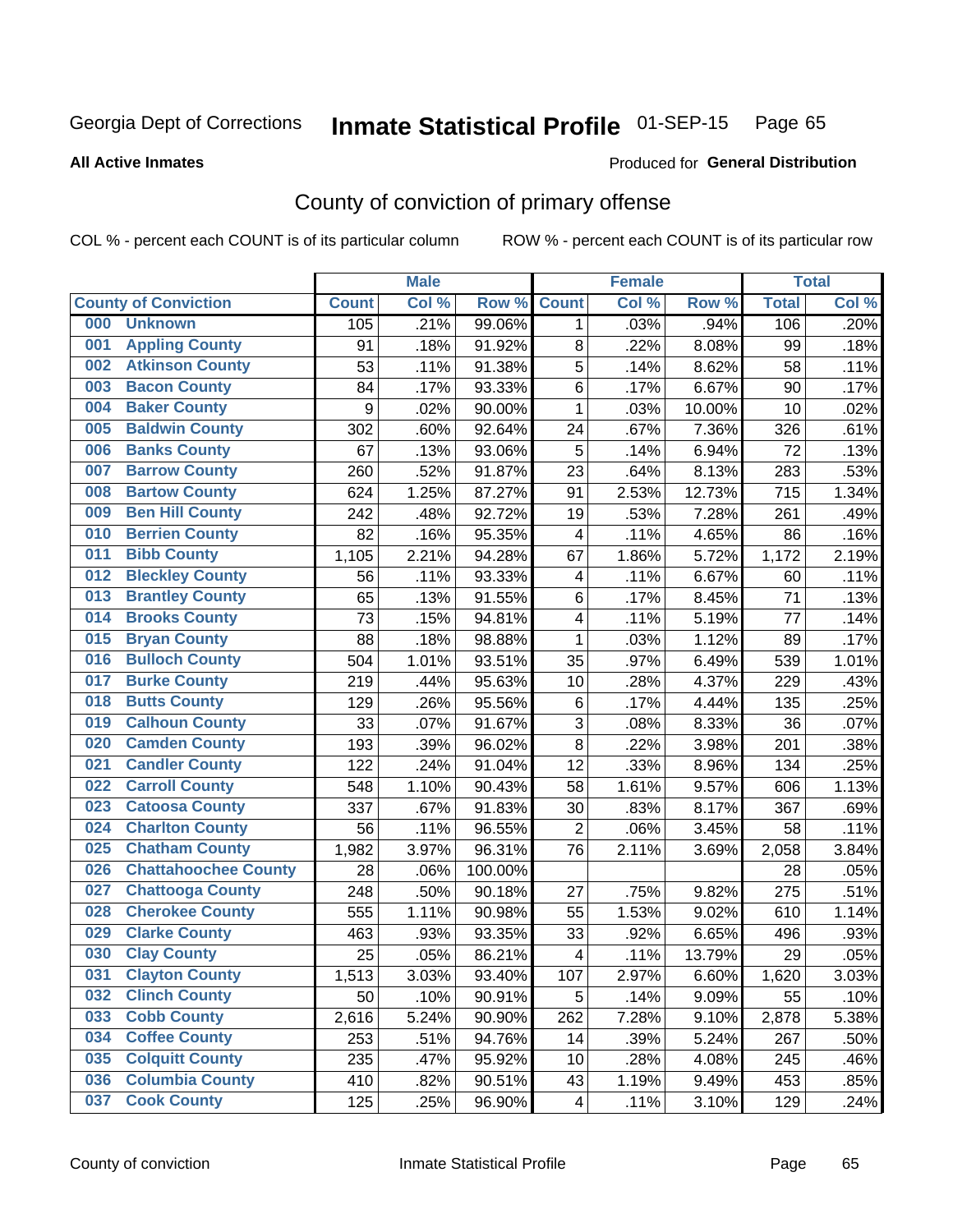# Inmate Statistical Profile 01-SEP-15 Page 66

Produced for General Distribution

#### **All Active Inmates**

## County of conviction of primary offense

COL % - percent each COUNT is of its particular column

|                                |                  | <b>Male</b> |         |                | <b>Female</b> |        |              | <b>Total</b> |
|--------------------------------|------------------|-------------|---------|----------------|---------------|--------|--------------|--------------|
| <b>County of Conviction</b>    | <b>Count</b>     | Col %       | Row %   | <b>Count</b>   | Col %         | Row %  | <b>Total</b> | Col %        |
| <b>Coweta County</b><br>038    | 564              | 1.13%       | 93.84%  | 37             | 1.03%         | 6.16%  | 601          | 1.12%        |
| <b>Crawford County</b><br>039  | 24               | .05%        | 100.00% |                |               |        | 24           | .04%         |
| <b>Crisp County</b><br>040     | 287              | .57%        | 93.79%  | 19             | .53%          | 6.21%  | 306          | .57%         |
| <b>Dade County</b><br>041      | 94               | .19%        | 93.07%  | $\overline{7}$ | .19%          | 6.93%  | 101          | .19%         |
| <b>Dawson County</b><br>042    | 96               | .19%        | 90.57%  | 10             | .28%          | 9.43%  | 106          | .20%         |
| 043<br><b>Decatur County</b>   | 267              | .53%        | 94.35%  | 16             | .44%          | 5.65%  | 283          | .53%         |
| <b>Dekalb County</b><br>044    | 3,116            | 6.24%       | 94.74%  | 173            | 4.80%         | 5.26%  | 3,289        | 6.14%        |
| <b>Dodge County</b><br>045     | 144              | .29%        | 93.51%  | 10             | .28%          | 6.49%  | 154          | .29%         |
| <b>Dooly County</b><br>046     | 92               | .18%        | 96.84%  | 3              | .08%          | 3.16%  | 95           | .18%         |
| 047<br><b>Dougherty County</b> | 961              | 1.92%       | 94.12%  | 60             | 1.67%         | 5.88%  | 1,021        | 1.91%        |
| <b>Douglas County</b><br>048   | 1,183            | 2.37%       | 89.96%  | 132            | 3.67%         | 10.04% | 1,315        | 2.46%        |
| <b>Early County</b><br>049     | 104              | .21%        | 96.30%  | 4              | .11%          | 3.70%  | 108          | .20%         |
| <b>Echols County</b><br>050    | $\boldsymbol{9}$ | .02%        | 100.00% |                |               |        | 9            | .02%         |
| 051<br><b>Effingham County</b> | 191              | .38%        | 93.17%  | 14             | .39%          | 6.83%  | 205          | .38%         |
| <b>Elbert County</b><br>052    | 128              | .26%        | 92.75%  | 10             | .28%          | 7.25%  | 138          | .26%         |
| <b>Emanuel County</b><br>053   | 181              | .36%        | 94.27%  | 11             | .31%          | 5.73%  | 192          | .36%         |
| <b>Evans County</b><br>054     | 98               | .20%        | 95.15%  | 5              | .14%          | 4.85%  | 103          | .19%         |
| <b>Fannin County</b><br>055    | 89               | .18%        | 85.58%  | 15             | .42%          | 14.42% | 104          | .19%         |
| <b>Fayette County</b><br>056   | 343              | .69%        | 87.50%  | 49             | 1.36%         | 12.50% | 392          | .73%         |
| <b>Floyd County</b><br>057     | 901              | 1.80%       | 90.74%  | 92             | 2.55%         | 9.26%  | 993          | 1.85%        |
| <b>Forsyth County</b><br>058   | 377              | .75%        | 91.28%  | 36             | 1.00%         | 8.72%  | 413          | .77%         |
| <b>Franklin County</b><br>059  | 136              | .27%        | 93.15%  | 10             | .28%          | 6.85%  | 146          | .27%         |
| <b>Fulton County</b><br>060    | 4,925            | 9.86%       | 96.34%  | 187            | 5.19%         | 3.66%  | 5,112        | 9.55%        |
| <b>Gilmer County</b><br>061    | 91               | .18%        | 92.86%  | 7              | .19%          | 7.14%  | 98           | .18%         |
| <b>Glascock County</b><br>062  | 3                | .01%        | 75.00%  | 1              | .03%          | 25.00% | 4            | .01%         |
| 063<br><b>Glynn County</b>     | 525              | 1.05%       | 92.11%  | 45             | 1.25%         | 7.89%  | 570          | 1.06%        |
| <b>Gordon County</b><br>064    | 376              | .75%        | 87.04%  | 56             | 1.56%         | 12.96% | 432          | .81%         |
| <b>Grady County</b><br>065     | 182              | .36%        | 94.79%  | 10             | .28%          | 5.21%  | 192          | .36%         |
| <b>Greene County</b><br>066    | 115              | .23%        | 93.50%  | 8              | .22%          | 6.50%  | 123          | .23%         |
| <b>Gwinnett County</b><br>067  | 2,351            | 4.71%       | 92.78%  | 183            | 5.08%         | 7.22%  | 2,534        | 4.73%        |
| <b>Habersham County</b><br>068 | 102              | .20%        | 94.44%  | $\,6\,$        | .17%          | 5.56%  | 108          | .20%         |
| 069<br><b>Hall County</b>      | 692              | 1.39%       | 91.41%  | 65             | 1.81%         | 8.59%  | 757          | 1.41%        |
| <b>Hancock County</b><br>070   | 31               | .06%        | 91.18%  | 3              | .08%          | 8.82%  | 34           | .06%         |
| <b>Haralson County</b><br>071  | 164              | .33%        | 93.71%  | 11             | .31%          | 6.29%  | 175          | .33%         |
| <b>Harris County</b><br>072    | 104              | .21%        | 93.69%  | 7              | .19%          | 6.31%  | 111          | .21%         |
| <b>Hart County</b><br>073      | 158              | .32%        | 96.34%  | 6              | .17%          | 3.66%  | 164          | .31%         |
| <b>Heard County</b><br>074     | 47               | .09%        | 90.38%  | 5              | .14%          | 9.62%  | 52           | .10%         |
| <b>Henry County</b><br>075     | 529              | 1.06%       | 90.89%  | 53             | 1.47%         | 9.11%  | 582          | 1.09%        |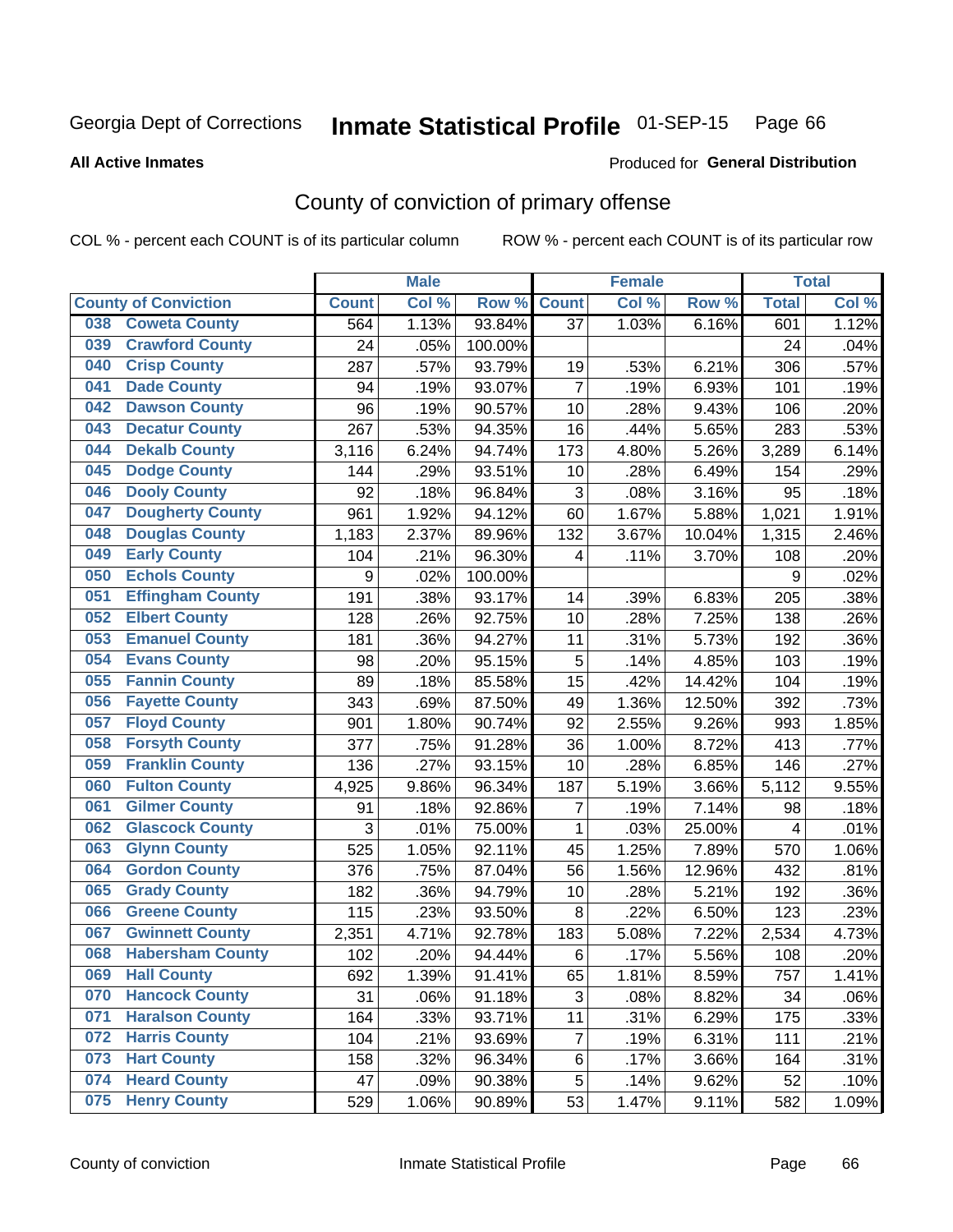# Inmate Statistical Profile 01-SEP-15 Page 67

#### **All Active Inmates**

#### Produced for General Distribution

## County of conviction of primary offense

COL % - percent each COUNT is of its particular column

|     |                             |              | <b>Male</b> |         |                  | <b>Female</b> |        |              | <b>Total</b> |
|-----|-----------------------------|--------------|-------------|---------|------------------|---------------|--------|--------------|--------------|
|     | <b>County of Conviction</b> | <b>Count</b> | Col %       | Row %   | <b>Count</b>     | Col %         | Row %  | <b>Total</b> | Col %        |
| 076 | <b>Houston County</b>       | 729          | 1.46%       | 94.80%  | 40               | 1.11%         | 5.20%  | 769          | 1.44%        |
| 077 | <b>Irwin County</b>         | 69           | .14%        | 98.57%  | 1                | .03%          | 1.43%  | 70           | .13%         |
| 078 | <b>Jackson County</b>       | 264          | .53%        | 93.95%  | 17               | .47%          | 6.05%  | 281          | .52%         |
| 079 | <b>Jasper County</b>        | 68           | .14%        | 97.14%  | $\mathbf 2$      | .06%          | 2.86%  | 70           | .13%         |
| 080 | <b>Jeff Davis County</b>    | 95           | .19%        | 95.00%  | 5                | .14%          | 5.00%  | 100          | .19%         |
| 081 | <b>Jefferson County</b>     | 153          | .31%        | 96.84%  | 5                | .14%          | 3.16%  | 158          | .30%         |
| 082 | <b>Jenkins County</b>       | 78           | .16%        | 95.12%  | 4                | .11%          | 4.88%  | 82           | .15%         |
| 083 | <b>Johnson County</b>       | 40           | .08%        | 97.56%  | $\mathbf 1$      | .03%          | 2.44%  | 41           | .08%         |
| 084 | <b>Jones County</b>         | 190          | .38%        | 90.05%  | 21               | .58%          | 9.95%  | 211          | .39%         |
| 085 | <b>Lamar County</b>         | 82           | .16%        | 92.13%  | $\overline{7}$   | .19%          | 7.87%  | 89           | .17%         |
| 086 | <b>Lanier County</b>        | 49           | .10%        | 98.00%  | 1                | .03%          | 2.00%  | 50           | .09%         |
| 087 | <b>Laurens County</b>       | 275          | .55%        | 94.50%  | 16               | .44%          | 5.50%  | 291          | .54%         |
| 088 | <b>Lee County</b>           | 69           | .14%        | 94.52%  | 4                | .11%          | 5.48%  | 73           | .14%         |
| 089 | <b>Liberty County</b>       | 258          | .52%        | 92.47%  | 21               | .58%          | 7.53%  | 279          | .52%         |
| 090 | <b>Lincoln County</b>       | 27           | .05%        | 96.43%  | 1                | .03%          | 3.57%  | 28           | .05%         |
| 091 | <b>Long County</b>          | 78           | .16%        | 88.64%  | 10               | .28%          | 11.36% | 88           | .16%         |
| 092 | <b>Lowndes County</b>       | 519          | 1.04%       | 95.93%  | 22               | .61%          | 4.07%  | 541          | 1.01%        |
| 093 | <b>Lumpkin County</b>       | 92           | .18%        | 95.83%  | 4                | .11%          | 4.17%  | 96           | .18%         |
| 094 | <b>Macon County</b>         | 66           | .13%        | 100.00% |                  |               |        | 66           | .12%         |
| 095 | <b>Madison County</b>       | 131          | .26%        | 93.57%  | $\boldsymbol{9}$ | .25%          | 6.43%  | 140          | .26%         |
| 096 | <b>Marion County</b>        | 23           | .05%        | 92.00%  | $\overline{2}$   | .06%          | 8.00%  | 25           | .05%         |
| 097 | <b>Mcduffie County</b>      | 181          | .36%        | 93.78%  | 12               | .33%          | 6.22%  | 193          | .36%         |
| 098 | <b>Mcintosh County</b>      | 61           | .12%        | 98.39%  | 1                | .03%          | 1.61%  | 62           | .12%         |
| 099 | <b>Meriwether County</b>    | 190          | .38%        | 93.60%  | 13               | .36%          | 6.40%  | 203          | .38%         |
| 100 | <b>Miller County</b>        | 34           | .07%        | 100.00% |                  |               |        | 34           | .06%         |
| 101 | <b>Mitchell County</b>      | 176          | .35%        | 93.12%  | 13               | .36%          | 6.88%  | 189          | .35%         |
| 102 | <b>Monroe County</b>        | 127          | .25%        | 86.39%  | 20               | .56%          | 13.61% | 147          | .27%         |
| 103 | <b>Montgomery County</b>    | 29           | .06%        | 96.67%  | $\mathbf{1}$     | .03%          | 3.33%  | 30           | .06%         |
| 104 | <b>Morgan County</b>        | 148          | .30%        | 90.24%  | 16               | .44%          | 9.76%  | 164          | .31%         |
| 105 | <b>Murray County</b>        | 151          | .30%        | 91.52%  | 14               | .39%          | 8.48%  | 165          | .31%         |
| 106 | <b>Muscogee County</b>      | 1,234        | 2.47%       | 95.29%  | 61               | 1.69%         | 4.71%  | 1,295        | 2.42%        |
| 107 | <b>Newton County</b>        | 685          | 1.37%       | 92.07%  | 59               | 1.64%         | 7.93%  | 744          | 1.39%        |
| 108 | <b>Oconee County</b>        | 59           | .12%        | 96.72%  | $\overline{2}$   | .06%          | 3.28%  | 61           | .11%         |
| 109 | <b>Oglethorpe County</b>    | 64           | .13%        | 96.97%  | $\overline{c}$   | .06%          | 3.03%  | 66           | .12%         |
| 110 | <b>Paulding County</b>      | 223          | .45%        | 92.15%  | 19               | .53%          | 7.85%  | 242          | .45%         |
| 111 | <b>Peach County</b>         | 87           | .17%        | 94.57%  | 5                | .14%          | 5.43%  | 92           | .17%         |
| 112 | <b>Pickens County</b>       | 81           | .16%        | 91.01%  | $\bf 8$          | .22%          | 8.99%  | 89           | .17%         |
| 113 | <b>Pierce County</b>        | 91           | .18%        | 97.85%  | $\overline{c}$   | .06%          | 2.15%  | 93           | .17%         |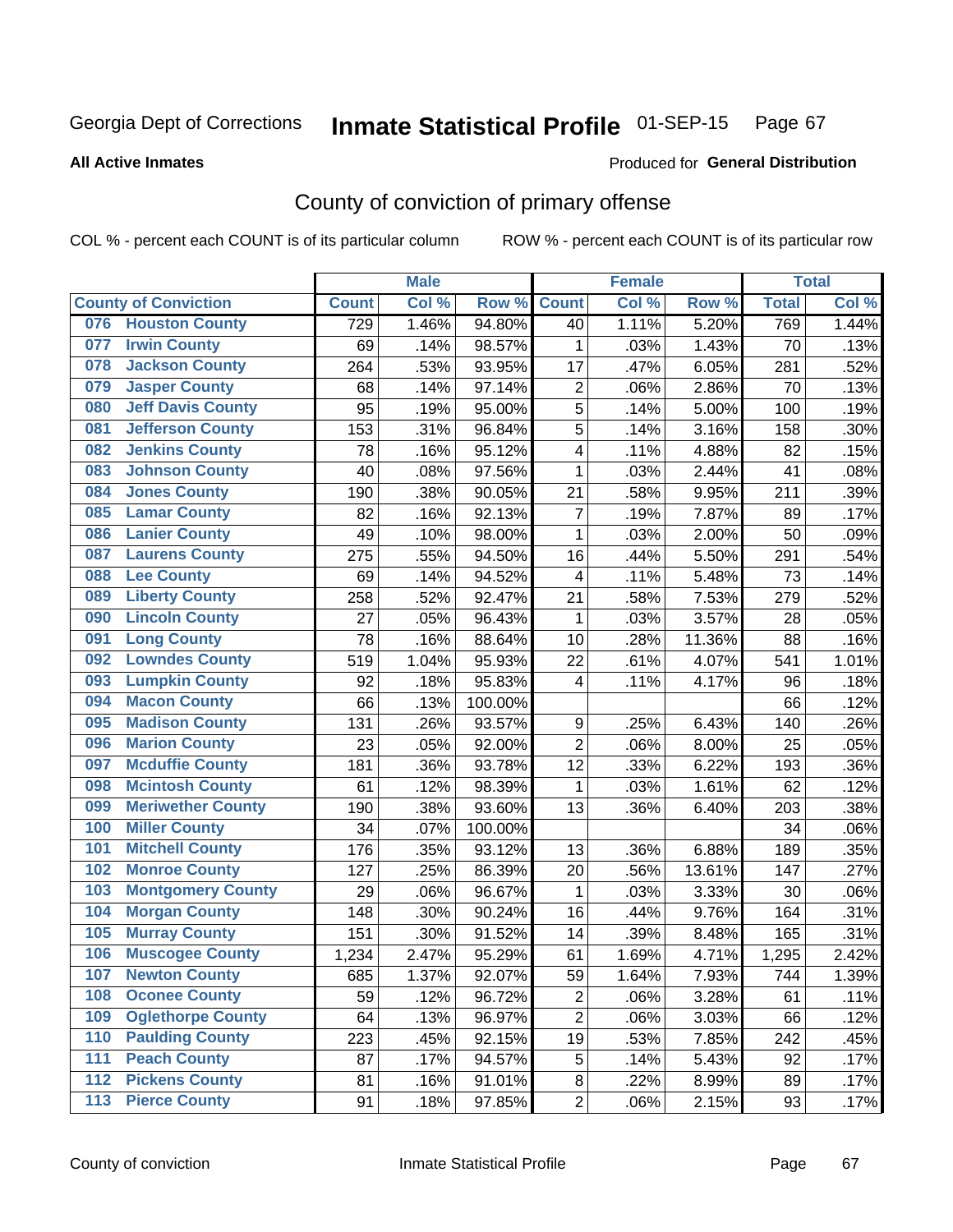# Inmate Statistical Profile 01-SEP-15 Page 68

**All Active Inmates** 

#### Produced for General Distribution

## County of conviction of primary offense

COL % - percent each COUNT is of its particular column

|                                          |              | <b>Male</b> |         |                         | <b>Female</b> |        |                 | <b>Total</b> |
|------------------------------------------|--------------|-------------|---------|-------------------------|---------------|--------|-----------------|--------------|
| <b>County of Conviction</b>              | <b>Count</b> | Col %       | Row %   | <b>Count</b>            | Col %         | Row %  | <b>Total</b>    | Col %        |
| <b>Pike County</b><br>114                | 43           | .09%        | 89.58%  | $\overline{5}$          | .14%          | 10.42% | $\overline{48}$ | .09%         |
| <b>Polk County</b><br>$\overline{115}$   | 178          | .36%        | 93.19%  | 13                      | .36%          | 6.81%  | 191             | .36%         |
| <b>Pulaski County</b><br>116             | 58           | .12%        | 96.67%  | $\overline{2}$          | .06%          | 3.33%  | 60              | .11%         |
| <b>Putnam County</b><br>117              | 152          | .30%        | 95.60%  | $\overline{7}$          | .19%          | 4.40%  | 159             | .30%         |
| <b>Quitman County</b><br>118             | 16           | .03%        | 100.00% |                         |               |        | 16              | .03%         |
| <b>Rabun County</b><br>119               | 49           | .10%        | 89.09%  | $\,6\,$                 | .17%          | 10.91% | 55              | .10%         |
| <b>Randolph County</b><br>120            | 68           | .14%        | 95.77%  | 3                       | .08%          | 4.23%  | 71              | .13%         |
| <b>Richmond County</b><br>121            | 1,907        | 3.82%       | 94.73%  | 106                     | 2.94%         | 5.27%  | 2,013           | 3.76%        |
| <b>Rockdale County</b><br>122            | 463          | .93%        | 91.14%  | 45                      | 1.25%         | 8.86%  | 508             | .95%         |
| <b>Schley County</b><br>123              | 15           | .03%        | 93.75%  | 1                       | .03%          | 6.25%  | 16              | .03%         |
| <b>Screven County</b><br>124             | 139          | .28%        | 94.56%  | 8                       | .22%          | 5.44%  | 147             | .27%         |
| <b>Seminole County</b><br>125            | 68           | .14%        | 91.89%  | $\,6$                   | .17%          | 8.11%  | 74              | .14%         |
| <b>Spalding County</b><br>126            | 540          | 1.08%       | 92.62%  | 43                      | 1.19%         | 7.38%  | 583             | 1.09%        |
| <b>Stephens County</b><br>127            | 152          | .30%        | 90.48%  | 16                      | .44%          | 9.52%  | 168             | .31%         |
| <b>Stewart County</b><br>128             | 29           | .06%        | 96.67%  | 1                       | .03%          | 3.33%  | 30              | .06%         |
| <b>Sumter County</b><br>129              | 207          | .41%        | 93.67%  | 14                      | .39%          | 6.33%  | 221             | .41%         |
| <b>Talbot County</b><br>130              | 45           | .09%        | 93.75%  | 3                       | .08%          | 6.25%  | 48              | .09%         |
| <b>Taliaferro County</b><br>131          | 18           | .04%        | 90.00%  | $\overline{2}$          | .06%          | 10.00% | 20              | .04%         |
| <b>Tattnall County</b><br>132            | 183          | .37%        | 91.50%  | 17                      | .47%          | 8.50%  | 200             | .37%         |
| <b>Taylor County</b><br>133              | 61           | .12%        | 93.85%  | 4                       | .11%          | 6.15%  | 65              | .12%         |
| <b>Telfair County</b><br>134             | 91           | .18%        | 91.92%  | 8                       | .22%          | 8.08%  | 99              | .18%         |
| <b>Terrell County</b><br>135             | 92           | .18%        | 95.83%  | $\overline{\mathbf{4}}$ | .11%          | 4.17%  | 96              | .18%         |
| <b>Thomas County</b><br>136              | 221          | .44%        | 92.47%  | 18                      | .50%          | 7.53%  | 239             | .45%         |
| <b>Tift County</b><br>137                | 363          | .73%        | 94.78%  | 20                      | .56%          | 5.22%  | 383             | .72%         |
| <b>Toombs County</b><br>138              | 328          | .66%        | 91.62%  | 30                      | .83%          | 8.38%  | 358             | .67%         |
| <b>Towns County</b><br>139               | 35           | .07%        | 79.55%  | 9                       | .25%          | 20.45% | 44              | .08%         |
| <b>Treutlen County</b><br>140            | 87           | .17%        | 94.57%  | 5                       | .14%          | 5.43%  | 92              | .17%         |
| <b>Troup County</b><br>141               | 568          | 1.14%       | 92.36%  | 47                      | 1.31%         | 7.64%  | 615             | 1.15%        |
| <b>Turner County</b><br>142              | 68           | .14%        | 94.44%  | $\overline{\mathbf{4}}$ | .11%          | 5.56%  | 72              | .13%         |
| <b>Twiggs County</b><br>$\overline{143}$ | 66           | .13%        | 94.29%  | $\overline{\mathbf{4}}$ | .11%          | 5.71%  | 70              | .13%         |
| <b>Union County</b><br>144               | 77           | .15%        | 84.62%  | 14                      | .39%          | 15.38% | 91              | .17%         |
| 145<br><b>Upson County</b>               | 172          | .34%        | 95.03%  | 9                       | .25%          | 4.97%  | 181             | .34%         |
| <b>Walker County</b><br>146              | 416          | .83%        | 90.63%  | 43                      | 1.19%         | 9.37%  | 459             | .86%         |
| <b>Walton County</b><br>147              | 546          | 1.09%       | 91.61%  | 50                      | 1.39%         | 8.39%  | 596             | 1.11%        |
| <b>Ware County</b><br>148                | 354          | .71%        | 92.43%  | 29                      | .81%          | 7.57%  | 383             | .72%         |
| <b>Warren County</b><br>149              | 42           | .08%        | 97.67%  | $\mathbf 1$             | .03%          | 2.33%  | 43              | .08%         |
| <b>Washington County</b><br>150          | 174          | .35%        | 92.55%  | 14                      | .39%          | 7.45%  | 188             | .35%         |
| <b>Wayne County</b><br>151               | 171          | .34%        | 92.43%  | 14                      | .39%          | 7.57%  | 185             | .35%         |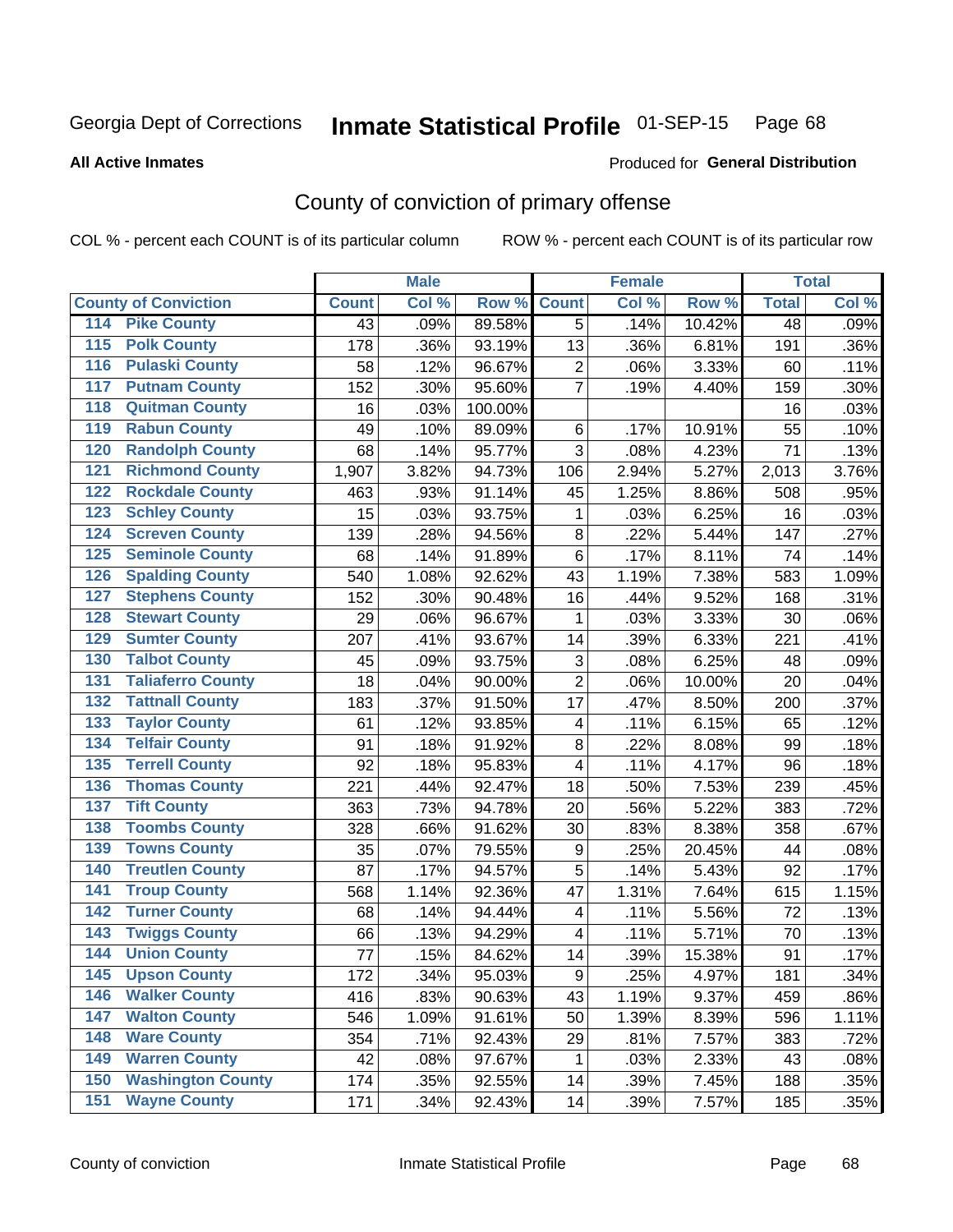# Inmate Statistical Profile 01-SEP-15 Page 69

**All Active Inmates** 

#### Produced for General Distribution

## County of conviction of primary offense

COL % - percent each COUNT is of its particular column

|                                |                 | <b>Male</b> |             |       | <b>Female</b> |        |              | <b>Total</b> |
|--------------------------------|-----------------|-------------|-------------|-------|---------------|--------|--------------|--------------|
| <b>County of Conviction</b>    | <b>Count</b>    | Col %       | Row % Count |       | Col %         | Row %  | <b>Total</b> | Col %        |
| <b>Webster County</b><br>152   | 6               | $.01\%$     | 85.71%      |       | $.03\%$       | 14.29% |              | .01%         |
| <b>Wheeler County</b><br>153   | 20 <sub>1</sub> | .04%        | 95.24%      |       | .03%          | 4.76%  | 21           | .04%         |
| <b>White County</b><br>154     | 103             | .21%        | 85.83%      | 17    | .47%          | 14.17% | 120          | .22%         |
| <b>Whitfield County</b><br>155 | 546             | 1.09%       | 89.80%      | 62    | 1.72%         | 10.20% | 608          | 1.14%        |
| <b>Wilcox County</b><br>156    | 44              | .09%        | 93.62%      | 3     | .08%          | 6.38%  | 47           | .09%         |
| <b>Wilkes County</b><br>157    | 73              | .15%        | 97.33%      | 2     | $.06\%$       | 2.67%  | 75           | .14%         |
| <b>Wilkinson County</b><br>158 | 49              | .10%        | 96.08%      | 2     | $.06\%$       | 3.92%  | 51           | .10%         |
| <b>Worth County</b><br>159     | 127             | .25%        | 94.07%      | 8     | $.22\%$       | 5.93%  | 135          | .25%         |
| <b>Total Rported</b>           | 49,936          | 100%        | 93.27%      | 3,601 | 100%          | 6.73%  | 53,537       | 100%         |

| <b>Not Reported</b> |        |       |        |
|---------------------|--------|-------|--------|
| Total               | 49,936 | 3,601 | 53,537 |

| Mode (most frequent) | <b>Fulton County</b> | <b>Cobb County</b> | <b>Fulton County</b> |
|----------------------|----------------------|--------------------|----------------------|
|                      |                      |                    |                      |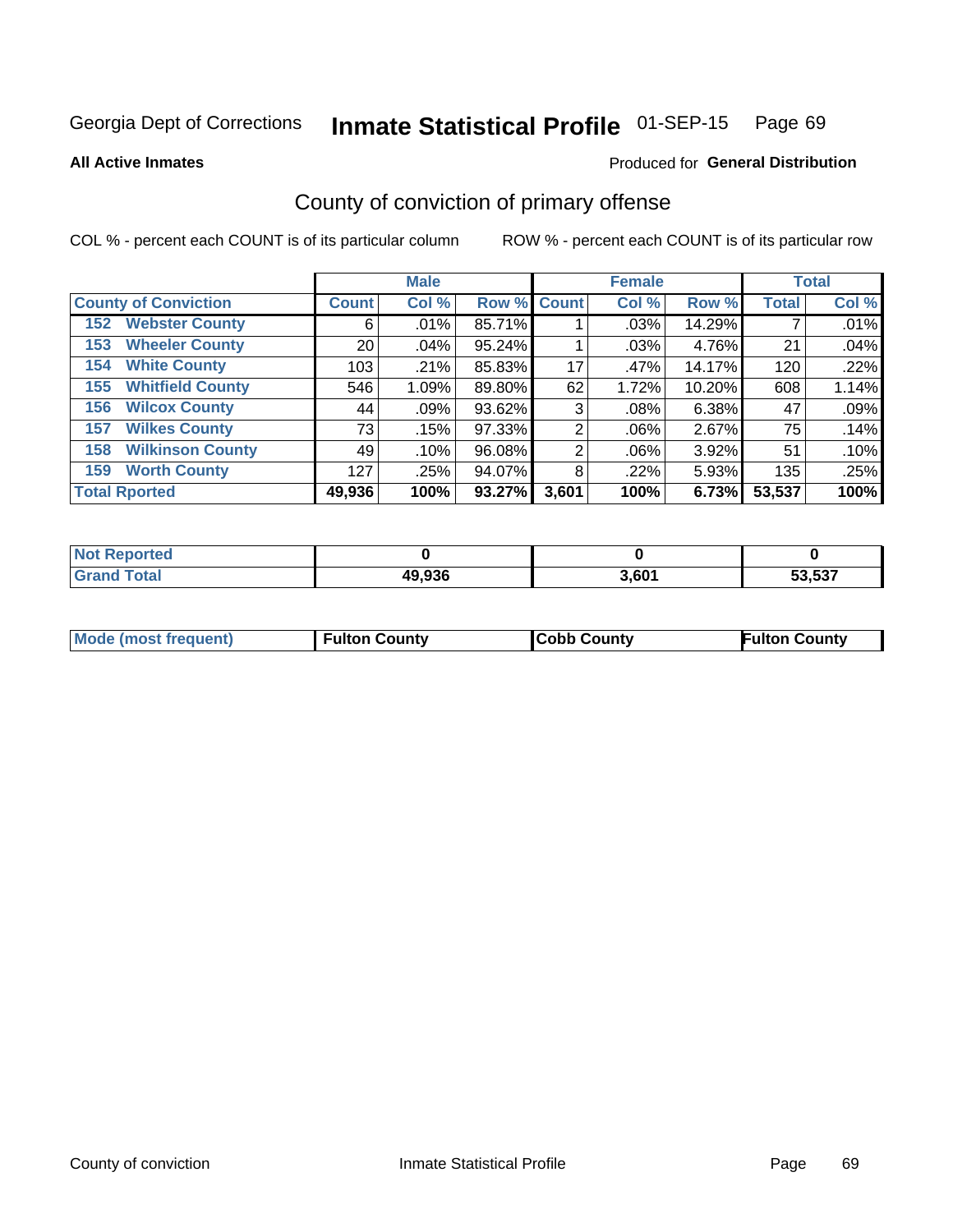### **Georgia Dept of Corrections All Active Inmates**

#### Inmate Statistical Profile 01-SEP-15 Page 70

Produced for General Distribution

# Circuit of conviction of primary offense

COL % - percent each COUNT is of its particular column ROW % - percent each COUNT is of its particular row

|                         |                                 |              | <b>Male</b> |        |                 | <b>Female</b> |        |                    | <b>Total</b> |
|-------------------------|---------------------------------|--------------|-------------|--------|-----------------|---------------|--------|--------------------|--------------|
|                         | <b>Circuit of Conviction</b>    | <b>Count</b> | Col %       | Row %  | <b>Count</b>    | Col %         | Row %  | <b>Total</b>       | Col %        |
| 1                       | <b>Alapaha Circuit</b>          | 359          | .72%        | 94.97% | $\overline{19}$ | .53%          | 5.03%  | $\overline{378}$   | .71%         |
| $\overline{2}$          | <b>Alcovy Circuit</b>           | 1,231        | 2.47%       | 91.87% | 109             | 3.03%         | 8.13%  | 1,340              | 2.51%        |
| $\overline{\mathbf{3}}$ | <b>Atlanta Circuit</b>          | 4,925        | 9.88%       | 96.34% | 187             | 5.19%         | 3.66%  | 5,112              | 9.57%        |
| 4                       | <b>Atlantic Circuit</b>         | 766          | 1.54%       | 93.30% | 55              | 1.53%         | 6.70%  | 821                | 1.54%        |
| 5                       | <b>Augusta Circuit</b>          | 2,536        | 5.09%       | 94.10% | 159             | 4.42%         | 5.90%  | 2,695              | 5.04%        |
| $\overline{\mathbf{6}}$ | <b>Blue Ridge Circuit</b>       | 555          | 1.11%       | 90.98% | 55              | 1.53%         | 9.02%  | 610                | 1.14%        |
| $\overline{\mathbf{7}}$ | <b>Brunswick Circuit</b>        | 1,075        | 2.16%       | 93.07% | 80              | 2.22%         | 6.93%  | 1,155              | 2.16%        |
| 8                       | <b>Chattahoochee Circuit</b>    | 1,495        | 3.00%       | 95.10% | 77              | 2.14%         | 4.90%  | 1,572              | 2.94%        |
| $\overline{9}$          | <b>Cherokee Circuit</b>         | 1,000        | 2.01%       | 87.18% | 147             | 4.08%         | 12.82% | 1,147              | 2.15%        |
| 10                      | <b>Clayton Circuit</b>          | 1,513        | 3.04%       | 93.40% | 107             | 2.97%         | 6.60%  | 1,620              | 3.03%        |
| $\overline{11}$         | <b>Cobb Circuit</b>             | 2,616        | 5.25%       | 90.90% | 262             | 7.28%         | 9.10%  | 2,878              | 5.39%        |
| 12                      | <b>Conasauga Circuit</b>        | 697          | 1.40%       | 90.17% | 76              | 2.11%         | 9.83%  | 773                | 1.45%        |
| $\overline{13}$         | <b>Cordele Circuit</b>          | 665          | 1.33%       | 93.79% | 44              | 1.22%         | 6.21%  | 709                | 1.33%        |
| $\overline{14}$         | <b>Coweta Circuit</b>           | 1,917        | 3.85%       | 92.30% | 160             | 4.44%         | 7.70%  | 2,077              | 3.89%        |
| $\overline{15}$         | <b>Dougherty Circuit</b>        | 961          | 1.93%       | 94.12% | 60              | 1.67%         | 5.88%  | 1,021              | 1.91%        |
| 16                      | <b>Dublin Circuit</b>           | 468          | .94%        | 94.74% | 26              | .72%          | 5.26%  | 494                | .92%         |
| $\overline{17}$         | <b>Eastern Circuit</b>          | 1,982        | 3.98%       | 96.31% | 76              | 2.11%         | 3.69%  | $\overline{2,}058$ | 3.85%        |
| 18                      | <b>Flint Circuit</b>            | 529          | 1.06%       | 90.89% | 53              | 1.47%         | 9.11%  | 582                | 1.09%        |
| 19                      | <b>Griffin Circuit</b>          | 1,098        | 2.20%       | 91.20% | 106             | 2.94%         | 8.80%  | 1,204              | 2.25%        |
| 20                      | <b>Gwinnett Circuit</b>         | 2,351        | 4.72%       | 92.78% | 183             | 5.08%         | 7.22%  | 2,534              | 4.74%        |
| $\overline{21}$         | <b>Houston Circuit</b>          | 729          | 1.46%       | 94.80% | 40              | 1.11%         | 5.20%  | 769                | 1.44%        |
| $\overline{22}$         | <b>Lookout Mountain Circuit</b> | 1,095        | 2.20%       | 91.10% | 107             | 2.97%         | 8.90%  | 1,202              | 2.25%        |
| 23                      | <b>Macon Circuit</b>            | 1,216        | 2.44%       | 94.41% | 72              | 2.00%         | 5.59%  | 1,288              | 2.41%        |
| 24                      | <b>Middle Circuit</b>           | 958          | 1.92%       | 93.01% | 72              | 2.00%         | 6.99%  | 1,030              | 1.93%        |
| $\overline{25}$         | <b>Mountain Circuit</b>         | 303          | .61%        | 91.54% | 28              | .78%          | 8.46%  | 331                | .62%         |
| 26                      | <b>Northeastern Circuit</b>     | 788          | 1.58%       | 91.31% | 75              | 2.08%         | 8.69%  | 863                | 1.62%        |
| $\overline{27}$         | <b>Northern Circuit</b>         | 617          | 1.24%       | 94.34% | 37              | 1.03%         | 5.66%  | 654                | 1.22%        |
| 28                      | <b>Ocmulgee Circuit</b>         | 1,055        | 2.12%       | 92.71% | 83              | 2.31%         | 7.29%  | 1,138              | 2.13%        |
| 29                      | <b>Oconee Circuit</b>           | 398          | .80%        | 93.87% | 26              | .72%          | 6.13%  | 424                | .79%         |
| 30                      | <b>Ogeechee Circuit</b>         | 912          | 1.83%       | 93.73% | 61              | 1.69%         | 6.27%  | 973                | 1.82%        |
| $\overline{31}$         | <b>Pataula Circuit</b>          | 407          | .82%        | 95.09% | 21              | .58%          | 4.91%  | 428                | .80%         |
| 32                      | <b>Piedmont Circuit</b>         | 591          | 1.19%       | 92.92% | 45              | 1.25%         | 7.08%  | 636                | 1.19%        |
| 33                      | <b>Rome Circuit</b>             | 901          | 1.81%       | 90.74% | 92              | 2.56%         | 9.26%  | 993                | 1.86%        |
| 34                      | <b>South Georgia Circuit</b>    | 667          | 1.34%       | 93.94% | 43              | 1.19%         | 6.06%  | 710                | 1.33%        |
| 35                      | <b>Southern Circuit</b>         | 1,057        | 2.12%       | 95.14% | 54              | 1.50%         | 4.86%  | 1,111              | 2.08%        |
| 36                      | <b>Southwestern Circuit</b>     | 392          | .79%        | 94.92% | 21              | .58%          | 5.08%  | 413                | .77%         |
| 37                      | <b>Stone Mountain Circuit</b>   | 3,116        | 6.25%       | 94.74% | 173             | 4.81%         | 5.26%  | 3,289              | 6.16%        |
| 38                      | <b>Tallapoosa Circuit</b>       | 342          | .69%        | 93.44% | 24              | .67%          | 6.56%  | 366                | .68%         |
| 39                      | <b>Tifton Circuit</b>           | 627          | 1.26%       | 95.00% | 33              | .92%          | 5.00%  | 660                | 1.24%        |
| 40                      | <b>Toombs Circuit</b>           | 344          | .69%        | 94.77% | 19              | .53%          | 5.23%  | 363                | .68%         |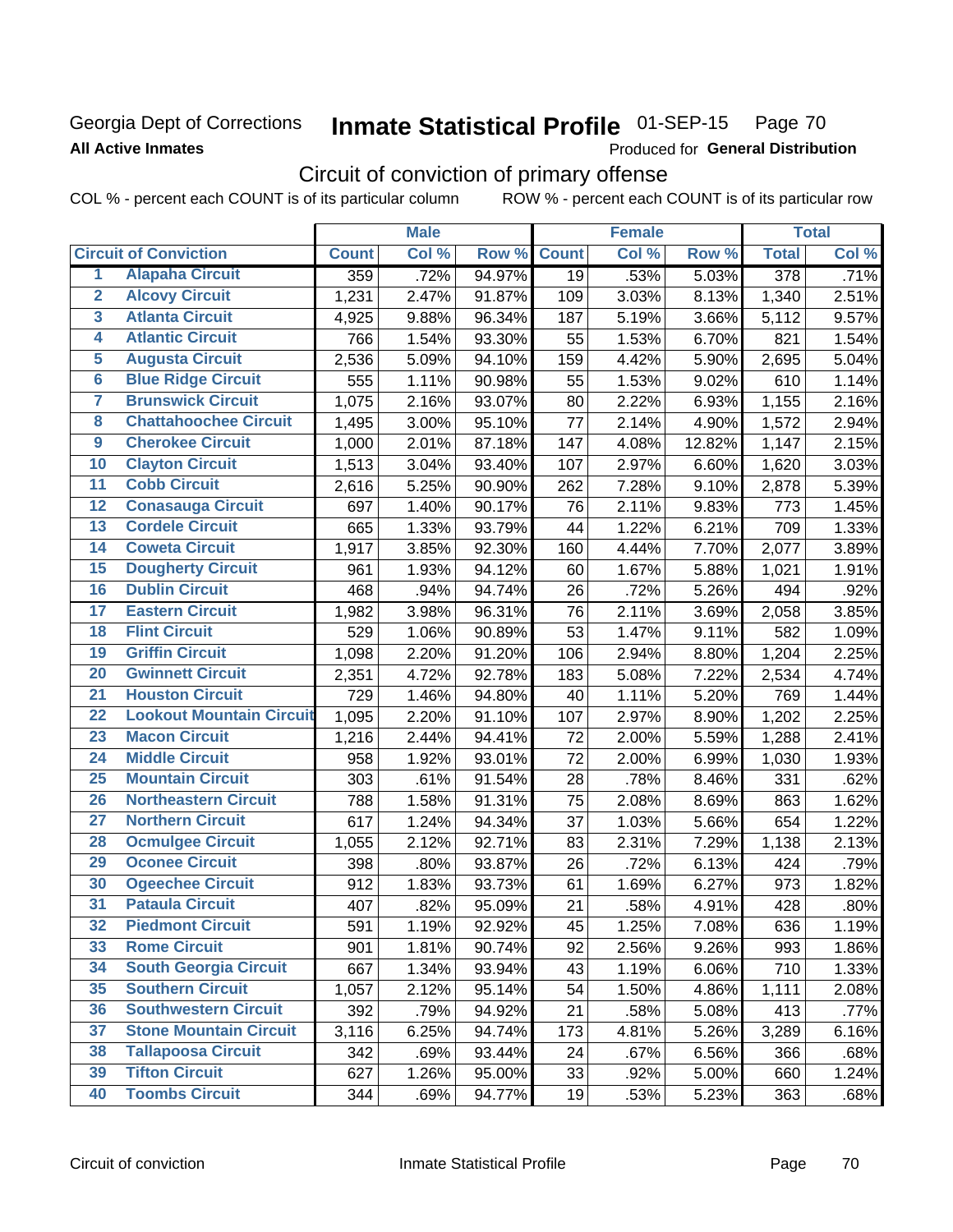## **Georgia Dept of Corrections All Active Inmates**

#### Inmate Statistical Profile 01-SEP-15 Page 71

Produced for General Distribution

# Circuit of conviction of primary offense

COL % - percent each COUNT is of its particular column ROW % - percent each COUNT is of its particular row

|              | <b>Male</b> |        |              | <b>Female</b>             |        |              | <b>Total</b> |
|--------------|-------------|--------|--------------|---------------------------|--------|--------------|--------------|
| <b>Count</b> | Col %       |        | <b>Count</b> | Col %                     | Row %  | <b>Total</b> | Col %        |
| 903          | 1.81%       | 93.87% | 59           | 1.64%                     | 6.13%  | 962          | 1.80%        |
| 522          | 1.05%       | 93.72% | 35           | .97%                      | 6.28%  | 557          | 1.04%        |
| 463          | .93%        |        | 45           | 1.25%                     | 8.86%  | 508          | .95%         |
| 1,183        | 2.37%       | 89.96% | 132          | 3.67%                     | 10.04% | 1,315        | 2.46%        |
| 261          | .52%        | 89.69% | 30           | .83%                      | 10.31% | 291          | .54%         |
| 307          | .62%        | 87.46% | 44           | 1.22%                     | 12.54% | 351          | .66%         |
| 377          | .76%        | 91.28% | 36           | 1.00%                     | 8.72%  | 413          | .77%         |
| 338          | .68%        | 91.11% | 33           | .92%                      | 8.89%  | 371          | .69%         |
| 223          | .45%        | 92.15% | 19           | .53%                      | 7.85%  | 242          | .45%         |
| 49,831       | 100%        |        | 3,600        | 100%                      |        | 53,431       | 100%         |
|              |             |        |              |                           |        |              | 106          |
|              |             | 105    |              | Row %<br>91.14%<br>93.26% |        |              | 6.74%        |

| <b>Grand Total</b>          | 49,936         | 3,601 | 53,537  |
|-----------------------------|----------------|-------|---------|
| <b>Mode (most frequent)</b> | <b>Atlanta</b> | Cobb  | Atlanta |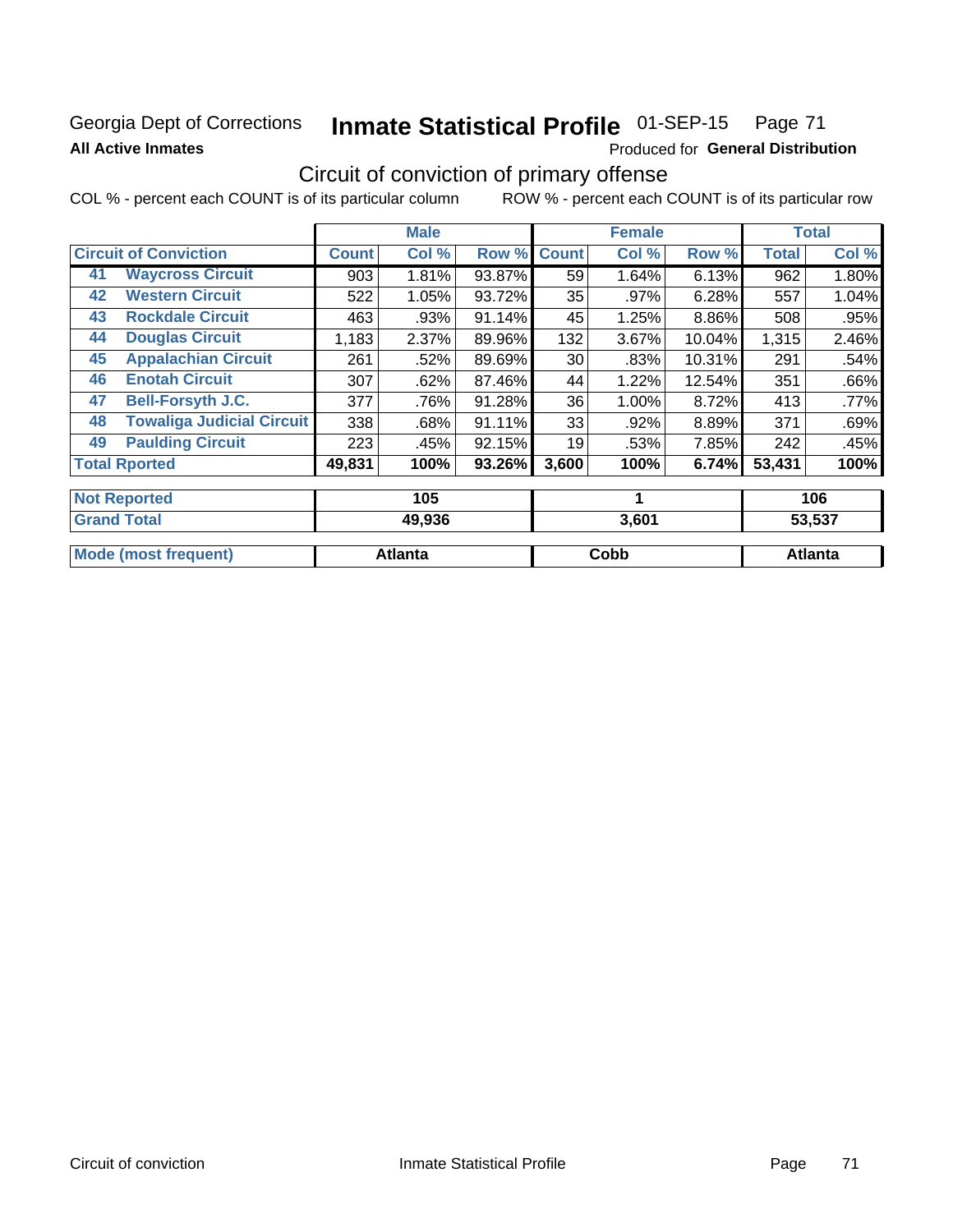# Georgia Dept of Corrections **Inmate Statistical Profile** 01-SEP-15 Page 72

### **All Active Inmates**

### Produced for **General Distribution**

## Years served (jail + prison) in this incarceration

COL % - percent each COUNT is of its particular column ROW % - percent each COUNT is of its particular row

|                              |              | <b>Male</b> |         |                  | <b>Female</b> |                  |              | <b>Total</b> |
|------------------------------|--------------|-------------|---------|------------------|---------------|------------------|--------------|--------------|
| <b>Years Served</b>          | <b>Count</b> | Col %       | Row %   | <b>Count</b>     | Col %         | Row <sub>%</sub> | <b>Total</b> | Col%         |
| Less than one year           | 10,176       | 20.39%      | 90.76%  | 1,036            | 28.79%        | 9.24%            | 11,212       | 20.95%       |
| 1 to 1.99 years              | 7,660        | 15.35%      | 91.23%  | 736              | 20.45%        | 8.77%            | 8,396        | 15.69%       |
| $2$ to 2.99 years            | 5,247        | 10.51%      | 92.21%  | 443              | 12.31%        | 7.79%            | 5,690        | 10.63%       |
| $3$ to $3.99$ years          | 4,191        | 8.40%       | 93.13%  | 309              | 8.59%         | 6.87%            | 4,500        | 8.41%        |
| $\overline{4}$ to 4.99 years | 3,513        | 7.04%       | 93.83%  | 231              | 6.42%         | 6.17%            | 3,744        | 7.00%        |
| 5 to 5.99 years              | 2,364        | 4.74%       | 94.26%  | 144              | 4.00%         | 5.74%            | 2,508        | 4.69%        |
| 6 to 6.99 years              | 2,083        | 4.17%       | 94.51%  | 121              | 3.36%         | 5.49%            | 2,204        | 4.12%        |
| 7 to 7.99 years              | 1,912        | 3.83%       | 95.74%  | 85               | 2.36%         | 4.26%            | 1,997        | 3.73%        |
| <b>8 to 8.99 years</b>       | 1,810        | 3.63%       | 95.41%  | 87               | 2.42%         | 4.59%            | 1,897        | 3.55%        |
| 9 to 9.99 years              | 1,449        | 2.90%       | 95.39%  | 70               | 1.94%         | 4.61%            | 1,519        | 2.84%        |
| 10 to 10.99 years            | 893          | 1.79%       | 96.02%  | 37               | 1.03%         | 3.98%            | 930          | 1.74%        |
| 11 to 11.99 years            | 819          | 1.64%       | 95.45%  | 39               | 1.08%         | 4.55%            | 858          | 1.60%        |
| 12 to 12.99 years            | 796          | 1.59%       | 95.10%  | 41               | 1.14%         | 4.90%            | 837          | 1.56%        |
| 13 to 13.99 years            | 699          | 1.40%       | 95.88%  | 30               | 0.83%         | 4.12%            | 729          | 1.36%        |
| 14 to 14.99 years            | 685          | 1.37%       | 97.44%  | 18               | 0.50%         | 2.56%            | 703          | 1.31%        |
| 15 to 15.99 years            | 559          | 1.12%       | 95.39%  | 27               | 0.75%         | 4.61%            | 586          | 1.10%        |
| 16 to 16.99 years            | 492          | 0.99%       | 94.98%  | 26               | 0.72%         | 5.02%            | 518          | 0.97%        |
| 17 to 17.99 years            | 555          | 1.11%       | 96.69%  | 19               | 0.53%         | 3.31%            | 574          | 1.07%        |
| 18 to 18.99 years            | 582          | 1.17%       | 97.32%  | 16               | 0.44%         | 2.68%            | 598          | 1.12%        |
| 19 to 19.99 years            | 482          | 0.97%       | 96.79%  | 16               | 0.44%         | 3.21%            | 498          | 0.93%        |
| 20 to 20.99 years            | 383          | 0.77%       | 97.70%  | $\boldsymbol{9}$ | 0.25%         | 2.30%            | 392          | 0.73%        |
| 21 to 21.99 years            | 341          | 0.68%       | 95.79%  | 15               | 0.42%         | 4.21%            | 356          | 0.67%        |
| 22 to 22.99 years            | 289          | 0.58%       | 97.97%  | $\,6\,$          | 0.17%         | 2.03%            | 295          | 0.55%        |
| 23 to 23.99 years            | 242          | 0.48%       | 96.41%  | $\boldsymbol{9}$ | 0.25%         | 3.59%            | 251          | 0.47%        |
| 24 to 24.99 years            | 248          | 0.50%       | 97.64%  | $\,6$            | 0.17%         | 2.36%            | 254          | 0.47%        |
| 25 to 25.99 years            | 171          | 0.34%       | 96.61%  | 6                | 0.17%         | 3.39%            | 177          | 0.33%        |
| 26 to 26.99 years            | 156          | 0.31%       | 98.73%  | $\overline{c}$   | 0.06%         | 1.27%            | 158          | 0.30%        |
| 27 to 27.99 years            | 147          | 0.29%       | 97.35%  | 4                | 0.11%         | 2.65%            | 151          | 0.28%        |
| 28 to 28.99 years            | 107          | 0.21%       | 100.00% |                  |               |                  | 107          | 0.20%        |
| 29 to 29.99 years            | 103          | 0.21%       | 98.10%  | $\overline{c}$   | 0.06%         | 1.90%            | 105          | 0.20%        |
| Thirty + years               | 757          | 1.52%       | 98.83%  | 9                | 0.25%         | 1.17%            | 766          | 1.43%        |
| <b>Total Reported</b>        | 49,911       | 100%        | 93.27%  | 3,599            | 100%          | 6.73%            | 53,510       | 100%         |

|      | --<br>--         |             | $\sim$<br>- - |
|------|------------------|-------------|---------------|
| ____ | $\sim$ 000<br>л. | <b>1004</b> | -- ---        |

| <b>Mean</b><br>(average) | 6.27               | 3.86               | 6.11          |
|--------------------------|--------------------|--------------------|---------------|
| Median (middle)          | 3.43               | 2.05               | 3.31          |
| Mode (most frequent)     | Less than one year | Less than one year | Less than one |
|                          |                    |                    | vear          |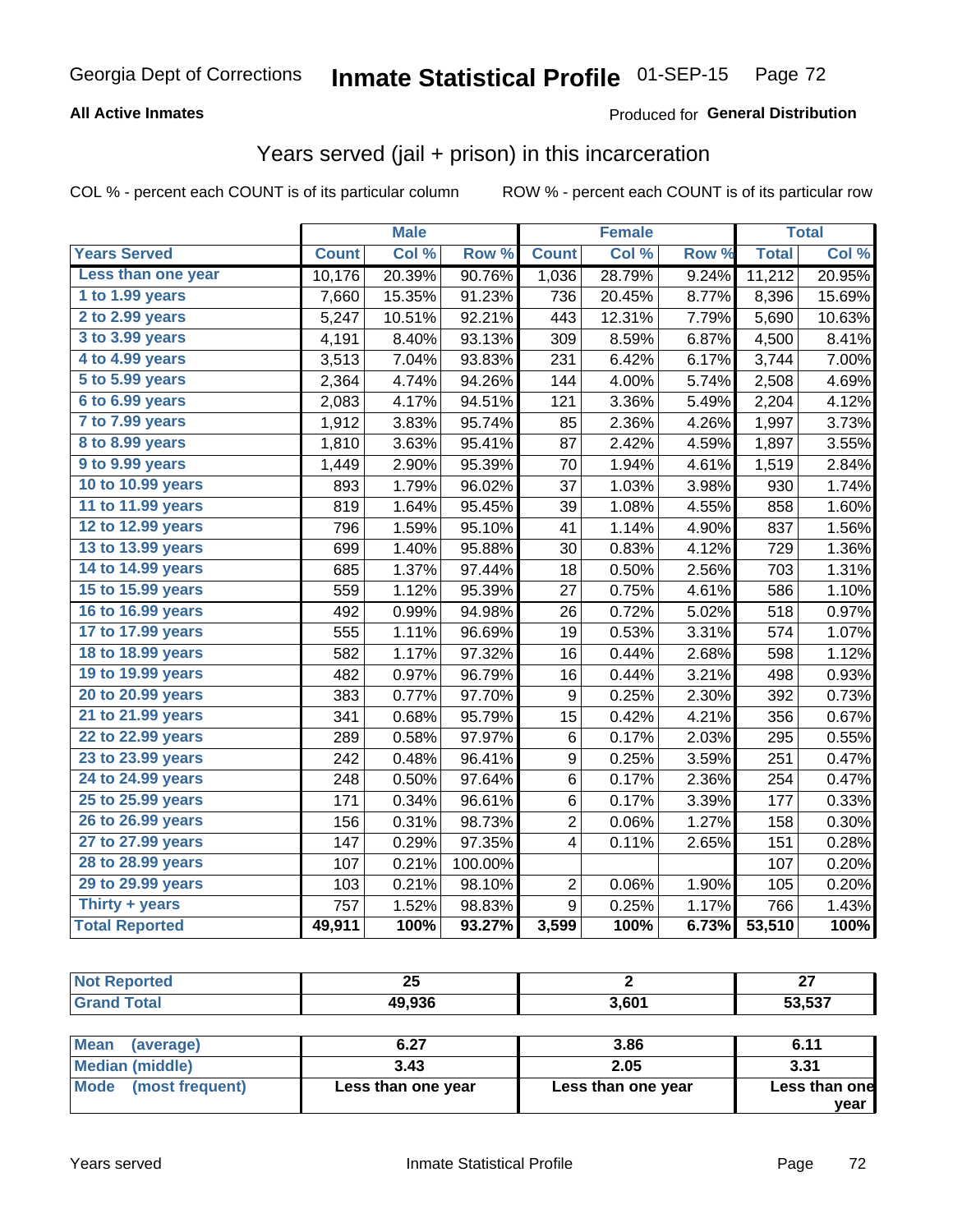#### **All Active Inmates**

Produced for **General Distribution**

## Results of most recent HIV tests

|                         | <b>Male</b>  |        |         | <b>Female</b> |        |       | Total  |        |
|-------------------------|--------------|--------|---------|---------------|--------|-------|--------|--------|
| <b>HIV Test Results</b> | <b>Count</b> | Col %  | Row %I  | <b>Count</b>  | Col %  | Row % | Total  | Col %  |
| <b>Positive</b>         | 717          | 1.57%  | 92.76%  | 56            | 1.62%  | 7.24% | 773    | 1.58%  |
| <b>Negative</b>         | 44,858       | 98.42% | 92.97%  | 3,394         | 98.38% | 7.03% | 48,252 | 98.42% |
| <b>Indeterminate</b>    | ົ            | 0.01%  | 100.00% |               |        |       |        | 0.01%  |
| <b>Total Reported</b>   | 45,578       | 100%   | 92.96%  | 3.450         | 100%   | 7.04% | 49,028 | 100.0% |

| <b>Not Reported</b> | 4,358  | 151   | 4,509  |
|---------------------|--------|-------|--------|
| Total               | 49,936 | 3,601 | 53,537 |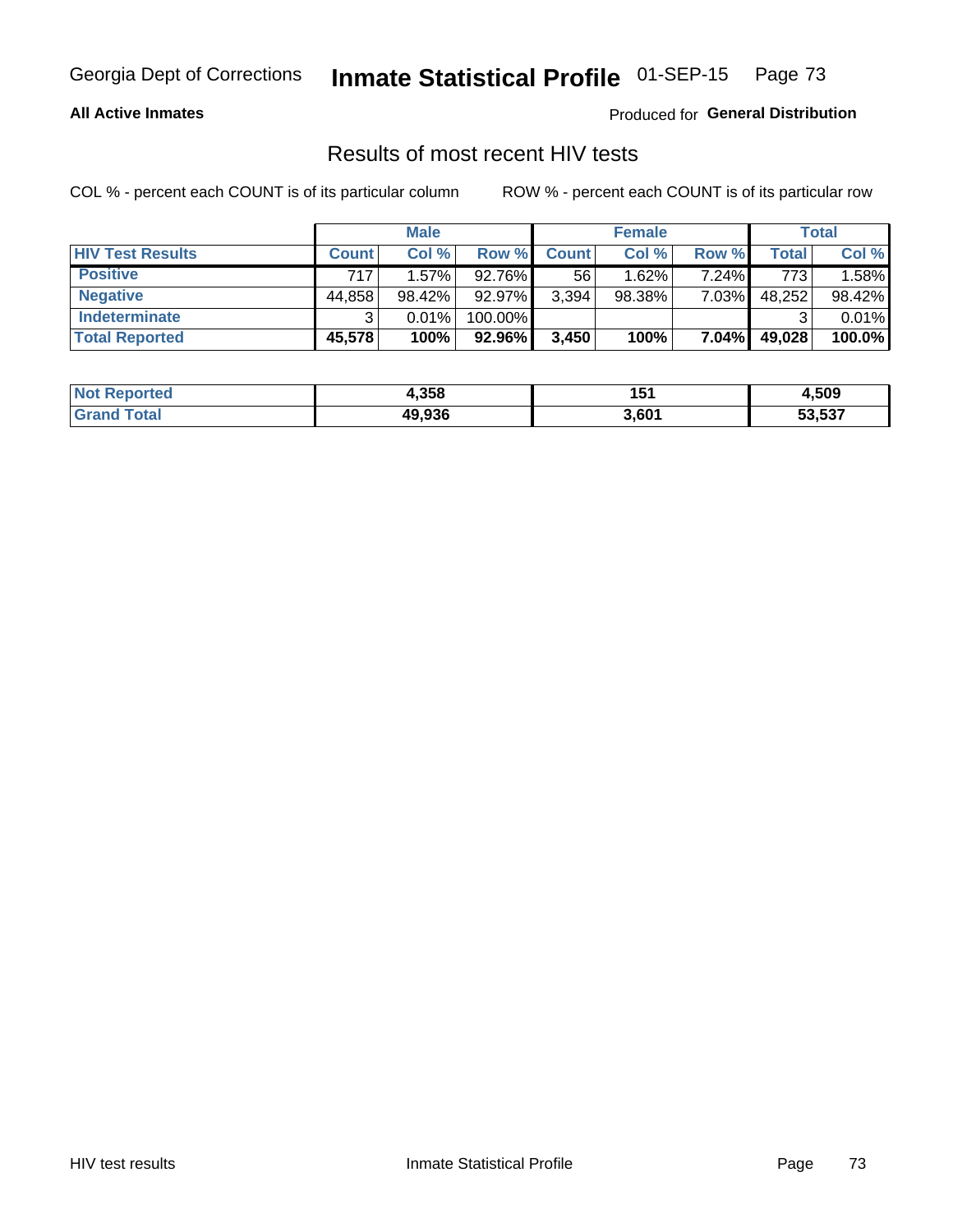#### **All Active Inmates**

### Produced for **General Distribution**

### Results of most recent tuberculosis test

|                                  | <b>Male</b>  |        |           | <b>Female</b> |           |          | <b>Total</b> |        |
|----------------------------------|--------------|--------|-----------|---------------|-----------|----------|--------------|--------|
| <b>Tuberculosis Test Results</b> | <b>Count</b> | Col %  | Row %     | <b>Count</b>  | Col %     | Row %    | <b>Total</b> | Col %  |
| <b>Positive on current test</b>  | .456         | 16.24% | $97.60\%$ | 183           | $5.26\%$  | $2.40\%$ | 7,639        | 15.47% |
| <b>Positive on previous test</b> | 13           | 0.03%  | 100.00%   |               |           |          | 13           | 0.03%  |
| <b>Negative</b>                  | 38.436       | 83.73% | $92.10\%$ | 3,298         | $94.74\%$ | $7.90\%$ | 41.734       | 84.51% |
| <b>Total Reported</b>            | 45,905       | 100%   | 92.95%    | 3,481         | 100%      | 7.05%    | 49,386       | 100.0% |

| <b>Not Reported</b>  | ג פס<br>4.VJ. | 120   | <b>454</b><br>4, I J I |
|----------------------|---------------|-------|------------------------|
| <b>Total</b><br>Gran | 49,936        | 3,601 | 53,537                 |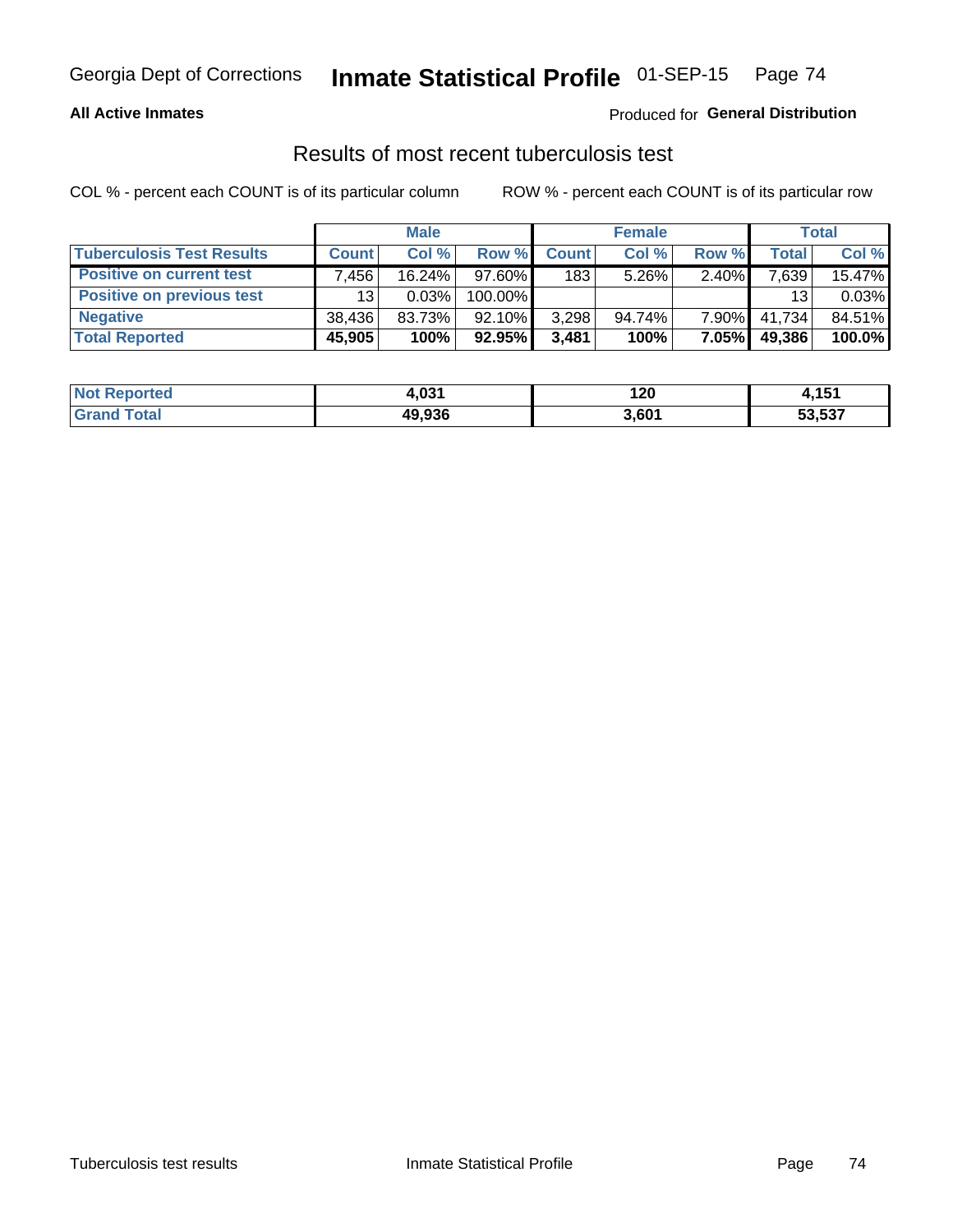#### **All Active Inmates**

Produced for **General Distribution**

## Results of most recent syphilis test

|                                 | <b>Male</b>  |          |        | <b>Female</b> |           |          | Total   |        |
|---------------------------------|--------------|----------|--------|---------------|-----------|----------|---------|--------|
| <b>Syphilis Test Results</b>    | <b>Count</b> | Col%     | Row %  | <b>Count</b>  | Col %     | Row %    | Total I | Col %  |
| <b>Positive on current test</b> | 259          | $1.44\%$ | 93.50% | 18            | $2.52\%$  | $6.50\%$ | 277     | .48%   |
| <b>Negative</b>                 | 17.787       | 98.56%   | 96.24% | 695           | $97.48\%$ | $3.76\%$ | 18.482  | 98.52% |
| <b>Total Reported</b>           | 18,046       | 100%     | 96.20% | 713           | 100%      | $3.80\%$ | 18,759  | 100%   |

| <b>Not Reported</b> | 31,890 | 2,888 | 34,778 |
|---------------------|--------|-------|--------|
| <b>Grand Total</b>  | 49,936 | 3,601 | 53,537 |